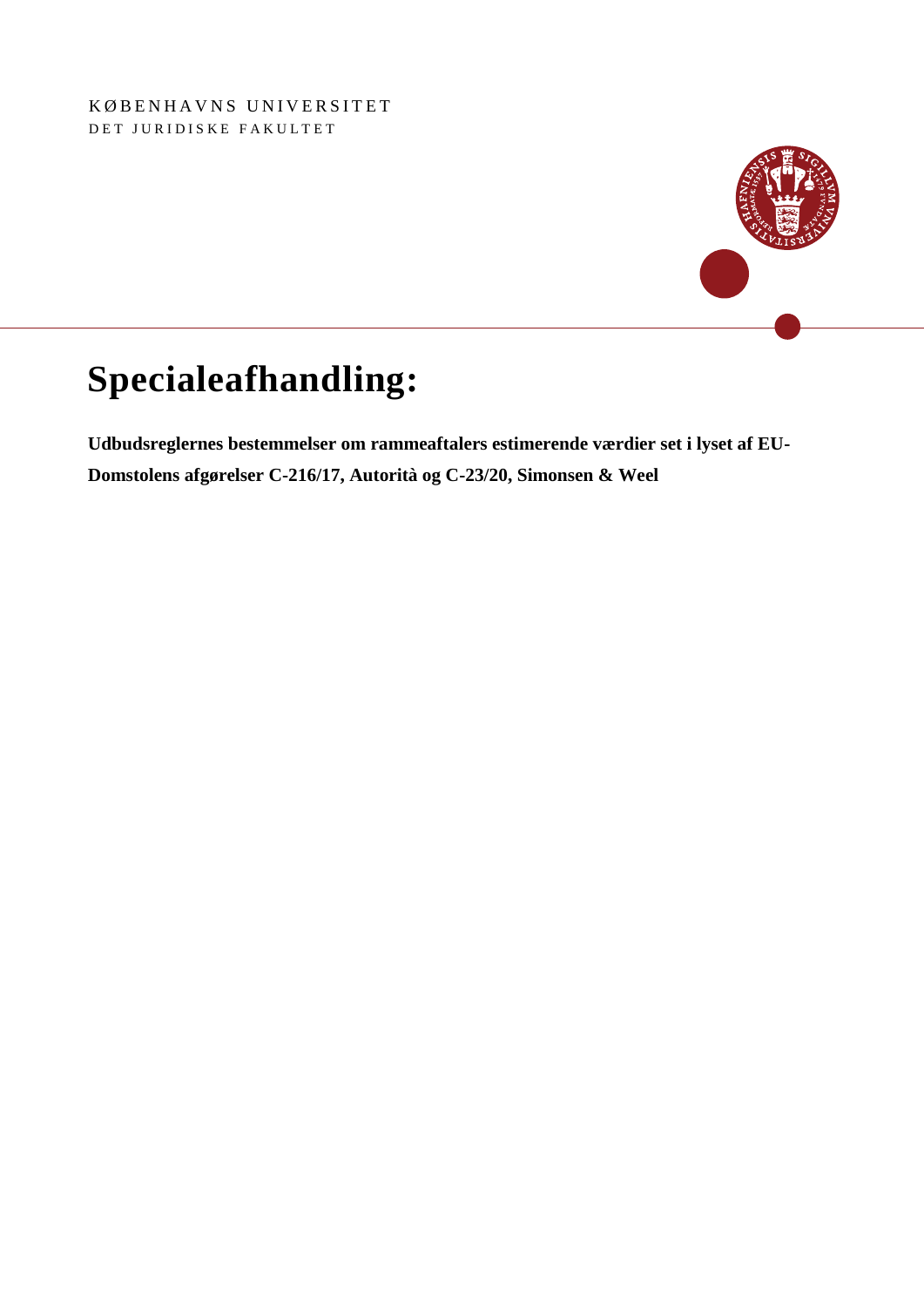# <span id="page-1-0"></span>**Abstract**

Initially this thesis is based on the analysis on the characteristics of framework agreements. The framework agreement determines the terms and conditions under which, the goods or services can be purchased throughout the period of the agreement, in particular concerning price and quantities. Thus, the contracting authority does not need to carry out a new and lengthy tendering procedure every time the need for a new procurement arises.

It is concluded that the characteristics of framework agreements help to ensure an agile public procurement process, which secures quick and efficient deliveries to the public sector. Thus, framework agreements are a flexible and popular purchasing method.

With regards to the "price and quantity frames" of framework agreements, Denmark has had a very pragmatic approach, where it has been assumed that framework agreements were more of a standing offer than an actual binding agreement. In continuation of this, it has generally been accepted in practice, that the estimated quantity or value of the framework agreement was not limited to the quantity or value of the agreement stated in the contract notice. Therefore, it was broadly recognized that the stated value did not limit the subsequent call offs of the framework agreement to the stated value.

However, with recent case law in *C-216/17, Autorità*, and *C-23/20, Simonsen & Weel*, the European Court of Justice has given rise to several questions of doubt, as to whether the contracting authorities are obliged to state an estimated and a maximum quantity or value of the expected procurements in connection with its tender.

Based on mentioned case law the thesis analyses and assesses the requirements for the declaration, determination and placement of the estimated and maximum value as well as the legal effects that apply if any of these obligations are breached.

With regard to the estimated value, it is concluded that it must be stated in the contract notice on the basis of the contracting authority's objective estimates, and on the basis of sufficient and wellinformed grounds.

As for the maximum value, it is concluded that it must be stated either in the contract notice or in the other tender material, and must be determined on the basis of the contracting authority's objective estimates.

Finally, the thesis examines the contracting authority's possibility of avoiding that the framework agreement exhausts its effect by including the rules regarding modification of contracts during their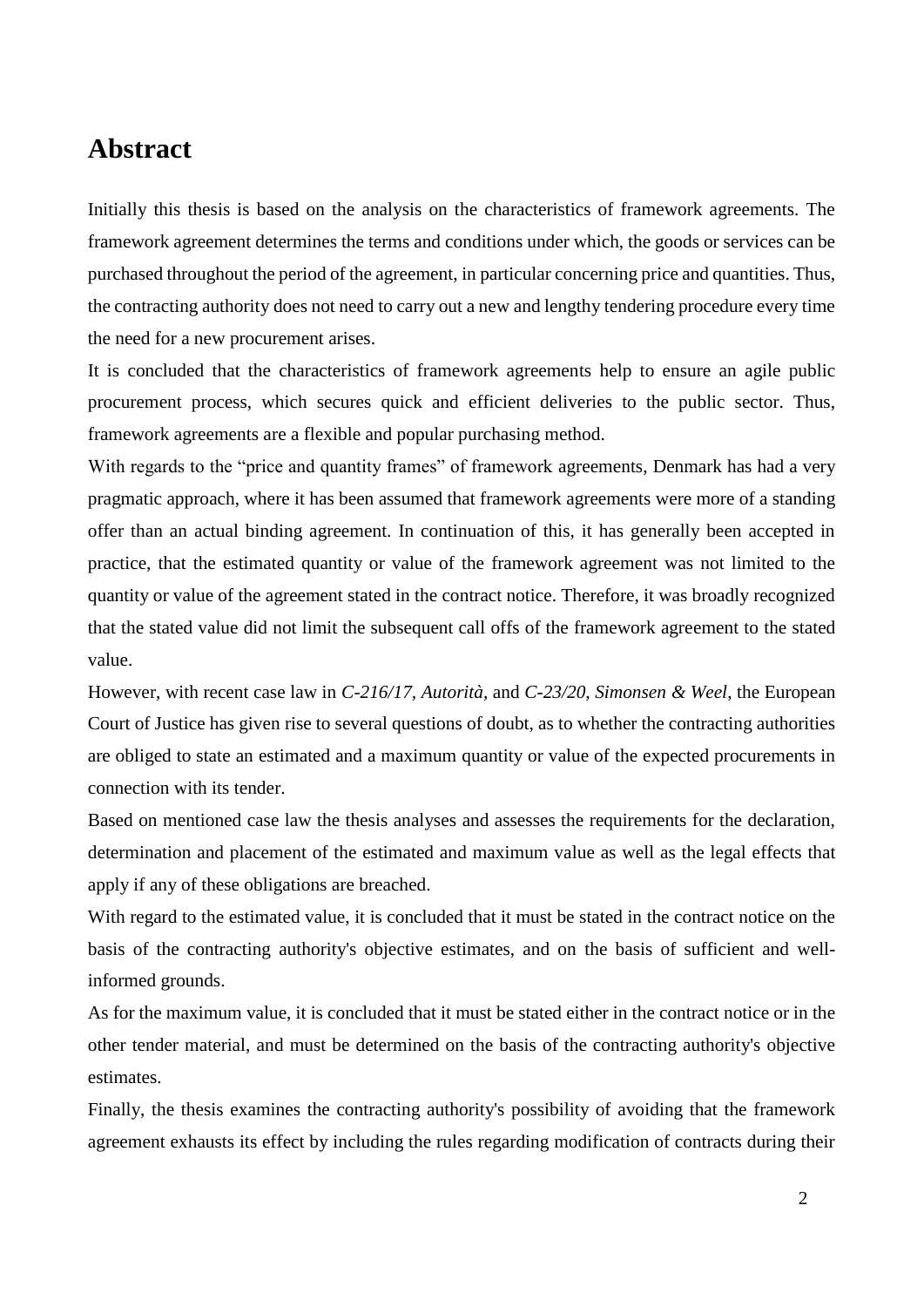term. In addition, it is concluded that the modification rules provide broad access for the contracting authority to make changes after the conclusion of a framework agreement.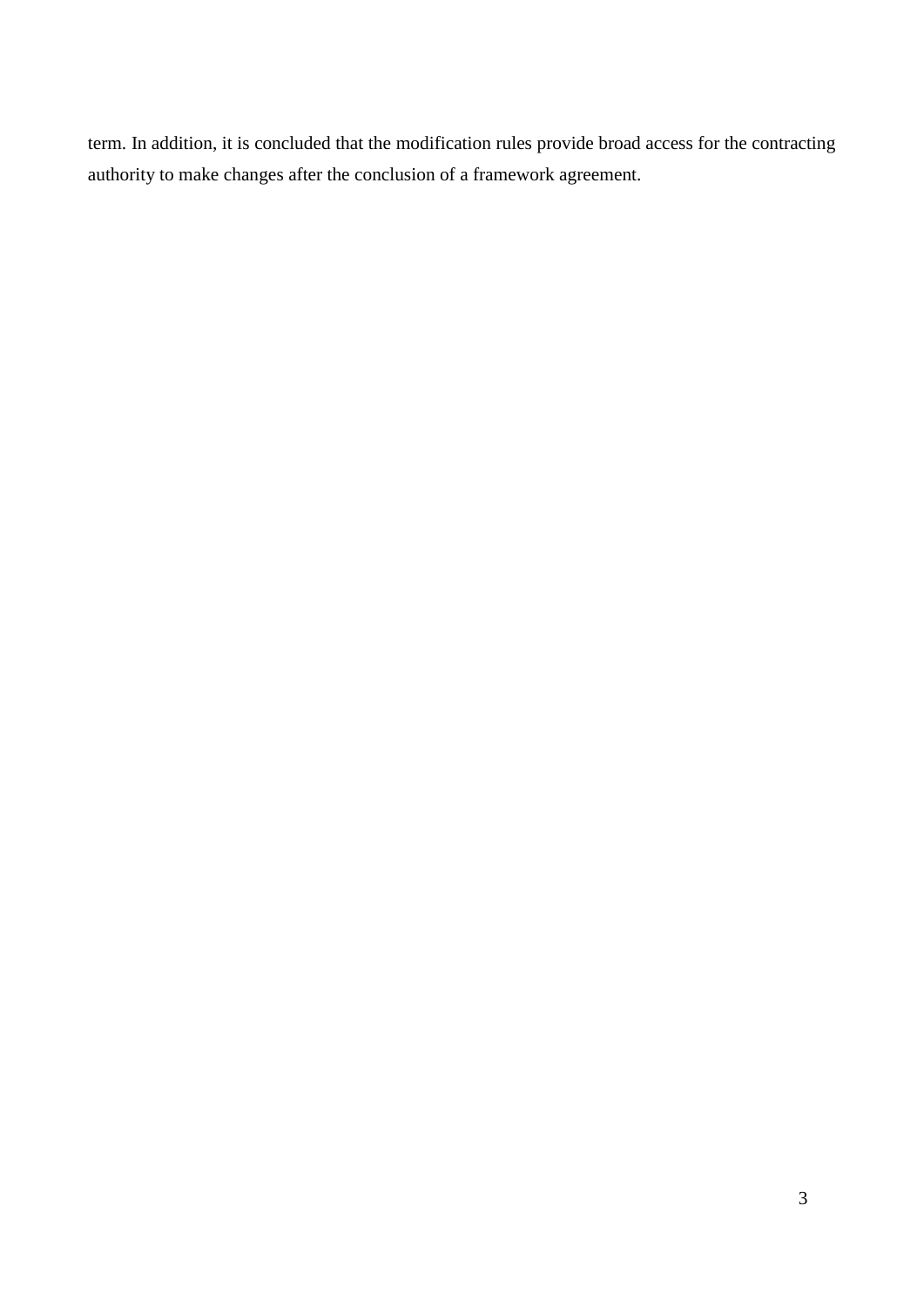# Indholdsfortegnelse

| $\mathbf{1}$     |       |  |  |
|------------------|-------|--|--|
| $\boldsymbol{2}$ |       |  |  |
| 3                |       |  |  |
| 3.1              |       |  |  |
| 4                |       |  |  |
| 4.1              |       |  |  |
|                  | 4.1.1 |  |  |
|                  | 4.1.2 |  |  |
| 4.2              |       |  |  |
|                  | 4.2.1 |  |  |
|                  | 4.2.2 |  |  |
|                  | 4.2.3 |  |  |
| 4.3              |       |  |  |
| 4.4              |       |  |  |
| 5                |       |  |  |
| 6                |       |  |  |
| 6.1              |       |  |  |
| 6.2              |       |  |  |
| 6.3              |       |  |  |
| 6.4              |       |  |  |
| 7                |       |  |  |
| 7.1              |       |  |  |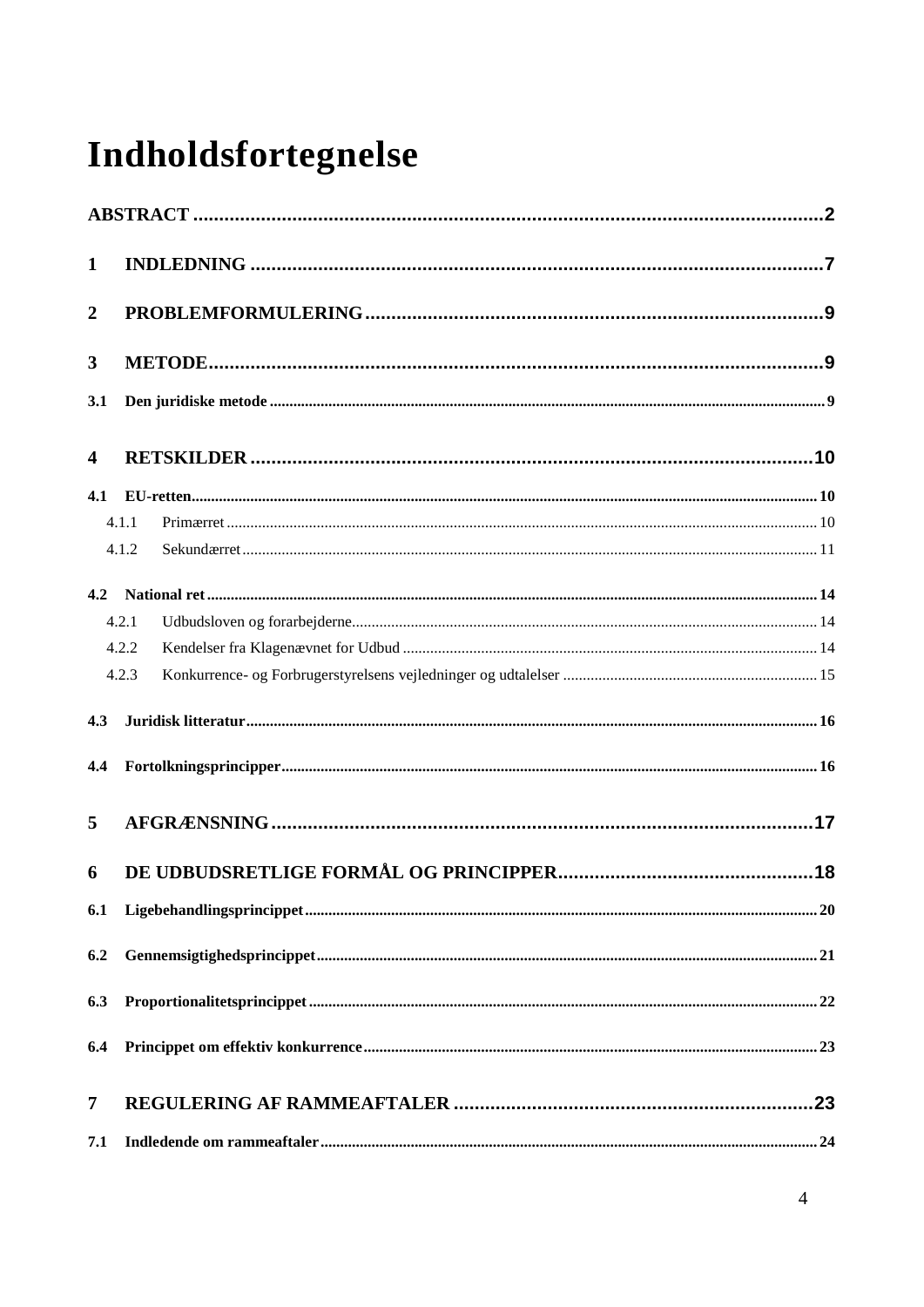| 7.2 |       |                                                           |    |
|-----|-------|-----------------------------------------------------------|----|
| 7.3 |       |                                                           |    |
| 7.4 |       |                                                           |    |
| 7.5 |       |                                                           |    |
| 8   |       | <b>ORDREGIVERS FASTSÆTTELSE AF RAMMEAFTALENS VÆRDI 34</b> |    |
| 8.1 |       |                                                           |    |
|     | 8.1.1 |                                                           |    |
|     | 8.1.2 |                                                           |    |
|     | 8.1.3 |                                                           |    |
|     | 8.1.4 |                                                           |    |
| 8.2 |       |                                                           |    |
|     | 8.2.1 |                                                           |    |
|     | 8.2.2 |                                                           |    |
|     | 8.2.3 |                                                           |    |
|     | 8.2.4 |                                                           |    |
| 8.3 |       |                                                           |    |
| 8.4 |       |                                                           |    |
| 9   |       | KONSEKVENSEN VED IKKE AT ANGIVE DE PÅKRÆVEDE VÆRDIER 80   |    |
|     |       |                                                           | 82 |
|     |       | 10 RETSSTILLINGEN FOR ALLEREDE INDGÅEDE RAMMEAFTALER UDEN |    |
|     |       |                                                           |    |
|     |       |                                                           |    |
|     |       |                                                           |    |
|     |       |                                                           |    |
|     |       |                                                           |    |
|     |       |                                                           |    |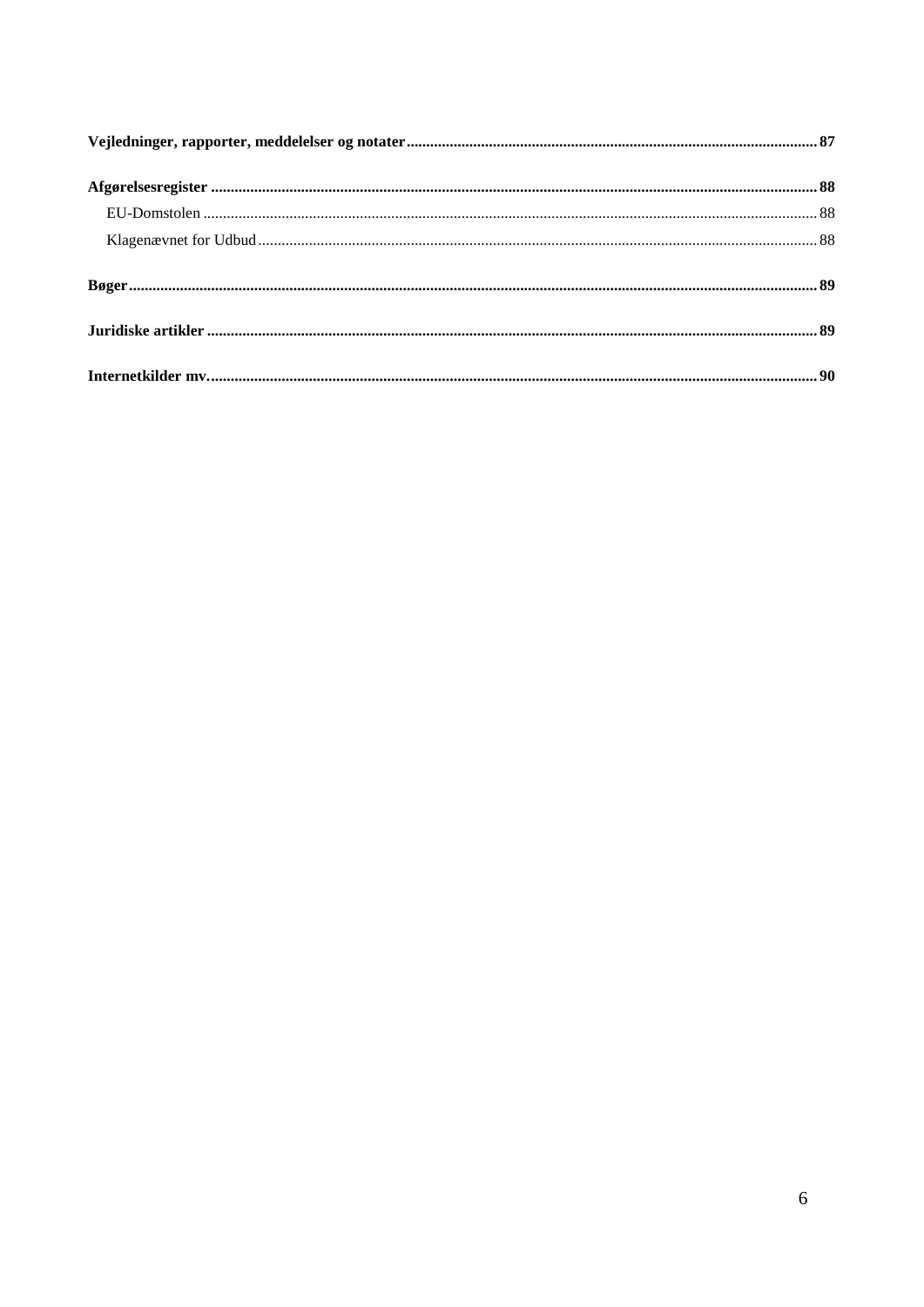# <span id="page-6-0"></span>**1 Indledning**

<u>.</u>

Et velfungerende indre marked er afgørende for at skabe vækst og velfærd i det danske samfund og på tværs af landegrænserne i EU. Et sådan marked er karakteriseret ved, at de økonomiske aktører på den ene side af bordet konkurrerer effektivt, gennemsigtigt og på lige vilkår således, at de økonomiske aktører på den anden side af bordet let og enkelt kan foretage anskaffelser, som matcher deres indkøbsbehov bedst muligt til den bedst mulige pris.

Når offentlige myndigheder indkøber varer, tjenesteydelser eller bygge- og anlægsopgaver over tærskelværdierne er hovedreglen ifølge udbudsreglerne, at indkøbene skal konkurrenceudsættes – netop for at opnå det bedst mulige produkt til den laveste pris og dermed den bedste udnyttelse af de offentlige midler. Dette er et af de væsentligste formål med den danske udbudslov.

De offentlige myndigheder kan i forbindelse med sine indkøb vælge at udbyde en almindelig offentlig kontrakt eller anvende andre indkøbsmetoder til sine anskaffelser, herunder rammeaftaler og dynamiske indkøbssystemer etc.

Brugen af rammeaftale har de seneste år været stigende, hvor man særligt i de skandinaviske lande anvender rammeaftaler som indkøbsteknik til sine anskaffelser<sup>1</sup>. I Danmark skønnes det, at ca. 50 % af alle danske EU-udbud omhandler rammeaftaler<sup>2</sup> og Konkurrence- og Forbrugerstyrelsen skønnede i en rapport fra 2015, at offentlige ordregivere indkøber for omkring 13,7 mia. kr. på rammeaftaler årligt.<sup>3</sup>

Rammeaftaler er en fleksibel indkøbsmetode som fastsætter vilkårene for de kontrakter, der indgås i løbet af rammeaftalens varighed, særligt med hensyn til mængder og priser. Når selve rammeaftalen har været i udbud, skal ordregiver ikke gennemføre en fornyet udbudsprocedure hver gang ordregiver

<sup>1</sup> Undersøgelse udarbejdet for Kommissionen fra marts 2011 af PwC, London Economics And Ecorys "procurement in Europe – cost and efficiency", s. 5

<sup>2</sup> Carina Risvig Hamer, Udbudsret (2021), s. 158 og Konkurrence og Forbrugerstyrelsen "Status for offentlig konkurrence 2020", s. 27

<sup>3</sup> KFST rapport, Offentlige indkøb via centrale rammeaftaler (2015), s. 7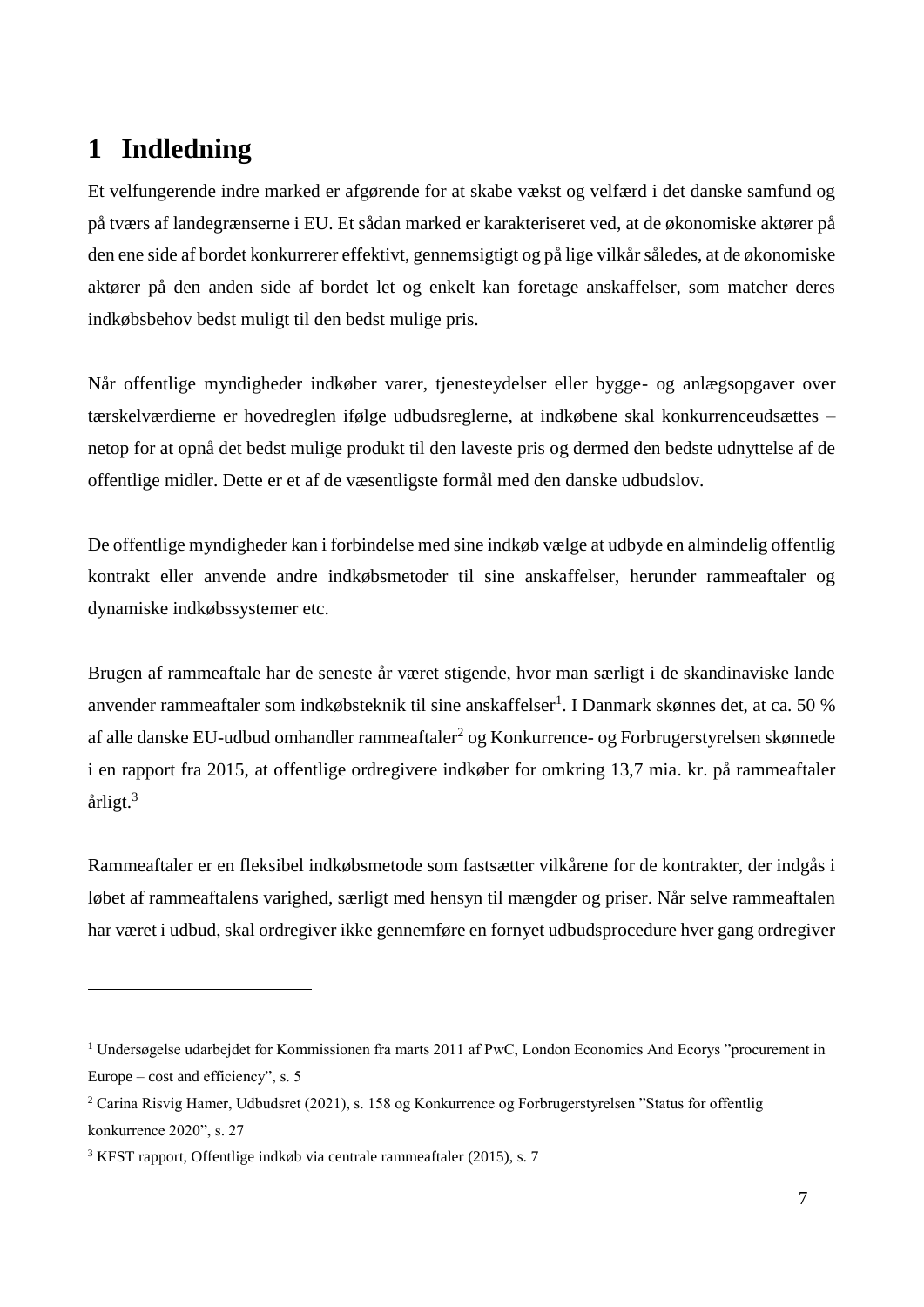skal foretage et nyt indkøb. <sup>4</sup> Således kan rammeaftaler bidrage til effektive indkøb gennem et lavere ressourceforbrug.

Imidlertid har rammeaftalens fleksibilitet og effektive virke gennem den seneste tid været genstand for debat på den danske udbudsscene. Dette skyldes til dels, at det tidligere har været bredt anerkendt i praksis, at rammeaftalens estimerede værdi udelukkende udgjorde et uforpligtende estimat, hvilket betød at grundlaget, hvorpå de potentielle tilbudsgivere skulle afgive tilbud på var relativt løst. Dermed kunne ordregiverne foretage indkøb i henhold til rammeaftalen langt ud over, hvad der oprindeligt var blevet annonceret af værdi i udbudsgrundlaget.

Debatten opstod i kølvandet på EU- Domstolens afgørelse i sagen C-216/17, Autorità, som var den første afgørelse af sin slags, hvor Domstolen tog stilling til hvilke begrænsninger, der gælder for anvendelsen af rammeaftaler. EU-Domstolens afgørelse gav inspiration til den danske klagesag, Simonsen & Weel, ved Klagenævnet for Udbud, som resulterede i at Klagenævnet forelagde en række præjudicielle spørgsmål til EU-Domstolen. Spørgsmålene skulle klarlægge de tvivlsspørgsmål som Autorità affødte herunder, hvorvidt ordregiver skal angive en anslået- og en maksimal værdi i forbindelse med udbud af en rammeaftales offentliggørelse og i så fald, hvordan- og hvor værdierne skal angives samt om den maksimale værdi udgør en absolut grænse for ordregivers indkøb.

På denne baggrund tilsigter specialet at belyse retsstillingen for ordregivers værdiansættelse af rammeaftaler samt hvilke sanktionsmæssige konsekvenser en undladelse heraf vil betyde for ordregiver.

<sup>4</sup> Carina Risvig Hamer, Grundlæggende udbudsret (2016), s. 152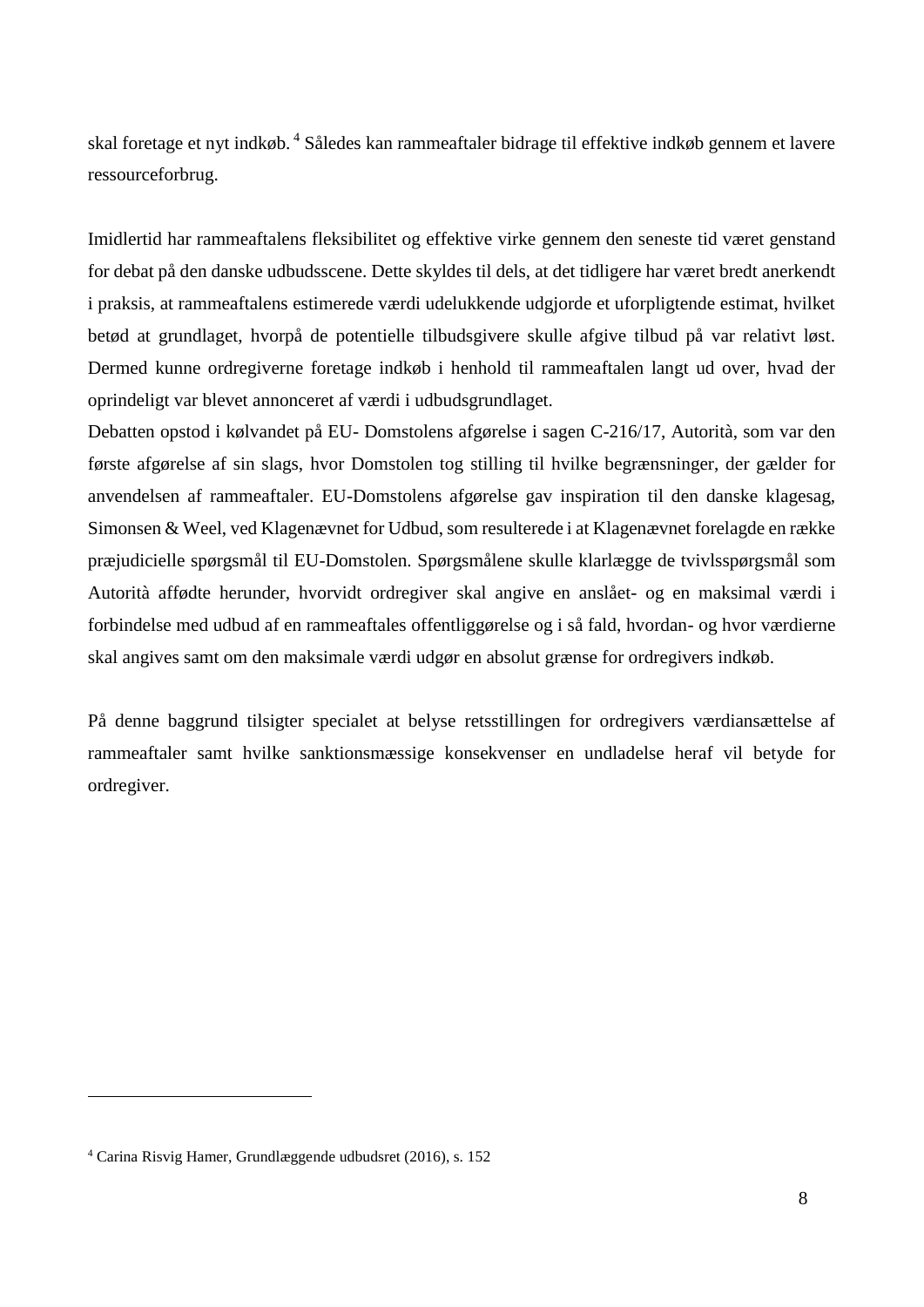# <span id="page-8-0"></span>**2 Problemformulering**

På baggrund af ovenstående fremhævede tvivlsspørgsmål vil følgende formål danne grundlag for undersøgelserne i dette speciale:

Specialets formål er at foretage en dybdegående analyse af udbudsreglernes bestemmelser om rammeaftalers estimerende værdier set i lyset af EU-Domstolens afgørelser C-216/17, Autorità og C-23/20, Simonsen & Weel.

For at besvare specialets problemformulering opstilles følgende underspørgsmål, som vil danne rammerne for specialets struktur:

- 1. Hvordan er rammeaftaler defineret og reguleret i udbudsreglerne?
- 2. Hvilke krav sætter udbudsreglerne til angivelsen af værdien af en rammeaftale?
- 3. Hvilke konsekvenser har det, såfremt ordregiver ikke angiver værdierne af rammeaftalen?

# <span id="page-8-1"></span>**3 Metode**

<u>.</u>

# <span id="page-8-2"></span>**3.1 Den juridiske metode**

Til besvarelse af specialets problemformulering anvendes som udgangspunkt den retsdogmatiske metode. Den retsdogmatiske metode har til formål at beskrive, fortolke og vurdere indholdet af de relevante retskilder for at finde frem til den gældende retstilstand<sup>5</sup>. Specialets formål er således at afklare gældende ret, også kaldet de lege lata.

Det bemærkes hertil, at vurderingen hovedsageligt vil blive foretaget på et sagligt og objektivt grundlag i overensstemmelse med den juridiske videnskabsteori, hvorfor de retspolitiske overvejelser har afsæt i specialets øvrige retsdogmatiske betragtninger. Såfremt dette ikke er tilfældet, vil der være en tydelig angivelse af, at overvejelserne er forfatterens egen personlige holdning.

Nedenfor følger en gennemgang af de retskilder, som indeværende speciale vil tage afsæt i som en del af sin analyse og besvarelse af problemformuleringen.

<sup>5</sup> Peter Blume, Retssystemet og juridisk metode (2014), s. 286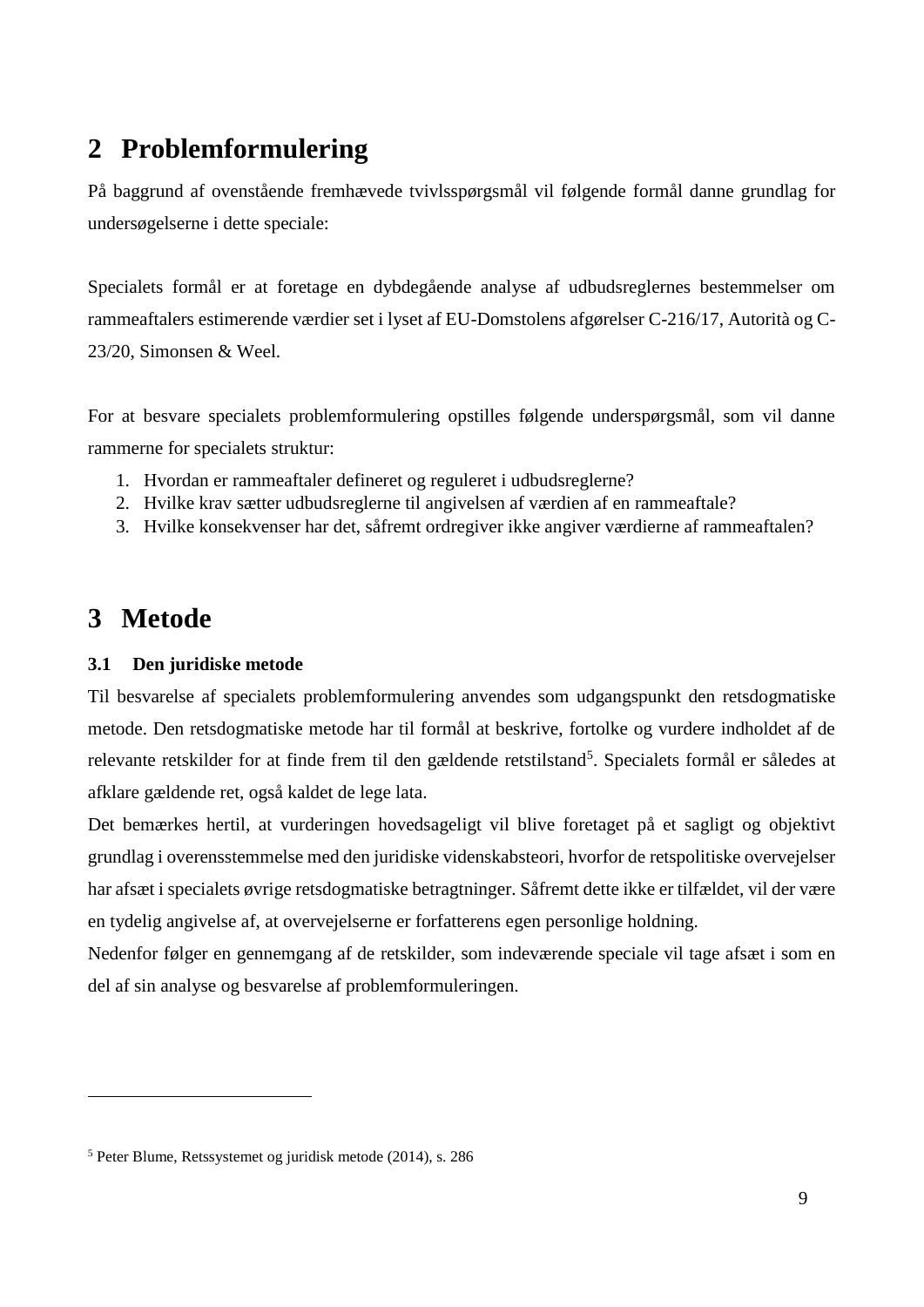# <span id="page-9-0"></span>**4 Retskilder**

Retskilderne spiller en central rolle i den retsdogmatiske metode, hvorfor nedenstående afsnit vil klarlægge de relevante retskilder, som danner grundlag for specialets undersøgelse af gældende ret. De udbudsretlige retskilder spænder over en række af både internationale, EU-retlige og nationale retsregler, der alle bidrager til den samlede forståelse af gældende ret. På det EU-retlige område er reguleringen inddelt i primærret og sekundær ret. Primærretten omfatter Traktaterne, Traktaternes principper samt EU's Charter om grundlæggende rettigheder. Sekundær retten omfatter forordninger, direktiver og afgørelser.

For dette speciales vedkommende har både primærret og sekundær ret væsentlig betydning, herunder særligt Traktaternes grundlæggende principper, udbudsdirektivet og udbudsloven. I undersøgelsen af specialets problemfelt kan disse retskilder dog vanskeligt stå alene, hvorfor øvrige retskilder som har væsentlig indflydelse på fortolkningen heraf også vil blive inddraget.

### <span id="page-9-1"></span>**4.1 EU-retten**

### <span id="page-9-2"></span>**4.1.1 Primærret**

<u>.</u>

Den primære retskilde inden for EU-retten består af EU's traktatgrundlag, herunder Traktaten om Den Europæiske Union (TEU) og Traktaten om Den Europæiske Unions Funktionsmåde (TEUF) samt de grundlæggende EU-retlige principper<sup>6</sup>. Imidlertid omhandler traktaterne ikke specifikke regler for udbud af offentlige kontrakter. Traktatgrundlaget har dog alligevel en betydning for udbudsreglerne, idet gennemførelsen af offentlige indkøb er omfattet af TEUF's generelle regler om fri bevægelighed og forbud mod diskrimination<sup>7</sup>, som er direkte forpligtende for de offentlige organer i medlemslandene<sup>8</sup>.

Udbudsreglerne skal således ses i lyset af, at de har til formål at skabe og sikre vilkårene for det indre marked for offentlige kontrakter, når anskaffelserne har grænseoverskridende interesse.

<sup>6</sup> Grith Skovgaard Ølykke og Ruth Nielsen, EU's udbudsregler – i dansk kontekst (2017), s. 41-42.

<sup>7</sup> Herunder TEUF art. 18 om nationalitetsdiskrimination, art. 34 om varer, art. 45 om arbejdskraft, art. 49 om etableringsfrihed, art. 56 om tjenesteydelser og art. 207 om den fælles handelspolitik

<sup>8</sup> Grith Skovgaard Ølykke og Ruth Nielsen, EU's udbudsregler – i dansk kontekst, (2017), s. 41-42.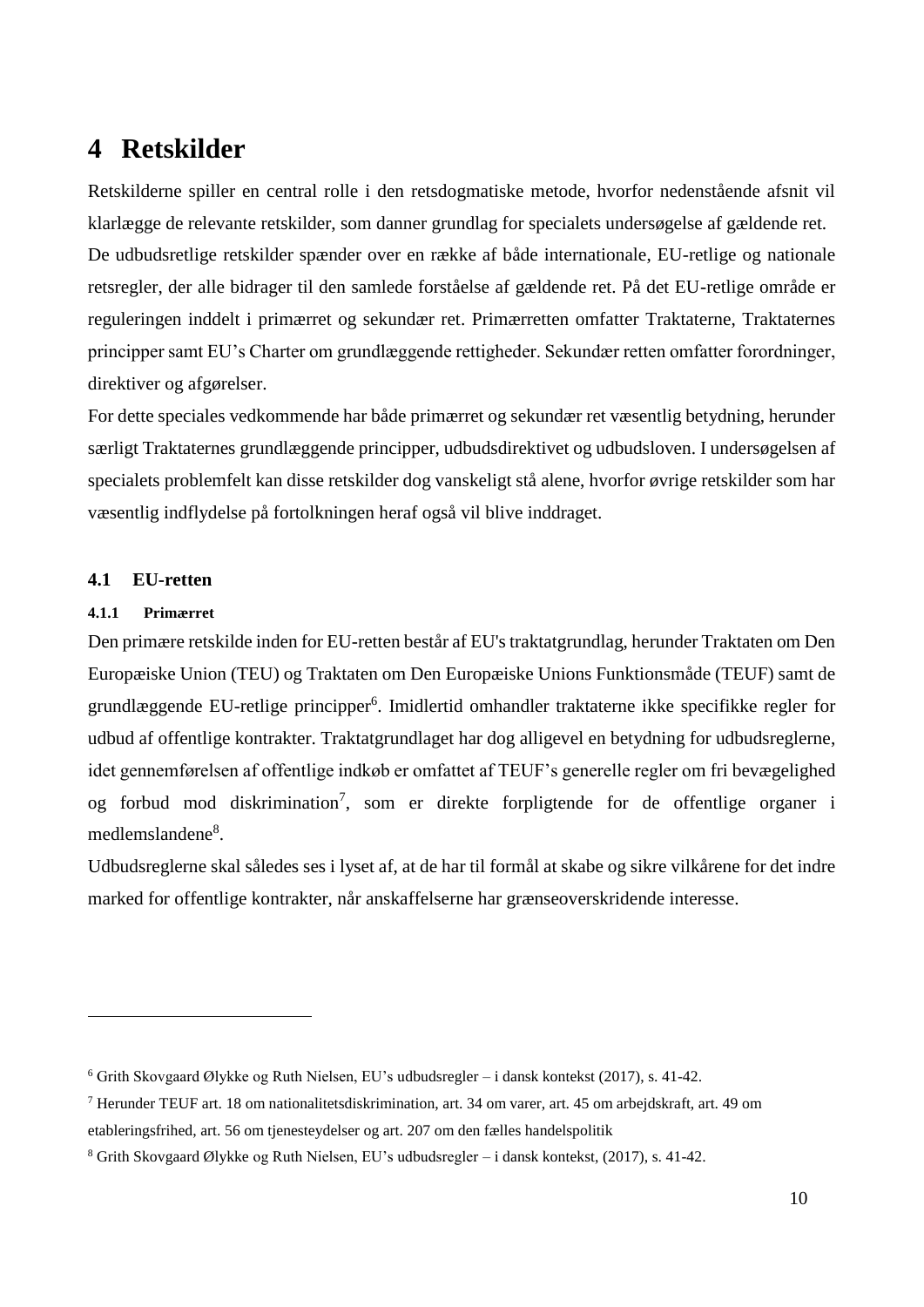På baggrund af EU-traktatens regler om fri bevægelighed og forbud mod forskelsbehandling har EU-Domstolen (herefter EUD) udviklet principperne om ligebehandling, gennemsigtighed og proportionalitet. Principperne er ifølge EUD grundlæggende i forståelsen af udbudsretten og spiller således en væsentlig rolle i udfyldningen og fortolkningen af udbudsreglerne. <sup>9</sup> Både princippet om gennemsigtighed og ligebehandling er da også direkte indført i UBD-2014 og UBL, hvilket cementerer deres særlige betydning.<sup>10</sup>

I tillæg til de ovennævnte grundlæggende EU-retlige principper har EUD også udviklet et princip om effektivitet, som også har stor betydning for fortolkningen af udbudsreglerne, særligt udbudsreglernes formål om at sikre det indre marked.

For så vidt angår den del af primærretten, som består af de almindelige retsprincipper vil disse blive inddraget løbende igennem specialets besvarelse af problemformuleringen og en nærmere gennemgang af de relevante principper følger af afsnit 6. Den grundlæggende ret i traktatgrundlagene vil derimod alene blive inddraget i det omfang det er relevant.

### <span id="page-10-0"></span>**4.1.2 Sekundærret**

### *4.1.2.1 Direktiver*

Hvad angår bindende sekundær regulering består denne af forordninger, direktiver og afgørelser.

Et direktiv er en retsakt, der fastsætter et fælles mål inden for EU, der skal opnås i alle medlemsstaterne. Direktiver har ikke direkte virkning i medlemsstaterne, hvorfor det er op til medlemsstaterne selv at bestemme, hvordan direktivet skal gennemføres og hvordan målet skal nås. Dette sker typisk ved, at medlemslandene implementerer direktiverne gennem en implementerende lov, som fortolkes i overensstemmelse med direktivet.

Det vigtigste direktiv i forhold til specialets problemstilling er det nugældende udbudsdirektiv fra 2014, Direktiv 2014/24/EU (herefter "UBD-2014"), som afløser det tidligere udbudsdirektiv fra 2004<sup>11</sup> (herefter "UBD-2004"). Udbudsdirektiverne regulerer alene, hvordan en ordregiver indgår

<sup>9</sup> Peter Stig Jakobsen m.fl., EU-udbudsretten (2016), s. 54-55

<sup>10</sup> Præambelbetragtning 1 til UBD-2014 og UBL § 2

<sup>&</sup>lt;sup>11</sup> Direktiv 2004/18/EF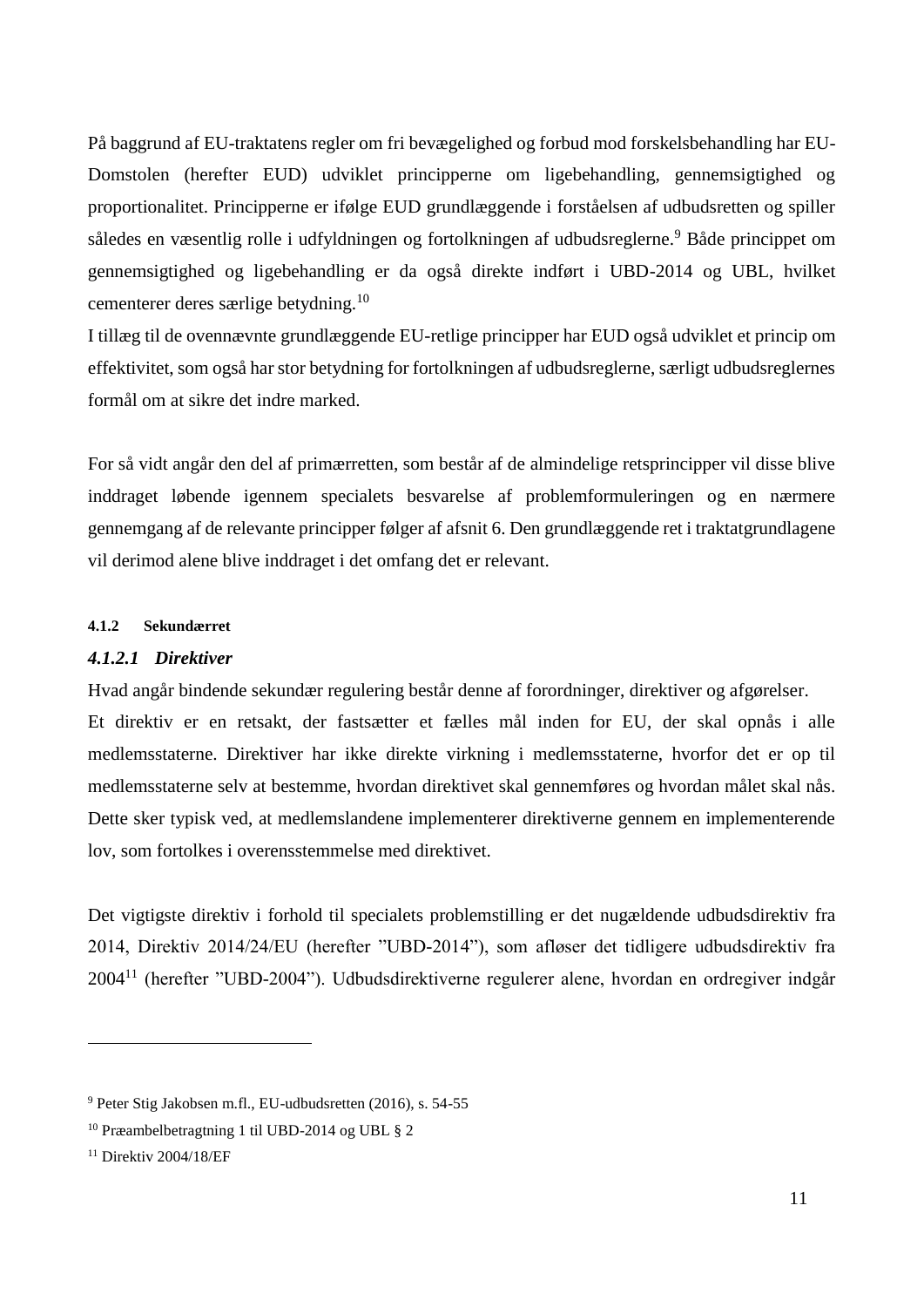offentlige kontrakter og beskæftiger sig således hverken med, hvad den ordregivende myndighed skal købe og heller ikke hvilke konsekvenser der gælder ved tilsidesættelse af udbudsreglerne<sup>12</sup>. Konsekvenserne af udbudsreglernes tilsidesættelse samt håndhævelsen heraf er derimod reguleret i de to kontroldirektiver, Direktiv 89/665 og Direktiv 92/13, som ændret ved Direktiv 2007/66/EF. Kontroldirektiverne er implementeret i lov om Klagenævnet for Udbud (herefter kaldet klagenævnsloven) og vil bidrage til fortolkningen af de retsvirkninger, som følger når rammeaftaler når deres maksimale værdi.

### *4.1.2.2 Præambelbetragtninger*

Som ved de fleste andre EU-direktiver indeholder udbudsdirektivet en længere række præambelbetragtninger. Præambelbetragtningerne er de indledende betragtninger til direktivet, som kan bidrage til at belyse, hvordan lovgiver ønskede, at regelsættet skulle forstås<sup>13</sup>. Imidlertid gælder det for betragtningerne, at de ikke er direkte bindende og der kan ikke støttes selvstændig ret på dem.<sup>14</sup> I stedet kan de udgøre *"(…) et vejledende moment ved fortolkningen af en retsregel"*<sup>15</sup> .

Præambelbetragtningerne vil derfor inddrages løbende gennem specialet som et fortolkningsbidrag til den overordnede forståelse af bestemmelserne i udbudsdirektivet.

#### *4.1.2.3 Afgørelser*

<u>.</u>

Endeligt er EUDs afgørelser en væsentlig retskilde i udbudsretten, idet EUDs afgørelser har forrang frem for national ret<sup>16</sup>. Afgørelserne er således bindende for alle medlemsstaterne og tillægges derfor stor vægt i såvel Klagenævnet for Udbuds praksis, men også i almindelighed ved de danske domstole. Retspraksis fra EUD spiller derfor en væsentlig rolle i undersøgelsen af specialets problemfelt.

<sup>12</sup> Carina Risvig Hamer, Udbudsret (2021), s. 41

<sup>13</sup> Mads Bryde Andersen, Ret & Metode (2002) s. 144f

<sup>14</sup> Carina Risvig Hamer, Grundlæggende udbudsret (2016), s. 42.

<sup>15</sup> C-215/88, Casa Fleischhandels-Gmbh mod Bundesanstalt für landwirtschaftliche Marktordnung, af 13. juli 1989, pr. 31

<sup>&</sup>lt;sup>16</sup> Peter Stig Jakobsen m.fl., EU-udbudsretten (2016), s. 52 og Peter Blume, Retssystemet og juridisk metode (2014), s. 199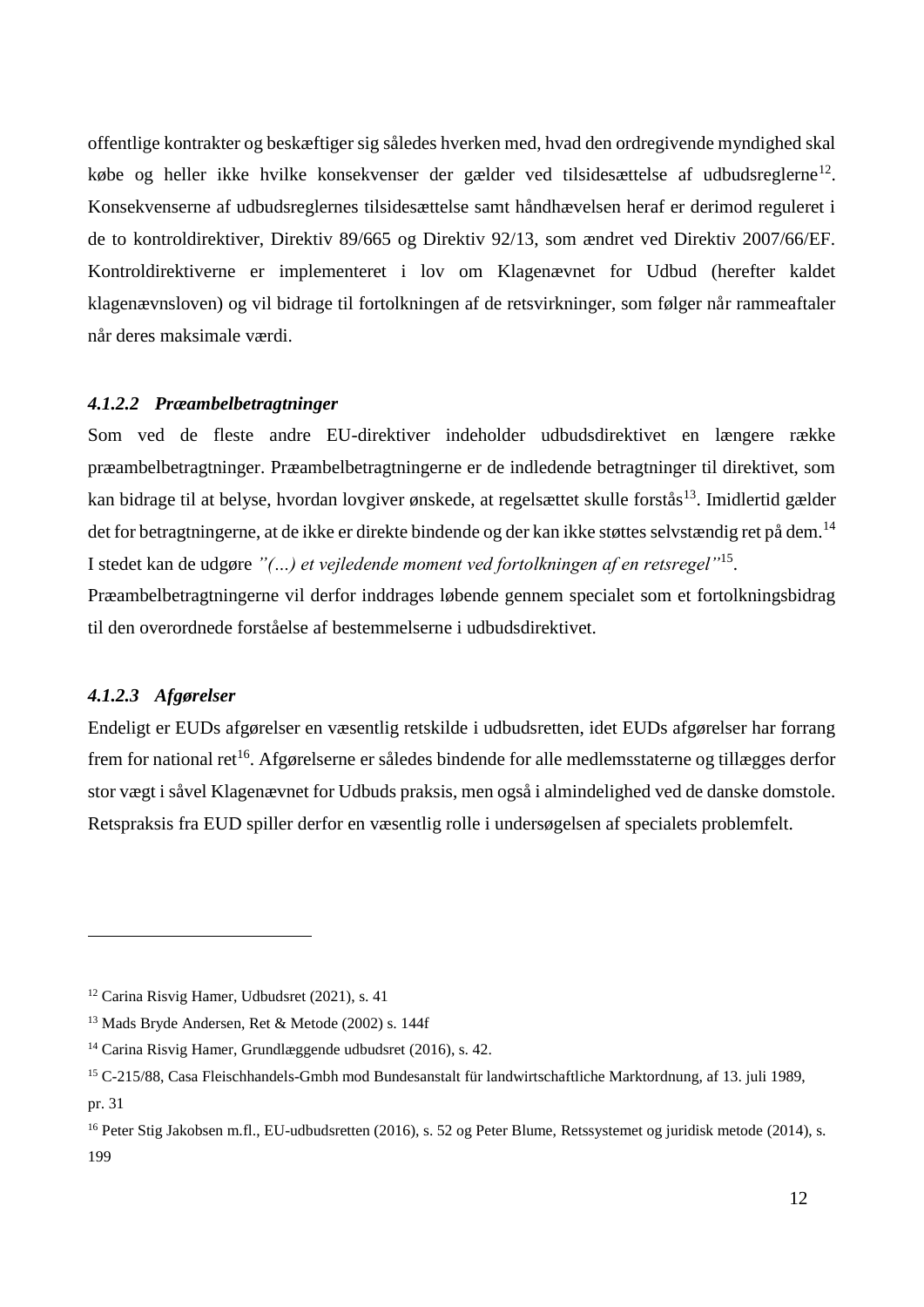EUD er den primære dømmende magt i sager, som vedrører EU-retten og træffer afgørelser i sager vedrørende den generelle fortolkning af EU-retsakter. EUD er den eneste retsinstans, der har kompetence til at behandle traktatbrudssager samt præjudicielle forelæggelser.<sup>17</sup>

Ved præjudicielle forelæggelser afgør Domstolen søgsmål fremsat af de nationale domstole i medlemsstaterne vedrørende gyldigheden og fortolkningen af retsreglerne i EU<sup>18</sup>. På denne måde sikrer EUD, at den EU-retlige lovgivning anvendes på samme måde i alle EU-lande.

EUD anlægger generelt en objektiv formålsfortolkning og har herigennem skabt en fortolkningsstil, som er dynamisk og udfyldende og som har EU-rettens udvikling for øje.<sup>19</sup> For så vidt angår fortolkningen af undtagelser til det EU-retlige regelsæt har Domstolen tradition for at fortolke disse indskrænkende, hvilket vil sige at reglerne fortolkes mere restriktivt end den sproglige fortolkning umiddelbart lægger op til. Den indskrænkende fortolkning af undtagelser gælder således også i udbudsretten $20$ 

Specialet vil inddrage afgørelser fra EUD i det omfang det findes relevant, men vil særligt have fokus på EUDs afgørelser i sagerne C-216/17, Autorità, og C-23/20, Simonsen & Weel, da disse afgørelser har været banebrydende for forståelsen af anvendelsen af rammeaftaler.

Forud for EUDs afgørelser kan der foreligge et forslag til afgørelse fra EU's Generaladvokat. Dette forslag er ikke bindende for hverken EUD eller sagens parter<sup>21</sup> og har derfor en begrænset retskildemæssig værdi. Imidlertid følger EUD generelt ofte Generaladvokatens forslag, hvorfor det giver en vigtig indikation af, hvilken retning dommen kommer til at gå i. Udtalelserne fra Generaladvokaten kan således anvendes som værdifuldt fortolkningsbidrag af sagens problemstillinger.

<sup>17</sup> Karsten Engsig Sørensen m.fl., EU-retten (2014), s. 72.

<sup>18</sup> TEUF art. 267

<sup>19</sup> Ulla Neergaard & Ruth Nielsen, EU ret - Fri bevægelighed (2018), s. 28.

 $20$  Carina Risvig Hamer, Grundlæggende udbudsret (2016), s. 327

<sup>21</sup> TEUF art. 288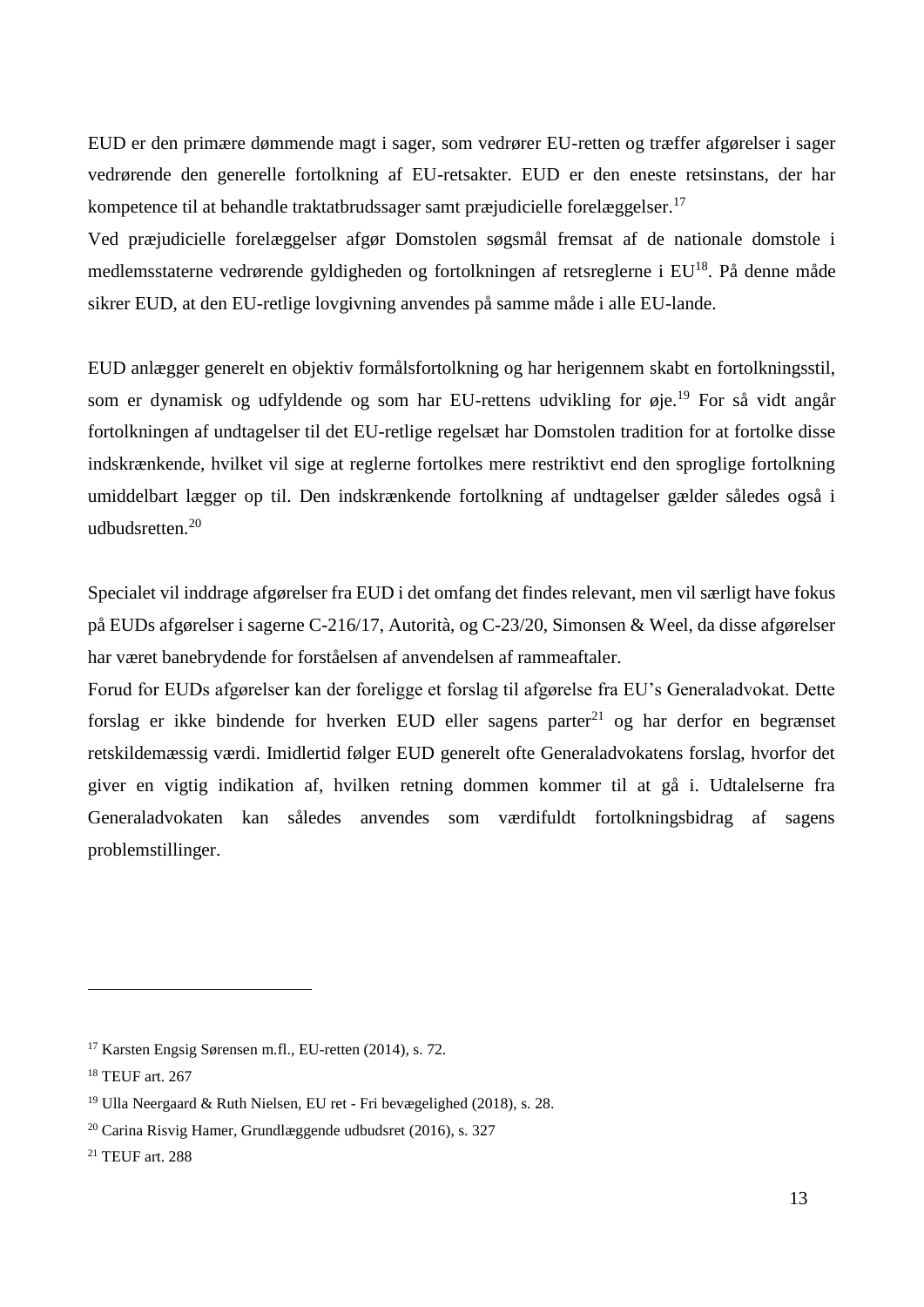#### <span id="page-13-0"></span>**4.2 National ret**

#### <span id="page-13-1"></span>**4.2.1 Udbudsloven og forarbejderne**

Den primære retskilde i dansk ret er selve lovene.<sup>22</sup> Specialet vil derfor tage sit retlige udgangspunkt i udbudsloven og klagenævnsloven. Udbudsloven (herefter UBL) implementerer udbudsdirektivet i dansk ret med det formål at fastlægge procedureregler for offentlige indkøb<sup>23</sup>, hvorimod klagenævnsloven gennemfører kontroldirektivet med henblik på at bestemme konsekvenserne af ikke at overholde udbudsreglerne.

Ved specialets fortolkning af UBL vil også lovens forarbejder blive inddraget, herunder lovbemærkningerne til loven. Lovens væsentligste forarbejder er lovbemærkningerne, som har til formål at begrunde de bagvedliggende hensyn for, hvorfor lovforslaget blev fremsat samt hvad hensigten var med de enkelte paragraffer i loven.<sup>24</sup> Imidlertid kan der ikke støttes selvstændig ret på lovbemærkningerne, men de har alligevel en vis retskildemæssig værdi, idet de har betydning for fortolkningen af lovteksten.<sup>25</sup>

#### <span id="page-13-2"></span>**4.2.2 Kendelser fra Klagenævnet for Udbud**

Ydermere vil specialet inddrage kendelser fra Klagenævnet for Udbud (herefter KFU). Det primære håndhævelsesorgan ved udbudsretlige tvister består af KFU, som skal sikre, at klagere har en let og effektiv adgang til at indgive klager over overtrædelser af udbudsreglerne. Forud for oprettelsen af KFU blev det vurderet, at det almindelige domstolssystem var mindre velegnet til at håndtere udbudsretlige tvister. Derudover nødvendiggjorde den korte periode som udbudsproceduren normalt strækker sig over samt hensynet til de udbudsretlige aktører en hurtig sagsbehandling. Endvidere er medlemsstaterne også forpligtet til gennem kontroldirektivet at have en klageinstans, som kan træffe afgørelser på udbudsområdet. Det var således behovet for et hurtigt og effektivt organ, der var baggrunden for oprettelsen af KFU.<sup>26</sup>

<sup>22</sup> Peter Blume, Retssystemet og juridisk metode (2014), s. 112

<sup>&</sup>lt;sup>23</sup> Grith Skovgaard Ølykke og Ruth Nielsen, EU's udbudsregler – i dansk kontekst (2017), s. 64

<sup>24</sup> Peter Blume, Retssystemet og juridisk metode (2014), s. 112

<sup>25</sup> Carina Risvig Hamer og Rasmus Horskjær Nielsen, Er lov bemærkningerne til udbudsloven til at stole på?

U.2020B.114, 2020, s. 8 og Steen Treumer m.fl., Udbudsretten (2019), s. 28.

<sup>26</sup> Carina Risvig Hamer, Grundlæggende udbudsret (2016), s. 797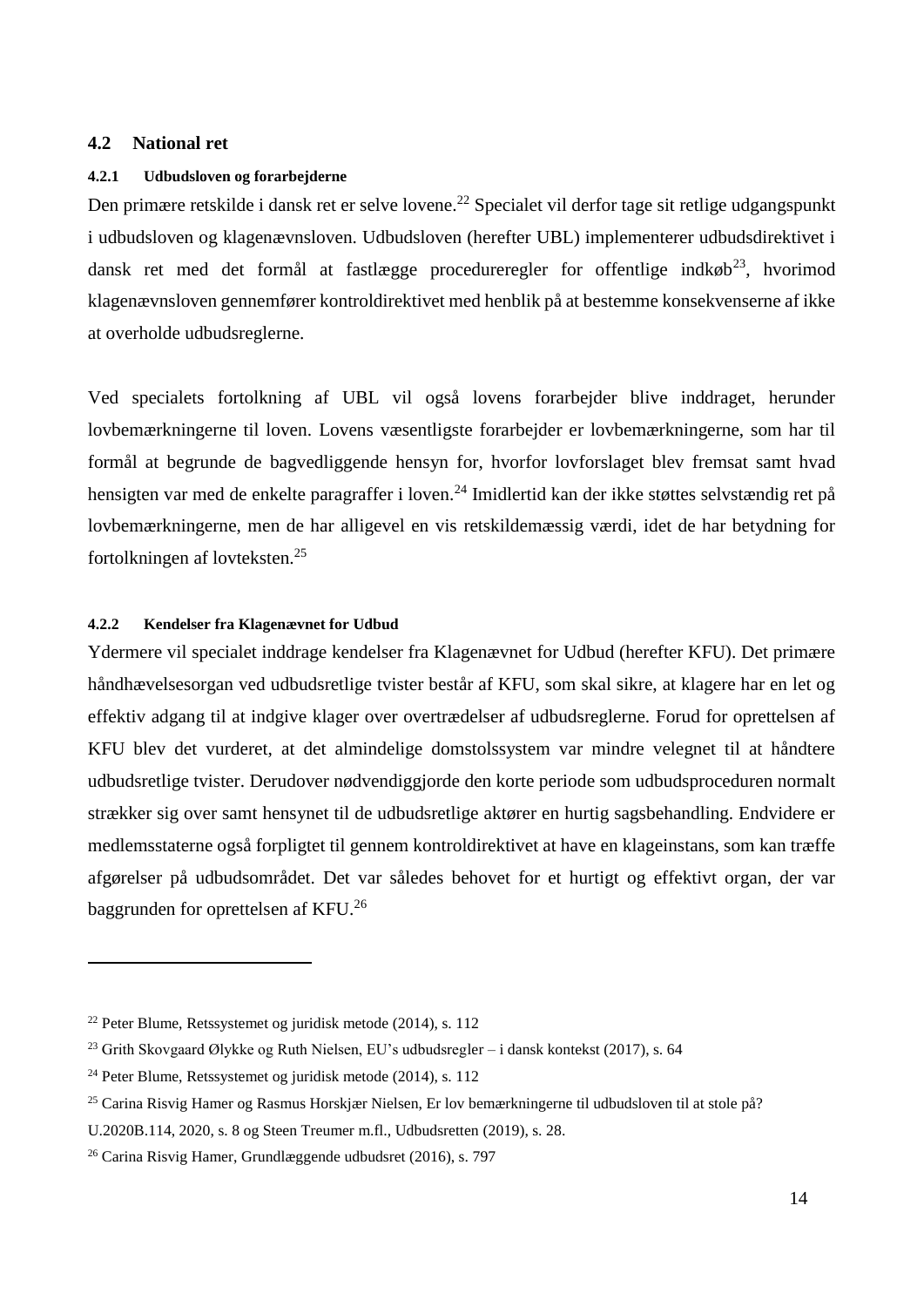Selvom KFU er et administrativt organ har EUD slået fast, at KFU skal betragtes som en "ret" i overensstemmelse med art. 267 TEUF, hvorfor KFU er kompetent til at stille præjudicielle spørgsmål til EUD.<sup>27</sup> Klagenævnet har i sagen Simonsen & Weel benyttet sig af adgangen til at stille en række præjudicielle spørgsmål til EUD i relation til fortolkningen af anvendelsen af rammeaftaler, som blev besvaret i juni 2021.

KFUs praksis er en væsentlig retskilde til at forstå, hvad der gælder i udbudsretlige konflikter, idet KFUs afgørelser ofte tillægges stor betydning for praktikere. Specialet vil derfor i høj grad have fokus på den præjudicielle forelæggelse i Simonsen & Weel samt øvrige relevante kendelser fra KFU.

### <span id="page-14-0"></span>**4.2.3 Konkurrence- og Forbrugerstyrelsens vejledninger og udtalelser**

Endvidere vil specialet inddrage vejledninger og udtalelser fra Konkurrence- og Forbrugerstyrelsen (herefter KFST). KFST udgiver løbende vejledninger og udtalelser, som typisk vil være udtryk for KFSTs opfattelse af praksis på udbudsområdet.<sup>28</sup>

Vejledninger og udtalelser er ikke bindende og kan derfor i sig selv ikke være regulerende, men kan anvendes som uddybning af reguleringen eller som vejledende principper. Den retskildemæssige værdi for KFSTs vejledninger og udtalelser kan da også diskuteres, idet KFU adskillige gange har set bort fra disse og fortolket udbudsreglerne forskelligt fra KFST.<sup>29</sup>

Til trods for, at KFSTs udtalelser ikke har stor retskildemæssig værdi bidrager de alligevel til fortolkningen af gældende ret, hvorfor specialet vil inddrage KFSTs notat vedrørende vurderingen af EUDs afgørelse i Autoritá.<sup>30</sup>

<sup>27</sup> Sag C-275/98, Unitron

<sup>28</sup> Steen Treumer, Udbudsretten (2019), s. 467

<sup>29</sup> Carina Risvig Hamer, Grundlæggende udbudsret (2016), s. 55

<sup>30</sup> Konkurrence- og Forbrugerstyrelsens notat af 13. november 2019, Vurdering af EUDs dom af 19. december 2018 i sagen C-216/17, Autoritá Garante della Concorrenza e del Mercato – Antitrust, Coopservice Soc. coop. arl mod Azienda Socio-Sanitaria Territoriale della Vallecamonica – Sebino (ASST)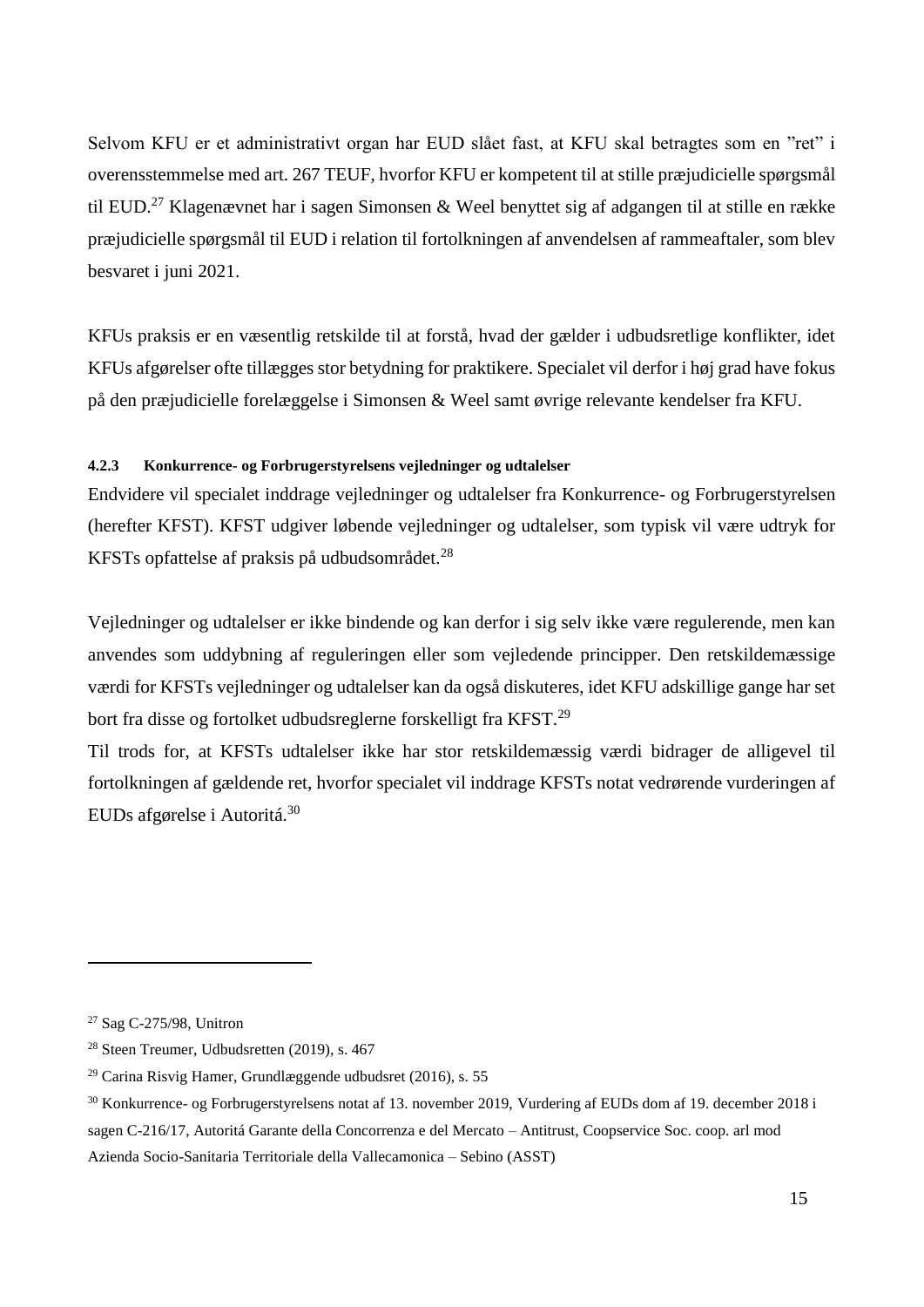Derudover vil specialet også inddrage KFSTs vejledning om udbudsreglerne<sup>31</sup> samt KFSTs analyse vedrørende status for offentlig konkurrence i 2020.<sup>32</sup>

Udtalelserne og vejledningerne vil blive brugt som fortolkningsbidrag til brug for besvarelse af opgavens problemstilling.

# <span id="page-15-0"></span>**4.3 Juridisk litteratur**

Endeligt inddrager specialet i vidt omfang relevant juridisk litteratur. Formelt set har den juridiske litteratur en meget begrænset retskildeværdi, da den på grund af sin manglende autoritet reelt ikke kan anses for at være en egentlig retskilde. Litteraturen har derfor alene en retskildelignende værdi og indgår i den juridiske argumentation, hvor den bidrager til at klarlægge retstilstanden. Specialet anvender derfor alene den juridiske litteratur som et fortolkningsbidrag.

# <span id="page-15-1"></span>**4.4 Fortolkningsprincipper**

Bestemmelserne i udbudsloven er afledt af udbudsdirektivet som endeligt kan fortolkes af EUD. EUD har tidligere slået fast, at EU-retten har forrang for national ret<sup>33</sup> samt at medlemsstaterne er forpligtede til at fortolke national ret i overensstemmelse med EU-retten.<sup>34</sup> Således er retsakter, herunder UDB-2014 og afgørelser fra EUD bindende for alle EU's medlemsstater.

Ved sin fortolkning af EU-retten anvender EUD ofte en objektiv formålsfortolkning, hvor EUD typisk tager udgangspunkt i lovens eget indhold samt de oprindelige ideologiske formål med bestemmelserne.<sup>35</sup> Herved fortolker EUD retsakterne ud fra bestemmelsernes ordlyd samt de mål der forfølges.

Specialet vil derfor i sin fortolkning af EU-udbudsretten anvende en objektiv formålsfortolkning i overensstemmelse med EUD.

<sup>31</sup> KFST Vejledning om udbudsreglerne (2016)

<sup>32</sup> KFST analyse af status for offentlig konkurrence 2020 (2021)

<sup>33</sup> EU-rettens forrang blev for første gang fastslået i EUDs afgørelse i sag C-6/64, Costa mod ENEL

<sup>34</sup> Pligten til EU-konform fortolkning blev for første gang fastslået i EUDs afgørelse i sag 14/83, von Colson

<sup>35</sup> Peter Blume, Kapitel 1: Juridisk metode og argumentation i Thomas Riis og Jan Trzaskowski, Skriftelig Jura – den juridiske fremstilling (2013), s. 34-35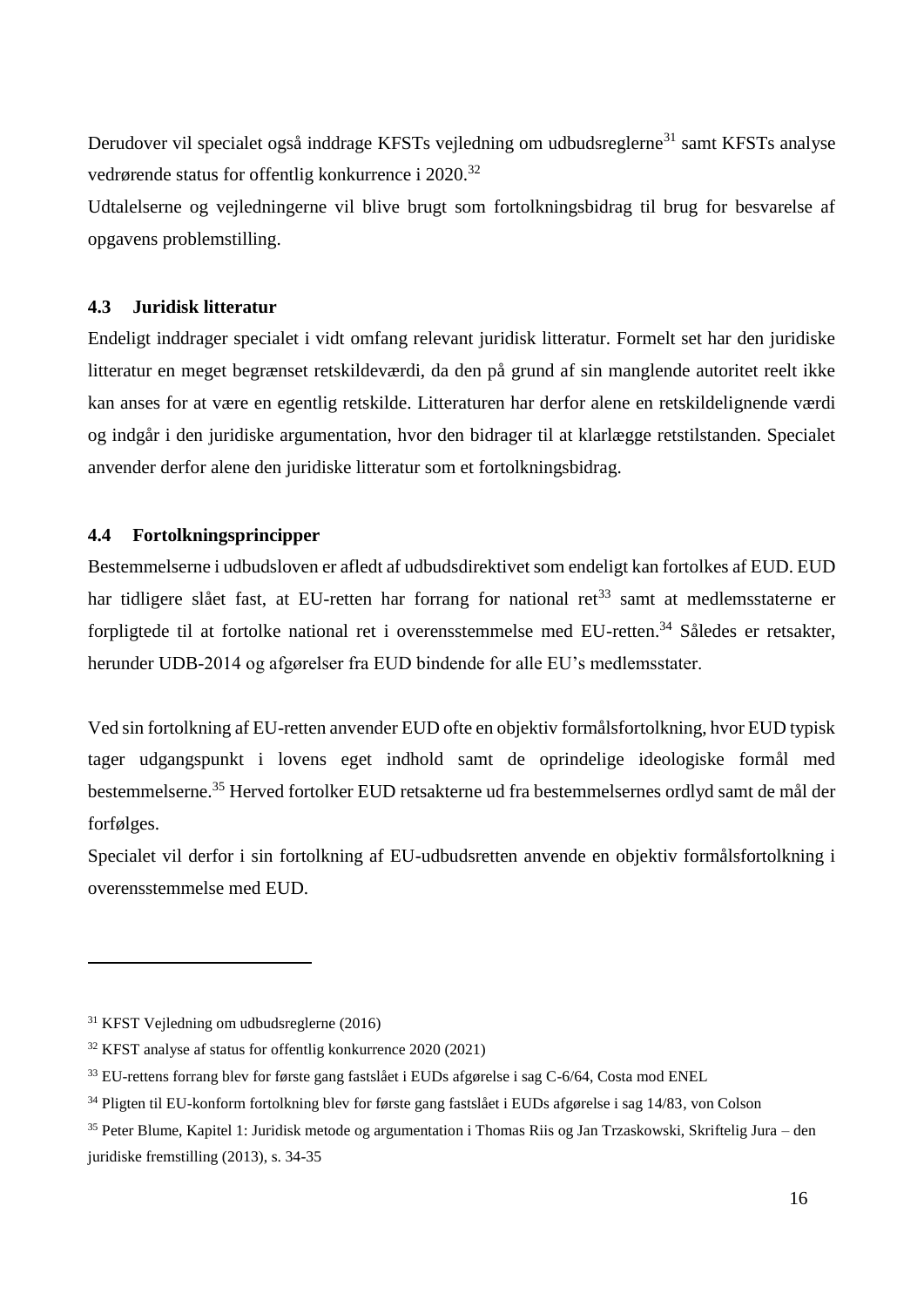Ved fortolkningen af udbudsloven benyttes som udgangspunkt den objektive fortolkningsstil, hvor bestemmelsernes ordlyd er afgørende for tolkningen. I de tilfælde, hvor denne fortolkningsstil ikke giver et tilstrækkeligt klart svar, kan i tillæg anvendes den subjektive fortolkningsstil. Ved subjektiv fortolkning inddrages lovens forarbejder med det formål at klarlægge, hvad hensigten bag reglerne var.<sup>36</sup>

Specialet vil i sin fortolkning af udbudsloven anvende både den objektive og subjektive fortolkningsstil.

# <span id="page-16-0"></span>**5 Afgrænsning**

Dette speciale er afgrænset til at tage udgangspunkt i udbudsdirektivet fra 2014, kontroldirektivet samt udbudsloven som det primære retsgrundlag.

Specialet afgrænses til alene at beskæftige sig med udbudslovens afsnit II om offentlige indkøb over tærskelværdierne.

Specialet afgrænser sig fra de øvrige direktiver på udbudsområdet, herunder forsyningsvirksomhedsdirektivet, koncessionsdirektivet samt forsvars- og sikkerhedsdirektivet. Ligeledes afgrænser specialet sig fra tilbudsloven.

Specialet beskæftiger sig med nogle af de sanktionsmuligheder, som Klagenævnet for Udbud har ved overtrædelse af udbudsreglerne. Specialet afgrænser sig dog til alene at berøre uden virkning og annullation, hvorfor de øvrige sanktioner ikke vil blive berørt.

Specialets afsnit 7 beskæftiger sig kort med sondringen mellem almindelige offentlige kontrakter og rammeaftaler. Imidlertid vil "kontrakt" til tider også blive anvendt som begrebsramme for rammeaftaler gennem hele specialet.

EU-Domstolens udtalelser i Autorità rejser bl.a. spørgsmålet om, hvorvidt der skal angives en anslået værdi og/eller mængde samt en maksimal værdi og/eller mængde. Hertil vurderer Konkurrence- og Forbrugerstyrelsen, at det er afgørende, at angivelsen af mængden eller værdien sker under hensyn til gennemsigtigheden for tilbudsgiverne. Konkurrence- og Forbrugerstyrelsen fremhæver, at EU-

<sup>36</sup> Mads Bryde Andersen, Ret og Metode (2002), s. 172 ff.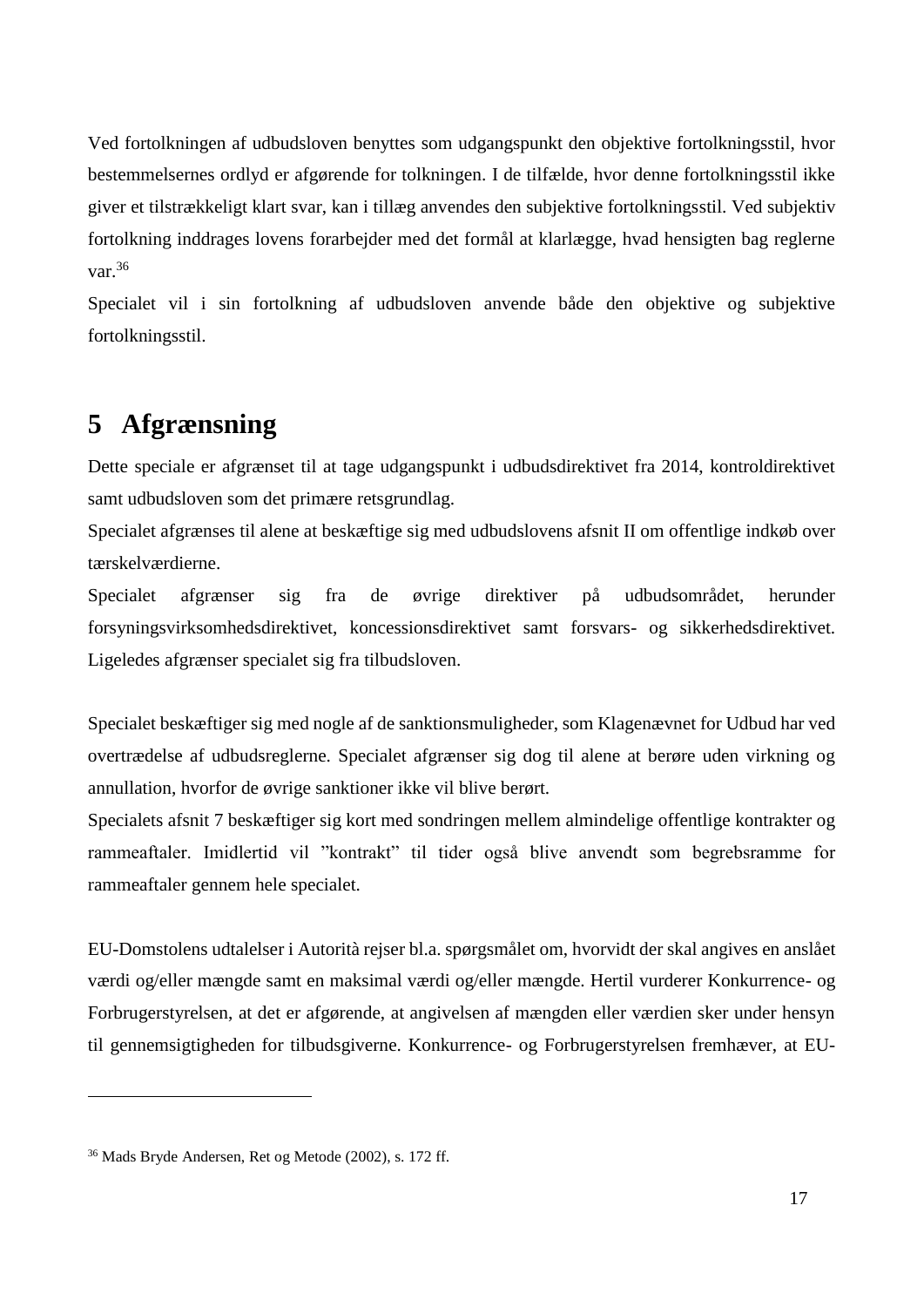Domstolen både henviser til angivelsen af mængder, antal, beløb og værdier, hvorfor det er tilstrækkeligt for ordregiver at fastsætte den maksimale mængde for de af rammeaftalen omfattede indkøb ved at angive den maksimale værdi.<sup>37</sup> Derved antages det, at det ikke er endeligt afgørende ift. specialets problemfelt, om værdierne angives som værdi eller mængde. Specialet diskuterer ikke dette yderligere og beskæftiger sig alene med angivelsen af værdien og ikke mængden.

I Simonsen & Weel fremhævede EU-Domstolen den eksplicitte præcisering til EU-Domstolens afgørelse i Autorità; at det i henhold til UBD-2014 art. 72 er muligt at foretage ændringer i rammeaftalen<sup>38</sup>, hvis ikke ændringen er af væsentlig karakter og hvis den valgte tilbudsgiver samtykker til ændringen. Selvom specialet beskæftiger sig en del med rammeaftalers fleksibilitet og selvom EU-Domstolens præcisering kan tolkes som et udtryk for en holdning om, at den fleksibilitet der ligger ved brug af rammeaftaler bl.a. skal findes i ændringsreglerne, beskæftiger specialet sig ikke yderligere med de udbudsretlige ændringsregler.

Endeligt behandler specialet ikke hverken dynamiske indkøbssystemer eller indkøbscentraler, selvom en inddragelse af særligt indkøbscentraler kunne have været interessant.

# <span id="page-17-0"></span>**6 De udbudsretlige formål og principper**

Udbudsreglerne regulerer det offentliges indkøb af varer, tjenesteydelser samt bygge- og anlægsarbejder, når disse indkøb angår en vis værdi. Udbudsretten er reguleret gennem de EU-retlige direktiver og de nationale regler.

EU-rettens overordnede mål er at skabe et indre marked med fri bevægelighed for bl.a. varer og tjenesteydelser således, at der sikres effektiv konkurrence. Principperne om fri bevægelighed er kodificeret i Traktaten om den Europæiske Unions Funktionsmåde.<sup>39</sup>

 $37$  KFST notat om vurdering af EUDs dom af 19. december 2018 i sagen 216/17 (2019), s. 7

<sup>38</sup> Ændringer i rammeaftalen må forstås som ændringer i rammeaftalens maksimale værdi

<sup>39</sup> TEUF art. 26, stk. 2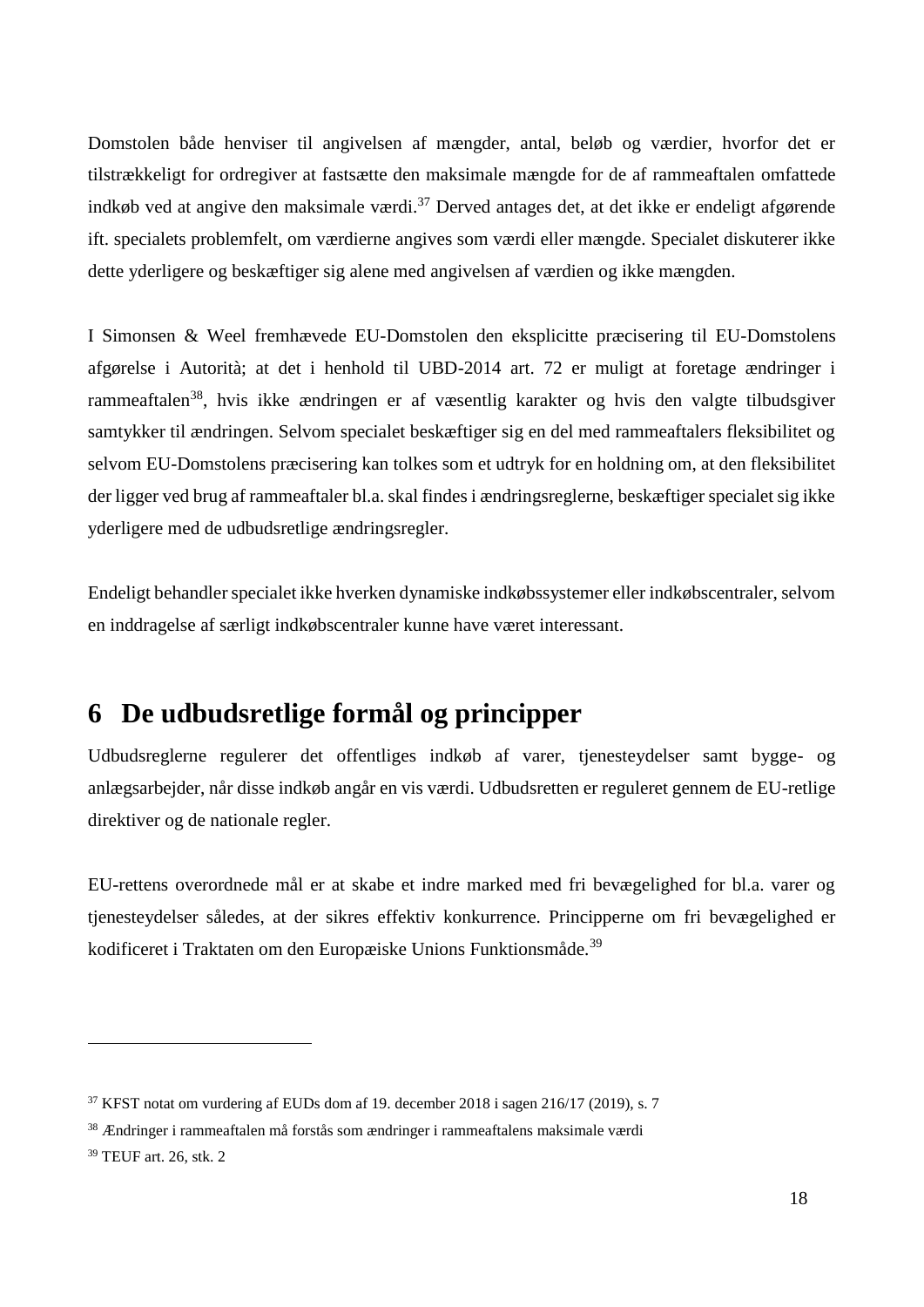Som en del af arbejdet forud for udarbejdelsen af UBD-2014 udarbejdede Kommissionen en Grønbog om modernisering af EU's politik for offentlige indkøb. Grønbogen skulle fungere som oplæg til drøftelse om, hvordan udbudsreglerne kunne forenkles og moderniseres for at sikre bedre brug af offentlige kontrakter, blandt EU's medlemslande. Der blev i Grønbogen bl.a. lagt vægt på målet om mere effektive indkøb og bedre udnyttelse af offentlige midler.<sup>40</sup> Hertil var det et ønske fra dansk side, at de offentlige midler blev udnyttet så effektivt, fleksibelt og enkelt som muligt for at sikre de bedste og billigste offentlige indkøb.<sup>41</sup> Grønbogen resulterede i forslaget til udbudsdirektivet, som gentog Grønbogens fokuspunkter, herunder en mere effektiv udnyttelse af de offentlige midler for at sikre den bedst mulige værdi for pengene.<sup>42</sup>

I overensstemmelse hermed er formålet med udbudsreglerne at sikre det indre marked- og fremme konkurrencen om offentlige kontrakter samt skabe lige adgang for alle økonomiske aktører i hele EU til at byde på offentlige indkøb.<sup>43</sup> Dette formål er tilmed indført i udbudslovens § 1, hvor det fremgår:

> *"Formålet med loven er at fastlægge procedure for offentlige indkøb, så der gennem effektiv konkurrence opnås den bedst mulige udnyttelse af offentlige midler."*

Lovgiver har således med udgangspunkt i de overordnede formål søgt at forhindre nationale præferencer og favorisering af bestemte økonomiske aktører ved udbud af offentlige kontrakter. Hertil skal det bemærkes, at det fremgår af bemærkningerne til bestemmelsen, at der ikke kan støttes selvstændig ret på udbudslovens formålsbestemmelse.<sup>44</sup> Bestemmelsen kan derfor alene anses for at udgøre lovgivers hensigt med reglerne.

Som en del af efterlevelsen af de EU-retlige og udbudsretlige formål spiller EU-rettens grundlæggende principper om ligebehandling og gennemsigtighed også ind. Principperne er reguleret i UBD-2014 art. 18, stk. 1, som er implementeret i UBL § 2. Hertil fremgår det af UBL § 2, stk. 1:

<sup>40</sup> Europa-Kommissionens grønbog om modernisering af EU's politik for offentlige indkøb – KOM(2011) 15 endelig af 27. januar 2011

 $41$  Ibid, s. 4

<sup>42</sup> Forslag til Europa-Parlamentets og Rådets direktiv om offentlige indkøb, KOM (2011) 896 endelig, s. 2

<sup>43</sup> Betragtning 1 til UBD-2014

<sup>44</sup> Lovforslag som fremsat, FT 2015-16, tillæg A, lovforslag nr. L 19, bemærkninger til § 2, s. 56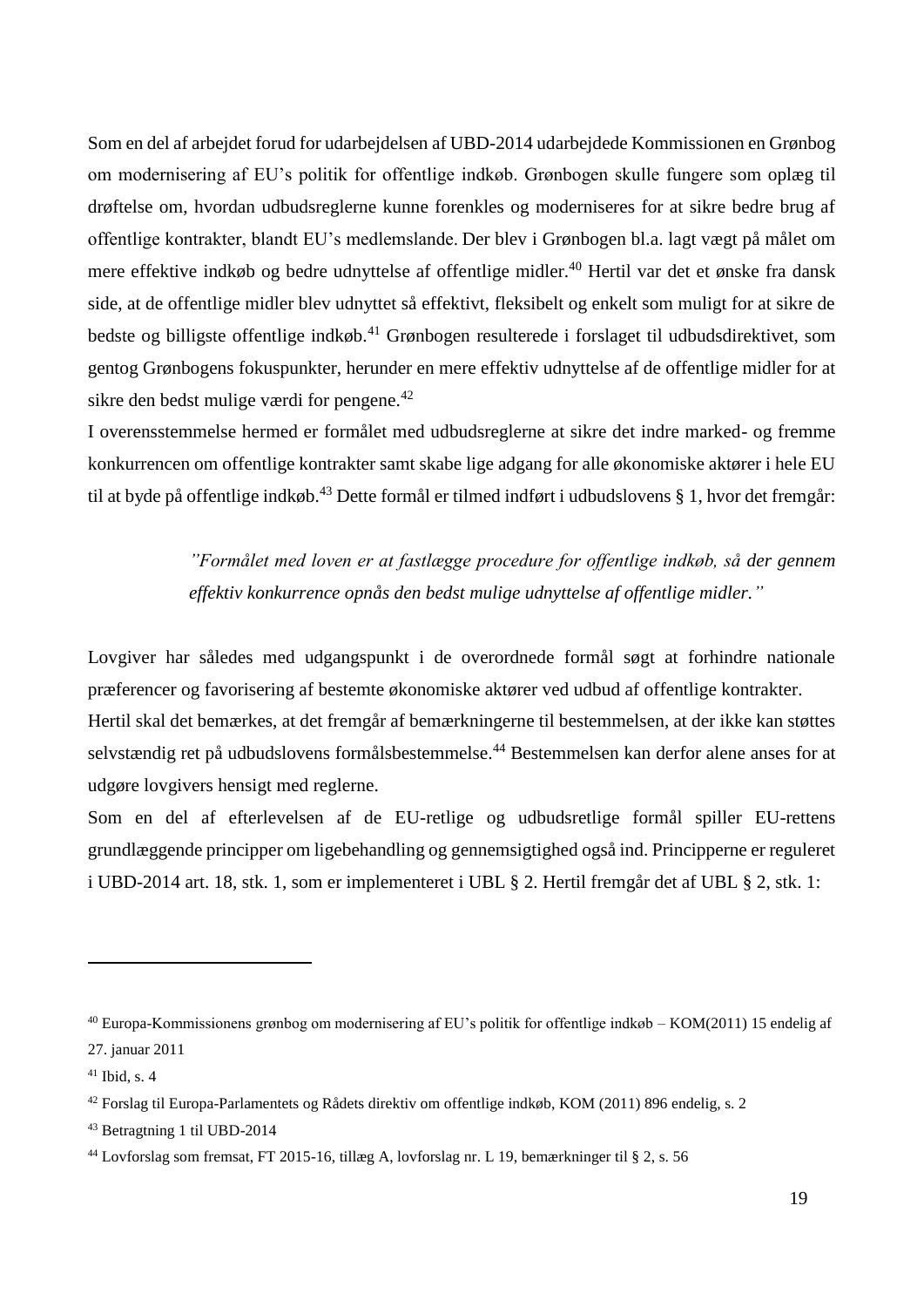*"En ordregiver skal ved offentlige indkøb i henhold til afsnit II-IV overholde principperne om ligebehandling, gennemsigtighed og proportionalitet."*

Tildelingen af offentlige kontrakter skal således ske i overensstemmelse med disse principper, hvorfor principperne anses for at have stor udbudsretlig betydning.<sup>45</sup>

Nedenstående afsnit vil undersøge principperne, idet principperne indgår som et væsentligt instrument i fortolkningen og forståelsen af udbudsretten.

# <span id="page-19-0"></span>**6.1 Ligebehandlingsprincippet**

Ligebehandlingsprincippet går ud på at sikre, at ordregivende myndigheder behandler økonomiske aktører på lige vilkår. EUD har tidligere slået fast i praksis, at ligebehandlingsprincippet indebærer at:

> *"(…) ensartede forhold ikke må behandles forskelligt, og at forskellige forhold ikke må behandles ensartet, medmindre en sådan forskellig behandling er objektivt begrundet"*. 46

Det betyder, at ordregivere skal behandle økonomiske aktører lige og uden forskelsbehandling, med mindre at forskelsbehandlingen er sagligt begrundet. Ligebehandling af økonomiske aktører er en fundamental betingelse for at fremme konkurrencen om offentlige kontrakter og sikre EU's indre marked.47

EUD har i sagen Überschär<sup>48</sup> udtalt, at det generelle ligebehandlingsprincip kan udledes af art. 18 TEUF, som hjemler et forbud mod forskelsbehandling på baggrund af nationalitet. Princippet er i udbudsregi således udledt af primærretten og skal derfor forstås i sammenhæng med art. 18 TEUF.

<sup>45</sup> Betragtning 1 i UBD-2014

<sup>46</sup> Sag C-34/03, Fabricom, pr. 27

<sup>47</sup> EU-udbudsretten, s. 36

<sup>48</sup> Sag C-810/79, Überschar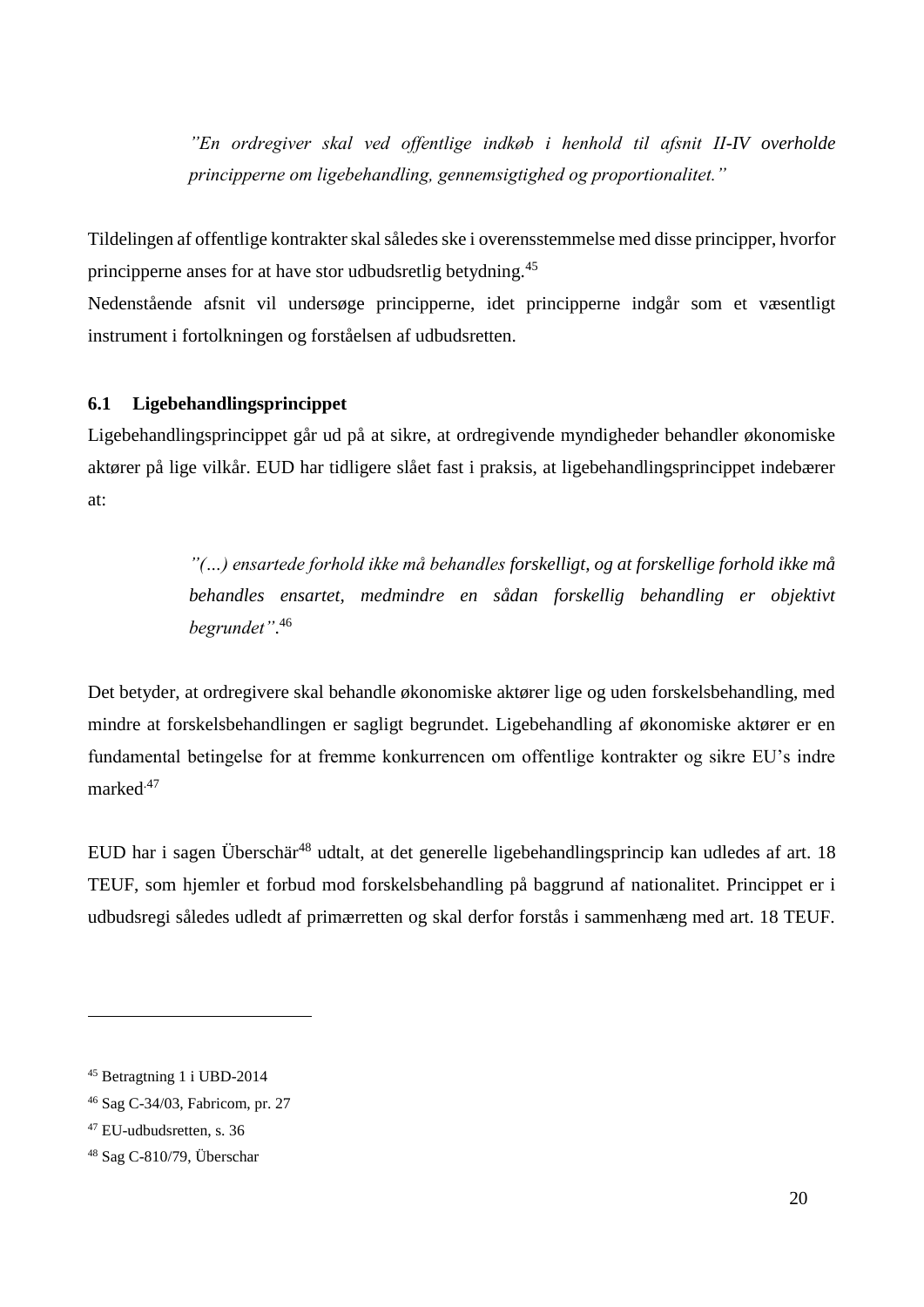Ligebehandlingsprincippet er dermed et generelt princip, der gælder for alle ordregivende myndigheder ved alle offentlige indkøb.<sup>49</sup>

Ligebehandlingsprincippet er videreført i udbudsdirektiverne, hvoraf det fremgår eksplicit af UBD-2014 art. 18, stk. 1, at ordregivende myndigheder skal behandle økonomiske aktører ens og uden forskelsbehandling. Indførelsen i direktivet skete efter EUDs afgørelse i C-243/89, Storebælt, hvor domstolen udtalte, at forpligtelsen til at overholde ligebehandlingsprincippet fulgte af direktivets hovedformål om at sikre en effektiv konkurrence.<sup>50</sup>

Endeligt kommer ligebehandlingsprincippet også til udtryk i udbudsloven under overskriften "generelle bestemmelser" i UBL § 2, stk. 1, som bestemmer:

> *"En ordregiver skal ved offentlige indkøb i henhold til afsnit II-IV overholde principperne om ligebehandling, gennemsigtighed og proportionalitet."*

Ligebehandlingsprincippet gælder i alle aspekter af udbudsprocessen og skal overholdes i alle udbuddets faser.<sup>51</sup> Det skal desuden bemærkes, at det ikke alene er de aktuelle tilbudsgivere, der skal behandles lige, idet princippet også gælder for potentielle tilbudsgivere.<sup>52</sup> Ordregiver skal derfor sikre ligebehandling både før, under og efter påbegyndelsen af udbudsproceduren.<sup>53</sup>

# <span id="page-20-0"></span>**6.2 Gennemsigtighedsprincippet**

Gennemsigtighedsprincippet er ligesom princippet om ligebehandling et centralt princip i EUudbudsretten. EUD har på baggrund af principperne om ikke-diskrimination og ligebehandling udviklet gennemsigtighedsprincippet<sup>54</sup>, som betyder, at der skal være offentlighed og åbenhed omkring indgåelse af offentlige kontrakter for alle potentielle økonomiske aktører i alle stadier af udbudsproceduren. Gennemsigtighedsprincippet stiller derfor krav til udbudsprocedurens

<sup>49</sup> Dorthe Kristensen Balshøj, Public Procurement and Framework Agreements (2018), s. 61ff

<sup>50</sup> Sag C-243/89, Storebælt, pr. 33

<sup>51</sup> Sag C-470/99, Universale-Bau AG mod Entsorgungsbetriebe Simmering GmbH, pr. 93

<sup>52</sup> Sag C-16/98, Kommissionen mod Den Franske Republik, pr. 107-109

<sup>53</sup> Peter Stig Jakobsen m.fl., EU-udbudsretten (2016), s. 56

<sup>54</sup> Ibid, s. 60-61 og sag C-470/99, Universale Bau AG, pr. 92-93 og sag C-454/06, Pressetext, pr. 32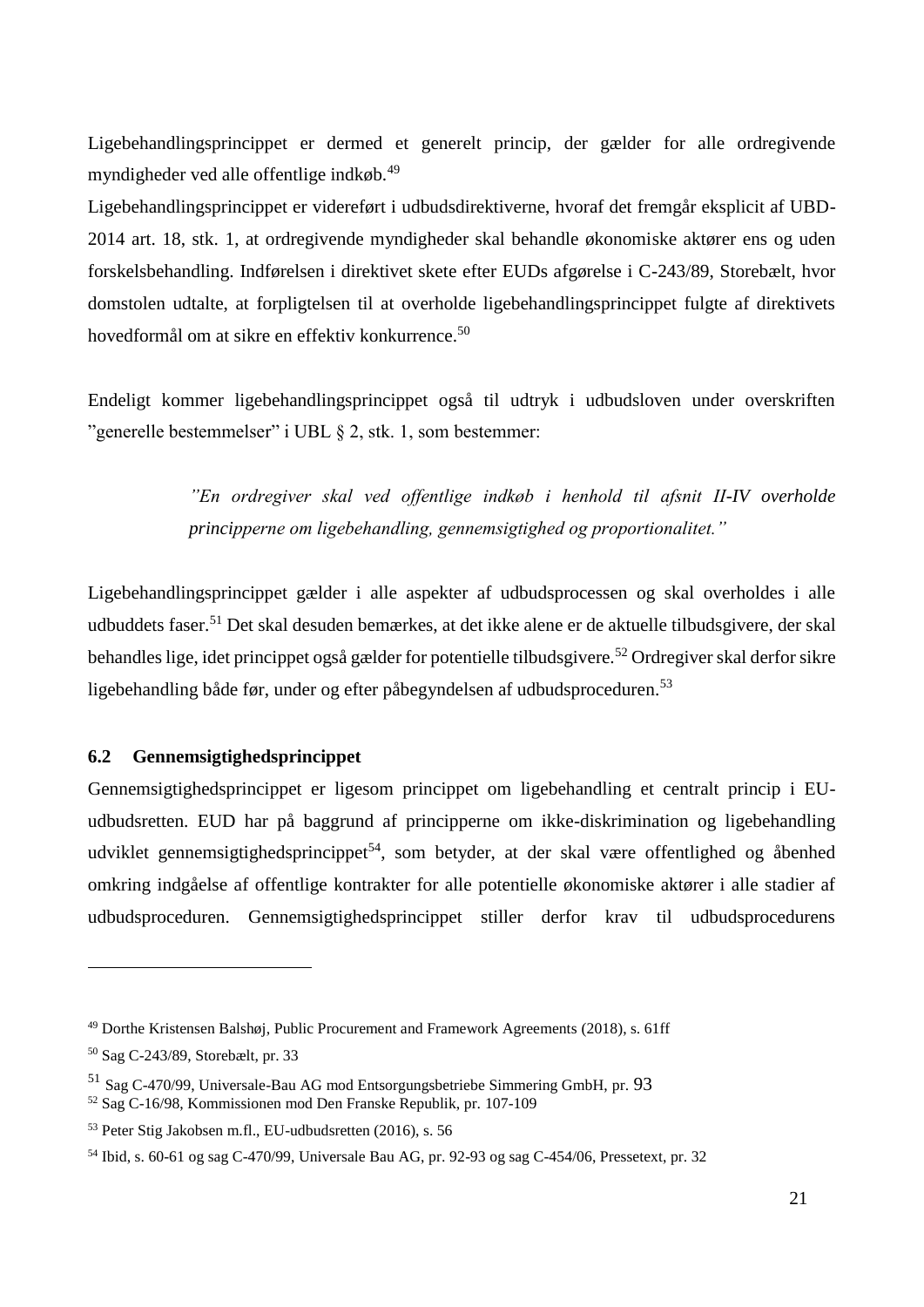gennemskuelighed og indebærer at de ordregivende myndigheder skal agere gennemsigtigt i deres handlinger såvel som intentioner.<sup>55</sup> En ordregiver er således forpligtet til på forhånd at give relevant og klar information om udbuddet, så potentielle tilbudsgivere i tilstrækkelig grad får mulighed for at vurdere indholdet og derudfra beslutte om de har interesse i at levere det adspurgte produkt eller ydelse. Forpligtelse imødegås ved, at ordregiver ved EU-udbud udarbejder en udbudsbekendtgørelse, som offentliggøres på TED.<sup>56</sup> På baggrund af den offentliggjorte bekendtgørelse kan økonomiske aktører i hele EU orientere sig i, hvilke ordregivere der påtænker at indgå hvilke offentlige kontrakter og derfra vurdere, om de ønsker at deltage i et af de aktuelle udbud.

Kravet om gennemsigtighed sikrer og kontrollerer, at alle de økonomiske aktører konkurrerer på lige vilkår i udbuddet samt at ordregiver ikke foretager indkøb fra leverandører, som ordregiver har en bestemt præference for.<sup>57</sup> På den måde supplerer gennemsigtighedsprincippet forbuddet mod ikkediskrimination og ligebehandling.

Udover at princippet om gennemsigtighed kan udledes af princippet om forbud mod forskelsbehandling i art. 18 TEUF, fremhæves gennemsigtighedsprincippet også eksplicit af art. 18 i UBD-2014 og § 2 i UBL. Derudover kommer gennemsigtighedsprincippet til udtryk i en stor del af udbudslovens procedureregler, herunder ordregivers forpligtelse til at offentliggøre et udbud ved brug af bestemte skabeloner, forpligtelsen til at angive tildelingskriterier med vægtede underkriterier, forpligtelsen til at begrunde og beslutninger og afgørelser.<sup>58</sup>

#### <span id="page-21-0"></span>**6.3 Proportionalitetsprincippet**

Proportionalitetsprincippet fremgår direkte af art. 5 TEU og er efterfølgende blevet fortolket og fastslået adskillige gange i praksis.<sup>59</sup> Ligesom gennemsigtighedsprincippet fremgår proportionalitetsprincippet også af art. 18 i UBD-2014 og § 2 i UBL.

<sup>55</sup> Carina Risvig Hamer, Grundlæggende udbudsret (2016), s. 60

<sup>56</sup> TED er en online database, hvor alle udbudsbekendtgørelser om europæiske offentlige indkøb offentliggøres

<sup>57</sup> Carina Risvig Hamer, Grundlæggende udbudsret (2016), s. 60

<sup>58</sup> Carina Risvig Hamer, Grundlæggende udbudsret (2016), s. 61

<sup>59</sup> Sag C-11/70, Handelsgesellschaft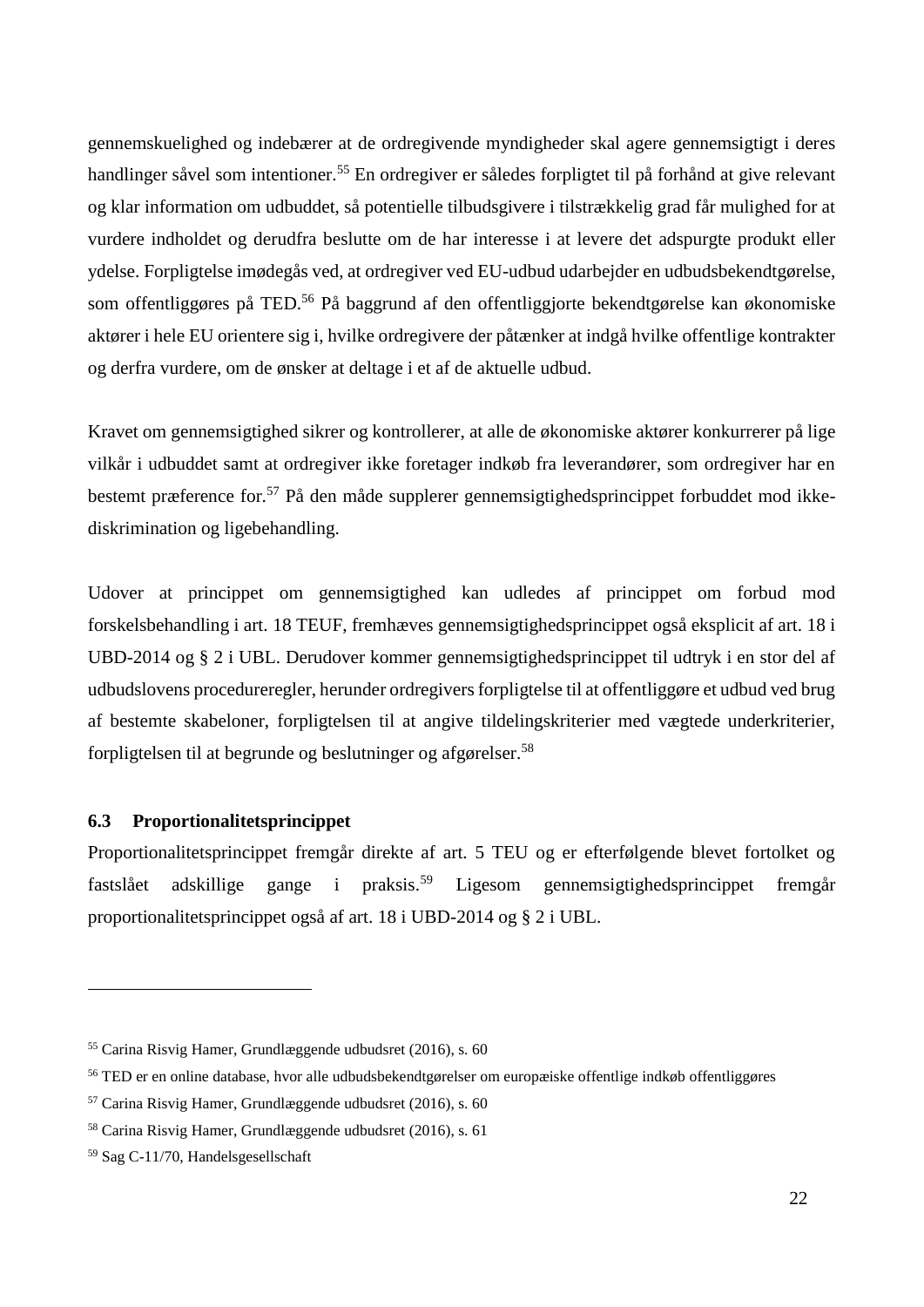Proportionalitetsprincippet indebærer, at foranstaltninger ikke må gå videre end hvad der er nødvendigt for at opnå formålet med de pågældende foranstaltninger. Foranstaltningerne skal derfor være egnede og nødvendige i forhold til at realisere de mål, der lovligt forfølges med foranstaltningen.<sup>60</sup>

### <span id="page-22-0"></span>**6.4 Princippet om effektiv konkurrence**

Princippet om effektiv konkurrence går ud på at sikre, at tildeling af offentlige kontrakter sker ved den bedst mulige udnyttelse af de offentlige midler. Princippet bygger på en overbevisning om, at en effektiv og ufordrejet konkurrence fordrer den frie udveksling af varer og tjenesteydelser mellem medlemslandene, hvilket bevirker at flere mulige økonomiske aktører får adgang til markedet. Dette fører til en rationalisering af produktionen af varer og tjenesteydelser og dermed lavere priser, bedre kvalitet og i sidste ende en effektiv samfundsmæssig ressourceudnyttelse.

Princippet har stor selvstændig betydning i udbudsretten og er derfor også indført i både UBD-2014 art. 18, stk. 1 og UBL § 2, stk. 2 samt fremgår af formålsbestemmelsen i UBL § 1. Det er i UBL § 2, stk. 2 angivet at:

> *"Et offentligt udbud ikke må udformes med det formål at udelukke det fra denne lovs anvendelsesområde eller kunstigt begrænse konkurrencen."*

Således kan der ved princippet om effektiv konkurrence udledes, at ordregiver har særligt to forpligtelser; 1) ordregiver må ikke planlægge udbuddet på en måde, der kan omgå udbudsreglerne og 2) ordregiver må ikke planlægge udbuddet på en måde, der på usaglig måde favoriserer visse økonomiske aktører, eller forringer deres mulighed for at vinde udbuddet.<sup>61</sup>

# <span id="page-22-1"></span>**7 Regulering af rammeaftaler**

1

Følgende afsnit undersøger reguleringen og definitionen på rammeaftaler, herunder på hvilke forskellige måder ordregiver kan indgå rammeaftaler. Som led i undersøgelsen af rammeaftalens

<sup>60</sup> Grith Skovgaard Ølykke og Ruth Nielsen, EU's udbudsregler – i dansk kontekst (2017), s. 130-131

<sup>61</sup> Jesper Fabricius, kapitel 2: udbudsretlige principper i Steen Treumer m.fl., Udbudsretten (2019), s. 51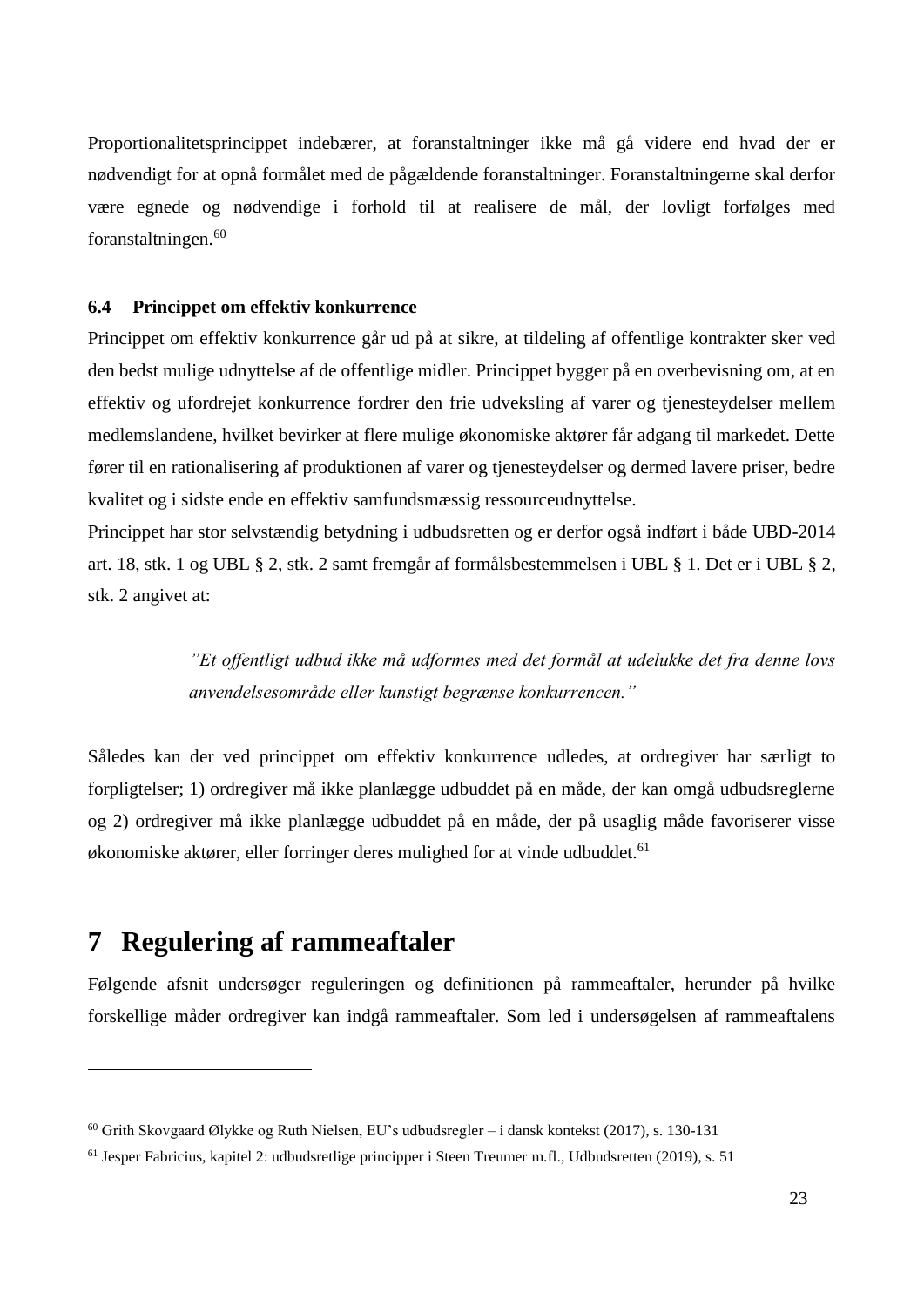definition vil specialet undersøge afgrænsningen mellem rammeaftaler og almindelige offentlige kontrakter. Endeligt vil afsnittet vurdere hvilke fordele og ulemper, der er ved brugen af rammeaftaler.

Afsnittet har til formål at besvare specialets underspørgsmål 1 samt danne fagligt grundlag for de problemstillinger, der rejses som en del af specialets analyse af kravene til ordregivers angivelse rammeaftalens omfang.

### <span id="page-23-0"></span>**7.1 Indledende om rammeaftaler**

Den første regulering af rammeaftaler blev indført med UBD-2004. Heri var det frivilligt for medlemslandene at implementere muligheden for ordregiveres anvendelse af rammeaftaler i national ret.<sup>62</sup> Imidlertid er medlemslandene med det nugældende udbudsdirektiv blevet forpligtede til at implementere denne mulighed.<sup>63</sup> Bestemmelsen om rammeaftaler i UBD-2014 ændrer dog kun reglerne i et begrænset omfang i forhold til UBD-2004, men uddyber og afklarer alligevel mange af de tvivlsspørgsmål, som ordregivere ofte er stødt på ved den praktiske anvendelse af rammeaftaler. Afklaringen har bl.a. sikret en friere og mere fleksibel anvendelse af indkøbsmetoden og dermed sikret en større anvendelighed af rammeaftaler for alle parter.<sup>64</sup>

Rammeaftaler defineres i udbudslovens § 24, nr. 30 som:

*"(…) en aftale indgået mellem en eller flere ordregivere og en eller flere økonomiske aktører, og som fastsætter vilkårene for kontrakter, der tildeles i løbet af en nærmere fastsat periode, navnlig med hensyn til pris og påtænkte mængder."*

Rammeaftaler er dermed karakteriseret ved, at de fastlægger en række vilkår for de kontrakter, der efterfølgende indgås på baggrund af rammeaftalen, ligesom det i rammeaftalen fastsættes, hvordan ordregiver skal foretage de efterfølgende indkøb.<sup>65</sup>

<sup>62</sup> UBD-2004, art. 32, stk. 1

<sup>63</sup> Carina Risvig Hamer, Grundlæggende udbudsret (2016), s. 151

<sup>64</sup> Karsten Hagel-Sørensen, Aktuel Udbudsret II (2016), s. 195 ff.

<sup>65</sup> Karsten Hagel-Sørensen, Aktuel Udbudsret II (2016), s. 197 og Sue Arrowsmith, The Law of Public and Utilities Procurement - Regulation in the EU and UK (2014), s. 1101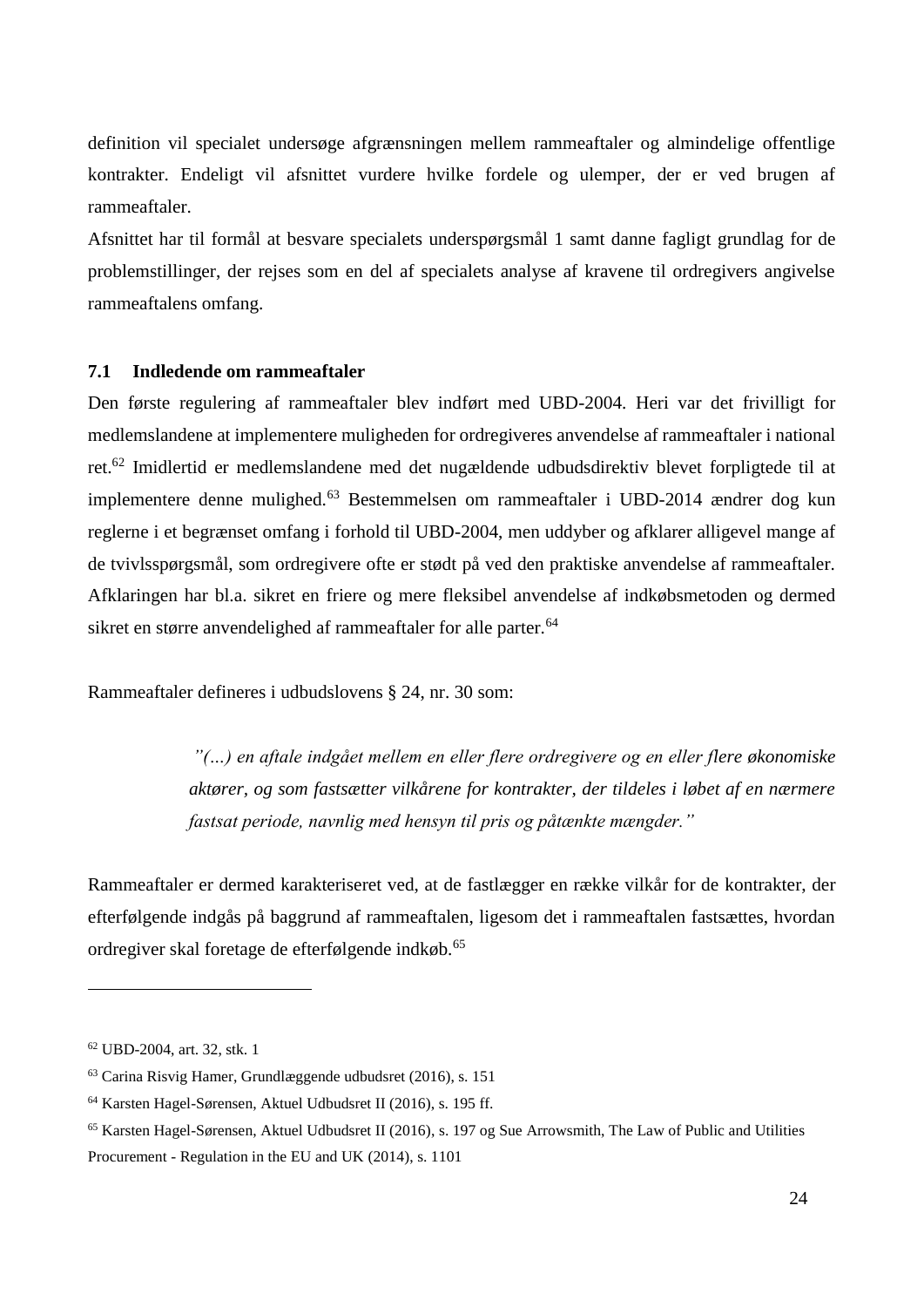Typisk anvendes rammeaftaler, når ordregiveren over en periode har et gentagende behov for at købe en række mere standardiserede produkter, tjenesteydelser eller bygge- og anlægsarbejder, men uden at ordregiver nødvendigvis kender sit præcise behov for hvor meget og hvornår ordregivere har brug for leverancen.<sup>66</sup> Fælles for indkøbet uanset, hvad indkøbet angår er dog, at ordregiver kan udskyde købet til et senere tidspunkt, hvor det reelle behov rent faktisk er opstået – dette gælder både for omfanget og tidspunktet. Eksempelvis kan ordregiver indgå en rammeaftale om køb af kuglepenne, men først foretage det konkrete træk på rammeaftalen, når der er brug for kuglepennene.<sup>67</sup> På den måde er rammeaftalen ikke i sig selv en forpligtende kontrakt for så vidt angår anskaffelserne, men fastlægger i stedet tildelingskriterierne og rammen om de kontrakter, som ordregiver indgår i løbet af rammeaftalens periode. Netop formuleringen 'en forpligtende kontrakt' er et væsentligt moment i vurderingen af, hvorvidt der er tale om en rammeaftale eller blot en almindelig offentlig kontrakt.

Sondring mellem rammeaftaler og offentlige kontrakter har for nyligt givet anledning til nogen tvivl, særligt i kølvandet på sagen Remondis A/S mod Hedensted Kommune<sup>68</sup> opstod en del teoretiske diskussioner om anvendelsen af rammeaftaler overfor kontrakter. Remondis-sagen vil kort blive gennemgået i det følgende. Det er i denne forbindelse værd at bemærke, at der foreligger begrænset praksis fra KFU på området vedrørende sondringen mellem almindelige kontrakter og rammeaftaler. Dertil bidrager EUD ikke yderligere til afklaringen. <sup>69</sup>

<sup>66</sup> Martha Andrecka, Framework Agreements, EU Procurement Laws and the Practice, in Procurement Law Journal, (2015), s. 4

<sup>67</sup> Karsten Hagel-Sørensen, Aktuel Udbudsret II (2016), s. 197

<sup>68</sup> KFU kendelse af 7. oktober 2020, Remondis A/S mod Hedensted

<sup>69</sup> KFU har tidligere berørt grænserne mellem rammeaftaler og offentlige kontrakter i sagerne Abena A/S mod Slagelse Kommune (Klagenævnet for Udbuds kendelse af 8. maj 2014) og Bayer A/S mod Banedanmark (Klagenævnet for Udbuds kendelse af 28. september 2018). I førstnævnte fandt KFU, at der var tale om en rammeaftale fordi ordregiver ikke var bundet til at lade leverandøren udføre en bestemt mængde samt at aftalen alene fastsatte vilkårene for de aftaler, der efterfølgende skulle indgås i henhold til rammeaftalen. I sidstnævnte sag fandt KFU, at der var tale om en offentlig kontrakt, fordi leverandøren som udgangspunkt skulle levere hele ydelsen, som i dette tilfælde var alt ukrudtsbekæmpelse på hele togvejssporstrækningen.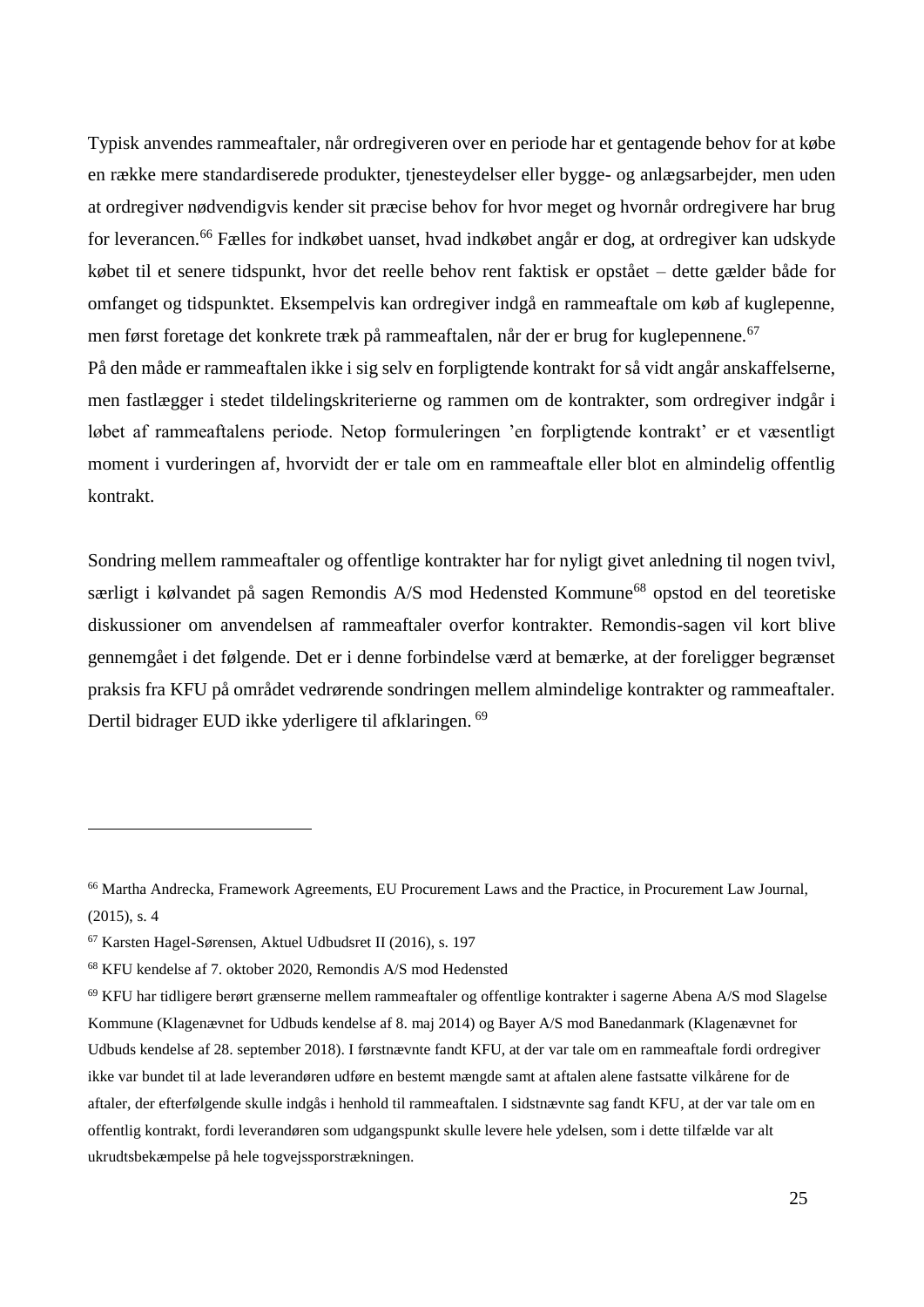#### <span id="page-25-0"></span>**7.2 Remondis mod Hedensted Kommune – Rammeaftale eller offentlig kontrakt**

I sagen Remondis A/S mod Hedensted Kommune udbød Hedensted Kommune en offentlig kontrakt om indsamling af kildesorteret affald i offentligt udbud. Kontraktens varighed var 6 år med mulighed for forlængelse i op til 2 år. Den anslåede værdi af kontrakten var 135 mio. kr. Derudover fremgik det af udbudsmaterialet, at der var tale om en anskaffelse, hvor leverandøren skulle tåle til- og frameldinger i forhold til omfang og karakter af affaldsindsamlingen samt ændringer som følge af befolkningstallet i kommunen.

Efter at have fået afslag på sit tilbud indgav Remondis A/S en klage til KFU med følgende 3 påstande; 1) Hedensted Kommune havde handlet i strid med gennemsigtighedsprincippet, da den udbudte kontrakt reelt var en rammeaftale, men ikke var blevet udbudt som en rammeaftale, 2) Hedensted Kommune havde handlet i strid med udbudslovens § 95, stk. 2 om rammeaftalers varighed, idet kontraktens varighed på 6 år med en option på yderligere 2 år var for lang, da rammeaftaler som udgangspunkt højst må have en løbetid på 4 år, 3) som følge af disse overtrædelser skulle udbuddet annulleres.

Til støtte for sin første påstand gjorde klager gældende, at der var tale om en rammeaftale, fordi leverandøren ikke var garanteret en mindsteomsætning, idet det angivne omfang alene var forventeligt og dermed ikke forpligtende samt, at den ordregivende myndighed frit kunne ændre omfanget af ydelserne, som skulle leveres i henhold til kontrakten.

KFU bemærkede, at udbudsmaterialet var udformet på en sådan måde, at leverandøren havde sikkerhed for i kontraktens løbetid at skulle foretage affaldsindsamling i det angivne omfang til de enhedspriser, som leverandøren havde angivet i sit tilbud.

Yderligere lagde KFU til grund, at ændringerne i omfanget og indholdet af leverandørens ydelser afhængigt af bl.a. til- og fraflytninger, ikke indebar, at der skulle tildeles nye kontrakter i henhold til UBL § 24, stk. 1, nr. 30.<sup>70</sup> KFU lagde således til grund, at der var tale om en gensidigt bebyrdende aftale, jf. UBL § 24, stk. 1, nr. 24<sup>71</sup> og dermed en offentlig kontrakt. Da KFU ikke fandt, at der var tale om en rammeaftale, tog KFU ikke stilling til påstanden om rammeaftalens varighed.

<sup>70</sup> UBD-2014 art. 1, 2. pkt.

<sup>71</sup> UBD-2014 art. 2, stk. 1, nr. 5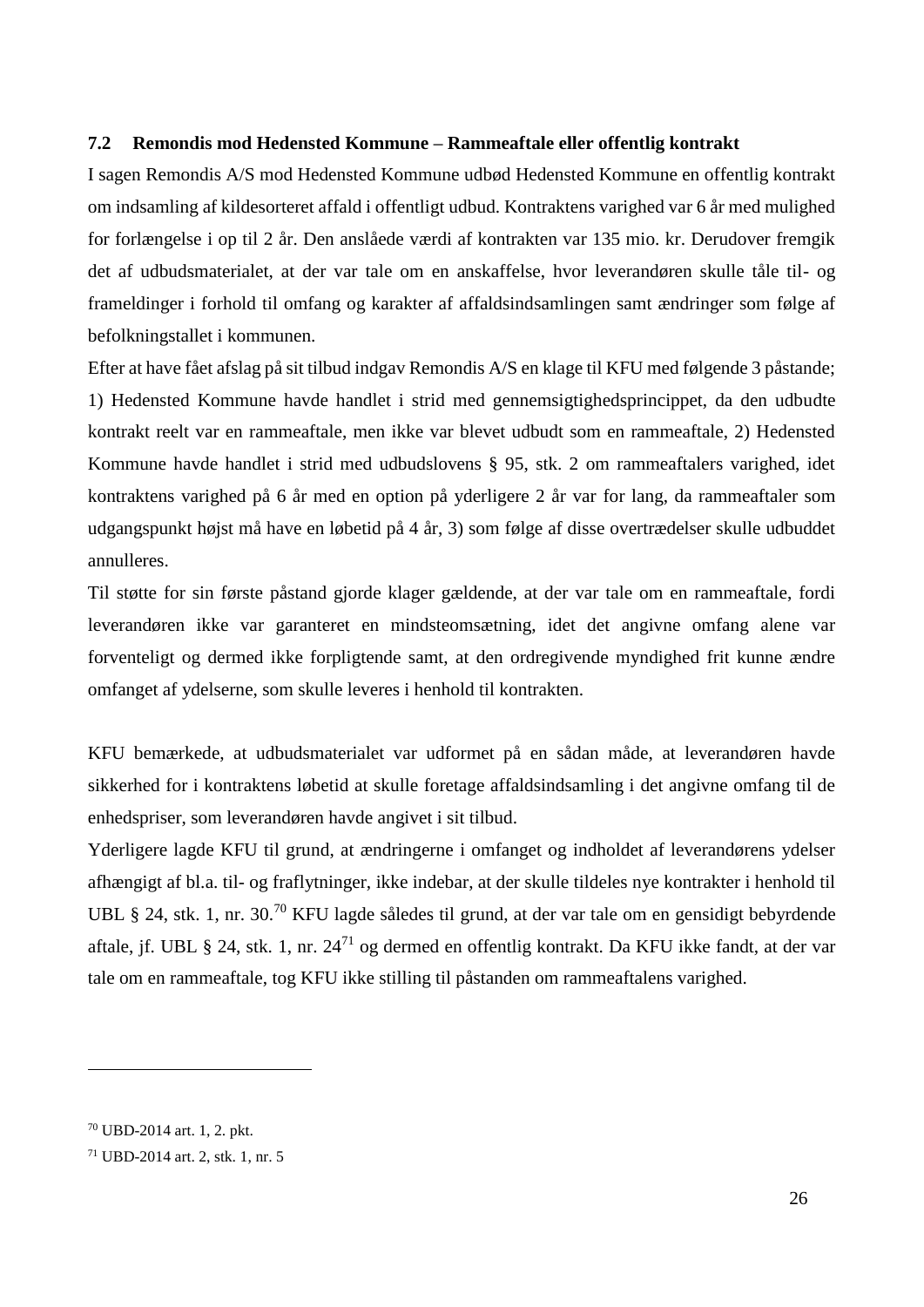KFUs kendelse i Remondis-sagen slår dermed fast, at såfremt en aftale er gensidigt bebyrdende, skal aftalen kategoriseres som en offentlig kontrakt, jf. UBL § 24, stk. 1, nr. 24. Hvis aftalen derimod alene fastsætter vilkårene for de aftaler, som efterfølgende indgås i henhold til den oprindelige aftale, skal aftalen kategoriseres som en rammeaftale, jf. UBL § 24, stk. 1, nr. 30.

Det forhold, at omfanget af- og vederlaget for leverandørens leverancer kan variere og dermed ikke ligger fast, betyder ikke i sig selv, at aftalen ikke kan klassificeres som en offentlig kontrakt. Dermed er det afgørende for, at der er tale om en rammeaftale, hvorvidt rammeaftalen fastsætter vilkår for indgåelsen af efterfølgende kontrakter, eller om den ordregivende myndighed har forpligtet sig til at lade en leverandør levere hele ydelsen uanset omfang. Såfremt sidstnævnte er tilfældet, vil det forhold, at ydelsernes omfang kan variere ikke føre til, at kontrakten må defineres som en rammeaftale.

På trods af at fleksibilitet i ydelsernes omfang og pris oftest forbindes med rammeaftaler og netop udgør en af de største fordele ved rammeaftaler, kan der således også aftales en vis form for fleksibilitet i offentlige kontrakters bestemmelser om mængde, pris eller leveringstid, men hvornår denne fleksibilitet helt præcist overgår fra at være en offentlig kontrakt til at blive en rammeaftale eller omvendt, er fortsat uklart i både litteraturen og i praksis.

# <span id="page-26-0"></span>**7.3 Hvad er en rammeaftale**

1

Rammeaftalen er således en form for indkøbsmetode, hvor den konkrete købsforpligtelse først indtræder, når der indgås en egentlig leverancekontrakt og det egentlige køb af en ydelse sker derfor først, når ordregiveren placerer et køb iht. rammeaftalen.<sup>72</sup> Ordregiverne skal derfor ikke gennemføre en udbudsproces hver gang en nyt indkøbsbehov opstår, idet udbudspligten for de efterfølgende kontrakter anses for at være afløftet ved selve rammeaftalens udbud.<sup>73</sup> Dette bidrager til at mindske tids- og ressourceforbruget på offentlige indkøb, hvilket øger effektiviteten betragteligt.

<sup>72</sup> Carina Risvig Hamer, Grundlæggende udbudsret (2016), s. 152 ff.

<sup>73</sup> Michael Steinicke og Lise Groesmeyer, EU's udbudsdirektiver med kommentarer, s. 890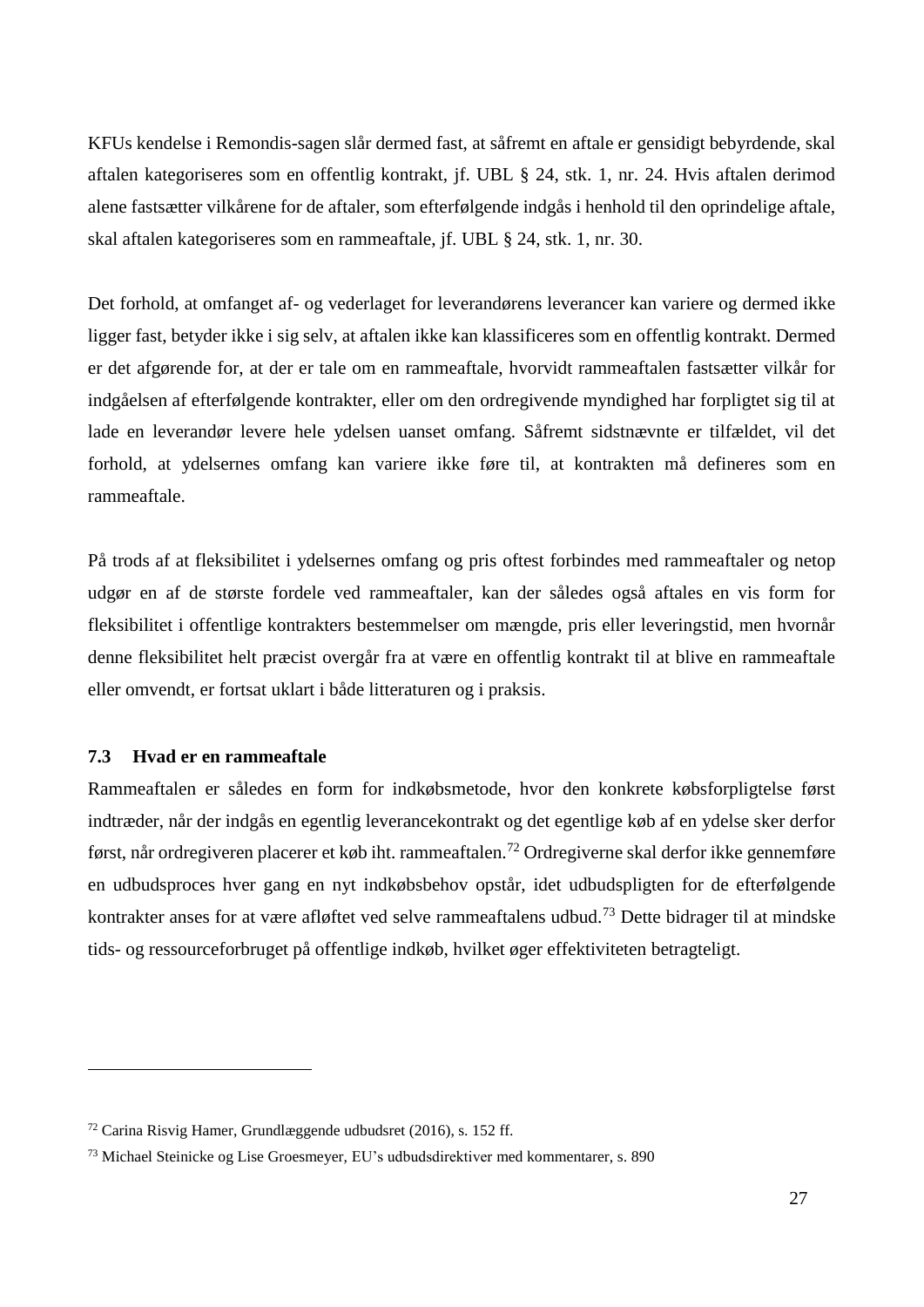Rammeaftaler er i udgangspunktet ikke obligatoriske, medmindre der under rammeaftalen er indgået en eksklusivitetsklausul, hvorved ordregiver bliver forpligtet til af aftage de aftalte ydelser fra de aftalte leverandører i henhold til rammeaftalen. Ordregiver er derfor som udgangspunkt ikke forpligtet til at købe ind efter rammeaftalen, hvis ordregiver eksempelvis ikke har et indkøbsbehov eller hellere vil købe ydelsen fra en leverandør, som ikke er omfattet af rammeaftalen.<sup>74</sup> Tilsvarende er leverandøren heller ikke garanteret en mindsteomsætning.

En stor del af de offentlige indkøb gennem rammeaftaler sker via indkøbscentraler, hvor de ordregivende myndigheder samler deres indkøbsbehov. Køb via indkøbscentraler vil derfor typisk betyde, at disse rammeaftaler har en meget høj anslået værdi.<sup>75</sup>

Hvad angår værdien af rammeaftalen, opgøres denne efter metoden i UBL § 32<sup>76</sup>, hvorefter ordregiver skal angive den højest anslåede værdi af samtlige kontrakter, der forventes tildelt inden for rammeaftalens løbetid. Dertil er en rammeaftale udbudspligtig, når rammeaftalens værdi overstiger tærskelværdierne i UBL § 6-7.

Formålet med at angive en anslået værdi er, at skabe gennemsigtighed således at tilbudsgiverne bedre kan vurdere om de har interesse i rammeaftalen og har den nødvendige leveringskapacitet til at løfte opgaven. En sådan estimering af rammeaftalens værdi kan imidlertid være vanskelig for ordregiver at foretage, da ordregiver ikke nødvendigvis kan forudse, hvor stort indkøbsbehovet vil være i rammeaftalens løbetid. Udfordringen bliver dog til dels imødekommet ved rammeaftalen fleksible natur, men alligevel må ordregiver foretage sit bedste skøn for at fastslå estimatet i udbudsbekendtgørelsen, jf. UBL § 56, jf. § 128.

I sagerne Autorità og Simonsen og Weel har EUD og KFU taget stilling til ordregivers angivelsen af mængder og værdier ved udbud af rammeaftalen samt om denne værdi udgør et loft for rammeaftalens anvendelse. Fastsættelsen af rammeaftalens værdier har i høj grad påvirket måden man har anskuet

<sup>74</sup> UBD-2014 præambelbetragtning 61

<sup>75</sup> Carina Risvig Hamer, Grundlæggende udbudsret (2016), s. 150

<sup>76</sup> UBL § 32 implementerer artikel 5, stk. 5 i direktiv 2014/24/EU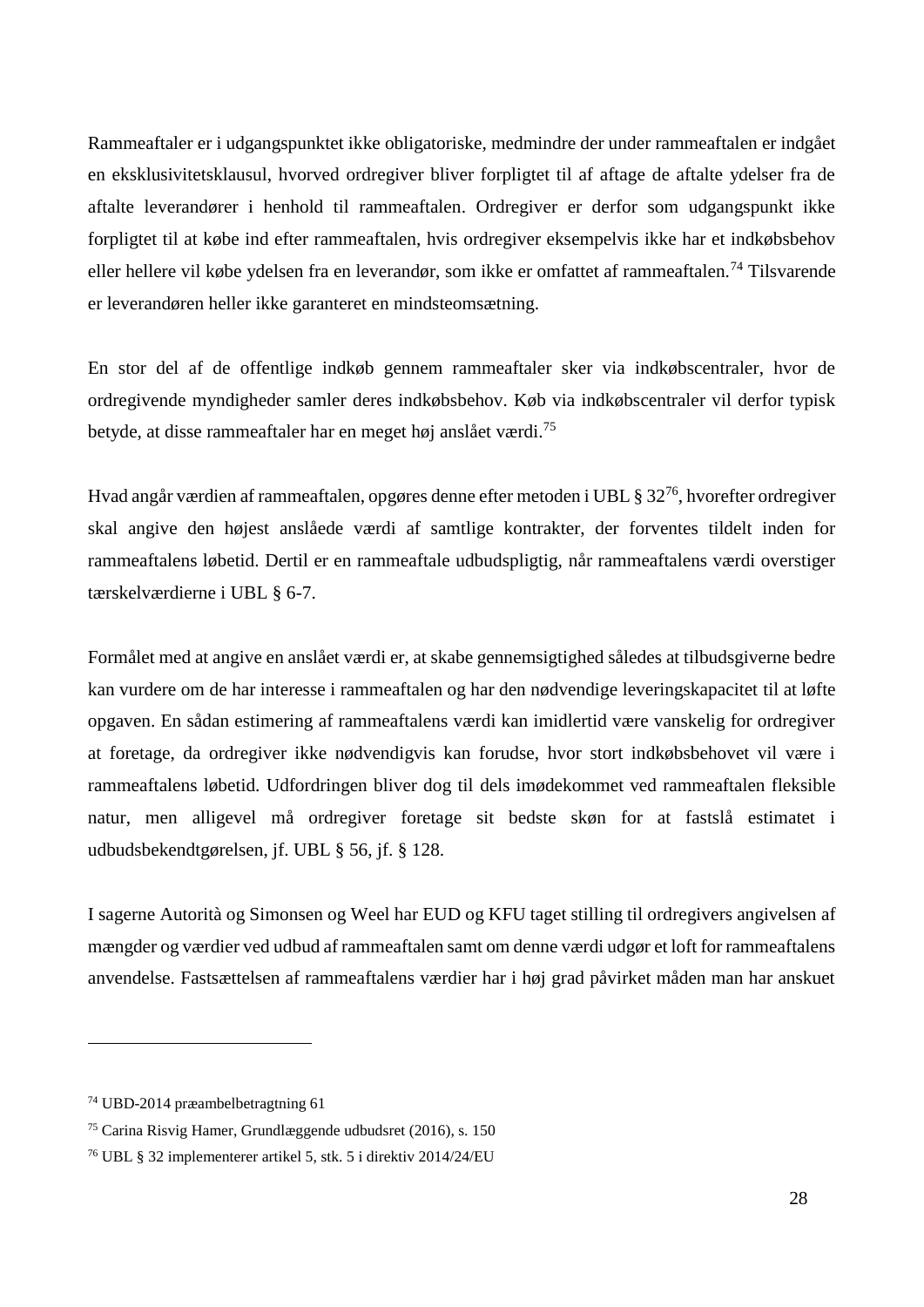rammeaftalers fleksible karakter på, særligt i Danmark, hvorfor sagerne på sin vis også har bidraget til yderligere klarhed over selve rammeaftalen som begreb samt deres anvendelsesområde. Sagsforløbet i begge sager samt deres bidrag til forståelsen af rammeaftaler vil blive gennemgået som en del af afsnit 8.

Derudover fremgår de centrale bestemmelser vedrørende indgåelse og tildeling af rammeaftaler af UBL §§ 95-100. Det følger af UBL § 95, at rammeaftaler skal indgås efter udbudsprocedurerne i UBL § 55. Ordregiver kan dermed vælge frit mellem procedurerne 'offentligt udbud' eller 'begrænset udbud'. Imidlertid kræver det en særlig begrundelse, såfremt ordregiver vil anvende en af de andre udbudsprocedurer, herunder 'udbud med forhandling', 'konkurrencepræget dialog', 'innovationspartnerskaber', 'direkte tildeling' og 'projektkonkurrence'.<sup>77</sup>

Den efterfølgende tildeling på baggrund af rammeaftalen er reguleret i UBL §§ 97-100 og afhænger af den type rammeaftale, som ordregiver vælger at udbyde. Rammeaftalerne kan tildeles ud fra to forskellige scenarier; 1) rammeaftales tildeles ved direkte tildeling eller 2) rammeaftalen tildeles ved fornyet konkurrence (miniudbud). Hertil sondres der mellem, om rammeaftalen er indgået med én leverandør eller flere leverandører.<sup>78</sup> For alle typer rammeaftaler gælder, at vilkårene i en kontrakt baseret på en rammeaftale ikke må afvige væsentligt fra rammeaftalens vilkår, herunder hvad angår anskaffelserne art, leverandører og ordregivere.<sup>79</sup>

En rammeaftale er i hovedreglen begrænset til en løbetid på højst 4 år, medmindre der foreligger ekstraordinære tilfælde, der kan begrunde at rammeaftalens varighed skal løbe ud over den 4-årige periode, jf. UBL § 95, stk. 2. En sådan tidsbegrænsning gælder alene for rammeaftaler og hverken UBL eller UBD-2014 indeholder bestemmelser om almindelige offentlige kontrakters varighed. Indgåelse af kontrakterne under rammeaftalen skal ske i rammeaftalens løbetid, men varigheden af de individuelt tildelte kontrakter kan godt strække sig udover udløbet af rammeaftalens løbetid, jf. UBL § 95, stk. 3.

<sup>77</sup> UBL § 55, jf. UBL § 95

<sup>78</sup> Martha Andrecka, *Framework Agreements: Transparency in the Call-off Award Process* (2015), s. 5

<sup>79</sup> Peter Stig Jakobsen m.fl., EU-udbudsretten (2016), s. 421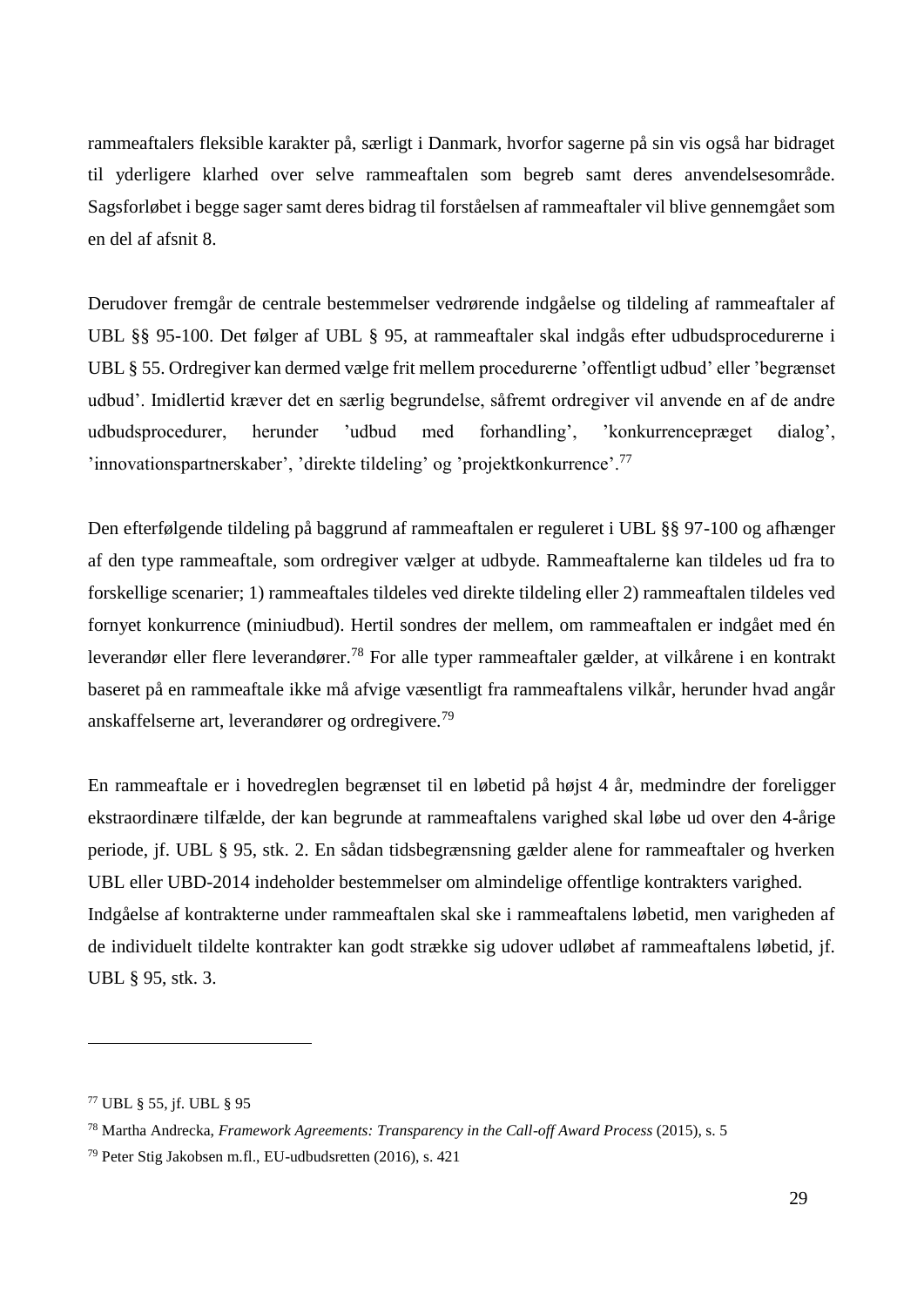Årsagen til at en rammeaftale ikke må strække sig over en længere periode end 4 år er, at en længere varighed er med til at begrænse konkurrencen om offentlige kontrakter. Denne potentielle konkurrencebegrænsende karakter, som rammeaftaler kan have, udgør således en ulempe ved rammeaftale.

Et udvalg af de væsentligste fordele og ulemper ved rammeaftaler vil blive klarlagt i nedenstående afsnit.

### <span id="page-29-0"></span>**7.4 Fordele og ulemper ved anvendelse af rammeaftaler**

En af de primære fordele ved rammeaftaler er deres fleksible og effektive karakter. Fleksibiliteten består bl.a. i, at den ordregivende myndighed ikke er forpligtet til at købe de ydelser, som rammeaftalen omhandler. Derved kan ordregiver samle et stort omfang af ydelser under rammeaftalens vilkår, men vente med at foretage indkøbet, til der opstår et reelt indkøbsbehov.

I forlængelse heraf kommer fleksibiliteten også til udtryk ved, at ordregiver løbende kan trække på rammeaftalen, når indkøbsbehovene opstår uden at skulle afholde en ny udbudsprocedure forud for hvert enkelt indkøb. Årsagen til dette er, at udbudspligten for de efterfølgende kontrakter anses for opfyldt gennem udbuddet af selve rammeaftalen. På den måde behøver den offentlige myndighed kun at afholde udbud en enkelt gang forud for indgåelse af selve rammeaftalen. Dette forhold medfører også den fordel, at transaktionsomkostningerne ved indgåelse af rammeaftaler bliver mindsket for alle de involverede parter, idet ordregiver undgår en ressourcetung udbudsproces hver gang et indkøbsbehov opstår og tilsvarende undgår tilbudsgiver at skulle forberede ressourcekrævende tilbud, medmindre de efterfølgende kontrakter bliver tildelt ved genåbning af konkurrencen.<sup>80</sup> Rammeaftaler er derved en effektiv måde for ordregiver at sikre sig, at behovet for gentagende ydelser ikke skal udbydes hver gang en ordregiver skal have leveret den pågældende ydelse.<sup>81</sup>

Således kan brug af rammeaftaler både være mere tidseffektive og mere omkostningsbesparende.<sup>82</sup> I forhold til det tidsmæssige aspekt er det en praktisk fordel, at ordregiver er sikret, at kunne indkøbe og modtage varer eller tjenesteydelser hurtigt idet behovet opstår, uden at skulle vente på at lange administrative indkøbsprocesser bliver gennemført.

<sup>80</sup> UBL § 100, Konkurrence- og Forbrugerstyrelsen, Evaluering af udbudsloven, s. 113 og Karsten Hagel-Sørensen, Aktuel udbudsret II (2016)*,* s. 195

<sup>81</sup> Carina Risvig Hamer, Grundlæggende udbudsret (2016*)*, s. 150

<sup>82</sup> Martha Andrecka, Framework Agreements, EU procurement law and the practice (2015), s. 10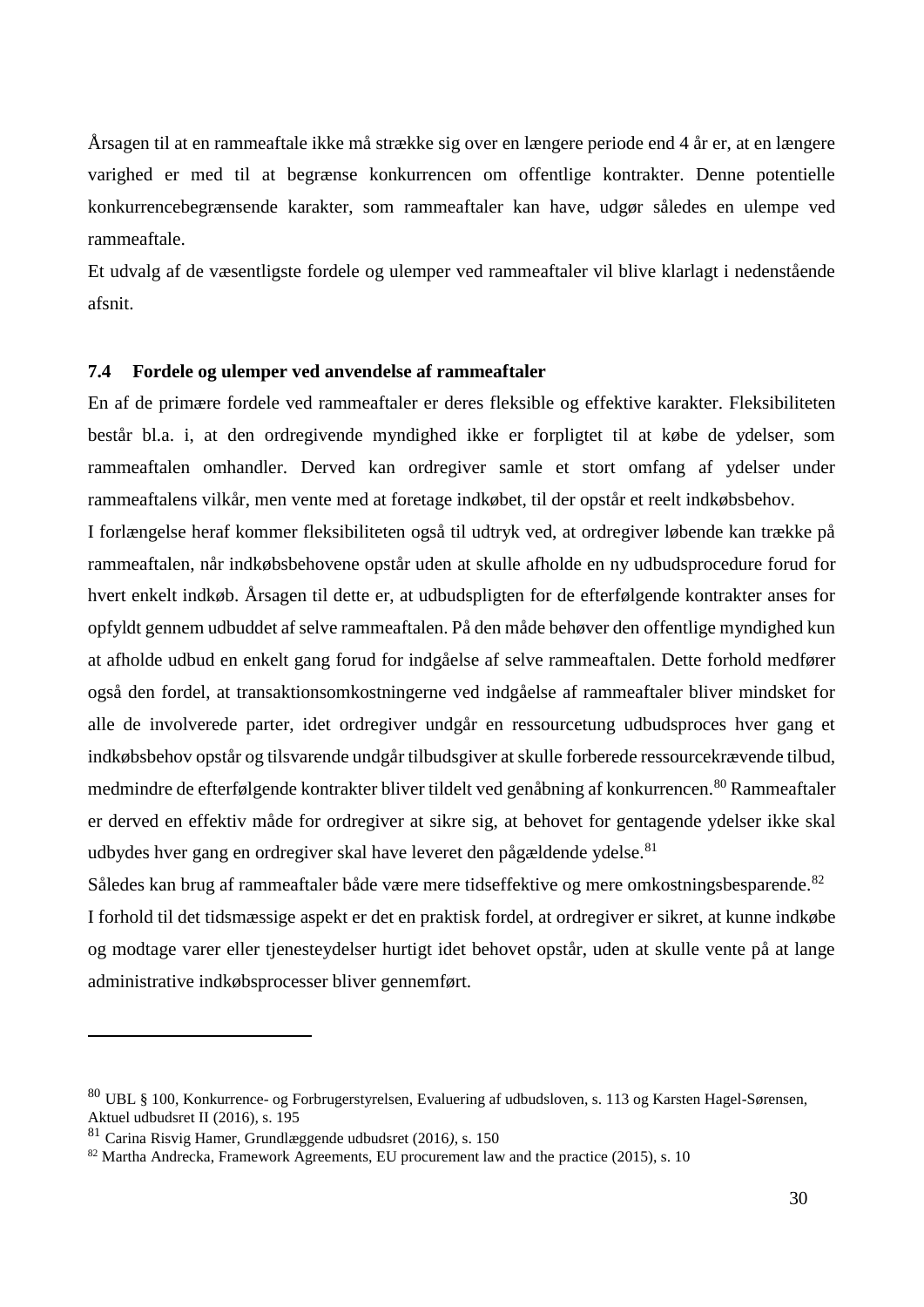Hvad angår det økonomiske perspektiv, er en anden fordel, at der ofte vil være stordriftsfordele forbundet med anvendelsen af rammeaftaler, da leverandørerne ofte vil have en sikkerhed for, at ordregiveren aftager store volumener, hvilket giver fordelagtige priser ved masseindkøb. Fordelen ved stordrift er også fremhævet i præambelbetragtningerne til UBD-2014.<sup>83</sup> Dette vil særligt være tilfældet i de situationer, hvor flere ordregivere samler deres indkøbsbehov ved eksempelvis at anvende en indkøbscentral, hvorved der kan opnås store besparelser hos de ordregivende myndigheder.<sup>84</sup>

Endeligt kan rammeaftaler konstrueres på mange forskellige måder, hvilket bidrager til fleksibiliteten. Alt afhængig af, hvordan ordregiver vælger at sammensætte rammeaftalen, kan rammeaftalen anses for at være både en fordel, men også en ulempe – særligt for de små- og mellemstore virksomheder (herefter SMV'er). 85

Det er fleksibelt for ordregiver, at ordregiver både kan indgå aftale med én eller flere leverandører samt at ordregiver efterfølgende har valgfrihed ift. tildelingsmetoden, såfremt at valget er truffet på grundlag af objektive kriterier.<sup>86</sup> Eksempelvis vil det fordre SMV'ers mulighed for at få tildelt kontrakten, hvis rammeaftalen bliver indgået som forskellige delaftaler til forskellige varer eller ydelser, da SMV'erne grundet deres størrelse vil have lettere ved at byde på opgaven og levere mindre dele. SMV'er har typisk ikke den fornødne leveringskapacitet til store rammeaftaler og kan derfor ikke deltage i udbuddet.

På den anden side kan rammeaftaler forhindre SMV'er i at afgive tilbud og dermed udelukke dem fra konkurrencen, hvis rammeaftalerne udbydes som én stor aftale mellem en enkelt leverandør og flere ordregivere for en længere periode.<sup>87</sup> Når flere SMV'er får mulighed for at deltage i udbuddet, vil dette selvsagt åbne konkurrencen for flere mindre leverandører og modsatvist vil det begrænse konkurrencen jo færre SMV'er, der får mulighed for at afgive tilbud.

<sup>83</sup> Præambelbetragtning 59 i UBD-2014

<sup>84</sup> Konkurrence- og Forbrugerstyrelsen, Evaluering af udbudsloven, s. 113 og Carina Risvig Hamer, Grundlæggende udbudsret (2016), s. 150 f

<sup>85</sup> Carina Risvig Hamer, Grundlæggende udbudsret (2016), s. 150 f

<sup>86</sup> UBL § 98, stk. 2, jf. UBL § 100

<sup>87</sup> Martha Andrecka, Framework Agreements, EU procurement law and the practice (2015), s. 11 og Carina Risvig Hamer, Grundlæggende udbudsret (2016), s. 151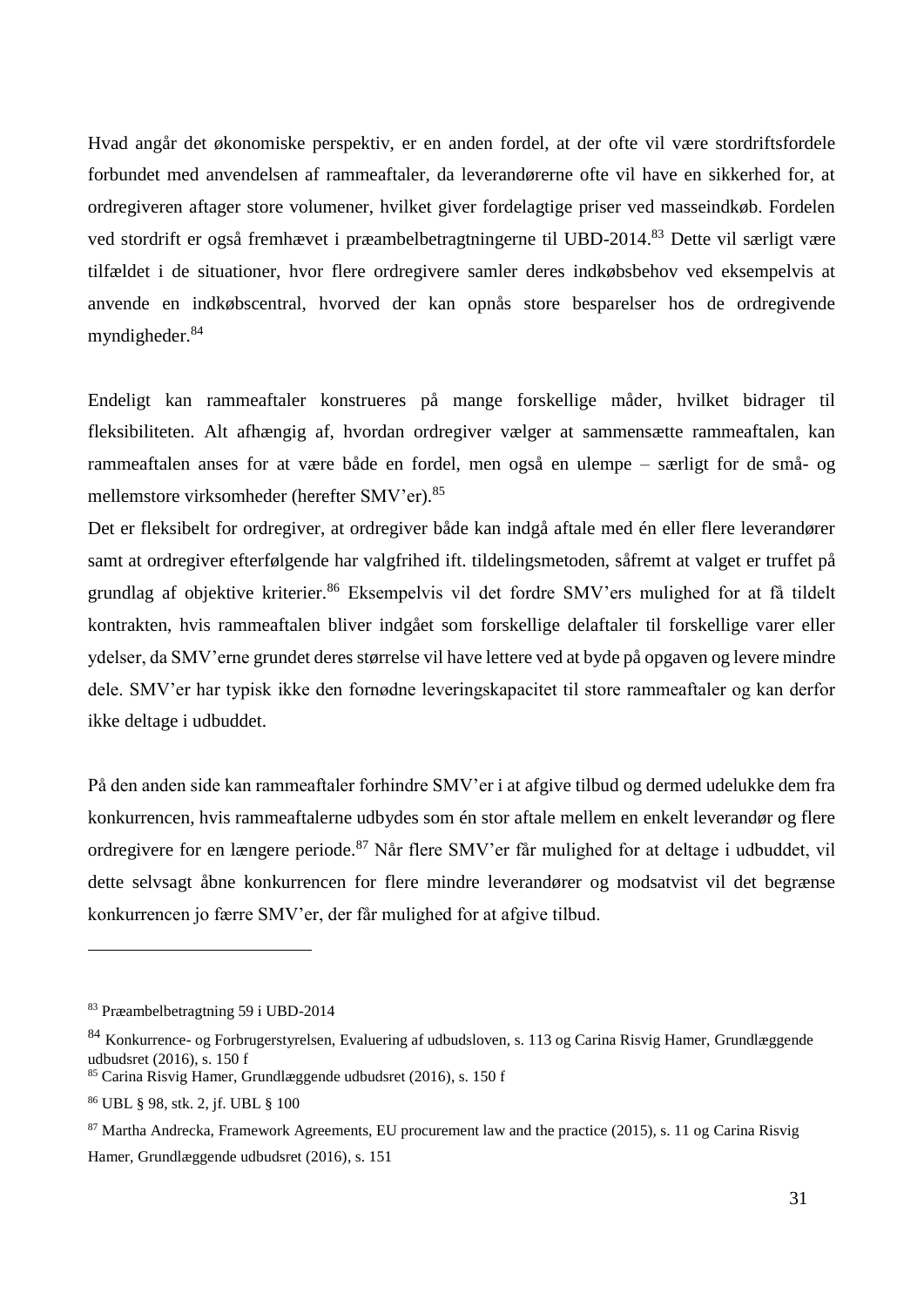I forlængelse af ovenstående er det en ulempe ved rammeaftaler, at rammeaftaler som følge af deres karakteristik kan være med til at begrænse konkurrencen. Dette skyldes både det forhold, at rammeaftaler er relativt lukkede af natur, dvs. at det alene er de vindende tilbudsgivere, der vil blive tildelt de efterfølgende kontrakter i rammeaftalens løbetid. Rammeaftalen gælder derfor kun for de leverandører og ordregivere, som har været en del af rammeaftalen fra starten, jf. UBL § 96. Dette kan bidrage til at skabe oligopoler, hvorved markedet domineres af få leverandører, som afskærmes og beskyttes fra den konkurrence, som foregår i markedet uden for rammeaftalen, ved at forhindre, at nye leverandører får del i rammeaftalen.<sup>88</sup>

Konkurrencebegrænsningen er dog forsøgt mindsket ved at begrænse løbetiden på rammeaftalerne, således at der med passende mellemrum skabes konkurrence om de offentlige kontrakter.<sup>89</sup>

Aggregeringen af indkøb samt de dertilhørende stordriftsfordele er også et forhold af væsentlig interesse for lovgiver, som er særlig opmærksom på, at rammeaftalernes eksistens ikke begrænser hverken gennemsigtigheden eller konkurrencen. I denne forbindelse fremhæver lovgiver i præambelbetragtning 59 til UBD-2014:

> *"Aggregeringen og centraliseringen af indkøb bør imidlertid overvåges nøje for at undgå uforholdsmæssig stor koncentration af købekraft og ulovlig samordning og for at opretholde gennemsigtighed og konkurrence samt SMV'ers muligheder for adgang til markedet.*"

Konkurrencebegrænsningen samt de øvrige ulemper ved rammeaftaler må således ses i lyset af udbudsrettens grundprincipper om ligebehandling og gennemsigtighed samt udbudsrettens overordnede formål om effektiv konkurrence. Særligt gennemsigtighedsprincippet kan potentielt blive udfordret under rammeaftalerne, idet gennemsigtighedsprincippet i udbudsregi har den særlige funktion at skulle sikre et åbent internationalt marked for offentlige kontrakter på tværs af EU. Gennemsigtigheden sikres bl.a. ved forudgående offentliggørelse af udbuddet, herunder udbudsmaterialet, den valgte udbudsproces etc. Ulempen ift. rammeaftaler består imidlertid i, at det

<sup>&</sup>lt;sup>88</sup> Martha Andrecka, Framework Agreements, EU procurement law and the practice (2015), s. 11

<sup>89</sup> Konkurrence- og Forbrugerstyrelsen, Evaluering af udbudsloven (2021), s. 113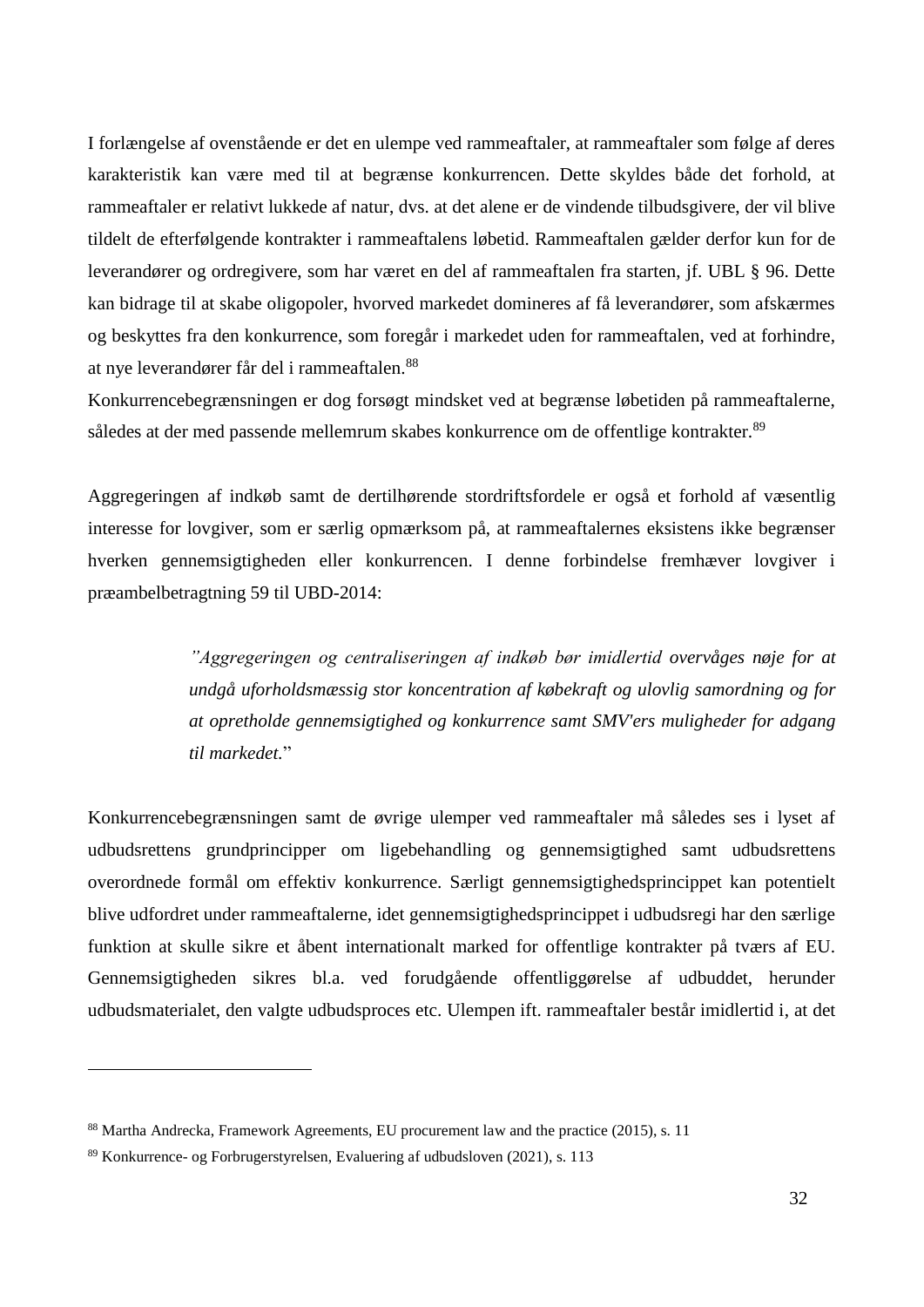kan være udfordrende for offentligheden at monitorere, hvilke indkøb der foretages under rammeaftalen, eftersom ordregiver ikke skal offentliggøre udbudsmaterialet forud for hvert enkelt køb. Jo mindre offentlighed, der er omkring processen des mindre gennemsigtighed vil der være. Manglende gennemsigtighed vil øge risikoen for favorisering og diskrimination, korruption og misbrug af rammeaftalerne.<sup>90</sup>

Endeligt er der risiko for, at ordregivers anvendelse af rammeaftaler i mindre grad er begrundet i et effektivitetshensyn, men i stedet er motiveret af ordregivers ønske om at begrænse sin udbudsforpligtelse mest muligt for dermed at undgå den administrativt tunge opgave det er at gennemføre en udbudsproces.<sup>91</sup>

### <span id="page-32-0"></span>**7.5 Delkonklusion**

1

På baggrund af ovenstående afsnit kan det konstateres, at rammeaftaler er en indkøbsmetode, hvor ordregiver fastsætter vilkårene for indgåelse af efterfølgende kontrakter. Ordregiver er således ikke afhængig af at skulle gennemføre en ny udbudsproces, hver gang behovet for indkøb af den pågældende ydelse opstår. Ordregiver kan i stedet trække på rammeaftalen, når det konkrete behov opstår og er derudover ikke forpligtet til at aftage i et bestemt omfang. Dette er med til at gøre den offentlige indkøbsproces mere agil og sikre hurtige leverancer af varer, tjeneste- og bygge- og anlægsydelser til det offentlige. Rammeaftaler er således en fleksibel måde at indgå offentlige kontrakter på.

Derudover kan det konkluderes, at rammeaftaler adskiller sig fra almindelige offentlige kontrakter ved to centrale forskelle. Den ene forskel består i, at der for rammeaftaler gælder en lovreguleret begrænsning af rammeaftalers varighed, jf. UBL § 95, stk. 2. Denne tidsmæssige begrænsning gælder ikke for almindelige offentlige kontrakter. Den anden forskel består i den gensidige forpligtelse, da en aftale, som er forpligtende for begge parter, ikke kan udgøre en rammeaftale, men i stedet må kategoriseres som en offentlig kontrakt. Det er således afgørende for kategoriseringen, hvorvidt

<sup>90</sup> Martha Andrecka, Framework agreements: Transparency in the Call of Award Process (2015), s. 232

<sup>91</sup> Martha Andrecka, Framework Agreements, EU procurement law and the practice (2015), s. 11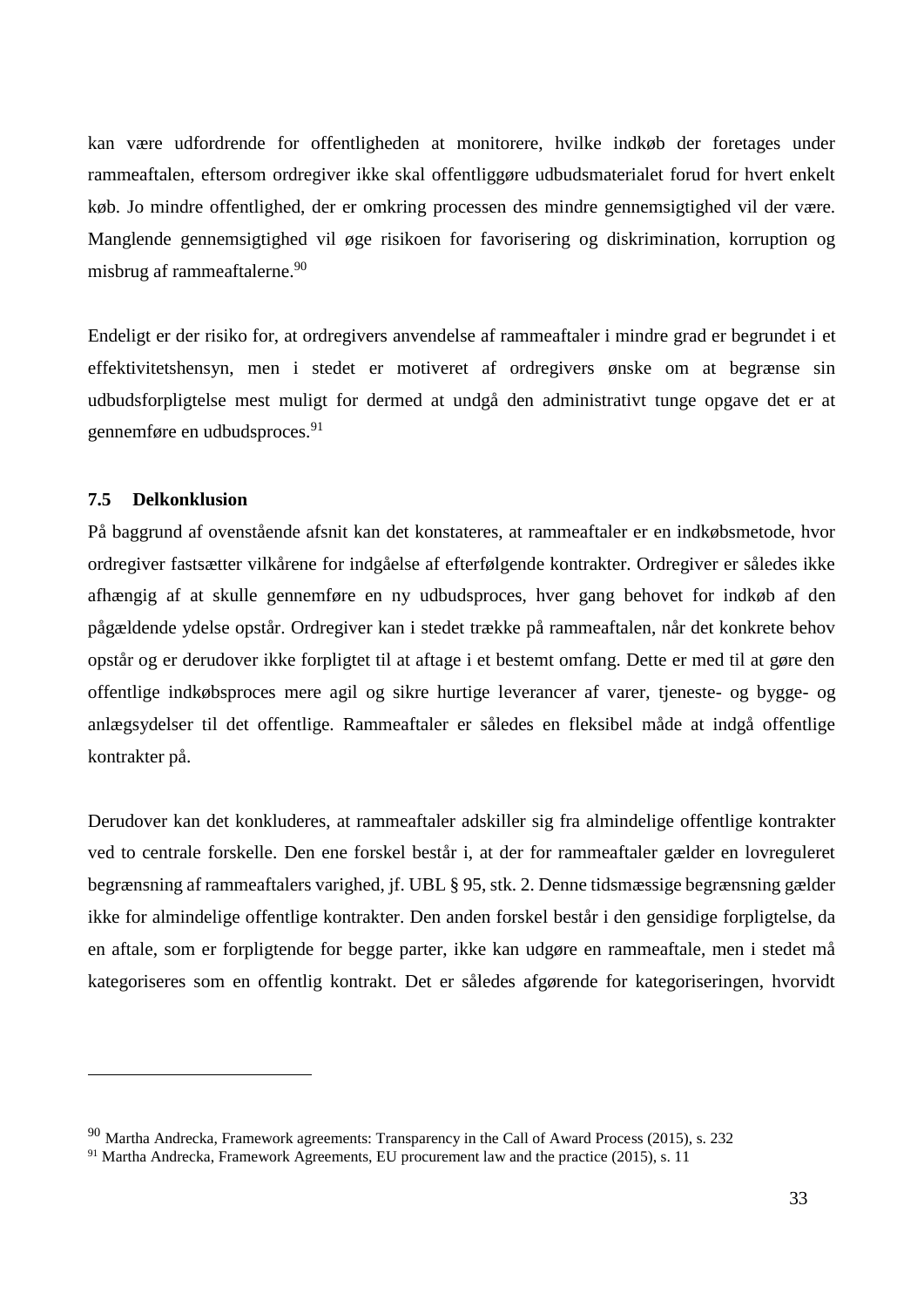tilbudsgiveren er sikret efterfølgende tildeling af kontrakter på baggrund af aftalen. Dette blev slået endeligt fast i KFUs kendelse i Remondis A/S mod Hedensted Kommune.

Rammeaftalers udprægede fleksibilitet samt de tids- og ressourcemæssige besparelser der medfølger, gør indkøbsmetoden særdeles attraktiv, særligt også henset til tendensen i det offentlige til at aggregere større mængder af ydelser og sikre stordriftsfordele med færre transaktionsomkostninger og lavere priser.

På trods af fordelene ved rammeaftaler, skaber den udbredte anvendelse også nogle risikoelementer, idet rammeaftalernes omfang og lukkede karakteristika kan øge risikoen for konkurrencebegrænsninger i markedet. Risikoen består i rammeaftalernes store omfang, som kan afholde særligt SMV'er fra at afgive tilbud, da de kan have sværere ved at løfte opgaven op store rammeaftaler. Derudover er rammeaftalen et lukket system i hele rammeaftalens varighed, da der i denne tid ikke kan optages flere leverandører, hvis ikke disse var en del af rammeaftalen fra start. Der sker således ingen konkurrenceudsættelse i markedet i hele rammeaftalens løbetid.

Endelig kan rammeaftalens varighed begrænse gennemsigtigheden, da ordregiver alene ved rammeaftalens indgåelse skal offentliggøre en udbudsbekendtgørelse. Dermed er der ingen forpligtelse til at offentliggøre øvrigt materiale ved den efterfølgende tildeling af de enkelte kontrakter i henhold til rammeaftalen. Dette skaber vanskelige vilkår for tilbudsgiverne og offentligheden generelt ift. at kontrollere om ordregiver har handlet i strid med udbudsreglerne ved de enkelte indkøb under rammeaftalen.

# <span id="page-33-0"></span>**8 Ordregivers fastsættelse af rammeaftalens værdi**

I udbudsretlig henseende har man i Danmark haft en meget pragmatisk tilgang til rammeaftaler, hvor det hidtil har været antaget, at rammeaftaler i højere grad var et stående tilbud mere end det var en egentlig forpligtende aftale. I forlængelse heraf, har det været alment accepteret i praksis, at den anslåede mængde eller værdi af rammeaftalen ikke var begrænset til en eventuel maksimalværdi som ordregiver havde angivet i udbudsbekendtgørelsen og derfor ikke begrænsede de efterfølgende træk på rammeaftalen til den oplyste værdi. Forståelsen var således, at det både var muligt at foretage indkøb over eller under, hvad der oprindeligt blev estimeret ift. mængder og værdier i rammeaftalen.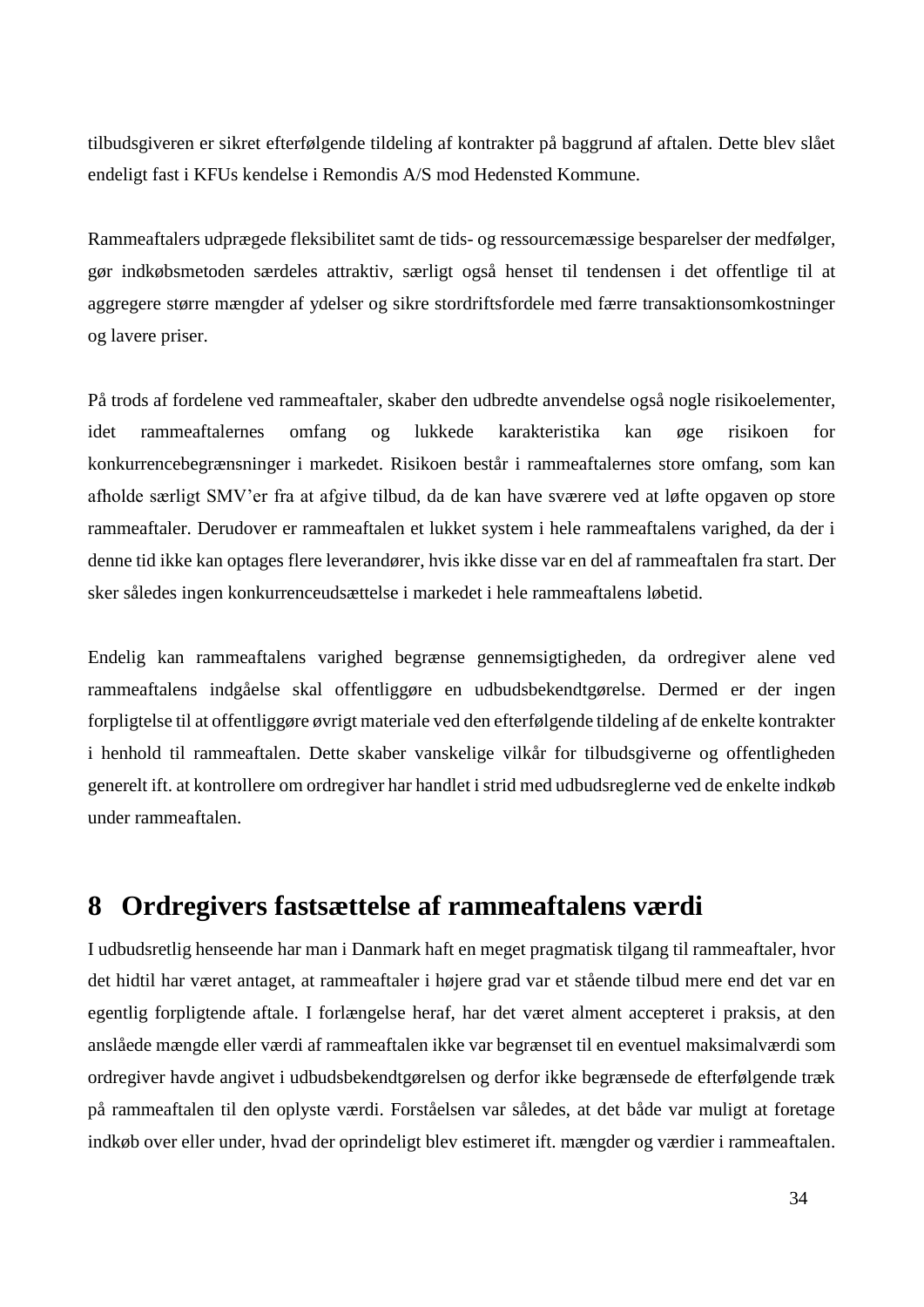Rammeaftaler har derfor været attraktive at benytte for ordregivere, da de er blevet anset som en god og fleksibel indkøbsmetode i de situationer, hvor ordregiver havde vanskeligt ved at forudse sine indkøbsbehov og netop havde brug for et udbudsretligt manøvrerum.

EUD har med sin praksis den seneste tid i Autorità og Simonsen & Weel dog skabt en del debat og tvivl om, hvorvidt ordregiver er forpligtet til at angive en anslået- og en maksimal værdi af de indkøb, der forventes indkøbt i henhold til rammeaftalen. Dertil har debatten også vedrørt, hvor i udbudsmaterialet værdierne i så fald skal angives samt om den maksimale værdi udgør en absolut grænse for rammeaftalens anvendelse, som medfører at rammeaftalen har udtømt sin virkning, når grænsen er nået.

Nedenstående afsnit vil derfor med udgangspunkt i sagerne Autorità og Simonsen & Weel analysere og vurdere, hvilke krav der stilles til angivelsen, fastsættelsen og placeringen af den anslåede- og maksimale værdi samt hvilke retsvirkninger der gælder såfremt en eventuel pligt tilsidesættes. Det skal hertil bemærkes, at indeværende speciale på baggrund af EUDs afgørelse i Autorità og Simonsen & Weel samt KFUs kendelse i Simonsen og Weel lægger til grund, at den anslåede- og maksimale værdi angår to forskellige forhold, som skal håndteres forskelligt. Nedenstående analyse vil derfor sondre mellem den anslåede værdi og den maksimale værdi og derfor systematisere sig i to hoveddele. Den første del vil undersøge, hvilke krav der gælder til fastsættelsen og placeringen af den anslåede værdi, mens den anden del undersøger kravene til angivelsen af den maksimale værdi. Sidstnævnte med henblik på at vurdere, om den fastsatte maksimale værdi udgør rammeaftalens loft.

Den første del af analysen vil indledningsvist tage udgangspunkt i en kort gennemgang af sagsforløbet i Simonsen & Weel, da netop oplysninger om den anslåede værdi var et af stridspunkterne i sagen. Den anden del af analysen vil blive indledt af en kort gennemgang af sagsforløbet i Autorità, idet EUDs afgørelse var særligt skelsættende i sine præmisser omkring ordregivers angivelse af den maksimale værdi.

Sagerne Autorità og Simonsen & Weel er dog svært adskillige i behandlingen af analysens problemstillinger, hvorfor disse vil supplere hinanden løbende igennem analysen.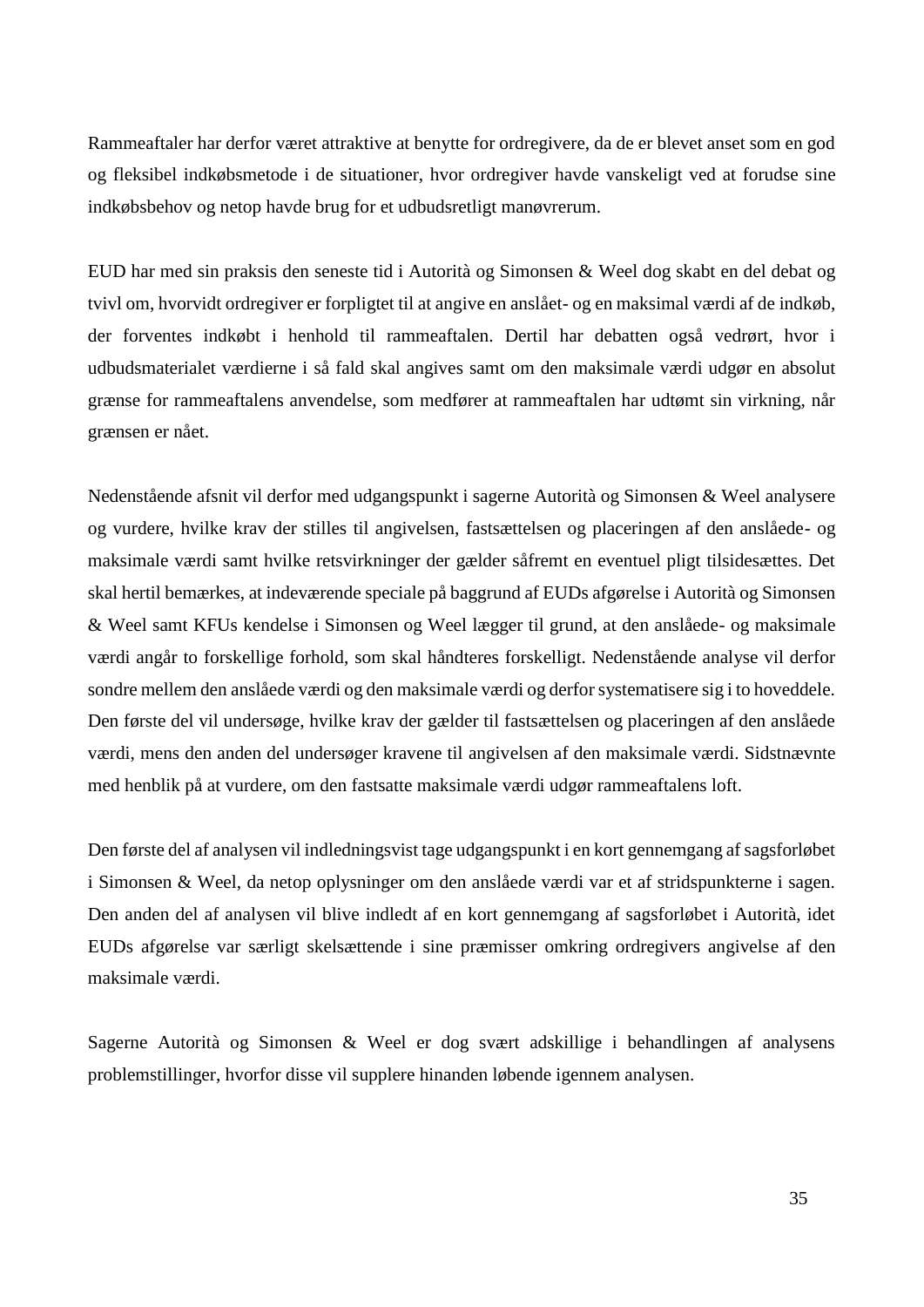#### <span id="page-35-0"></span>**8.1 Den anslåede værdi**

<u>.</u>

#### <span id="page-35-1"></span>**8.1.1 Simonsen & Weel A/S mod Region Nordjylland og Region Syddanmark**

Sagen omhandlede et offentligt udbud af en fireårig rammeaftale om køb af sonderemedier til hjemmepatienter og institutioner for Region Nordjylland og Region Syddanmark. Hertil fremgik det af udbudsmaterialet, at Region Syddanmark alene deltog på option.<sup>92</sup>

I udbudsbekendtgørelsen havde ordregiver hverken oplyst den anslåede værdi eller den maksimale værdi for køb af sonderemedier omfattet af rammeaftalen. Udbudsbekendtgørelsen indeholdt i øvrigt ingen videre oplysninger herom – hverken for Region Nordjylland eller for optionen på rammeaftalen for Region Syddanmark. I stedet fremgik en uddybende beskrivelse af produkterne omfattet af rammeaftalen samt regionernes forventede estimater og forbrugsmængder af det øvrige udbudsmateriale.<sup>93</sup> Heri havde ordregiver angivet det forventede årlige forbrug for henholdsvis Region Nordjylland og Region Syddanmark samt et samlet forventet forbrug. Derudover fremgik det af beskrivelsen i udbudsmaterialet, at de angivne forbrugsmængder alene var udtryk for ordregivers estimater og at ordregivers forbrug derfor kunne vise sig at være højere eller lavere end hvad der fremgik af estimaterne. Af samme grund forpligtede ordregiver sig ikke til at indkøbe for en bestemt værdi fastsat i rammeaftalen.<sup>94</sup>

Regionerne modtog under udbuddet tre konditionsmæssige tilbud, herunder tilbuddet fra Simonsen & Weel A/S og tilbuddet fra vinderen af udbuddet Nutricia  $A/S$ .<sup>95</sup>

Efterfølgende indgav Simonsen & Weel en klage til KFU med påstand om, at ordregiver for det første havde handlet i strid med UBL §§ 56 og 128, stk. 2, samt ligebehandlings- og gennemsigtighedsprincippet i UBL § 2, idet der i udbudsbekendtgørelsen ikke var angivet en anslået mængde og/eller værdi af rammeaftalen. For det andet lød påstanden på, at ordregiver havde handlet i strid med ligebehandlings- og gennemsigtighedsprincippet ved hverken at angive en maksimal mængde og/eller værdi af de varer, der skulle leveres på baggrund af rammeaftalen i

<sup>92</sup> KFU kendelse om forlæggelse af præjudicielle spørgsmål for EUD, 16. januar 2020, Simonsen & Weel, s. 2

<sup>93</sup> KFU kendelse om forlæggelse af præjudicielle spørgsmål for EUD, 16. januar 2020, Simonsen & Weel, s. 2 f

<sup>94</sup> Notat til Folketingets Europaudvalg og Folketingets Erhvervsudvalg om afgivelse af indlæg ved EUD i sag C-23/20, Simonsen &Weel A/S mod Region Nordjylland og Region Syddanmark (2020), s. 1

<sup>95</sup> KFU kendelse om forlæggelse af præjudicielle spørgsmål for EUD, 16. januar 2020, Simonsen & Weel, s. 3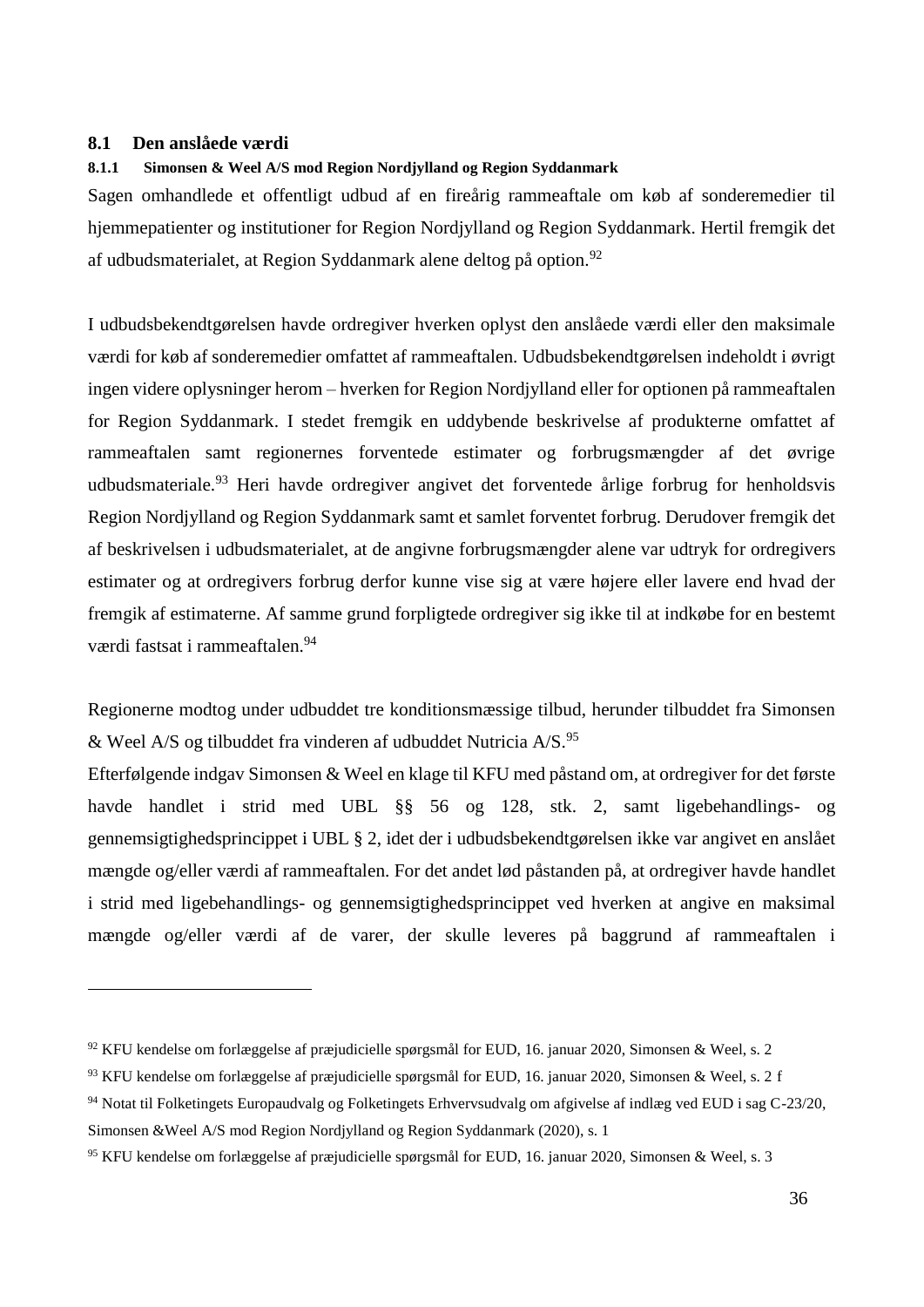udbudsbekendtgørelsen eller i det øvrige udbudsmateriale. Den tredje påstand fremsat af Simonsen & Weel bestod i, at KFU skulle annullere tildelingsbeslutningen, og erklære de indgåede kontrakter for uden virkning.<sup>96</sup>

KFU tillagde ikke klagen opsættende virkning, hvorefter Region Nordjylland efterfølgende indgik rammeaftalen med Nutricia.

I KFUs forelæggelseskendelse bemærker KFU, at klagesagen er tydeligt inspireret af EUDs dom i Autorità, men at Autorità angik en meget speciel situation, ligesom EUD fortolkede de relevante udbudsretlige bestemmelser i det tidligere udbudsdirektiv fra 2004. Hertil anførte KFU, at man derfor kan mene:

*"(…) at Domstolens besvarelse kun med sikkerhed kan læses således, at den finder anvendelse på de helt særlige omstændigheder, der angives i Domstolens endelige konklusion."<sup>97</sup>*

Imidlertid bemærkede KFU, at en række af præmisserne i Autorità synes at være udtryk for en generel fortolkning af udbudslovens regler.<sup>98</sup> KFU var således i tvivl om rækkevidden og den generelle anvendelighed af EUDs dom i Autorità, hvorfor KFU d. 16. januar 2020 valgte at udsætte sagen og forelægge EUD følgende tre præjudicielle spørgsmål:<sup>99</sup>

- 1. Skal ligebehandlings- og gennemsigtighedsprincippet forstås således, at den anslåede mængde og/eller værdi af de varer, der skal leveres i henhold til den udbudte rammeaftale skal fastsættes i udbudsbekendtgørelsen?
	- a. I bekræftende fald, skal oplysningerne om den anslåede mængde og/eller værdi angives for rammeaftalen a) samlet og/eller b) for den oprindelige ordregiver og/eller c) for den ordregiver, der deltager på option?
- 2. Skal ligebehandlings- og gennemsigtighedsprincippet forstås således, at den maksimale mængde og/eller værdi af de varer, der skal leveres i henhold til den udbudte rammeaftale

<sup>96</sup> KFU kendelse om forlæggelse af præjudicielle spørgsmål for EUD, 16. januar 2020, Simonsen & Weel, s. 3 f. <sup>97</sup> Ibid., s. 16

<sup>98</sup> KFU kendelse om forlæggelse af præjudicielle spørgsmål for EUD, 16. januar 2020, Simonsen & Weel, s. 16 <sup>99</sup> Ibid., s. 17 f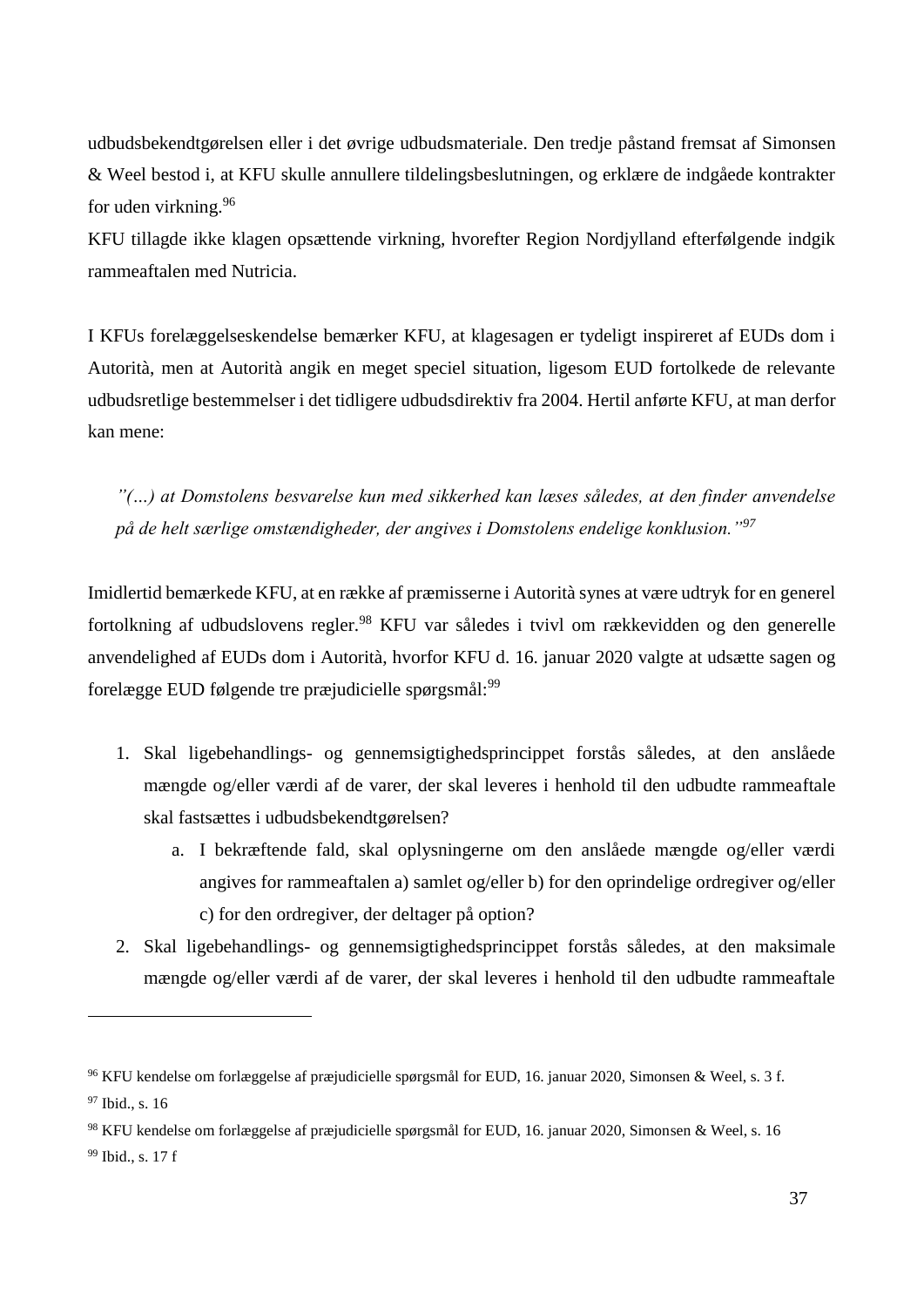skal fastsættes enten i udbudsbekendtgørelsen eller i udbudsbetingelserne, således at den pågældende rammeaftale har udtømt sine virkninger, når denne grænse er nået?

- a. I bekræftende fald, skal oplysningerne om den maksimale mængde og/eller værdi angives for rammeaftalen a) samlet og/eller b) for den oprindelige ordregiver og/eller c) for den ordregiver, der deltager på option?
- 3. Skal de tilfælde, hvor den anslåede mængde og/eller værdi af rammeaftalen ikke er fastsat i udbudsbekendtgørelsen, og hvor den maksimale mængde og/eller værdi af rammeaftalen ikke er fastsat i hverken udbudsbekendtgørelsen eller udbudsbetingelserne, anses for en direkte tildeling af kontrakt uden forudgående offentliggørelse af en bekendtgørelse.

Ved dom af 17. juni 2021 besvarede EUD de forelagte spørgsmål i Simonsen & Weel-sagen og skabte derved yderligere klarhed om retstilstanden ved udbud af rammeaftaler. Følgende afsnit vil herudfra først undersøge kravet til angivelsen af den anslåede værdi af rammeaftalen for derefter at analysere og vurdere, hvordan ordregiver skal fastlægge værdien samt hvor værdien i så fald skal angives.

#### **8.1.2 Kravet til angivelsen af den anslåede værdi**

Det fremgår af UBL § 29, at værdien af en offentlig kontrakt er den anslåede værdi på tidspunktet for afsendelsen af udbudsbekendtgørelsen.<sup>100</sup> I lovbemærkningerne til bestemmelsen er det uddybet, at en ordregiver til brug for vurderingen af om kontrakten ligger over eller under de gældende tærskelværdier, skal anslå værdien af kontrakten på det tidspunkt, hvor udbuddet bliver offentliggjort. Den anslåede værdi for en rammeaftale er således udtryk for ordregivers vurdering af værdien af de indkøb i løbet af rammeaftalens varighed.

Udbudspligten omfatter større offentlige indkøb, idet udbudsloven alene finder anvendelse, hvis kontraktens anslåede værdi overstiger de tærskelværdier, som fremgår af UBL § 6-7. Ordregivers beregning af den anslåede værdi har derfor afgørende betydning for, hvorvidt kontrakten skal i EUudbud. Ligeledes har beregningen af den anslåede værdi betydning for, om potentielle tilbudsgivere kan vurdere, hvorvidt de har interesse i at byde på opgaven.

<sup>100</sup> Bestemmelsen gennemfører UBD-2014 art. 5, stk. 4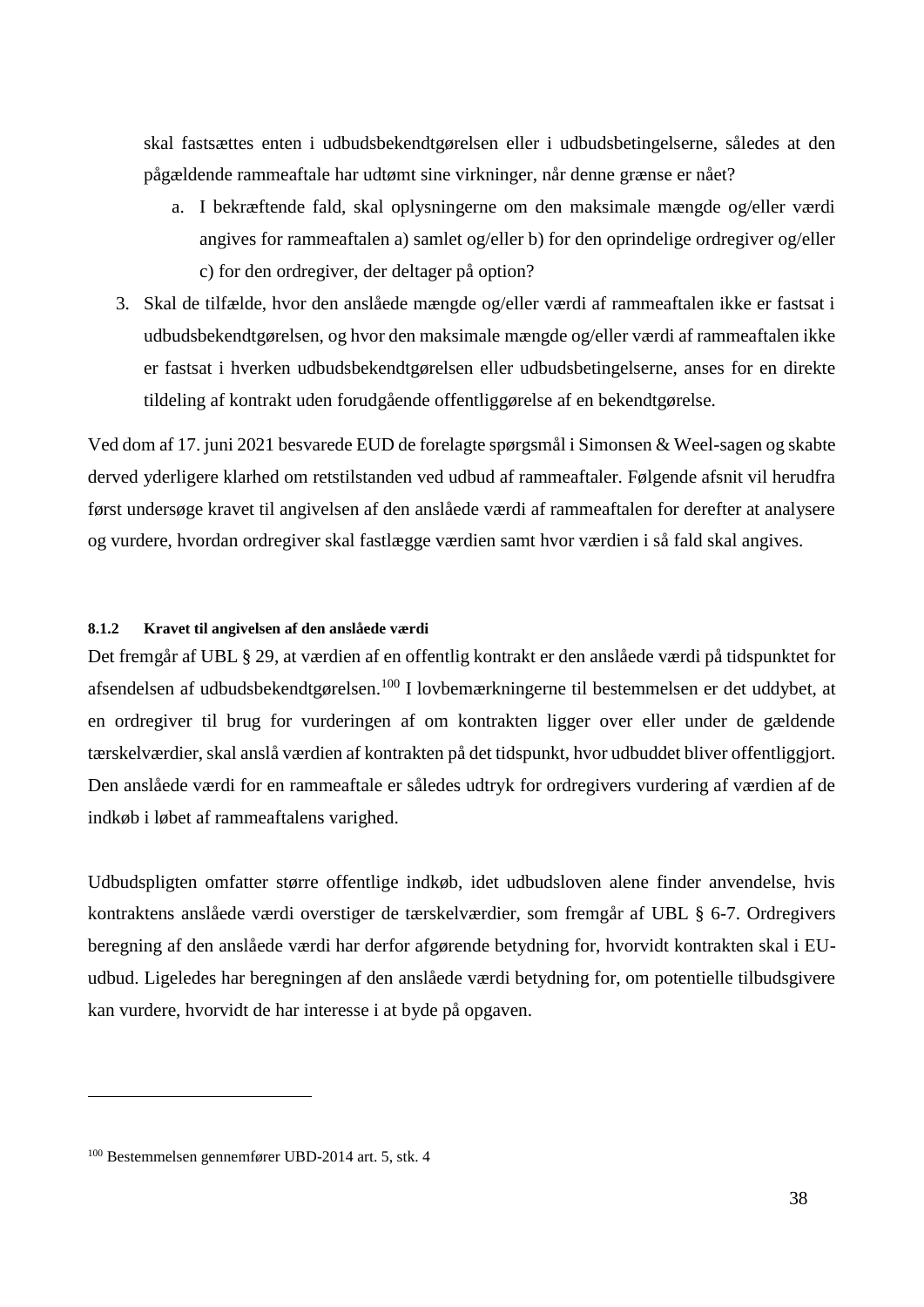I Simonsen & Weel bemærkede EUD indledningsvist, at det fremgår af art. 33, stk. 1, andet afsnit i UBD-2014, at rammeaftalen har til formål at fastsætte vilkårene for den kontrakter, der skal tildeles i rammeaftalens løbetid, især hvad angår pris og mængder.<sup>101</sup>

Imidlertid fremhæver EUD i en senere præmis, at en rammeaftale har til formål *"i givet fald"* at fastsætte de påtænkte mængder, jf. UBD-2014, art. 33, stk. 1, andet afsnit. EUD henviser til at det adverbielle udtryk "*i givet fald*" præciserer, at mængden så vidt muligt skal fastsættes.<sup>102</sup> I samme præmis fremhæver Domstolen følgende:

> *"Det fremgår ligeledes af standardformularen i bilag II til gennemførelsesforordningen 2015/1986, at den ordregivende myndighed ikke er forpligtet til at udfylde rubrik II.1.5 med overskriften "Anslået samlet værdi", idet denne værdi "hvis relevant" kan præciseres, således som det fremgår af henvisningen i denne rubrik til fodnote 2 i denne formular."*<sup>103</sup>

Udtrykkene "i givet fald" og "hvis relevant" giver en opfattelse af, at bestemmelsen i art. 33 og standardformularen i bilag II ikke hjemler en obligatorisk angivelse af den anslåede værdi for ordregiveren. Dette bekræftes yderligere, når EUD anfører, at en henvisning til blot det "samlede omfang" frem for en henvisning til en præcist defineret værdi i UBD-2014, bilag V, del C, pkt. 8, kunne give indtryk af at ordregiver har en vis skønsmargin ift. angivelsen.<sup>104</sup>

Endvidere fremhæver EUD i præmis 51, at det følger af UBD-2014, bilag V, del C, pkt. 10, at ordregiver i det omfang det er muligt, skal angive værdien, omfanget og hyppigheden af de anskaffelser der forventes indkøbt i rammeaftalens løbetid. Hertil konstaterer Domstolen, at bilagsbestemmelsen derved bestemmer, at det ikke kræves *"at den ordregivende myndighed under alle omstændigheder skal angive værdien eller omfanget og hyppigheden af de kontrakter, der tildeles."<sup>105</sup>*

<sup>101</sup> C-23/20, Simonsen & Weel, pr. 46

<sup>102</sup> Ibid., pr. 51

<sup>103</sup> Ibid., pr. 52. Fremhævelsen er min egen

<sup>104</sup> C-23/20, Simonsen & Weel, pr. 50

<sup>105</sup> Ibid., pr. 51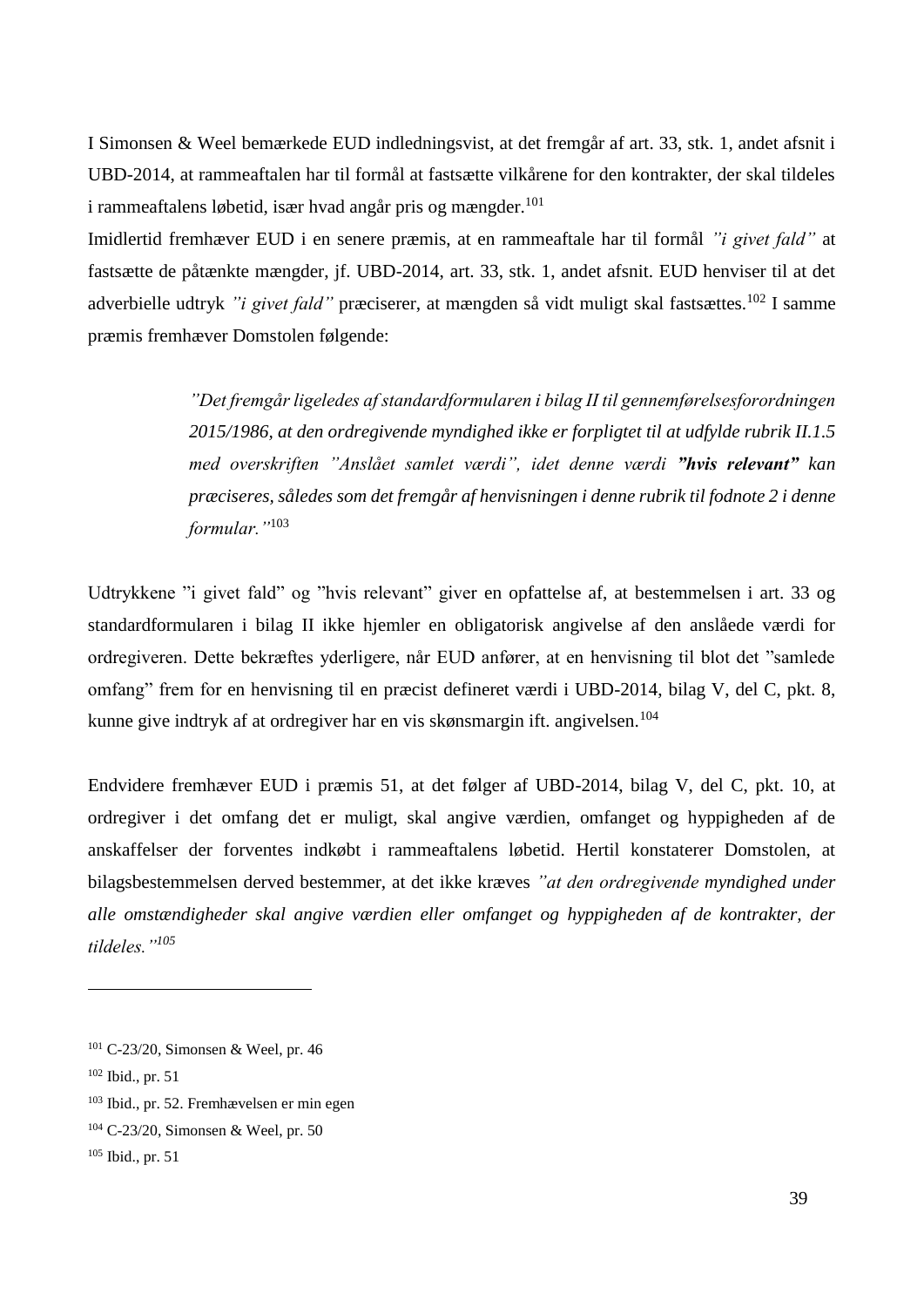EUD henviser således til, at der ud fra ordlyden af de ovennævnte bestemmelser i UBD-2014 ikke umiddelbart kan fastlægges en forpligtelse for ordregiver til at fastsætte den anslåede værdi i forbindelse med udbuddet af rammeaftalen.

I stedet konkluderer EUD at hjemlen til forpligtelsen skal findes i ligebehandlings- og gennemsigtighedsprincippet i art. 18, stk. 1 i UBD-2014, hvorved det ikke er muligt for ordregiver at undlade at angive værdien af de indkøb, der kan leveres som følge af rammeaftalen.<sup>106</sup>

For at understøtte dette fremhæver EUD, at de grundlæggende principper, herunder ligebehandlingsog gennemsigtighedsprincippet samt princippet om forbud mod forskelsbehandling indebærer, at alle betingelser i forbindelse med udbuddet skal formuleres *"klart, præcist og utvetydigt"* således, at tilbudsgiverne kan forstå og vurdere indholdet og omfanget af opgaven på lige fod med tilbudsgivere fra andre medlemsstater.<sup>107</sup> Kravet om, at ordregiver skal oplyse den anslåede værdi er dermed et udtryk for, at potentielle tilbudsgivere fra enhver medlemsstat, som ønsker at orientere sig i det pågældende udbud skal kunne vurdere sin kapacitet til at opfylde sine forpligtelser i overensstemmelse med rammeaftalen. En undladelse af at oplyse om den anslåede værdi er således i strid med ligebehandlings- og gennemsigtighedsprincippet, da tilbudsgiverne uden at være oplyst om den anslåede værdi i princippet ikke ved, hvad de byder ind på.

Væsentligheden i at rammeaftalen indeholder oplysninger om den anslåede værdi er også fremhævet af Generaladvokaten i sit forslag til afgørelse i Autorità som den eneste måde at sikre overholdelse af principperne om gennemsigtighed og ligebehandling for de aktører, der er interesserede i at deltage i rammeaftalen. Generaladvokaten udtaler således i præmis 78:

> *"Hvis der ikke foreligger en angivelse af en anslåede samlede værdi af ydelserne, eller grundlaget for at beregne ydelserne er af hypotetisk karakter, er det vanskeligt for ansøgerne at vurdere, om det kan betale sig for dem at forfølge kontrakten."*

<sup>106</sup> C-23/20, Simonsen & Weel, pr. 54

<sup>107</sup> C-23/20, Simonsen & Weel, pr. 61 og 63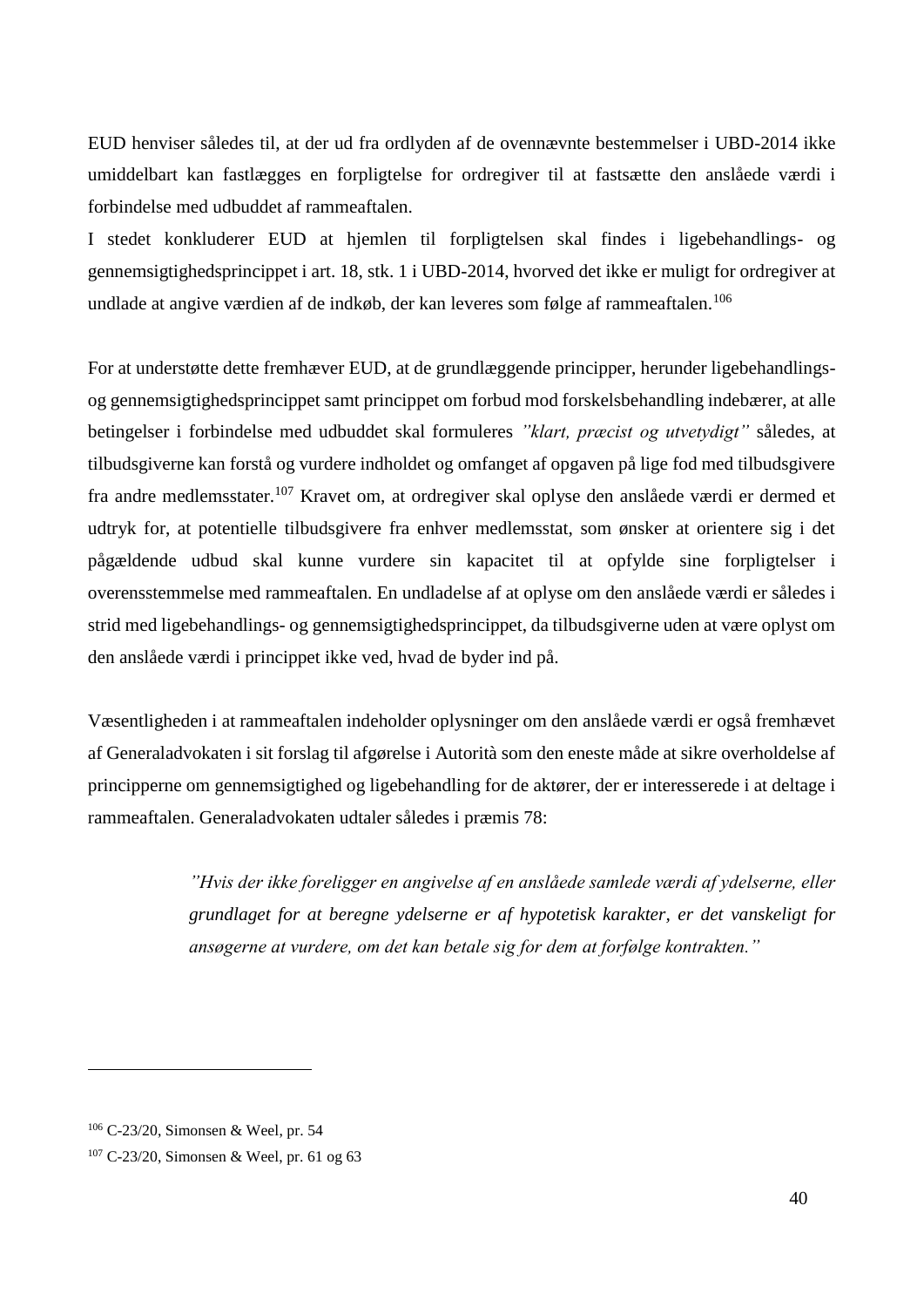Derudover fremgår det af KFUs kendelse i Simonsen & Weel af 9. november 2021, at Klagenævnet i vidt omfang tilslutter sig EUDs konklusion på KFUs præjudicielle spørgsmål vedrørende angivelsen af den anslåede værdi. I kendelsen henviser KFU til, at de ordregivende regioner ikke havde anført de påkrævede oplysninger om den anslåede værdi i hverken udbudsbekendtgørelsen eller det øvrige udbudsmateriale og at ordregiver derved ikke forpligtede sig til at aftage en bestemt mængde eller pris på baggrund af rammeaftalen. Dertil udtaler KFU:

> *"(…) oplysninger i udbudsbekendtgørelsen om den anslåede værdi eller mængde af de varer, der skal leveres i henhold til den udbudte aftale, må anses for et centralt element i potentielle tilbudsgiveres indledende screening af, om de ønsker af foretage en nærmere vurdering af, om de skal afgive tilbud."* <sup>108</sup>

Derved fremhæver KFU vigtigheden af, at ordregivere oplyser om den forventede indkøbsværdi i henhold til rammeaftalen, så potentielle tilbudsgivere får mulighed for at vurdere opgavens omfang og derved opnår afklaring på, hvorvidt de ønsker at afgive tilbud eller ej.

I kendelsen fastslår KFU, at retsstillingen må være den, at en ordregivende myndighed skal angive den anslåede mængde eller værdi af de varer, der skal leveres i henhold til den udbudte rammeaftale.<sup>109</sup> Dertil følger KFU konklusionen op med, at en manglende overholdelse af forpligtelsen til at oplyse om den anslåede værdi er i strid med UBD-2014 art. 49, som implementeret i UBL §§ 56 og 128, stk. 2, samt de grundlæggende principper i art. 18, som implementeret i UBL § 2.

Ud fra ovenstående kan det konstateres, at EUD i Simonsen & Weel har slået fast, at der ud fra hensynet til ligebehandlings- og gennemsigtighedsprincippet gælder et krav til ordregiver om at angive den anslåede mængde og/eller værdi af de varer, der skal leveres i henhold til en rammeaftale ved udbuddets offentliggørelse. Denne konklusion er yderligere tiltrådt af KFU.

<sup>108</sup> KFU kendelse af 9. november 2021, Simonsen & Weel, s. 29

<sup>109</sup> KFU kendelse af 9. november 2021, Simonsen & Weel, s. 28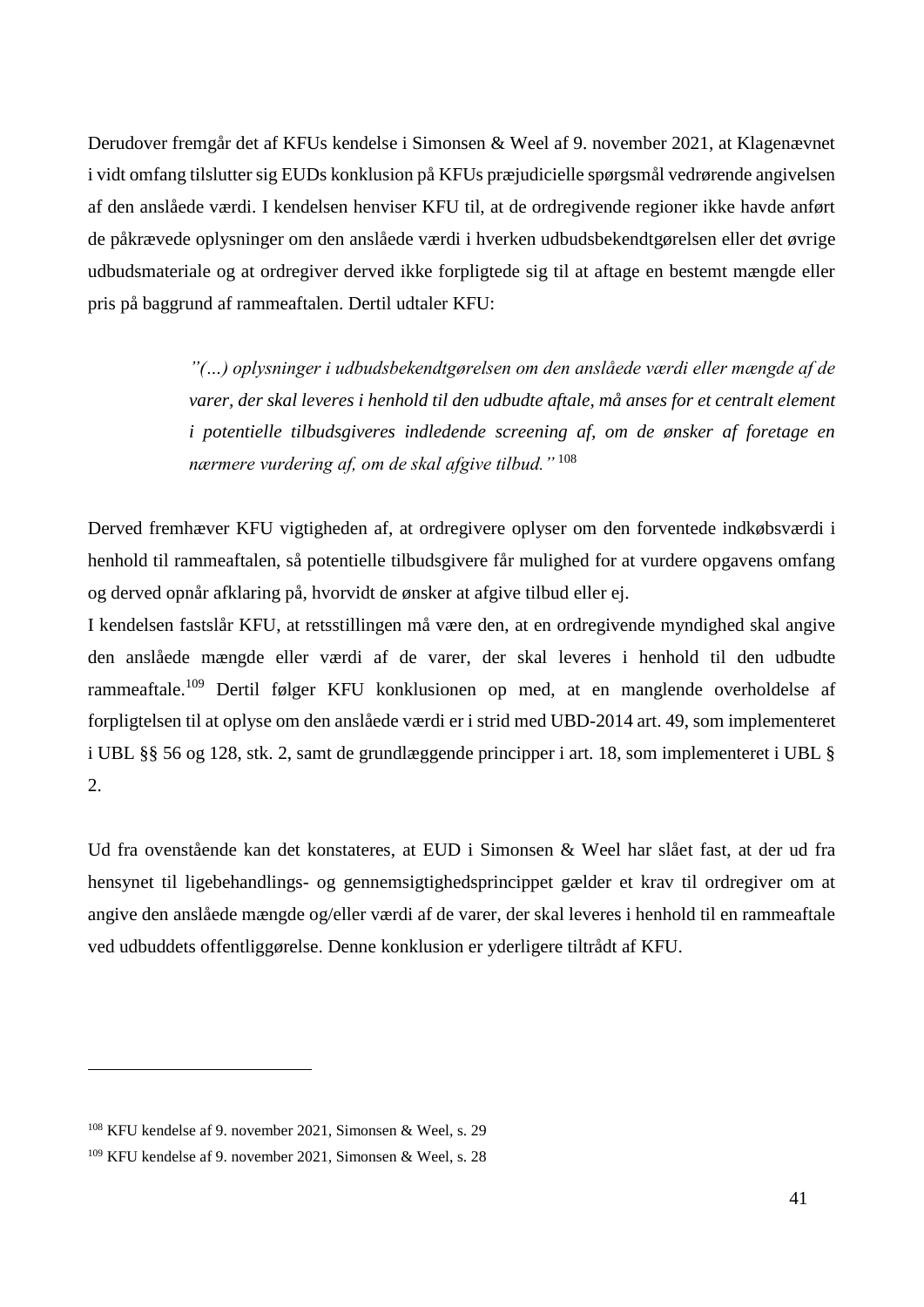## *8.1.2.1 Vurdering*

Det er ud fra ovenstående min vurdering, at et krav om, at ordregiver skal fastsætte en anslået værdi af, hvad der forventes af forbrug på rammeaftalen, forekommer at være højst nødvendigt for at sikre overholdelse af gennemsigtighedsprincippet, idet tilbudsgiver fra udbuddets begyndelse bør vide, hvad der bydes på.

På den anden side kan der argumenteres for, at en sådan information er unødvendig idet en rammeaftale som udgangspunkt ikke indeholder en aftagerpligt, og tilbudsgiver derfor som udgangspunkt ikke kan forvente, at ordregiver i det hele taget gør brug af rammeaftalen i dennes løbetid.

Dette argument synes imidlertid at være omsonst, idet den manglende information om et så væsentligt parameter som rammeaftalens omfang per definition vil bidrage til et uklar, upræcis og ugennemsigtig udbud, hvor tilbudsgiverne fratages muligheden for at vurdere udbuddet tilstrækkeligt.

Hvis ikke det ved udbuddets offentliggørelse fremgår klart og tydeligt, hvor meget der forventes indkøbt, risikerer tilbudsgiverne at famle i blinde uden reelt at kunne vurdere, om udbuddet er af en sådan størrelse, at der er interesse i at byde og udarbejde tilbudsmateriale samt om virksomheden har kapacitet og evne til at løfte opgaven. Dette må siges at være til ugunst for både tilbudsgivere, men også for ordregivere og udbudsmarkedet generelt, idet en så stor usikkerhedsmargin næppe kan fordre gode tilbud eller skabe grobund for succesfuld opfyldelse af rammeaftalen.

## **8.1.3 Hvordan skal den anslåede værdi fastsættes?**

<u>.</u>

Hvad angår værdien af rammeaftalen, følger det af UBL § 30, stk. 1, at ordregiver skal anslå værdien på baggrund af det samlede beløb som ordregiveren forventer at forbruge på rammeaftalen.<sup>110</sup> Af bestemmelsen følger, at beregningen også skal tage hensyn til enhver form for optioner og eventuelle forlængelser af kontrakten, som er fastsat i udbudsmaterialet. Det er således her ordregiver giver sit syn på i hvilket omfang der forventes at blive købt ind.

Værdien af rammeaftalen opgøres i henhold til UBL § 32, hvorefter den ordregivende myndighed skal angive den højest anslåede værdi af samtlige kontrakter, der forventes tildelt inden for

<sup>110</sup> Bestemmelsen i UBL § 30, stk. 1 implementerer UBD-2014 art. 5, stk. 1 og 3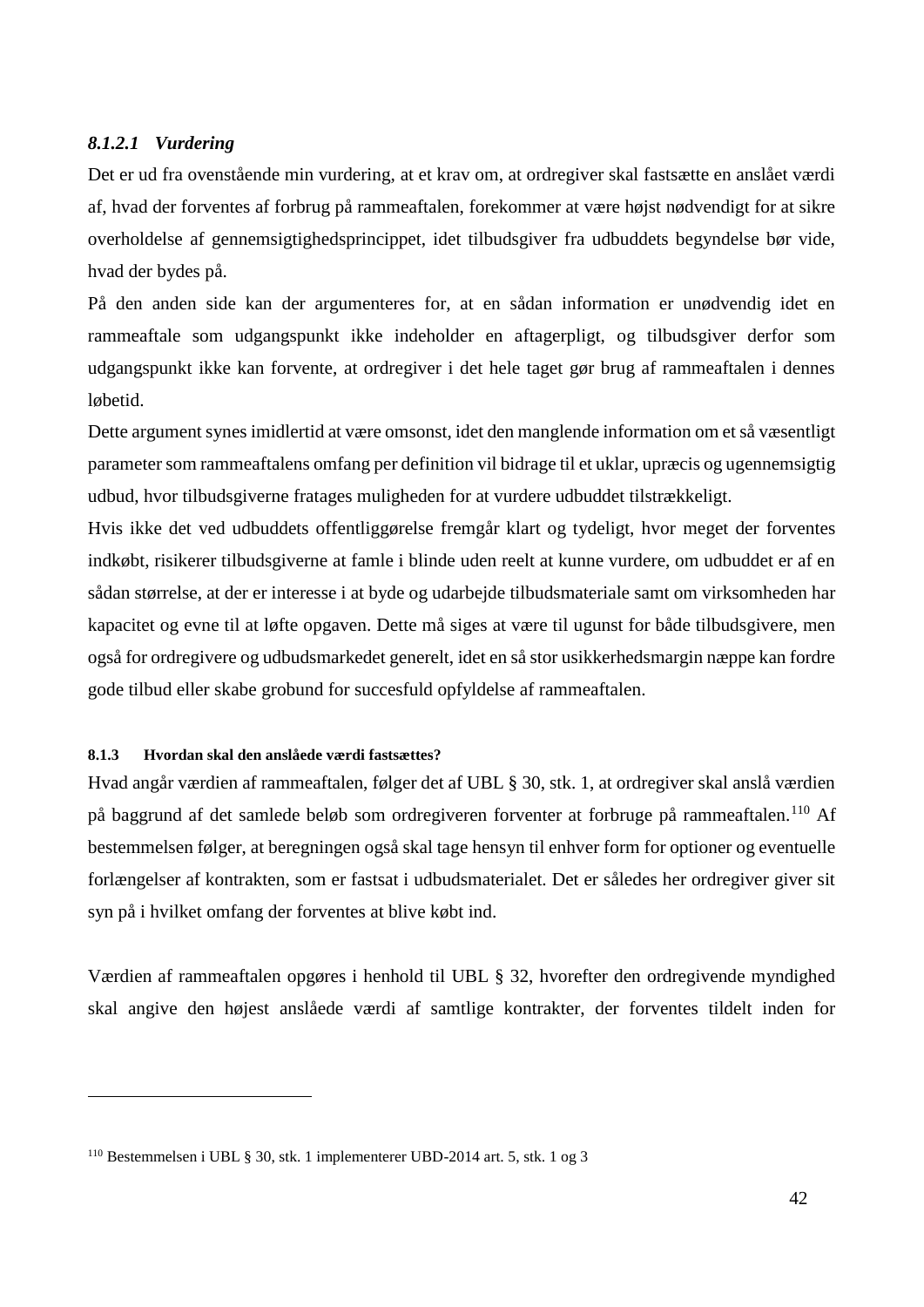rammeaftalens løbetid.<sup>111</sup> Den ordregivende myndighed skal således foretage et sagligt skøn, som baserer sig på en objektiv og realistisk vurdering af alle de enkelte kontrakters værdi sammenlagt i hele rammeaftalens periode.<sup>112</sup>

Kravet om ordregivers saglige forhåndsvurdering fremgår også af lovbemærkningerne til UBL § 30. Heri er det udtrykt, at det kan være relevant for ordregiver at inddrage rådgivere eller forskellige økonomiske aktører med kendskab til markedet, tidligere erfaringer med lignende kontrakter, vejledende priser etc. Ordgivergiver bør dog være varsom med at basere sig for meget på erfaringer, da markedet hele tiden udvikler sig. Desuden kan rådføring med potentielle tilbudsgivere skabe risiko for tilsidesættelse af lighedsprincippet.<sup>113</sup> Ordregivers saglige vurdering gælder i alle tilfælde, men er særlig relevant i de situationer, hvor ordregiver fejlagtigt vurderer, at en kontrakts værdi er mindre end den relevante tærskelværdi således, at den anslåede værdi i rammeaftalens løbetid overstiger tærskelværdien og kontrakten således burde have været i udbud.

En nærmere fastsættelse af ordregivers skøn over den anslåede værdi fremgår imidlertid hverken af udbudsloven eller lovbemærkningerne til bestemmelserne heri. Ligeledes kan en nærmere uddybning af ordregivers skøn heller ikke findes i UBD-2014 eller dennes præambelbetragtninger. Imidlertid er skønnet præciseret gennem retspraksis. Her har KFU adskillige gange slået fast, at ordregiver i sin vurdering af kontraktens værdi må foretage grundige undersøgelser af markedet for at have det fornødne oplysningsgrundlag.

I KFUs kendelse i sagen *Bilhuset Randers* bemærkede KFU følgende:

*"(…) ordregiveren skal foretage en saglig forhåndsvurdering af den påtænkte anskaffelses værdi. Denne forhåndsvurdering skal foretages på grundlag af markedets generelle prisniveau for anskaffelsen. Den må ikke foretages på grundlag af prisen for et enkelt fabrikat"*. 114

<sup>111</sup> UBL § 32 implementerer artikel 5, stk. 5 i UBD-2014

<sup>112</sup> Carina Risvig Hamer, Grundlæggende Udbudsret (2016), s. 159

<sup>113</sup> Peter Stig Jakobsen m.fl., EU-udbudsretten (2016, s. 245

<sup>114</sup> KFU kendelse af 16. december 2003, Bilhuset Randers A/S mod Sønderhald Kommune, s. 12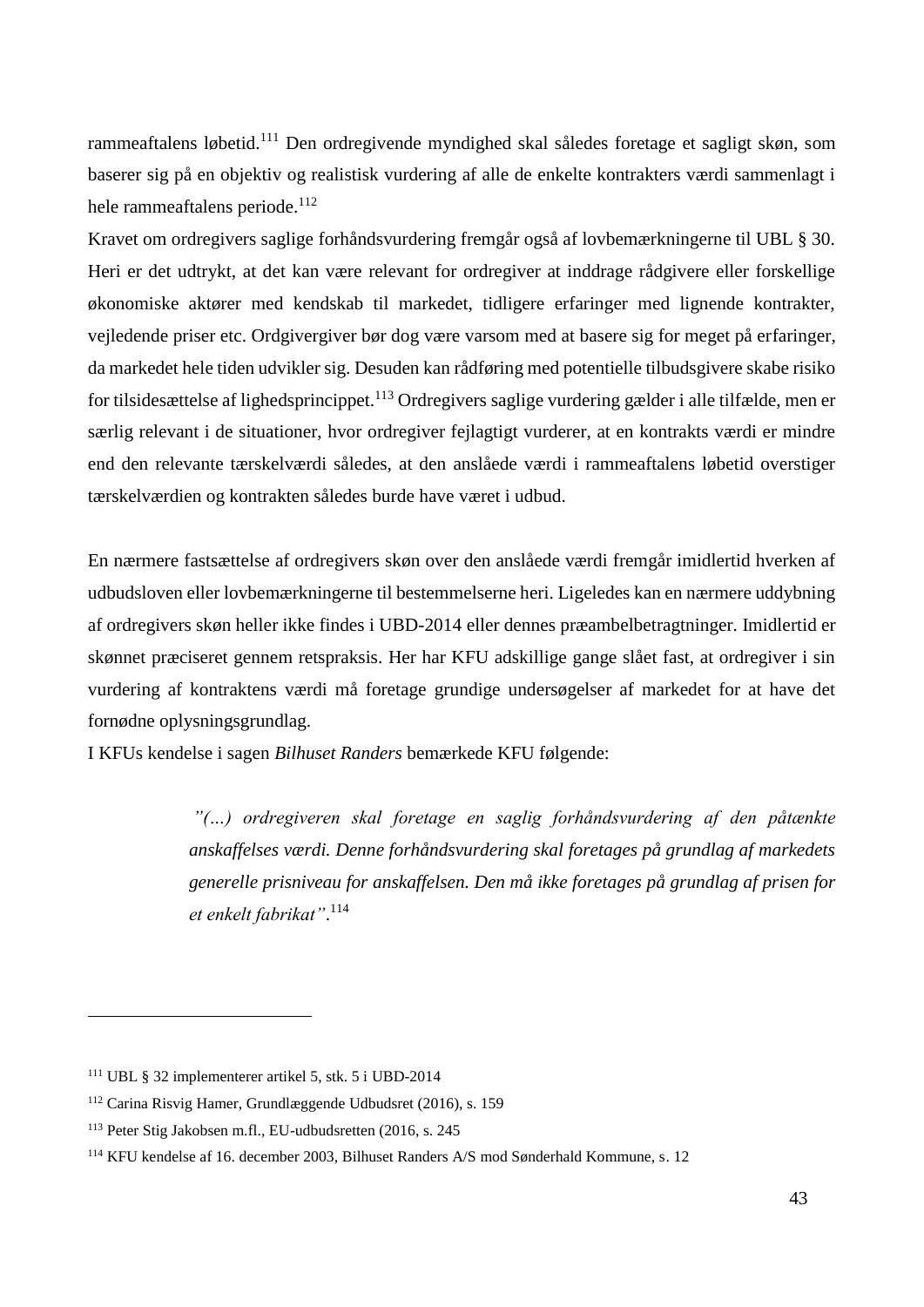I sagen havde ordregiver fastsat den anslåede værdi ud fra ét enkelt fabrikat, som tilmed også var det billigste fabrikat i markedet. Dermed havde ordregiveren baseret sine markedsundersøgelser udelukkende på én tilbudsgivers priser, hvilket KFU fandt ikke var udtryk for et tilstrækkeligt grundlag.

Kravet til ordregivers saglige skøn er yderligere præciseret i sagen *Alfa Laval Nordic,* hvor KFU udtalte:

> *"En ordregiver skal foretage de undersøgelser, der er nødvendige og tilstrækkelig for udøvelsen af det saglige skøn". <sup>115</sup>*

I sagen som bl.a. vedrørte et indkøb og installation af en vandcentrifuge, henviste KFU til at ordregiverens skøn vedrørende den anslåede værdi, af flere forskellige årsager, havde været utilstrækkeligt, bl.a. fordi indholdet af de indhentede prisoplysninger angik centrifuger med en mindre kapacitet end de centrifuger, der fremgik af udbudsbetingelserne. Kendelsen belyser dermed, at ordregiver ved fastsættelsen af rammeaftalens værdi skal foretage et sagligt skøn og hertil foretage de nødvendige undersøgelser, der er nødvendige og tilstrækkelige.

Tilsvarende udtalte KFU i sagen *Dansk Erhverv mod Holstebro, Lemvig og Struer Kommune*:

*"Et for lavt estimat kan navnlig medføre, at ellers interesserede tilbudsgivere afstår fra at afgive tilbud, således at konkurrencen begrænses. I en situation som den foreliggende, hvor der ikke er angivet en værdi af den udbudte kontrakt, og hvor omfanget af opgaven alene er indirekte angivet under henvisning til de indsatte forbrugsestimater, kan således være i strid med gennemsigtighedsprincippet i udbudslovens § 2, stk. 1, hvis en ordregiver bevidst angiver et for lavt estimat. "*<sup>116</sup>

Kendelsen omhandlede et offentligt udbud om drifts af hjælpemiddeldepot for kommunalt ejede hjælpemidler med en løbetid på 4 år. Ordregiver havde i udbudsmaterialet undladt at angive oplysninger om kontraktens anslåede værdi og mængde af hjælpemidler, som var forventet omfattet

<sup>115</sup> KFU kendelse af 27. juli 2009, Alfa Laval Nordic A/S mod Odense Vandselskab A/S, s. 7

<sup>116</sup> KFU kendelse af 5. april 2019, Dansk Erhverv mod Holstebro, Lemvig og Struer Kommune, s. 26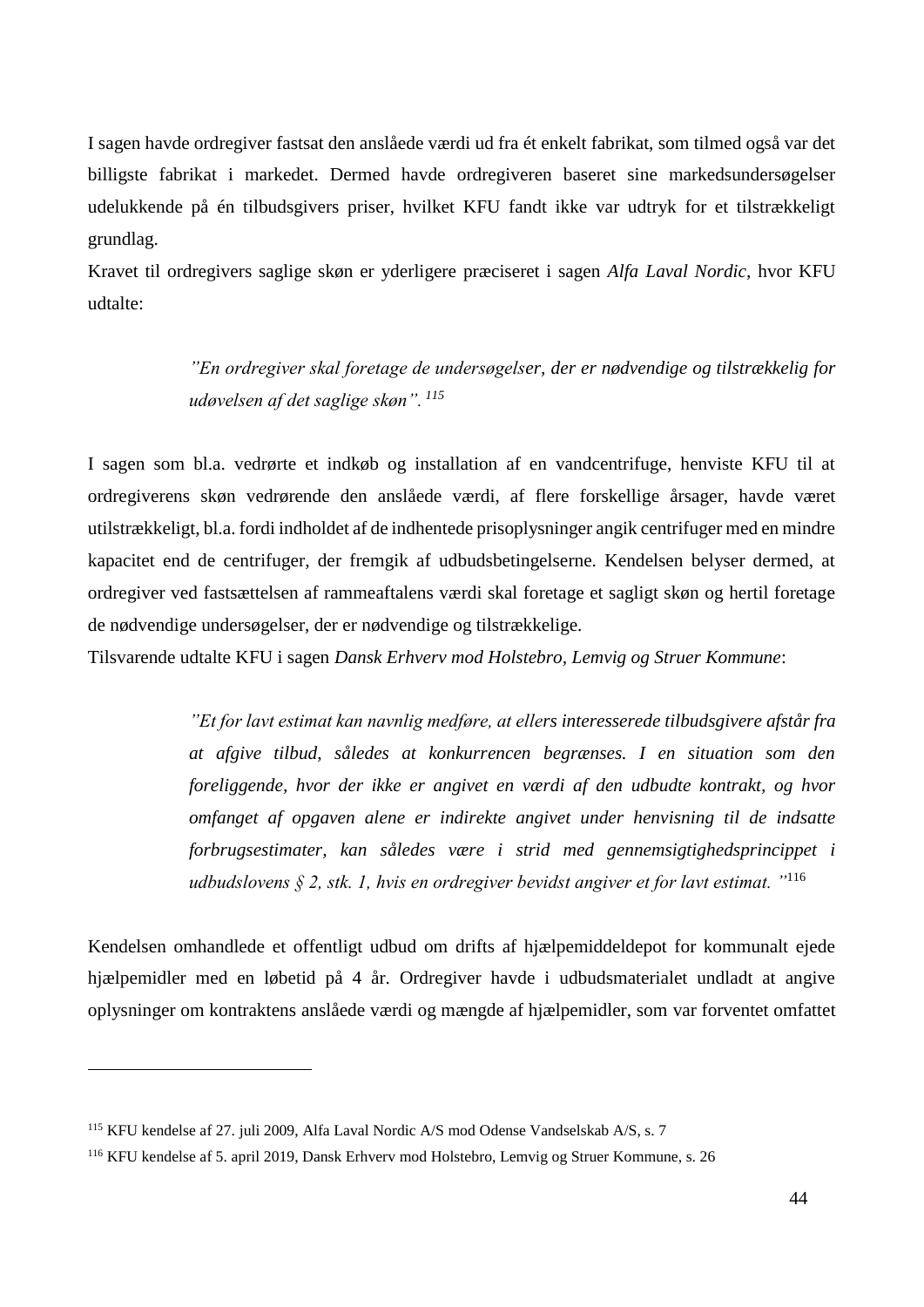af kontrakten. Imidlertid fremgik det af tilbudslisten i det øvrige udbudsmateriale, hvor mange forventede hjælpemidler og antal ud- og indleveringer af hjælpemidlerne, der var forventet. Det forventede antal var alene angivet som et estimat baseret på ordregivers tidligere indløb hos den eksisterende leverandør og ordregiver havde bevidst fastsat estimaterne lavt for ikke at risikere, at den kommende leverandørs forventninger til kontraktens værdi ikke kunne blive indfriet. KFU udtalte, at der ved ordregivers fastsættelse af de estimerede mængder og værdier, som udgangspunkt ikke gælder nogle konkrete krav til ordregivers faktuelle grundlag, eksempelvis krav om specifikke undersøgelser, inddragelse af særlige økonomiske aktører eller lignende. Dog fandt KFU, at i forhold til det historiske forbrug, som de forventede forbrugsestimater var fastsat på baggrund af, samt at disse alene var estimater og dermed behæftet med en vis usikkerhedsmargin, var estimaterne fastsat for lavt. De estimerede forbrugsmængder gav dermed ikke et retvisende billede af den omsætning der kunne forventes indfriet under kontrakten og vurderedes ikke at være udtryk for ordregivers saglige skøn i overensstemmelse med gennemsigtighedsprincippet i UBL § 2.

Det kan på baggrund af ovennævnte kendelser fra KFU udledes, at ordregiver er ansvarlig for at tilvejebringe en realistisk og fyldestgørende mængde oplysninger til brug for sit saglige skøn således, at grundlaget for beregningen af den anslåede værdi tager udgangspunkt i et bredt og helstøbt billede af virkeligheden.

KFU har senest i sin kendelse af 9. november 2021 i Simonsen & Weel skabt yderligere klarhed over den nærmere fastsættelse af den anslåede værdi. Som tidligere nævnt havde regionerne ikke angivet den anslåede værdi af rammeaftalen i udbudsbekendtgørelsen, men havde alene angivet estimater og de forventede årlige forbrugsmængder for de pågældende varer i tilbudslisten i det øvrige udbudsmateriale. Ligesom det blev konstateret i ovennævnte kendelse *Dansk Erhverv mod Holstebro, Lemvig og Struer Kommune,* konstaterede KFU ligeledes i Simonsen & Weel, at de angivne estimater i sagens natur var forbundet med stor usikkerhed, idet regionerne ikke forpligtede sig udtrykkeligt til at aftage en bestemt mængde eller indkøbe for et bestemt beløb på baggrund af rammeaftalen.<sup>117</sup> Det faktiske forbrug kunne dermed vise sig at være højere eller lavere end, hvad estimaterne foreskriver,

<sup>117</sup> KFU kendelse af 9. november 2021, Simonsen og Weel, s. 29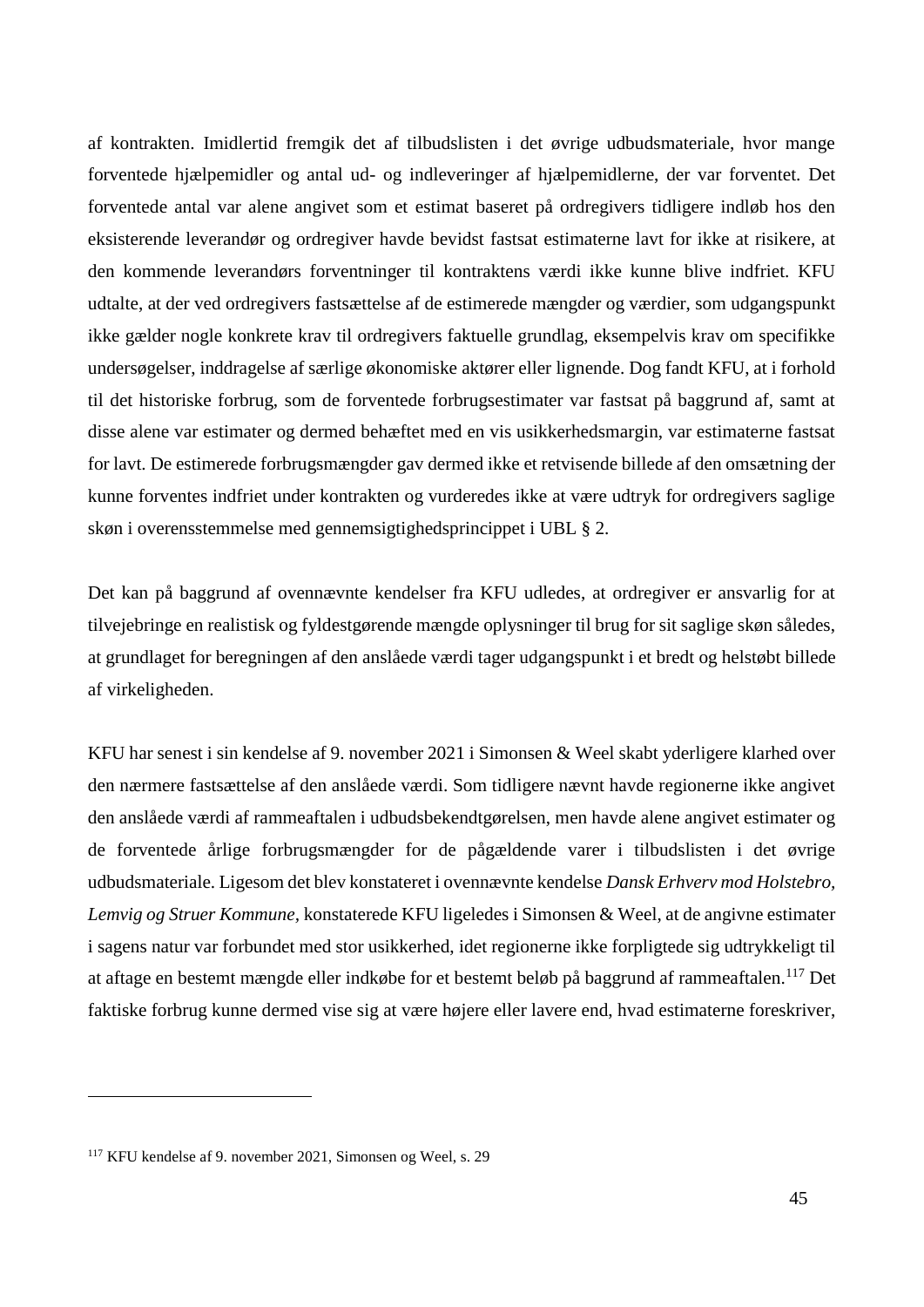hvorfor KFU betragtede dem vejledende.<sup>118</sup> Hertil udtalte KFU, at estimaterne dermed ikke kan være udtryk for den anslåede værdi eller mængde af rammeaftalen:

> *Udbudsmaterialet indeholder i tilbudslisten en oversigt med angivne estimater og forventede årlige forbrugsmængder for de enkelte varer, som udbuddet angik. Der var således heller ikke her angivet den anslåede mængde eller den anslåede værdi af de varer, der skulle leveres i henhold til den udbudte rammeaftale."*<sup>119</sup>

Det er således ikke tilstrækkeligt, at ordregiver vedlægger en tilbudsliste til brug for oplysning om rammeaftalens omfang, da en sådan ikke er udtryk for ordregivers konkrete saglige skøn over den anslåede værdi i overensstemmelse med gennemsigtighedsprincippet.

Det kan dog i praksis være vanskeligt at angive et præcist beløb for den anslåede værdi på en rammeaftale – særligt når rammeaftalen indgås af en indkøbscentral, der har mange ordregivende myndigheder som kunder, og hvor indkøbscentralen ikke nødvendigvis har kendskab til den enkelte ordregivers behov.<sup>120</sup>

Som tidligere nævnt har det også været alment antaget i udbudsDanmark, at ordregiver kunne indgå rammeaftaler uden på forhånd at forpligte sig til at kvantificere sine forventede indkøb. Ligeledes har det været bredt accepteret, at rammeaftalen ikke mistede sin virkning, hvis ordregivere foretog træk på rammeaftalen udover den anslåede værdi samt at fejl i estimatet ikke skulle have nogle konsekvenser.<sup>121</sup>

På baggrund af ovenstående synes det dog efterhånden klarlagt, at rammeaftalens anslåede værdi skal være udtryk for ordregivers saglige skøn foretaget på et tilstrækkeligt grundlag. Ordregivers saglighedsvurdering vil utvivlsomt afhænge af de konkrete omstændigheder, men kan alligevel siges at skulle fastsættes ud fra markedets generelle prisniveau og på baggrund af grundige

<sup>118</sup> KFU kendelse af 9. november 2021, Simonsen og Weel, s. 29

<sup>119</sup> Ibid.

<sup>120</sup> Carina Risvig Hamer, Grundlæggende Udbudsret (2016), s. 159

<sup>&</sup>lt;sup>121</sup> Ibid., s. 159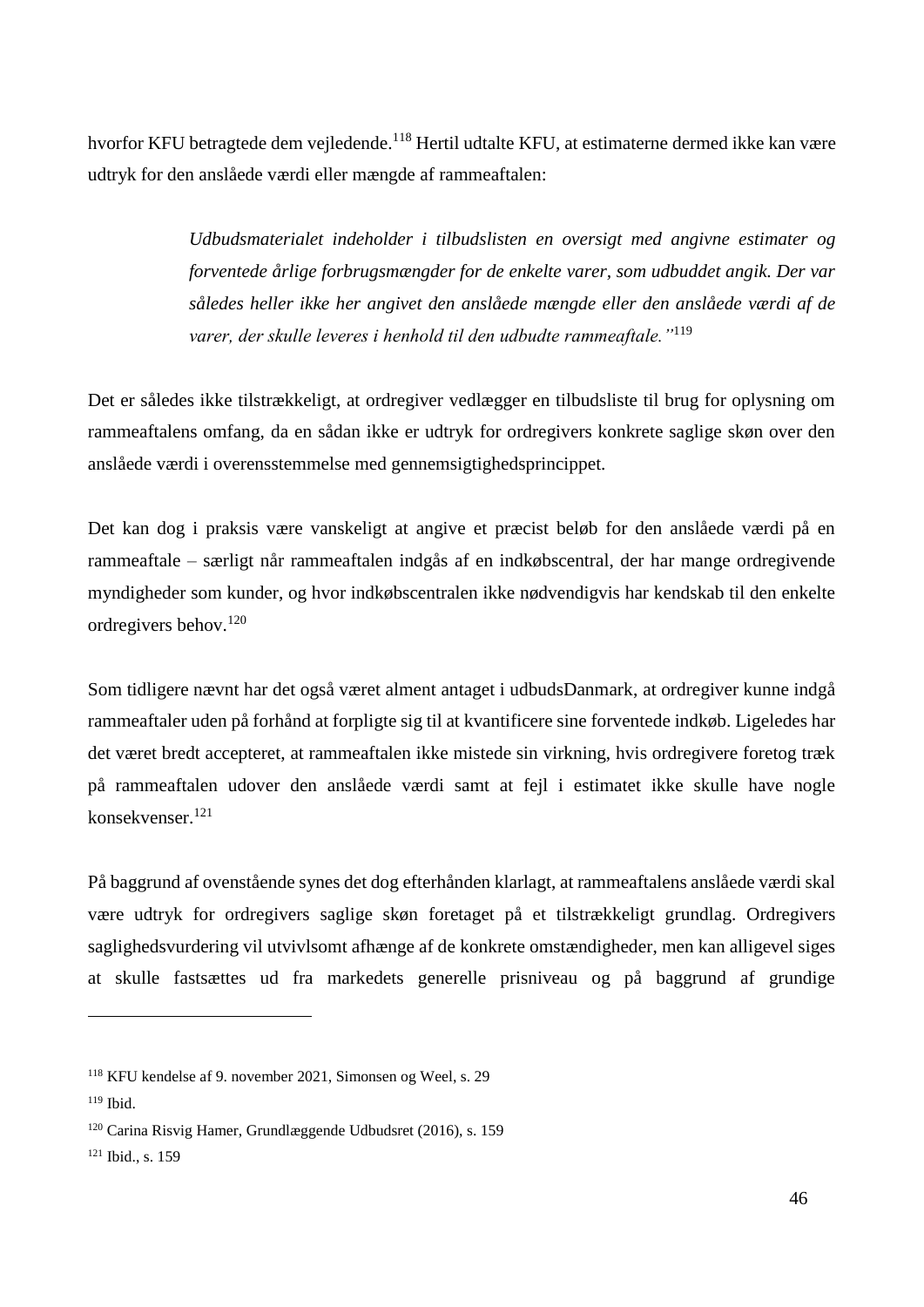markedsundersøgelser således, at den anslåede værdi afspejler et realistisk og fyldestgørende billede af virkeligheden. Det synes dog fortsat uklart om den anslåede værdi og/eller mængden skal angives som et konkret fikseret tal, dvs. værdien angivet i kr. eller mængden angivet i antal, da hverken EUD eller KFU besvarer dette.

I de tilfælde, hvor ordregiver har særlig svært ved at forudse de konkrete forventninger til omsætningen på rammeaftalen kan det imidlertid synes uhensigtsmæssigt, at ordregiver ikke blot kan få lov til at angive et forventet estimat for rammeaftalen. Så længe værdien er angivet klart og tydeligt som værende et "estimat", må det være klart for tilbudsgiverne, at der er en vis usikkerhed knyttet til angivelsen og at det er under disse forudsætninger tilbudsgiverne kan byde ind. Formålet med at angive den anslåede værdi er jo netop at give tilbudsgiverne en indikation af, om opgaven har interesse eller om de vil kunne løfte opgaven. Selvom en estimeret værdi ikke er bindende, kan den godt give tilbudsgiver en ide om omfanget og dermed være formålstjenstlig.

Det må dog alligevel være den endelige vurdering, at gennemsigtighedsprincippet, herunder hensynet til ordregivers korrekte estimering af, hvorvidt rammeaftalen skal i udbud samt tilbudsgivers mulighed for orientering i værdien af den forventede omsætning i henhold til rammeaftalen, udgør et tilstrækkeligt vægtigt argument til at værdien ikke blot kan angives som et ikke-bindende og ukonkret estimat. Et upræcist estimat kan potentielt afholde tilbudsgivere for at afgive tilbud, da usikkerheden i rammeaftalens udvikling eller mangel på samme undervejs i løbetiden kan blive for stor. En risiko for at tilbudsgivere afholder sig fra at afgive tilbud er samtidig en risiko for færre konkurrerende virksomheder, hvilket strider mod princippet om effektiv konkurrence

## **8.1.4 Hvor skal den anslåede værdi fremgå?**

Som tidligere nævnt fremgår det af UBL § 29, at ordregivers vurdering af rammeaftalens anslåede værdi skal foreligge på tidspunktet for afsendelsen af udbudsbekendtgørelsen og i de tilfælde, hvor der ikke afsendes en udbudsbekendtgørelse, skal værdien beregnes når udbudsproceduren indledes. Imidlertid opstod der i forbindelse med EUDs afgørelse i Autorità og KFUs kendelse i Simonsen & Weel tvivl om, hvor den anslåede værdi skal angives, hvilket også endte med at blive et af stridspunkterne i Simonsen & Weel. Nedenstående afsnit vil derfor undersøge udbudsreglernes krav til placeringen af den anslåede værdi.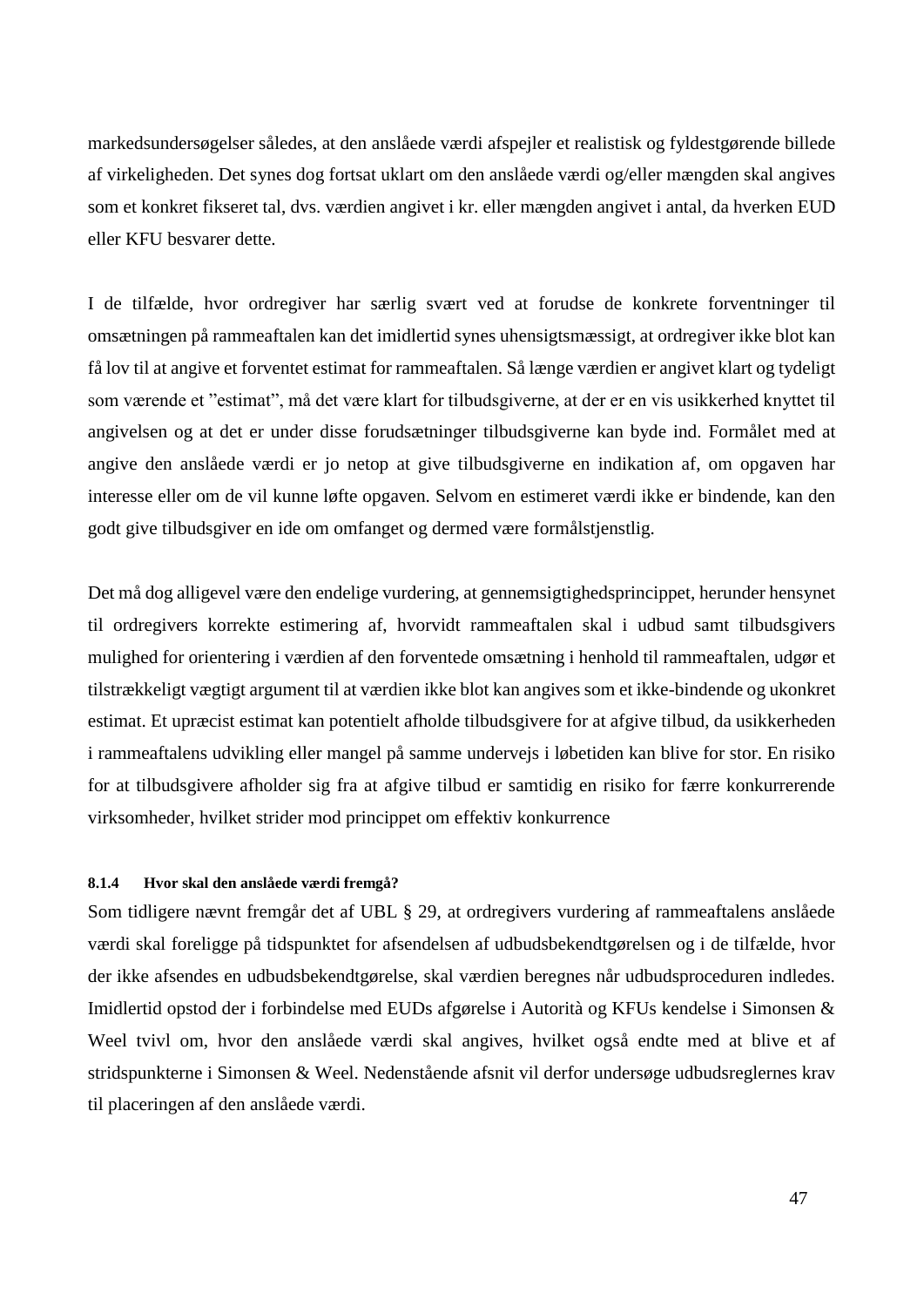Som led i ordregivers udbudspligt skal ordregiver udarbejde et udbudsmateriale bestående af de dokumenter, der beskriver eller fastlægger elementer i det pågældende udbud. Udbudsmaterialet er således et overordnet begreb, som omfatter alle de relevante dokumenter i forbindelse med udbuddet af den offentlige kontrakt, herunder udbudsbetingelserne, kravspecifikationer, kontraktbetingelser, udbudsbekendtgørelsen, etc. jf. UBL § 24, nr. 36.<sup>122</sup>

Det følger af UBL § 128<sup>123</sup>, stk. 1, at ordregiver skal anvende en udbudsbekendtgørelse, når ordregiver offentliggør sit udbud over tærskelværdierne. Udbudsbekendtgørelse skal indeholde de overordnede oplysninger vedrørende udbuddet, der som minimum skal offentliggøres, for at potentielle tilbudsgivere kan danne sig et overblik over, hvad opgaven indebærer. Oplysningerne kan eksempelvis angå kontraktens genstand, udbudsformen, egnethedskrav, udvælgelses- og tildelingskriterierne etc. Det følger også af lovbemærkningerne til UBL § 128, at udbudsbekendtgørelsen som led i overholdelsen af gennemsigtighedsprincippet skal indeholde oplysningerne, som gør det muligt for potentielle tilbudsgivere at vurdere, hvorvidt opgaven er attraktiv for dem at byde på, og skal således danne grundlag for at vurdere, om de vil bruge ressourcer på at udarbejde tilbudsmateriale og afgive tilbud.

Dette er understreget af KFU i sin offentliggjorte delkendelse af 28. marts 2012, Merrild Coffee Systems ApS mod Region Sjælland, hvor KFU udtalte sig om formålet med udbudsbekendtgørelsen:

> *"Udbudsbekendtgørelsens formål er at sikre, at alle interesserede virksomheder har mulighed for at få kendskab til og dermed også for at overveje, om den udbudte anskaffelse har en sådan størrelse og karakter, at virksomheden er interesseret i at deltage i udbudsprocessen. Det er derfor væsentligt, at bekendtgørelsen indeholder alle de oplysninger, der er nødvendige til brug for denne vurdering, at bekendtgørelsen er udformet på en gennemsigtig måde, og at bekendtgørelsen beskriver de faktiske forhold af betydning for vurderingen."<sup>124</sup>*

<sup>122</sup> KFST, Vejledning om udbudsreglerne (2016), side 126

<sup>123</sup> UBL § 128 implementerer UBD-2014 art. 49 og art. 51, stk. 2

<sup>124</sup> KFU kendelse af 28. marts 2012, Merrild Coffee Systems ApS mod Region Sjælland, s. 11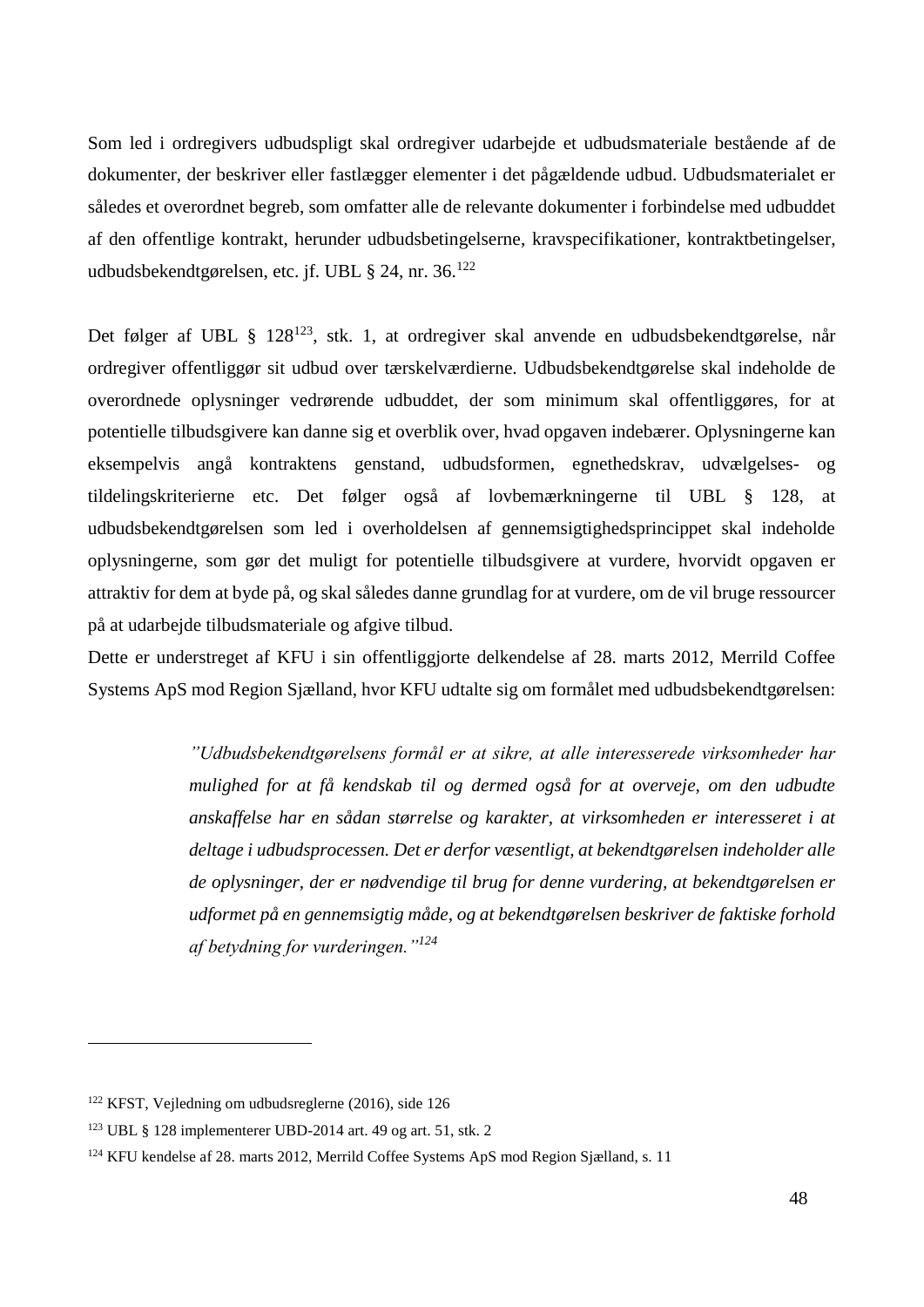Tilsvarende henviste KFU til formålet med udbudsbekendtgørelsen som angivet i lovbemærkningerne til UBL § 145, stk. 3, nr. 3 i sagen vedrørende Albertslund Tømrer og Snedker  $A/S$ :

> *"(…) give potentielle ansøgere eller tilbudsgivere grundlag for at vurdere, hvorvidt det er relevant for dem at bruge ressourcer på at udarbejde en ansøgning. Brugen af udbudsbekendtgørelser indebærer således, at en lang række grundlæggende oplysninger om udbuddet stilles til rådighed på en ensartet, enkel, overskuelig og let tilgængelig måde, således at virksomhederne har mulighed for uden uforholdsmæssig brug af ressourcer løbende at holde sig orienteret om og overveje at deltage i de udbud, som måtte være relevante for dem."<sup>125</sup>*

Oplysningerne i udbudsbekendtgørelsen bliver yderligere specificeret og uddybet i det øvrige udbudsmateriale<sup>126</sup> og samtlige potentielle tilbudsgivere i hele EU skal have fri, direkte og elektronisk adgang til dette fra den dato, hvor udbudsbekendtgørelsen offentliggøres.<sup>127</sup> Ordregiver skal således give fuld og vederlagsfri adgang til hele udbudsmaterialet, hvilket fremmer tilbudsgivernes indblik i opgaven i overensstemmelse med gennemsigtighedsprincippet og giver dem de bedste forudsætninger for at kunne afgive de bedste tilbud.

Hertil skal det imidlertid bemærkes, at en angivelse af den anslåede værdi i udbudsbekendtgørelsen kontra en angivelse i det øvrige udbudsmateriale, synes at have den væsentlige forskel, at oplysningerne i udbudsbekendtgørelsen ofte udarbejdes på engelsk<sup>128</sup> samt gengives som resume på alle de øvrige EU-medlemsstaters officielle sprog, hvilket ikke gælder det øvrige udbudsmateriale, herunder udbudsbetingelserne.<sup>129</sup> Det kan dermed ikke forventes, at potentielle tilbudsgivere særligt fra andre medlemsstater end den ordregivendes medlemsstat, bruger ressourcer på at oversætte og orientere sig i det øvrige udbudsmateriale. Dette forhold sammenholdt med udbudsbekendtgørelsens formål om at skabe gennemsigtighed for tilbudsgivere taler for, at den anslåede værdi skal angives i

<sup>125</sup> KFU kendelse af 24. juli 2018, Albertslund Tømrer og Snedker A/S mod Hillerød Kommune

<sup>126</sup> KFST, Vejledning om udbudsreglerne (2016), s. 126

<sup>127</sup> UBL § 132 som implementerer UBD-2014 art. 53, stk. 1, 1. og 2. afsnit

<sup>128</sup> Jesper Fabricius, Offentlige indkøb i praksis (2017), s. 347

<sup>129</sup> KFST, Vejledning om udbudsreglerne (2016), s. 155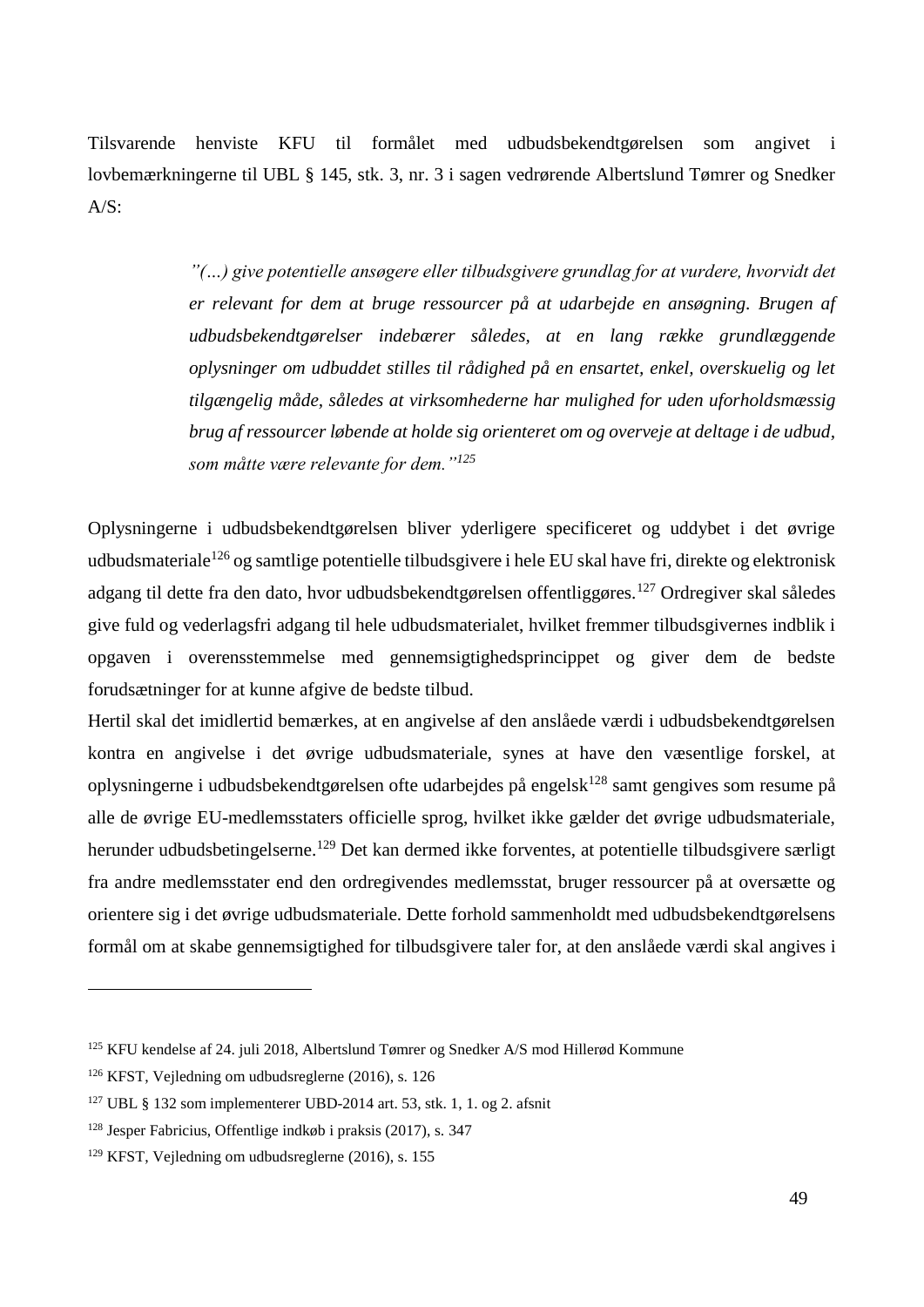udbudsbekendtgørelsen således, at tilbudsgiverne skal kunne vurdere rammeaftalens omfang allerede fra udbuddets begyndelse. Det synes derfor som en unødvendigt tung og ressourcekrævende proces at kræve at tilbudsgivere orienterer sig i det ofte omfattende udbudsmateriale for hvert af de tilbud, der potentielt har interesse for tilbudsgiver.

Derudover følger det af UBL § 128, stk. 2, at en udbudsbekendtgørelse skal indeholde de oplysninger, der fremgår af bilag V, del C til UBD-2014. Hertil skal det bemærkes, at UBD-2014 ved sin ophævelse af det tidligere udbudsdirektiv UBD-2004 ændrede ordlyden af direktivets bilagsbestemmelse om kravet til indholdet af udbudsbekendtgørelsen ved udbud af rammeaftaler. Således fremgik det af UBD-2004 bilag VII A, punkt 6:

> "*I tilfælde af rammeaftaler oplyses ligeledes rammeaftalens planlagte løbetid, samlet anslået værdi (for det relevante indkøb) for hele løbetiden samt, i det omfang det er muligt, værdien og hyppigheden af de kontrakter, der skal indgås."<sup>130</sup>*

Dermed krævede bilag VII A, pkt. 6, at ordregiver angav oplysninger om den samlede anslåede værdi for rammeaftalen i udbudsbekendtgørelsen. Den tilsvarende bilagsbestemmelse i det nugældende udbudsdirektiv UBD-2014 har dog ikke samme ordlyd, idet følgende fremgår af dette direktivs bilag V, del C, pkt. 10 a ved udbud af rammeaftaler:

> "*I tilfælde af rammeaftaler oplyses ligeledes rammeaftalens planlagte løbetid, i givet fald med begrundelse af en løbetid, der overskrider fire år. I det omfang det er muligt, værdien eller omfanget og hyppigheden af de kontrakter, der skal tildeles".*

Dermed er kravet om angivelsen af den anslåede værdi udgået af ordlyden for så vidt angår bilagsbestemmelsen, der specifikt vedrører rammeaftaler. I stedet fremgår det af pkt. 7 og 8 bilag V, del C i UBD-2014, at mængden eller værdien af de varer der skal leveres, skal fremgå af beskrivelsen

<sup>130</sup> Fremhævelsen og den indsatte parentes er min egen. Parentesen indsat da UBD-2004, bilag VII, punkt 6 indeholder både litra a, b og c som alle indeholder den ramme bestemmelse vedrørende rammeaftaler, men for henholdsvis offentlige bygge- og anlægskontrakter, vareindkøbskontrakter og tjenesteydelseskontrakter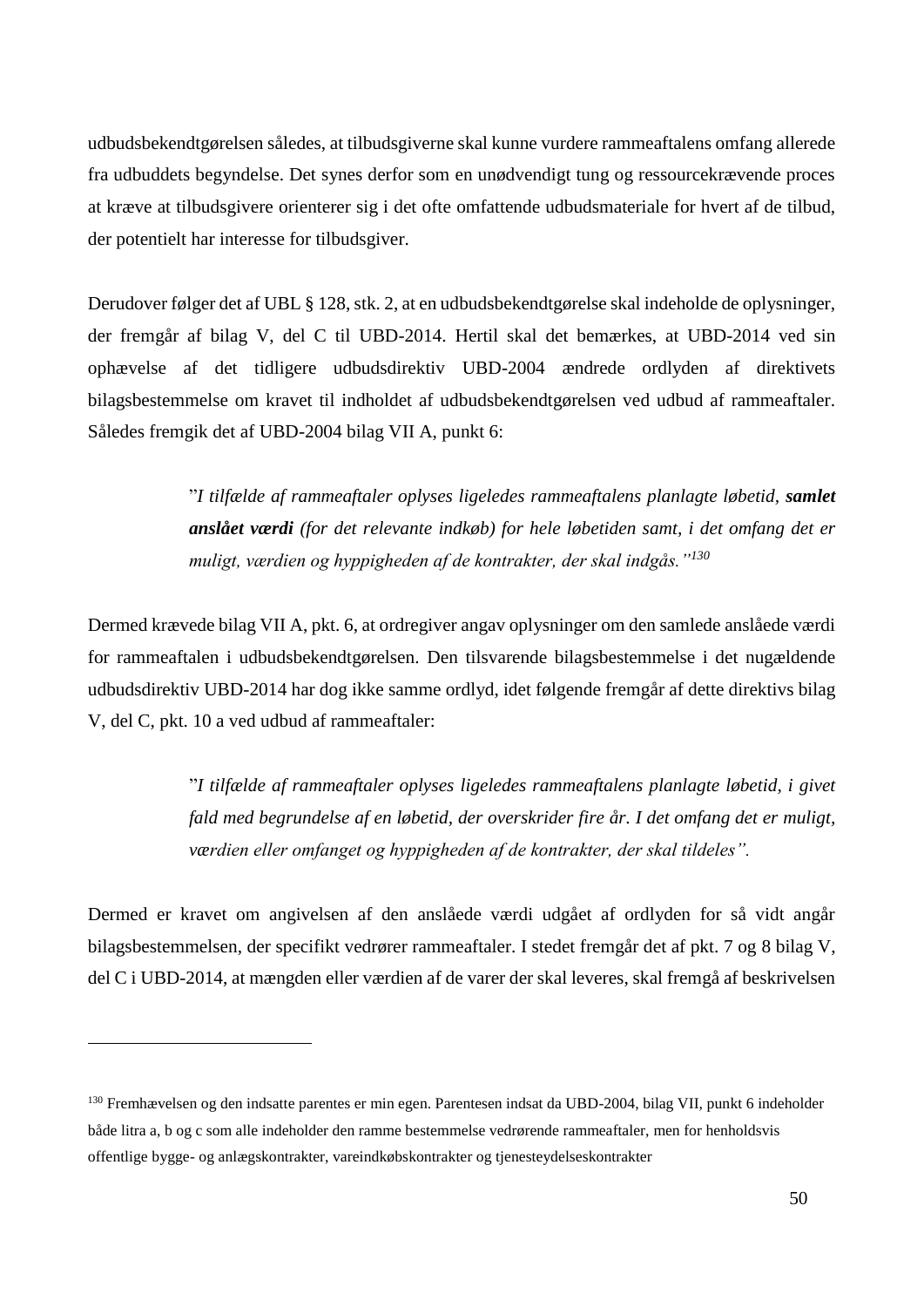af kontrakten i udbudsbekendtgørelsen, ligesom udbudsbekendtgørelsen skal indeholde det anslåede samlede omfang af kontrakten.

Forskellen mellem de to bilagsbestemmelser i hhv. UBD-2004 og UBD-2014 kan ud fra ordlyden muligvis forstås således, at det ikke har været lovgivers hensigt at videreføre kravet om angivelse af den anslåede værdi i udbudsbekendtgørelsen i det nugældende udbudsdirektiv for så vidt angår rammeaftaler. Netop denne uoverensstemmelse skabte grundlag for et af stridspunkterne i klagenævnssagen Simonsen & Weel, idet sagen skabte usikkerhed om, hvor ordregiver skulle angive den anslåede værdi – i udbudsbekendtgørelsen eller i det øvrige udbudsmateriale.

Her gjorde klager, Simonsen & Weel, gældende at de indklagede, regionerne, var forpligtet til i udbudsbekendtgørelsen at angive den anslåede værdi af rammeaftalen og at UBD-2014 ikke ændrede på, at regionerne ved deres undladelse heraf havde tilsidesat UBD-2014 art. 49, ligebehandlings- og gennemsigtighedsprincippet i art. 18, stk. 1 samt punkt 7 bilag V, del C.

Til støtte for sin påstand argumenterer Simonsen & Weel for, at bilag V, del C, punkt 7 fastsætter at udbudsbekendtgørelsen skal indeholde en beskrivelse af *"arbejdets art og omfang, arten og mængden eller værdien af værdi af de varer, der skal leveres, tjenesteydelsernes art og omfang"* og at denne bestemmelse ikke er fraveget ved bilag V, del C, punkt 10 a. Hertil henviser Simonsen & Weel til præmis 62 i Domstolens dom i Autorità, hvor Domstolen fastslår, at en rammeaftale generelt hører under begrebet offentlig kontrakt, for så vidt som den skaber en enhed af de forskellige specifikke kontrakter den gælder for.<sup>131</sup> Dvs. at punkt 7 vedrørende 'beskrivelse af kontrakten' og punkt 10 a vedrørende 'tidsrammen' begge angår de oplysninger, der skal angives i udbudsbekendtgørelsen både ved udbud af offentlige kontrakter såvel som ved rammeaftaler. Bestemmelserne forpligter dermed ordregiver til, ligesom i UBD-2004, at angive rammeaftalens anslåede værdi i udbudsbekendtgørelsen.

Modsatvis gjorde regionerne gældende, at der i UBD-2014 ikke følger et direkte krav om, at ordregiver skal angive den anslåede værdi i udbudsbekendtgørelsen, idet henvisningen til den samlede anslåede værdi for rammeaftalen i punkt 10 a var udgået af UBD-2014. Regionerne

<sup>131</sup> KFU kendelse om forelæggelse af præjudicielle spørgsmål for EUD, 16. januar 2020, s. 12-13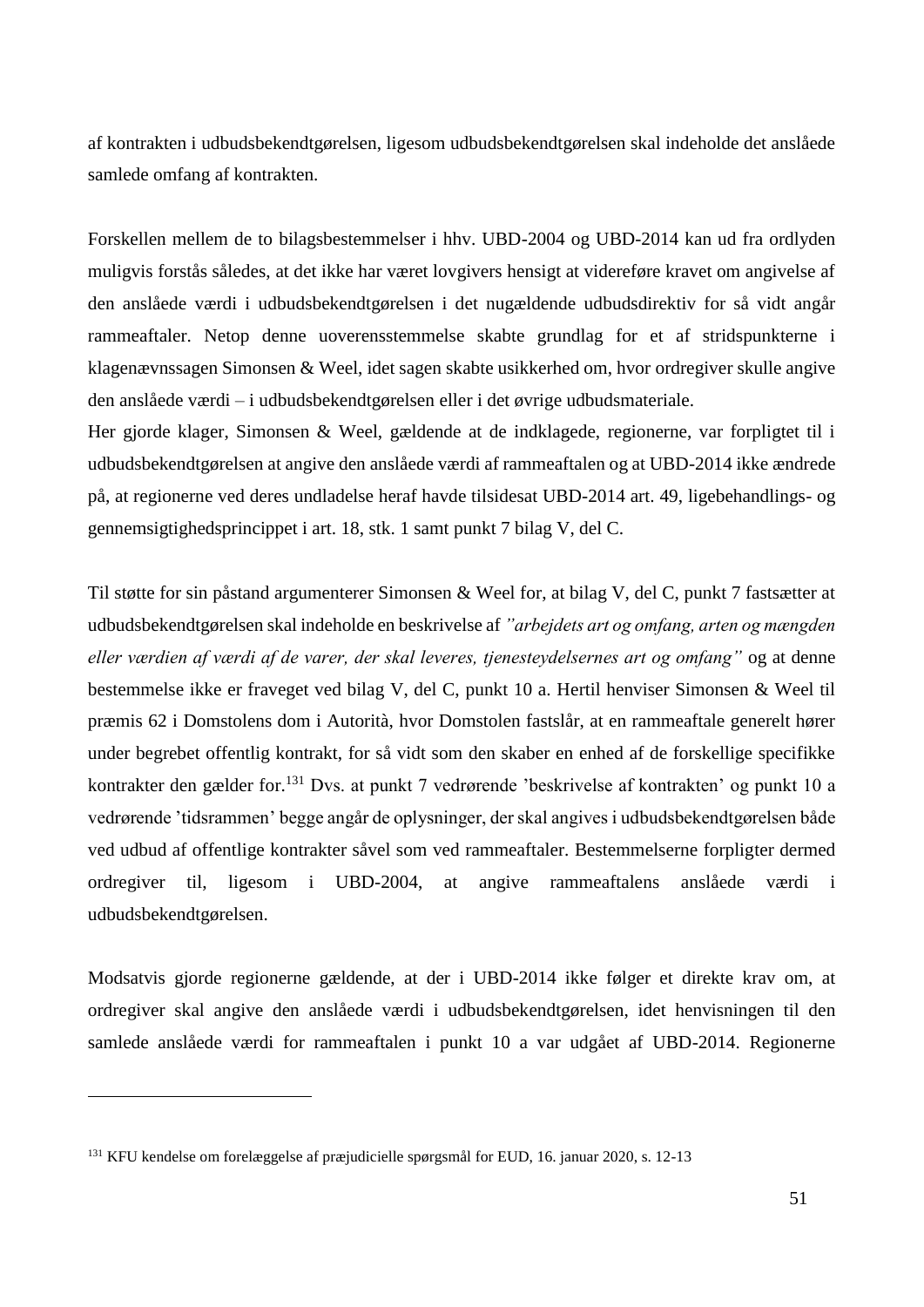argumenterede for at dette skyldes hensynet til at øge fleksibiliteten, herunder at ordregiver vanskeligt kan definere værdien og mængden af rammeaftalen præcist.

Regionerne gjorde gældende, at punkt 10 a var et udtømmende udtryk for, hvilke informationer ordregiver skulle angive i udbudsbekendtgørelsen ved udbud af rammeaftaler og at bilagsbestemmelsen således beskriver en lex specialis for så vidt angår rammeaftaler. Derimod regulerede punkt 7 offentlige kontrakter generelt og fandt derfor ikke anvendelse på de særlige forhold, der karakteriserer rammeaftaler. Ud fra de almindelige retsanvendelsesprincipper anførte regionerne dermed, at den specielle situation i punkt 10 a gik forud for den generelle situation i punkt 7, hvorfor den anslåede værdi ikke var obligatorisk for ordregiver at angive i udbudsbekendtgørelsen.<sup>132</sup>

Imidlertid var KFU i tvivl om netop dette spørgsmål, hvilket kom til udtryk i det første præjudicielle spørgsmål til EUD, hvor KFU søgte afklaret om udbudsbekendtgørelsen skulle indeholde oplysning om den anslåede mængde og/eller værdi af de varer, der skal leveres i henhold til den udbudte rammeaftale.

I sit svar på det første spørgsmål fastslog EUD indledningsvist, at udbudsbekendtgørelsen skal anvendes som middel til indkaldelse af tilbud i forbindelse med alle procedurer, jf. UBD-2014 art. 49 samt at udbudsbekendtgørelsen skal indeholde de oplysninger, der er anført i bilag V, del C til det nævnte direktiv.<sup>133</sup> Således finder art. 49 og bilag V, del C i UBD-2014 i sin helhed anvendelse på rammeaftaler.<sup>134</sup>

I de efterfølgende præmisser bemærker EUD, at de omhandlede bestemmelser, herunder bilagsbestemmelserne i punkt 8 og 10, del C, bilag V samt art. 33 i UBD-2014 kunne tolkes som om, at der ikke stilles et absolut krav til ordregivers angivelse af værdien af de kontrakter, der tildeles som følge af rammeaftalen – hvert fald ikke for så vidt angår bestemmelsernes ordlyd.<sup>135</sup>

<sup>132</sup> KFU kendelse om forelæggelse af præjudicielle spørgsmål for EUD, 16. januar 2020, s. 13-14

<sup>133</sup> Sag C-23/20, Simonsen & Weel, pr. 47

<sup>134</sup> Ibid., pr. 48

<sup>135</sup> Ibid., pr. 49-52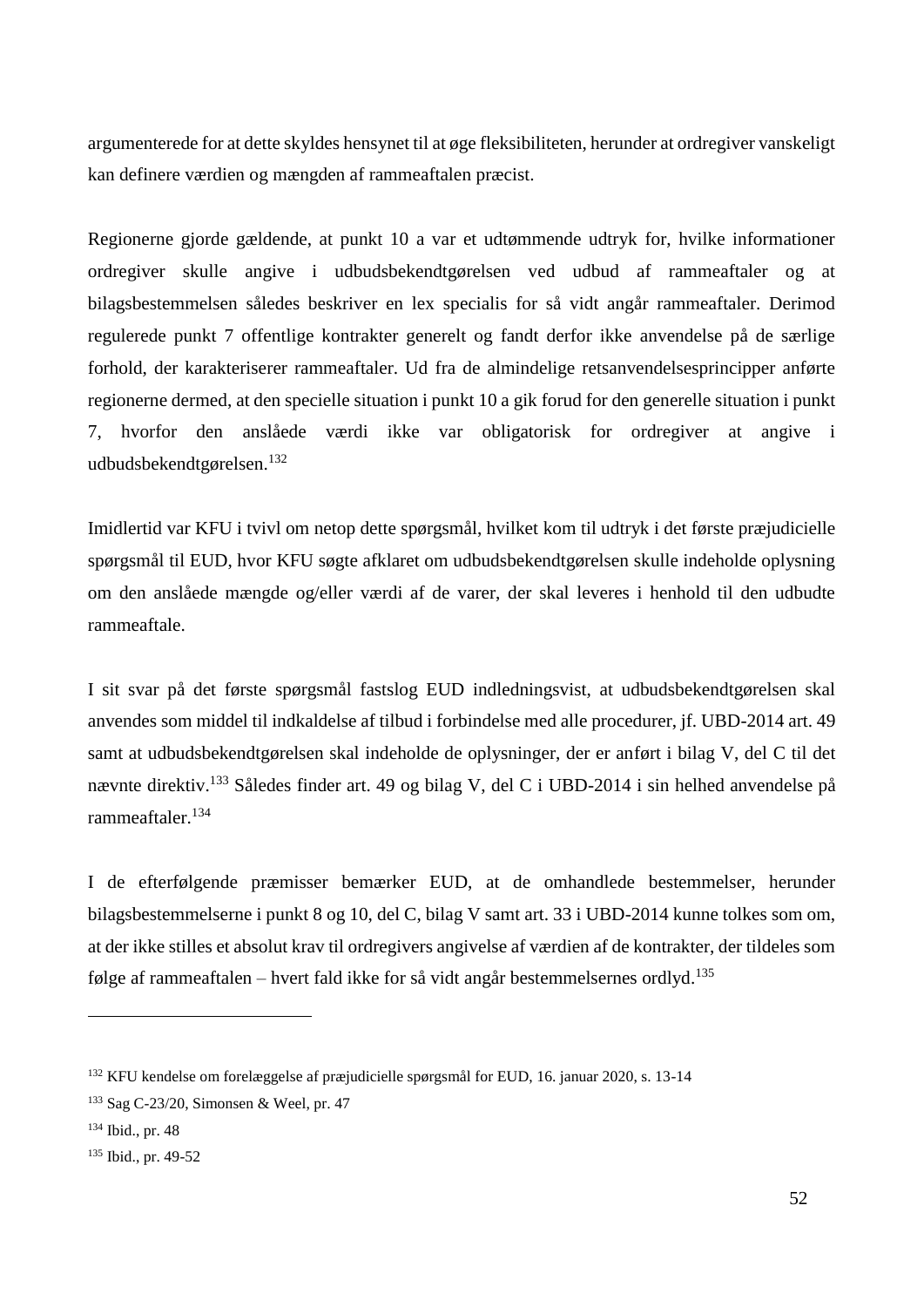Imidlertid finder EUD, at de relevante bestemmelser skal fortolkes i lyset af de grundlæggende EUretlige principper, herunder ligebehandlings- og gennemsigtighedsprincippet, hvorfor de anslåede værdier skal angives i udbudsbekendtgørelsen.

På baggrund af EUDs afgørelse i Simonsen & Weel udtrykte KFU generel enighed i Domstolens konklusioner, hvortil KFU fastslog:

> *"Efter EU-Domstolens besvarelse af klagenævnets spørgsmål er det fastslået, at retsstillingen er, at en ordregivende myndighed i udbudsbekendtgørelsen skal angive den anslåede mængde eller den anslåede værdi af de varer, der skal leveres i henhold til den udbudte rammeaftale."*<sup>136</sup>

KFU har dermed endeligt fastslået, at den anslåede værdi og/eller mængde af en rammeaftale skal fremgå af udbudsbekendtgørelsen. KFU begrunder konklusionen med, at oplysningerne i udbudsbekendtgørelsen er af så væsentlig betydning i de potentielle tilbudsgiveres indledende vurdering af, om udbuddet har interesse for dem. Netop derfor skal ordregiver fremstille en klar og gennemsigtig udbudsbekendtgørelse, der giver tilbudsgiverne tilstrækkelige muligheder for at oplyse sig om rammeaftalens anslåede værdi og alle de andre centrale parametre i øvrigt.

På baggrund af ovenstående analyse er det endeligt klarlagt, at ordregiver er påkrævet at angive den anslåede værdi af de samlede indkøb på en rammeaftale i udbudsbekendtgørelsen.

Den fastslåede retsstilling synes at være hensigtsmæssig og i overensstemmelse de grundlæggende principper, idet tilbudsgiverne allerede på baggrund af udbudsbekendtgørelsen kan vurdere, om de vil byde på opgaven uden at dette kræver tunge ressourcer af leverandørmarkedet. Tilbudsgiverne skal derved ikke læse sig grundigt ind i det samlede udbudsmateriale for at vurdere sin interesse i udbuddet. Dette forhold synes også at tage hensyn til det konkurrencemæssige perspektiv, da det alt andet lige vil gøre det mindre kompliceret for kommende leverandører at opnå indsigt i de relevante udbud og dermed resultere i, at færre leverandører vil føle sig afskrækket af at byde. Dette synes særligt positivt for SMV'erne, da disse på grund af deres størrelse og kapacitet i højere grad kan lide under ressourcekrævende processer i udbudsreglerne og dermed afstå fra at afgive tilbud.

<sup>136</sup> KFU kendelse af 9. november 2021, Simonsen & Weel, s. 28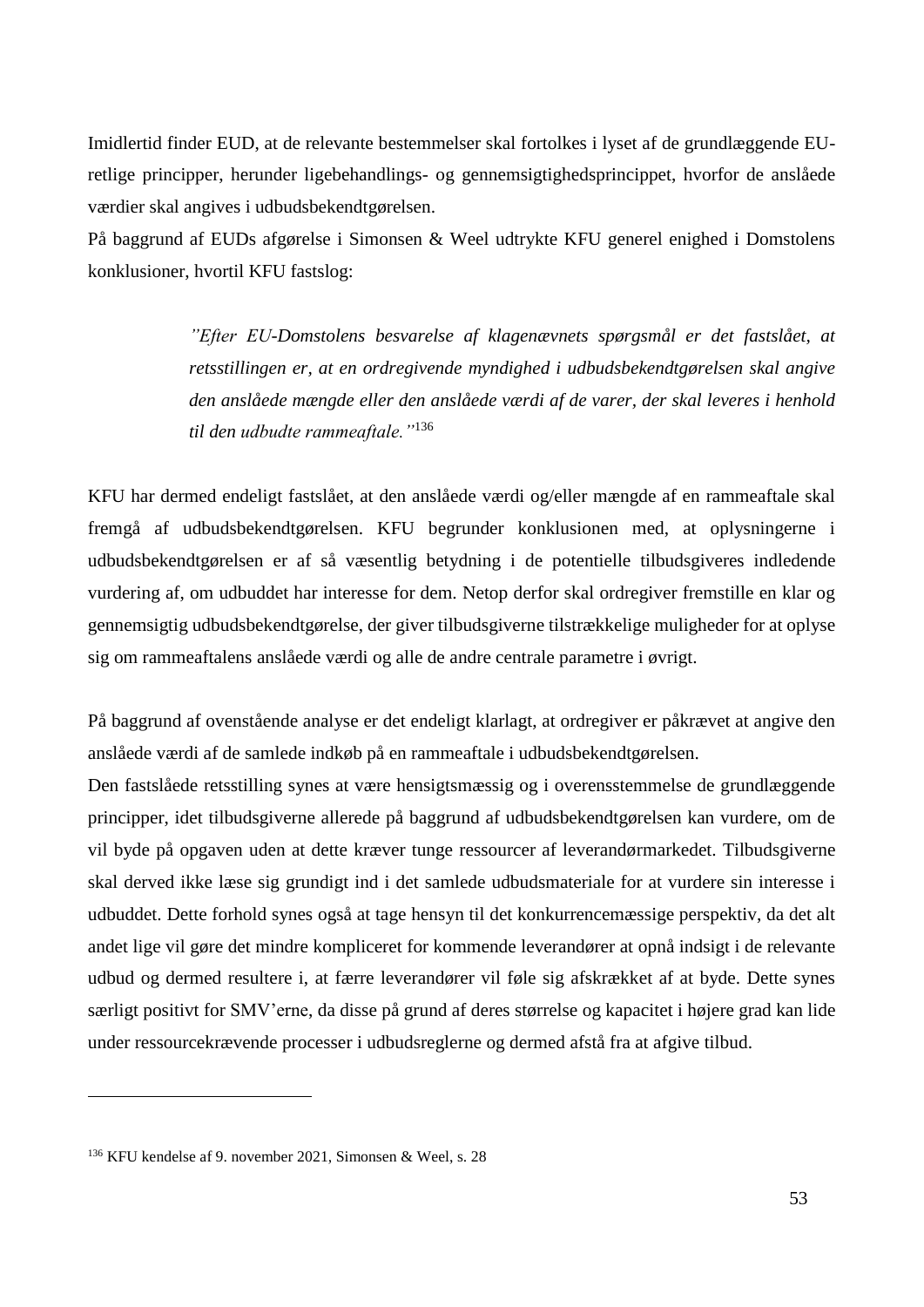## **8.2 Den maksimale værdi**

#### **8.2.1 Autorità**

Med EUDs afgørelse i sagen Autorità d. 19. december 2018 tog EUD for første gang stilling til hvilke begrænsninger, der gælder for anvendelsen af rammeaftaler og dommen kan derfor siges at være forgængeren til EUDs afgørelse i Simonsen & Weel.<sup>137</sup>

Sagen omhandlede en italiensk rammeaftale om renovation, indsamling og bortskaffelse af affald med en løbetid på 9 år. Det fremgik af udbudsmaterialet til rammeaftalen, at denne indeholdt en udvidelsesklausul, hvilket betød, at aftalen kunne udvides således, at en række identificerede regionale sundheds- og socialmyndigheder kunne tiltræde aftalen på et senere tidspunkt. Derudover fastslog udvidelsesklausulen mængden af de ydelser, som den oprindelige ordregiver, Coopservice, forventede at indkøbe i løbet af rammeaftalens varighed. Imidlertid fremgår det ikke klart af sagens faktuelle forhold, om det af udvidelsesklausulen fremgik, hvilken mængde de tiltrædende ordregivere kunne indkøbe for, men dette har ifølge KFST formentlig ikke været tilfældet.<sup>138</sup>

Nogle år efter at rammeaftalen var indgået med den vindende tilbudsgiver, tiltrådte en anden ordregiver rammeaftalen i henhold til udvidelsesklausulen. Denne tiltrædelse blev anfægtet ved den regionale forvaltningsdomstol i to separate søgsmål anlagt af henholdsvis konkurrencemyndighederne i Italien og den virksomhed, der hidtil havde udført tjenesteydelserne for den oprindelige ordregiver.<sup>139</sup> Påstanden lød bl.a. på annullation af både den oprindelige rammeaftale og aftalen indgået med den tiltrædende myndighed samt annullation af udvidelsesklausulen. Begrundelsen bestod bl.a. i, at aftalerne muliggjorde tildeling af en ny tjenesteydelseskontrakt i strid med nationale- og EU-konkurrenceregler, herunder udbudspligten.<sup>140</sup>

Den regionale forvaltningsdomstol forkastede dog begge søgsmål, hvorefter klagerne iværksatte appel til prøvelse af dommen til den øverste forvaltningsdomstol i Italien.<sup>141</sup> Herefter blev de to

<sup>&</sup>lt;sup>137</sup> Notat til Folketingets Europaudvalg og Folketingets Erhvervsudvalg om afgivelse af indlæg ved EUD i sag C-23/20, Simonsen &Weel A/S mod Region Nordjylland og Region Syddanmark (2020), s. 3

<sup>138</sup> KFST notat om vurdering af EUDs dom af 19. december 2018 i sagen 216/17 (2019), s. 2. Uanset, at det ikke er helt klart om mængden var fastlagt, behandler EUD det 2. præjudicielle spørgsmål ud fra en

forudsætning om, at mængden alene er fastlagt gennem henvisning til det sædvanlige behov

<sup>139</sup> Sag C-216/17, Autoritá Garante, pr. 2

<sup>140</sup> Ibid., pr. 21

<sup>141</sup> Ibid., pr. 23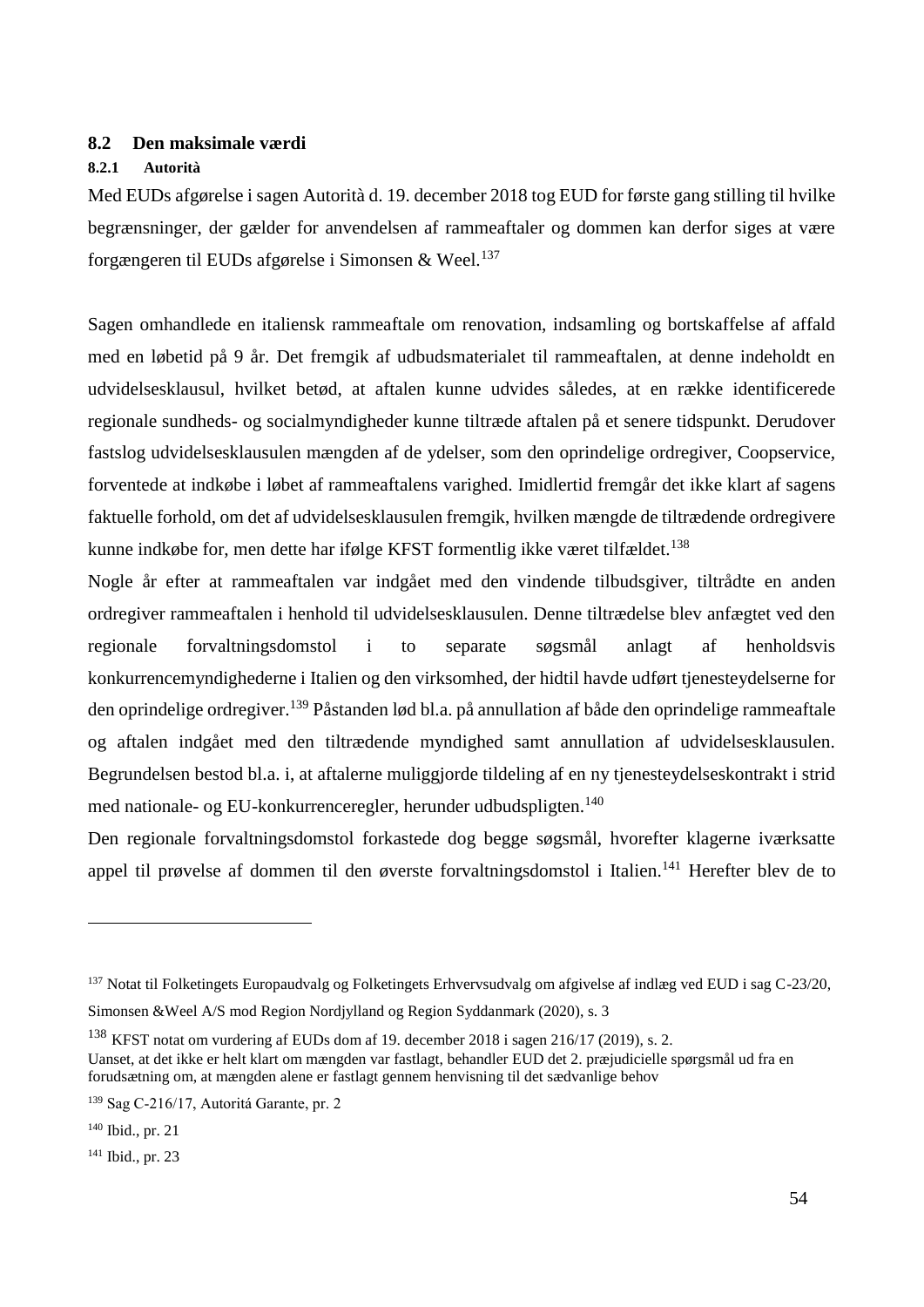søgsmål forenet, hvorefter domstolen forelagde to præjudicielle spørgsmål for EUD. Indeværende speciale vil alene beskæftige sig med EUDs besvarelse af det andet præjudicielle spørgsmål, idet spørgsmål 1 ikke har direkte relevans for dette speciale. Ved det andet præjudicielle spørgsmål søgtes svar på følgende:

2. Om UBD-2004 tillader, at de ordregivere, der ikke er direkte parter i rammeaftalen, kan foretage indkøb baseret på rammeaftalen uden, at der i udbudsmaterialet er angivet mængden af de ydelser, disse ordregivere kan indkøbe under rammeaftalen, eller om mængden i sådanne tilfælde kan fastlægges alene med henvisning til disse ordregiveres "sædvanlige behov".<sup>142</sup>

Forud for forelæggelse af spørgsmål 2 havde den regionale domstol i Italien henvist til definitionen af en rammeaftale i UBD-2004 art. 1, stk. 5, hvorved en rammeaftale skal forstås som en:

*"aftale indgået mellem en eller flere ordregivende myndigheder og en eller flere økonomiske aktører med det formål at fastsætte vilkårene for de kontrakter, der skal indgås i løbet af en given periode, især med hensyn til pris og i givet fald påtænkte mængder".*<sup>143</sup>

Hertil udtrykte den regionale domstol den opfattelse, at en rammeaftale - henset til det adverbielle udtryk "i givet fald" – er kendetegnet ved ikke at skulle indeholde en præcisering af de mængder, den omfatter.<sup>144</sup> Derved fortolkede den regionale domstol udtrykket på en sådan måde, at det ikke var nødvendigt, at en rammeaftale udtrykkeligt præciserede mængden af de ydelser, som de tiltrædende ordregivere kunne indkøbe under rammeaftalen, eftersom denne mængde allerede er fastsat implicit gennem henvisningen til ordregiverens sædvanlige indkøbsbehov.<sup>145</sup>

Imidlertid fandt den forelæggende ret, at denne fortolkning af "i givet fald" var for vidtgående og hældte derfor til en mere restriktiv fortolkning af udtrykket, men valgte alligevel at udsætte sagen og forelægge tvivlsspørgsmålet for EUD.<sup>146</sup>

<sup>142</sup> Sag C-216/17, Autoritá Garante, pr. 33

<sup>143</sup> Ibid., pr. 57. Fremhævelse er min egen

<sup>144</sup> Sag C-216/17, Autoritá Garante, pr. 28

<sup>145</sup> Ibid., pr. 22

<sup>146</sup> Sag C-216/17, Autoritá Garante, pr. 30-31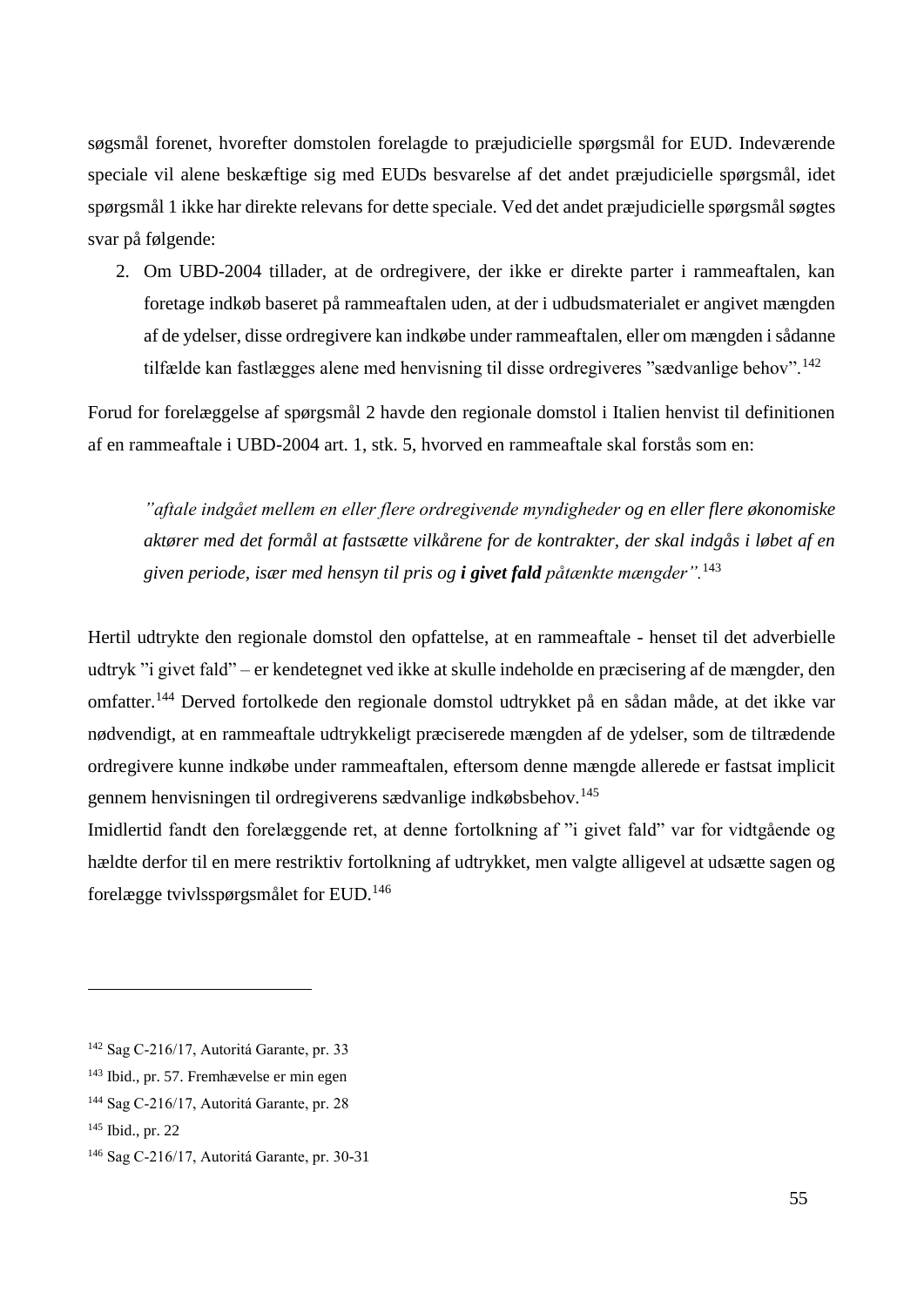Ved dom af 19. december 2018 besvarede EUD de forelagte spørgsmål og skabte således både klarhed og forvirring om anvendelsen af rammeaftaler.

I forbindelse med forelæggelsen af de præjudicielle spørgsmål henviste den forelæggende ret til, at spørgsmålene blev omfattet af en samlet fortolkning af det dagældende UBD-2004 og det nugældende UBD-2014.<sup>147</sup> Hertil fastslog EUD dog, at sagen skulle behandles på baggrund af UBD-2004, da rammeaftalen var indgået på det tidspunkt, hvor UBD-2004 var gældende.<sup>148</sup> Derudover slog EUD også fast, at det ikke er godtgjort, at rammeaftalen ikke kan kvalificeres som en rammeaftale alene på grund af den omstændighed, at rammeaftalen er indgået for en længere periode end 4 år og at der ikke er givet nogen forklaring på den manglende overholdelse af fristen på 4 år.<sup>149</sup> Den indgåede rammeaftale kunne således principielt kvalificeres som en rammeaftale på trods af den lange løbetid. Følgende afsnit vil med indledende udgangspunkt heri undersøge, hvordan den maksimale værdi af rammeaftalen defineres for derefter at analysere og vurdere, hvorvidt ordregiver er forpligtet til at angive denne værdi samt hvordan og hvor værdien i så fald skal angives.

## **8.2.2 Kravet til angivelse af den maksimale værdi**

Ved sin besvarelse af det andet præjudicielle spørgsmål udtalte EUD i Autorità følgende om bestemmelsen i UBD-2004, art. 1, stk. 5, og udtrykket "i givet fald":

# *"Det kunne ganske vist udledes af det adverbielle udtryk "i givet fald", at angivelsen af mængden af ydelser, som aftalen vedrører, kun er fakultativ."*

Således anerkendte EUD, at udtrykket "i givet fald" kunne indikere, at den ordregivende myndighed frit kunne vælge, om denne ville angive mængden af de ydelser som rammeaftalen vedrørte.<sup>150</sup> I direkte forlængelse heraf fastslog EUD imidlertid, at denne fortolkning ikke kunne tiltrædes og fandt således, at udtrykket "i givet fald" ikke var ensbetydende med, at angivelsen af den påtænkte mængde var valgfri.<sup>151</sup>

<sup>147</sup> Sag C-216/17, Autoritá Garante, pr. 26

<sup>148</sup> Ibid., pr. 46-47

<sup>149</sup> Ibid., pr. 42

<sup>150</sup> Sag C-216/17, Autoritá Garante, pr. 58

<sup>151</sup> Sag C-216/17, Autoritá Garante, pr. 59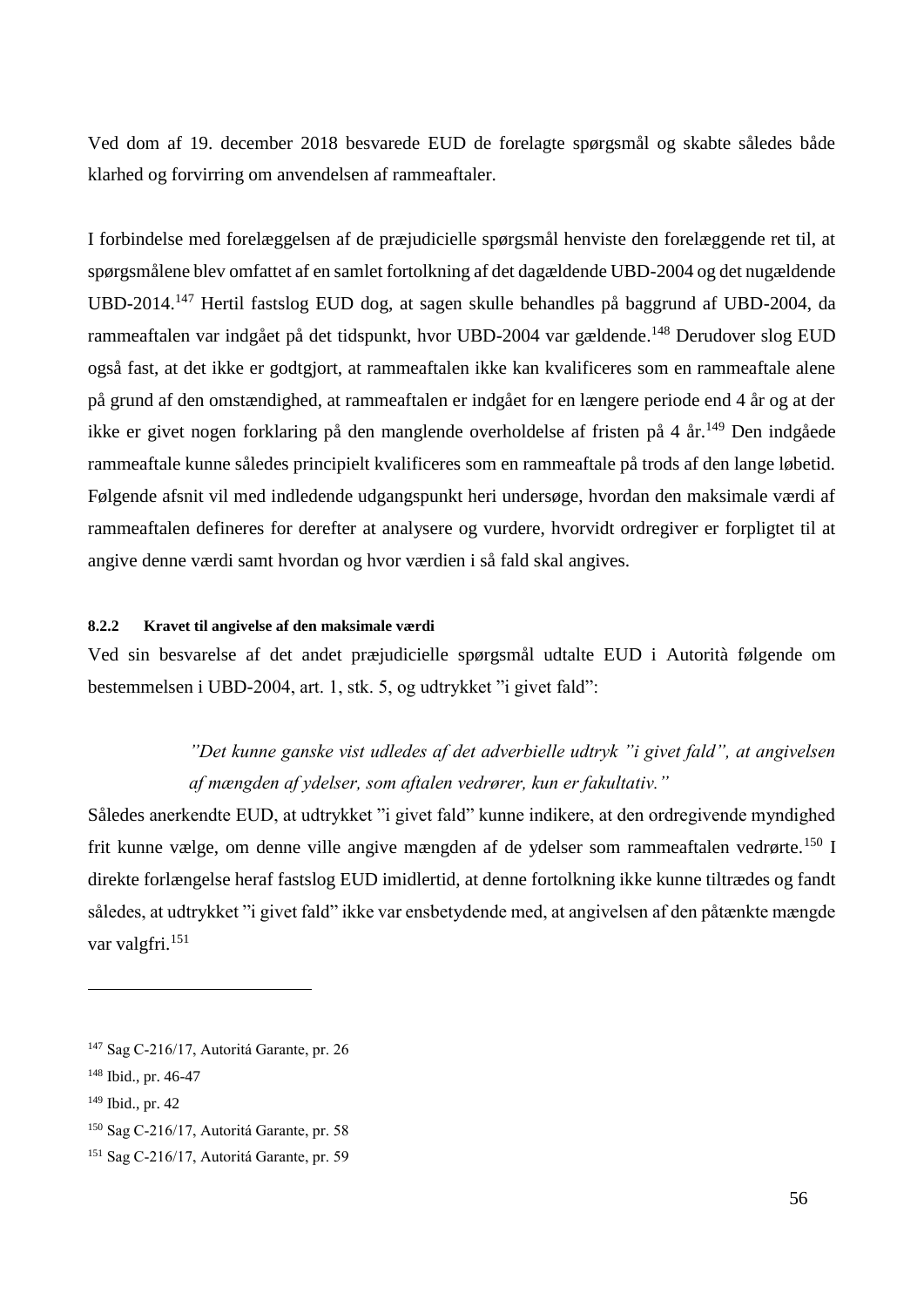Spørgsmålet om hvorvidt værdiangivelsen alene var fakultativ eller om den hjemlede en obligatorisk angivelse af den maksimale værdi var også genstand for diskussion i EUDs afgørelse i Simonsen & Weel.<sup>152</sup> Også her anerkendte EUD, at visse bestemmelser i UBD-2014<sup>153</sup> ud fra en ordlydsfortolkning kunne give indtryk af, at ordregiver selv kunne vælge om den maksimale værdi af de varer, som kunne indkøbes i henhold til rammeaftalen skulle angives i udbudsbekendtgørelsen, men at en ordlydsfortolkning ikke var afgørende for konklusionen.<sup>154</sup> Herefter påpegede EUD, at henset til ligebehandlings- og gennemsigtighedsprincippet, *"kan det imidlertid ikke tiltrædes, at den ordregivende myndighed kan undlade i udbudsbekendtgørelsen at angive en maksimale værdi af de varer, der skal leveres i henhold til en rammeaftale."<sup>155</sup>* Således er ordregiver forpligtet til at angive en maksimal værdi for at sikre overholdelsen af de grundlæggende principper.

I sin begrundelse af sin besvarelse i Autorità anfører EUD fire forhold som en del af sin argumentationsrække.

For det første henviste EUD til, at flere bestemmelser i UBD-2004 stiller krav om, at der allerede ved udbuddet af rammeaftale skal være fastlagt den maksimale mængde af varer eller tjenesteydelser, der kan blive genstand for de efterfølgende træk på rammeaftalen.<sup>156</sup>

I forlængelse heraf henviste EUD til beregningsmetoderne for den anslåede værdi af rammeaftaler, der følger af UBD-2004 art. 9, stk. 9 og fastslår herved nødvendigheden af at bestemme sig for en maksimalværdi for at kunne angive en anslået værdi. I overensstemmelse med Generaladvokatens forslag til afgørelse fremhæver EUD også, at en rammeaftale skal indeholde oplysninger om den samlede værdi af ydelserne, der skal leveres, da potentielle tilbudsgivere skal kunne vurdere, om de

<sup>152</sup> Sag C-23/20, Simonsen & Weel, pr. 46

<sup>&</sup>lt;sup>153</sup> De omhandlede bestemmelser var art. 33, stk. 1 i UBD-2014 samt UBD-2014, bilag V, del C, pkt. 10 og pkt. 8 i samme bilags del C. Ifølge pkt. 10 i bilagsbestemmelsen skal ordregiver i det omfang det er muligt angive værdien af de kontrakter, der efterfølgende kan tildeles. Ifølge pkt. 8 i bilagsbestemmelsen skal ordregiver angive det anslåede omfang af rammeaftalen, hvilket kan indikere at værdiangivelsen er tilnærmelsesvis, dvs. være defineret upræcist, hvis overhovedet defineret.

<sup>154</sup> Sag C-23/20, Simonsen & Weel, pr. 49-53

<sup>155</sup> Sag C-23/20, Simonsen & Weel, pr. 54

<sup>156</sup> Sag C-216/17, Autoritá Garante, pr. 60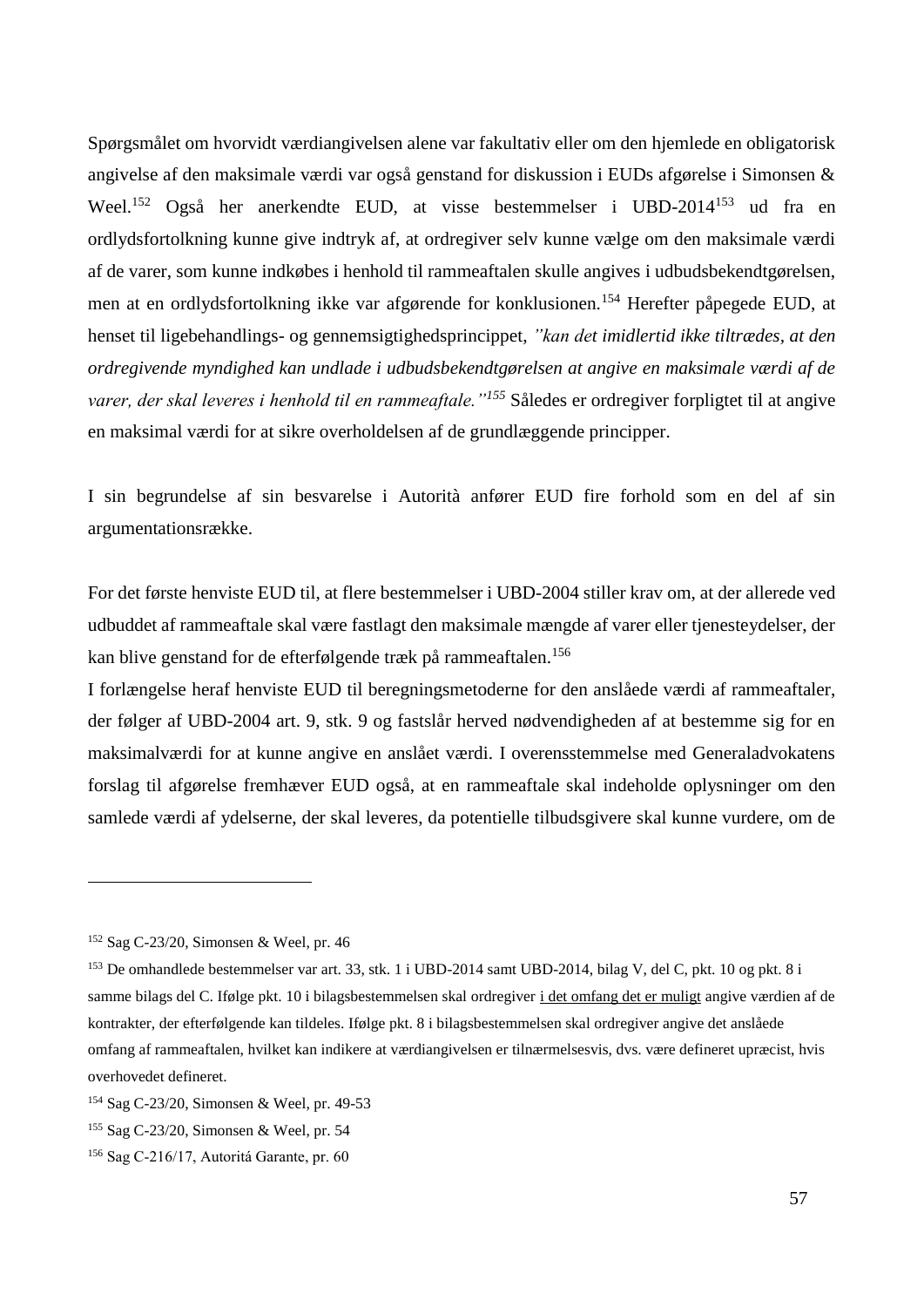har interesse i at forfølge kontrakten.<sup>157</sup> Hertil skal det bemærkes, at Generaladvokatens forslag til afgørelse ikke er bindende for Domstolen, men at Domstolens konklusioner i sagen alligevel synes at lægge sig op ad Generaladvokatens konklusioner.

For det andet fremhævede EUD UBD-2004 art. 32, stk. 3 i afgørelsens præmis 61, hvorved den oprindelige ordregiver kan forpligte sig i eget navn og på vegne af andre specifikt anførte ordregivere indenfor rammeaftalens mængdebegrænsninger. Dertil udtalte EUD:

> *"Det følger heraf, at den ordregivende myndighed, der oprindeligt var part i rammeaftalen, kun kan forpligte sig i eget navn og på vegne af andre ordregivende myndigheder, der er klart udpeget i denne aftale, inden for grænserne af en bestemt mængde, og at når denne grænse er nået, vil den pågældende aftale have udtømt sine virkninger".*<sup>158</sup>

Bemærkningen om, at når grænsen for den angivne mængde er nået, *"vil den pågældende aftale have udtømt sine virkninger"* indebærer, at den oprindelige ordregiver har pligt til at præcisere den samlede mængde, som kan udgøre det økonomiske omfang af de efterfølgende kontrakter og dermed angive en maksimal grænse for indkøbene på rammeaftalen. Det er således ikke tilstrækkeligt blot at henvise til ordregivers sædvanlige indkøbsbehov uden yderligere præcision.

Når den samlede værdi er nået, vil rammeaftalen have udtømt sine virkninger og ordregiver vil ikke længere kunne afløfte sin udbudspligt via rammeaftalen. Præmissen var en nyskabelse i dansk udbudspraksis og en restriktiv tolkning i forhold til, hvordan direktivteksten hidtil var blevet anskuet i Danmark, idet opfattelsen i praksis tidligere havde været, at de estimerede værdier alene udgjorde et estimat, som senere kunne ændres, hvis dette var nødvendigt. Den almene opfattelse om rammeaftaler som særegen fleksibel indkøbsmetode havde dermed været at den anførte værdi i udbudsbekendtgørelsen alene var et udtryk for ordregivers bedste skøn. Netop derfor gav præmis 61 anledning til en del tvivl og diskussion i de udbudsretlige kredse i Danmark.

<sup>157</sup> Generaladvokat M. Campos Sánchez-Bordona, forslag til afgørelse, sag C-216/17, Autoritá Garante pr. 78

<sup>158</sup> Sag C-216/17, Autoritá Garante, pr. 61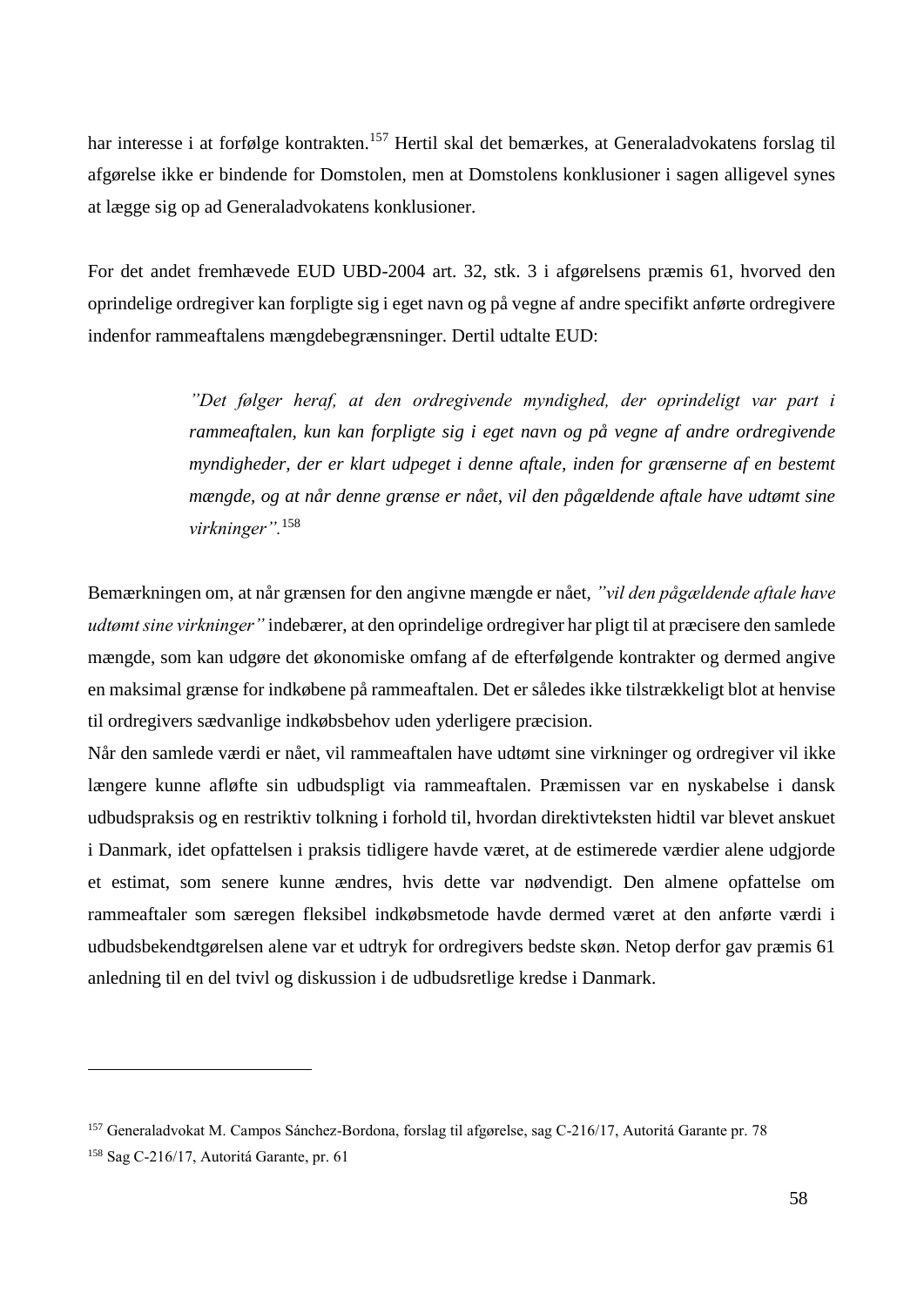Samme restriktive fortolkning er senere fuldt op af KFST, der i sin vurdering af EUDs dom i Autorità, fortolker afgørelsen således, at en rammeaftale skal opsiges, når den maksimale værdi for rammeaftalen er nået.<sup>159</sup>

Samtidig opstod der usikkerhed om, hvorvidt præmissen havde generel rækkevidde eller om den blot skulle opfattes som et obiter dictum uden afgørende betydning for den konkrete- og fremtidige sager. Tvivlen om den generelle rækkevidde lå særligt i, at EUD på daværende tidspunkt på egen opfordring foretog en fortolkning af begrænsningen for rammeaftaler, idet Domstolen uden at være blevet direkte adspurgt satte en ultimativ grænse for rammeaftalens virkning, når den maksimale værdi for rammeaftalen er nået.

Tvivlen om den generelle rækkevidde af afgørelsen skyldes yderligere, at EUD afsagde dommen på baggrund af det tidligere gældende UBD-2004 og ikke det nugældende UBD-2014. Det skal hertil kort bemærkes, at det præjudicielle spørgsmål blev afgjort på baggrund af art. 1, stk. 5 og art. 32 i UBD-2004, som i det væsentlige er videreført i UBD-2014 og som gik igen i EUDs afgørelse i Simonsen & Weel. Hertil gentog EUD præmis 61 i Autorità i sin konkluderende præmis 68 i Simonsen & Weel. Således videreførte EUD sit obiter dictum og fastslog, at den oprindelige ordregiver har pligt til at præcisere rammeaftalens samlede mængde i form af en maksimal grænse, og når denne grænse er nået, har aftalen udtømt sine virkninger.

Henset til EUDs afgørelse i Simonsen & Weel, synes det således sikkert at konstatere, at EUDs udtalelse i præmis 61 i Autorità kan tillægges generel retlig virkning.

For det tredje henviste EUD til, at Domstolens fortolkning i præmis 61 skal sikre overholdelsen af de grundlæggende principper, herunder ligebehandlingsprincippet, forbuddet mod forskelsbehandling og gennemsigtighedsprincippet. EUD bemærker, at principperne indebærer, at alle betingelserne fastsat i udbudsbekendtgørelsen eller udbudsbetingelserne skal formuleres "*klart, præcist og utvetydigt"* således, at det for det første er muligt som tilbudsgiver at forstå indholdet af udbuddet samt for det andet, at det er muligt som ordregiver at føre kontrol med om tilbuddene opfylder de angivne kriterier i udbudsmaterialet.<sup>160</sup> Herefter fremhæver EUD, at særligt

<sup>159</sup> KFST notat om vurdering af EUDs dom af 19. december 2018 i sagen 216/17 (2019), s. 12

<sup>160</sup> Sag C-216/17, Autoritá Garante, pr. 62-63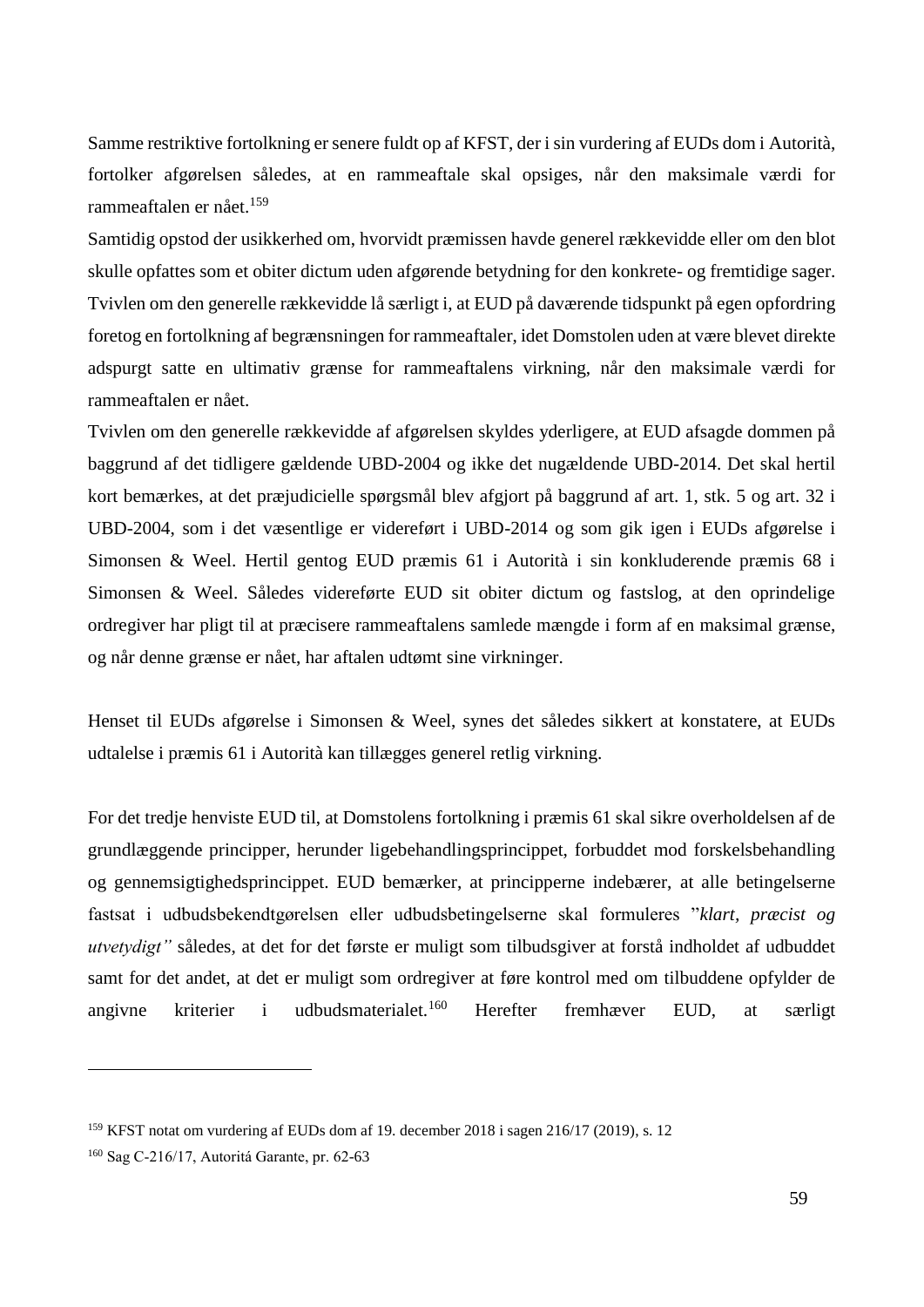gennemsigtighedsprincippet og ligebehandlingsprincippet vil blive kompromitteret, hvis ikke ordregiver fra start forpligtes til at angive den maksimale grænse af rammeaftalen.<sup>161</sup> Dette skyldes bl.a., at den manglende klarhed og gennemskuelighed ved ikke at angive den maksimale værdi kan gøre det svært for potentielle tilbudsgivere at vurdere det fulde omfang af rammeaftalen, når den ordregivende myndighed vil kunne tildele kontrakter langt ud over rammeaftalens anslåede værdi. Ligeledes argumenterede EUD for, at det ikke vil være tilstrækkeligt gennemsigtigt særligt for tilbudsgivere etableret i andre medlemsstater, hvis angivelsen af den samlede mængde sker under henvisning til det sædvanlige behov og dermed ikke konkretiseres.<sup>162</sup>

EUD underbygger da også sin argumentation ved at fremhæve gennemsigtighedsprincippet som et særligt væsentligt princip i håndteringen af rammeaftaler:

> *Gennemsigtighedsforpligtelsen gælder så meget desto mere, som de ordregivende myndigheder i tilfælde af en efterfølgende kontrakt i henhold til artikel 35, stk. 4, andet afsnit, i direktiv 2004/18 er fritaget for at skulle sende en bekendtgørelse om hver af de kontrakter, der indgås på grundlag af rammeaftalen.<sup>163</sup>*

EUD uddyber desværre ikke, hvad der nærmere menes med, at gennemsigtighedsforpligtelsen "*gælder så meget desto mere"*, når det kommer til rammeaftaler, men et forsigtigt bud herpå kunne være, at EUD i denne henseende ser rammeaftaler som en form for undtagelse til det udbudsretlige udgangspunkt, om at alle offentlige indkøb over tærskelværdierne skal konkurrenceudsættes. Såfremt rammeaftaler – eller nærmere bestemt de enkelte kontrakter, der indgås i henhold til rammeaftalen – anskues ud fra et undtagelsesperspektiv er det relevant at knytte en bemærkning til, hvordan undtagelser oftest fortolkes i EU-retten. Hertil er det fast EU-praksis, at anvendelsesområdet for undtagelser skal fortolkes indskrænkende hvilket vil sige, at reglerne fortolkes mere restriktivt end den sproglige fortolkning umiddelbart lægger op til. Samme praksis gælder, når der er tale om undtagelser til udbudsloven.<sup>164</sup>

<sup>161</sup> Sag C-216/17, Autoritá Garante, pr. 64

<sup>162</sup> Sag C-216/17, Autoritá Garante, pr. 67-68

<sup>163</sup> Sag C-216/17, Autoritá Garante, pr. 65

<sup>164</sup> Carina Risvig Hamer, Grundlæggende udbudsret (2016), s. 327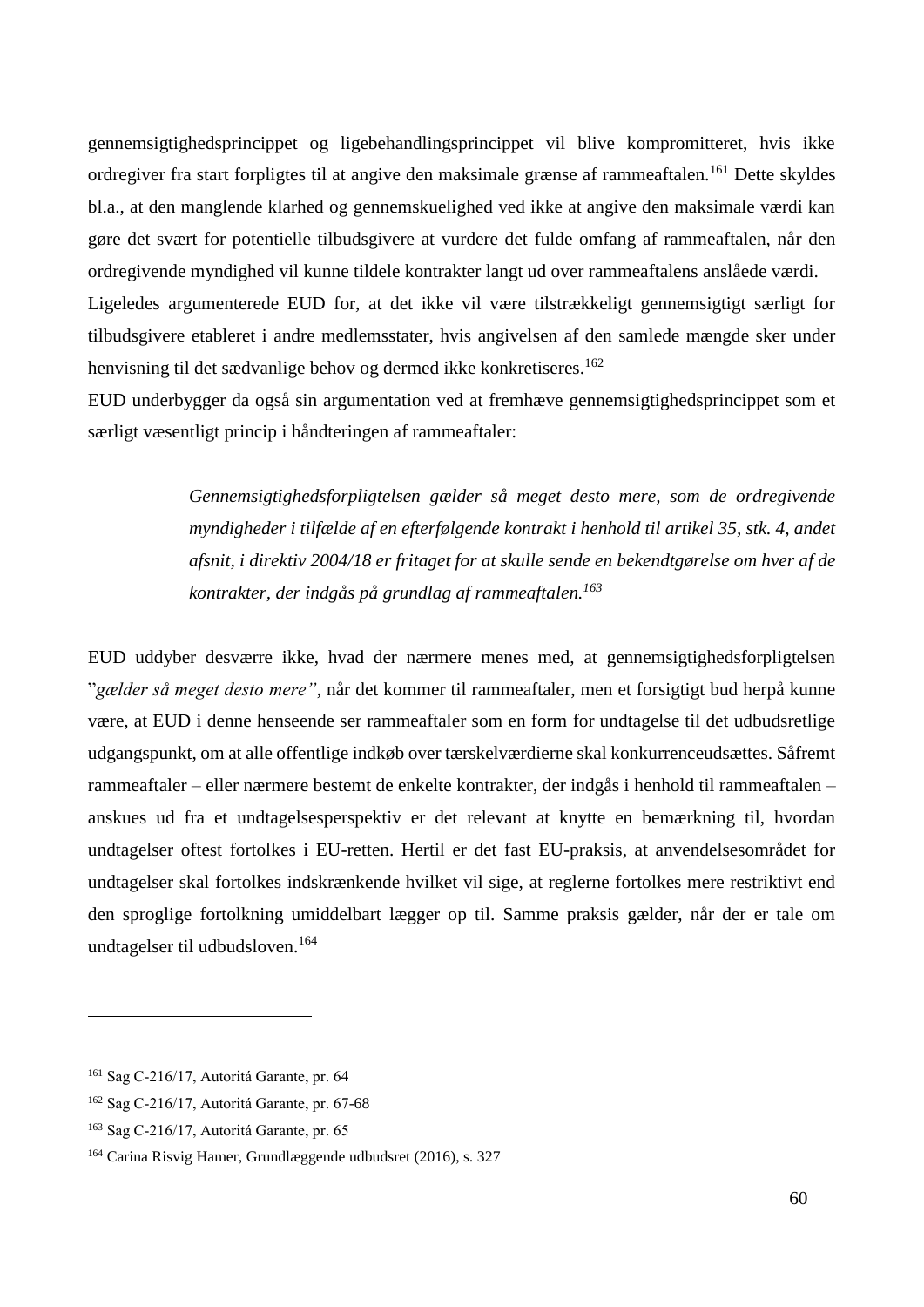Når vi betragter rammeaftaler som en undtagelse er det dermed nødvendigt at acceptere anvendelsen af rammeaftaler i lyset af en indsnævrende fortolkning. Tager udbudsDanmark denne pointe til sig, kan det fremadrettet bidrage til en fortolkningsmæssig retning af, hvordan markedet skal forstå og anvende rammeaftaler i andre situationer i fremtiden.

Domstolens restriktive tolkning i præmis 61 i forhold til rammeaftalers udtømmende virkning, når ordregiver har foretaget anskaffelser udover det anførte maksimale træk på rammeaftalen, kan da ses i dette lys og dermed pege i samme retning.

Ligesom det var tilfældet i Autorità synes særligt gennemsigtighedsprincippet at spille en central rolle i EUDs argumentation i Simonsen & Weel, hvortil EUD fremhævede vigtigheden af et gennemsigtigt udbudsmateriale, således *"at alle rimeligt velinformerede og normalt omhyggelige tilbudsgivere kan forstå deres nøjagtige indhold og fortolke dem på samme måde."<sup>165</sup>* Tilbudsgivers kendskab til den maksimale værdi har dermed væsentlig betydning, idet tilbudsgiveren på baggrund af den estimerede værdi kan vurdere sin kapacitet i forhold til at levere i overensstemmelse med rammeaftalen. I forlængelse heraf udtalte EUD i præmis 64:

> "Hvis (…) den anslåede maksimale værdi (…) *ikke skulle være angivet, eller hvis en sådan angivelse ikke skulle være retligt bindende, ville den ordregivende myndighed kunne fravige denne maksimale mængde. Den valgte tilbudsgiver ville i henhold til sit kontraktlige ansvar følgelig kunne sagsøges for manglende opfyldelse af rammeaftalen, hvis det ikke lykkes den pågældende at levere de mængder, som den ordregivende myndighed har anmodet om, selv om disse mængder overstiger den maksimale mængde i udbudsbekendtgørelsen"*.

Det synes at kunne udledes af udtalelsen, at ordregiver vil kunne fravige den maksimale grænse, hvis ikke værdien er angivet eller retligt bindende for ordregiver. Herved ville den vindende tilbudsgiver blive ansvarlig for manglende opfyldelse af rammeaftalen i det tilfælde, hvor tilbudsgiveren ikke har kapacitet til at levere i overensstemmelse med ordregivers estimerende mængdebehov, på trods af at disse mængder lægger over den maksimale mængde angivet i udbudsbekendtgørelsen. I en sådan

<sup>165</sup> Sag C-23/20, Simonsen & Weel, pr. 61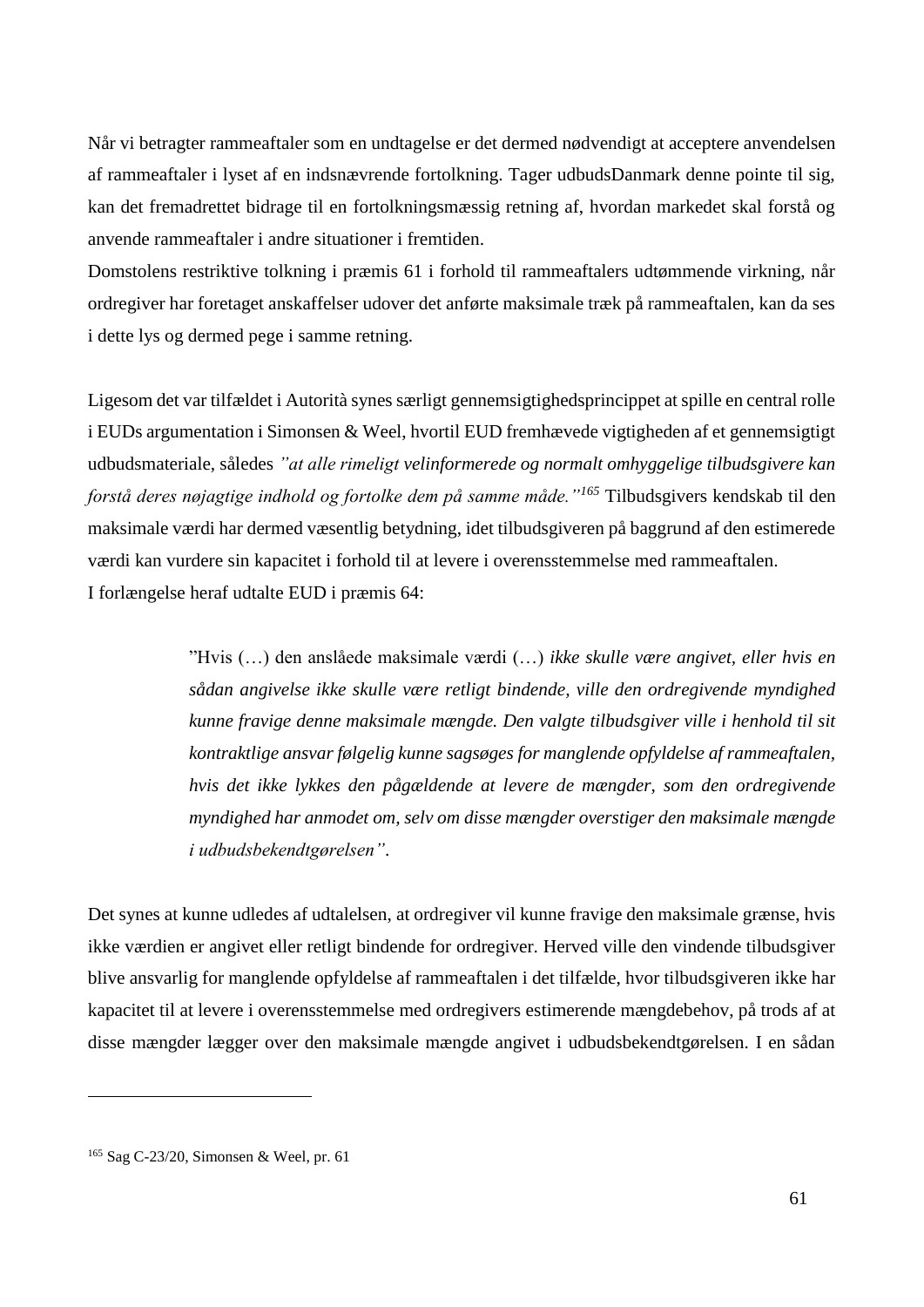situation vil tilbudsgiver få et misvisende eller ugennemskueligt indblik i rammeaftalens omfang, hvilket vil være i strid med gennemsigtighedsprincippet.

Som det fjerde argument understreger EUD i Autorità, at en manglende angivelse af den maksimale værdi vil kunne medføre, at ordregiver opdeler kontrakten kunstigt for at holde de efterfølgende kontrakter under tærskelværdierne og dermed omgår sin udbudsforpligtelse.<sup>166</sup> Kravet om ordregivers præcisering af mængden af ydelserne omfattet af aftalen synes således at være en konkretisering af forbuddet mod misbrug af rammeaftaler, herunder anvendelse af rammeaftaler på en måde, der begrænser konkurrencen.

På baggrund af EUDs argumentation i Autorità og Simonsen & Weel, synes det klart, om end skelsættende i dansk udbudspraksis, at EUD af hensyn til overholdelsen af de grundlæggende principper, har forsøgt at fastslå, at ordregiver på trods af ordlyden "i givet fald" i både det dagældende og nugældende udbudsdirektiv er forpligtet til at angive de maksimale mængder, der efterfølgende kan indkøbes under en rammeaftale. Dertil synes det også endeligt bekræftet i Simonsen & Weel, at såfremt den maksimale værdi er nået har rammeaftalen udtømt sin virkning og kan dermed ikke anvendes til at afløfte ordregivers udbudspligt. Denne retsstilling synes bekræftet af KFU i kendelsen af d. 9. november 2021 i Simonsen & Weel, idet KFU udtaler:

> *"Efter EUDs besvarelse af klagenævnets spørgsmål er det fastslået, at retsstillingen er, at en ordregivende myndighed i udbudsbekendtgørelsen (…) eller i det øvrige udbudsmateriale tillige skal angive en maksimal mængde eller maksimal samlet værdi af de varer, der skal leveres i henhold til den udbudte rammeaftale."*<sup>167</sup>

KFU tilslutter sig således EUDs afgørelse i Autorità og Simonsen & Weel, idet ordregivere efter KFUs kendelse, udover at angive den anslåede værdi også skal angive et loft som rammeaftalen skal holde sig inden for i rammeaftalens levetid.

Derudover udtaler KFU i overensstemmelse med præmisserne i Autorità og Simonsen & Weel at:

<sup>166</sup> Sag C-216/17, Autoritá Garante, pr. 66

<sup>167</sup> KFU kendelse af 9. november 2021, Simonsen & Weel, s. 28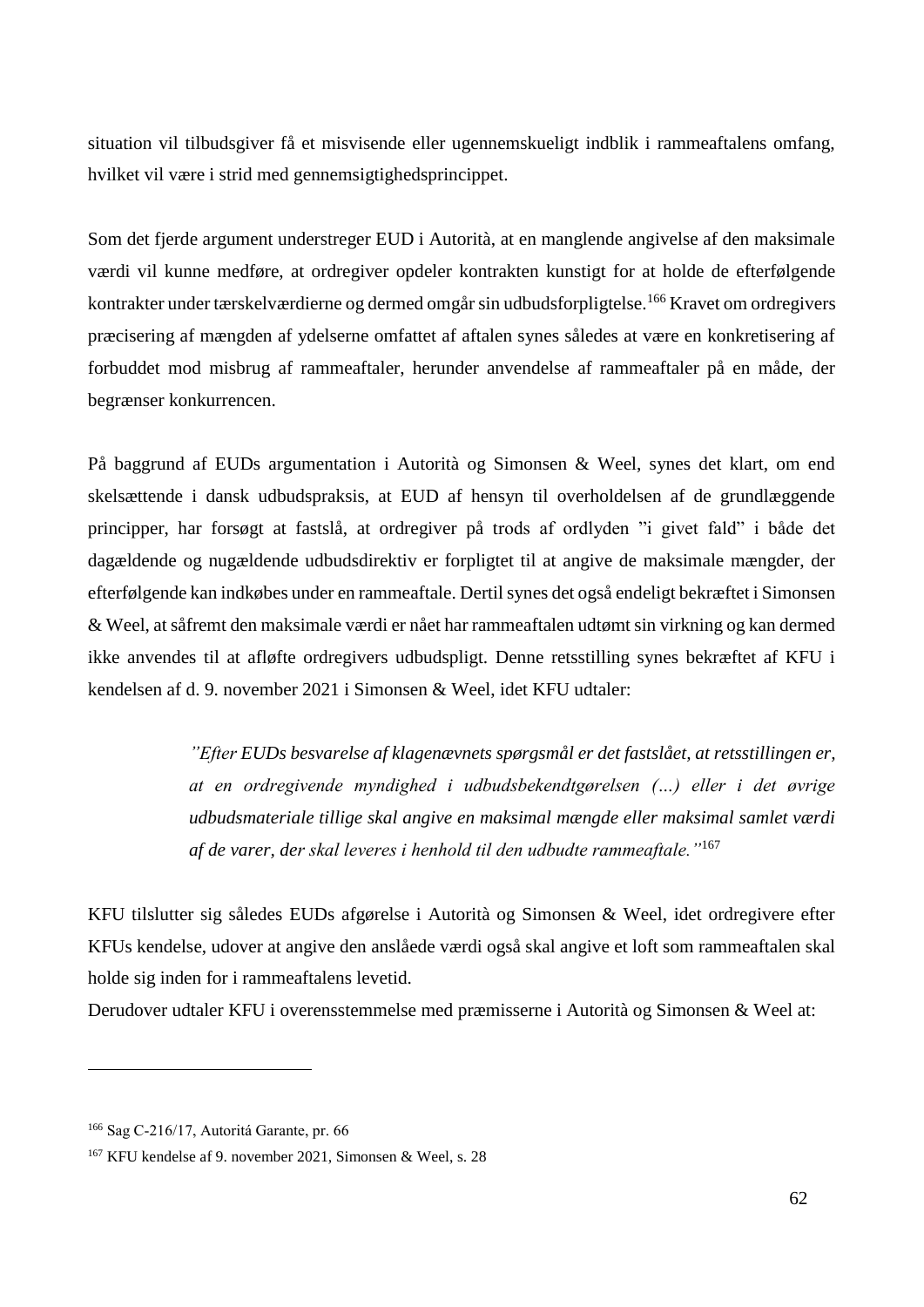*"Manglende overholdelse af disse forpligtelser udgør en overtrædelse af udbudsdirektivets art. 49, som er implementeret i dansk ret ved udbudslovens § 56 og § 128, stk. 2 og artikel 18, som svarer til udbudslovens § 2."<sup>168</sup>*

Udtalelsen skal ses i lyset af, at de indklagede regioner ikke havde angivet hverken den anslåede eller maksimale værdi i udbudsbekendtgørelsen hvortil klager, Simonsen & Weel, gør gældende at ordregiver henset til Autorità og domstolens besvarelse af de præjudicielle spørgsmål i Simonsen & Weel, er forpligtet til netop at angive disse værdier. I klagenævnssagen bestred regionerne ikke, at oplysningerne ikke stod i udbudsbekendtgørelsen, men påstod at de manglende oplysninger ikke kunne være i strid med gennemsigtighedsprincippet i UBL § 2, idet den manglende oplysning om den maksimale værdi blot var en formel fejl, som ikke havde haft betydning for tildelingsbeslutningen. Som tidligere nævnt indeholdt udbudsmaterialet en tilbudsliste, hvori der fremgik en oversigt med de forventede forbrugsmængder og angivne estimater for de enkelte varer, som rammeaftalen omhandlede, hvilket var offentligt tilgængeligt for alle. Der var således nogle oplysninger i udbudsgrundlaget, som gav tilbudsgiver en indikation af, hvad forbruget på rammeaftalen var, hvorfor den manglende angivelse af værdien ikke i sig selv kunne være en overskridelse af UBL § 2.<sup>169</sup> Denne påstand var KFU ikke enig i, idet KFU konkluderede:

"De beskrevne undladelse udgør også en overtrædelse af udbudslovens § 2."<sup>170</sup>

Af ovenstående citerede udtalelse synes KFU at konstatere meget klart og på en enkelt sætning, at manglende overholdelse af kravet om angivelse af de relevante værdier, udgør en overtrædelse af ligebehandlings- og gennemsigtighedsprincippet. KFU begrunder konklusionen med, at en rammeaftale på denne måde ikke er anderledes end en offentlig kontrakt, hvor ordregiver skal finde ud af sit indkøbsbehov og angive dette på forhånd.<sup>171</sup>

<sup>168</sup> KFU kendelse af 9. november 2021, Simonsen & Weel, s. 28

<sup>169</sup> Ibid, s. 28-29

<sup>&</sup>lt;sup>170</sup> Ibid., s. 29

<sup>171</sup> Ibid, s. 30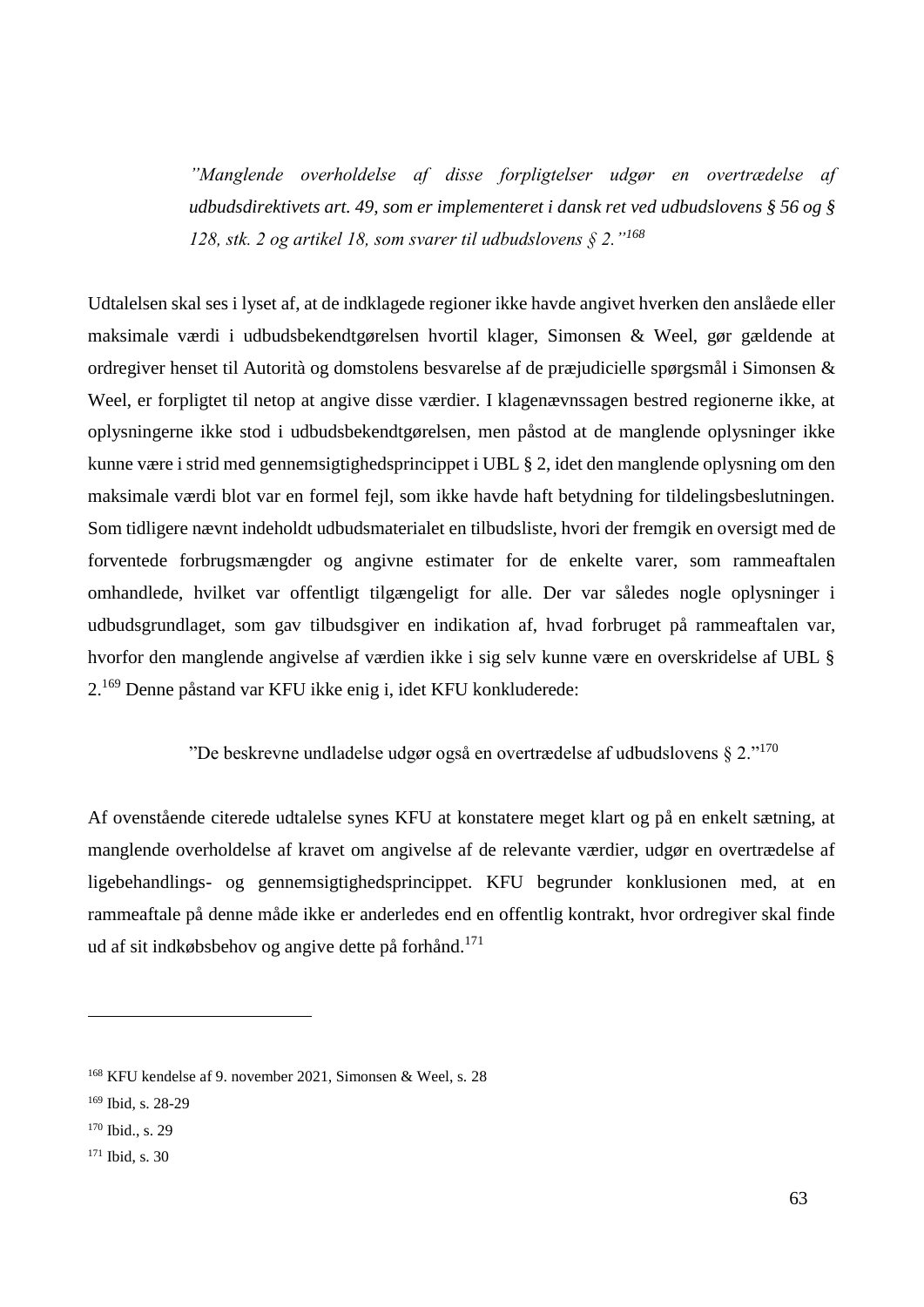#### *8.2.2.1 Vurdering*

At ordregiver skal angive en estimeret værdi af rammeaftalen, synes at være sagligt og i overensstemmelse med de grundlæggende principper om ligebehandling og gennemsigtighed som også gør sig gældende i udbudsretten.

Imidlertid kan det bemærkes, at rammeaftalens begrænsning til den maksimale værdi på den anden side ikke forekommer i overensstemmelse med EU-rettens- og udbudsreglernes overordnede formål, herunder målet om mere effektive indkøb og bedre udnyttelse af offentlige midler med effektive, fleksible og enkle processer. Begrænsningen synes at hindre ordregivers fleksibilitet ift. til tidligere dansk udbudspraksis, fordi ordregiver kan risikere at skulle genudbyde rammeaftalen før dennes egentlige tidsmæssige udløb, når den anslåede maksimale værdi er nået. Ud fra perspektivet om et effektivt indre marked og optimal ressourceudnyttelse kan det virke ineffektivt og unødvendigt, at en rammeaftale skal ophøre med at virke alene fordi der er indkøbt flere varer på rammeaftalen end ordregiver oprindeligt havde regnet med.

Ligeledes kan der argumenteres for, at EUD med kravet om maksimalangivelsen har overfortolket på formålet med selve udbudsbekendtgørelsen, som går ud på at sikre, at potentielt interesserede tilbudsgivere kan få kendskab til den pågældende opgave. Selvom tilbudsgiver ikke er oplyst om en maksimal grænse for leverancerne på rammeaftalen kan tilbudsgiver jo godt få en indikation af rammeaftalens omfang alligevel – og derudfra vurdere sin interesse i udbuddet.

Dertil kommer, at der ved disse nye retningslinjer er risiko for at ordregiver estimerer værdien højere end hvad der er realistisk for rammeaftalen for at være sikker på, at man har tilstrækkeligt manøvrerum i slutningen af rammeaftalen. Dertil kommer at leverandører, som leverer i henhold til rammeaftaler med offentlige myndigheder, vil skulle bruge ressourcer på at afrapportere og tilsvarende vil ordregivere skulle monitorere, hvor meget der løbende er indkøbt i aftalens løbetid. På den anden side kan det bemærkes, at krav om mængde og/eller værdiangivelse fordre, at ordregiver har større fokus på at udarbejde præcise estimater for det forventede forbrug på rammeaftalen, hvilket gavner det overordnede udbud, idet ordregiver kommer til at kende sit estimerede behov bedre og dermed øges kvaliteten af estimaterne og ordregiver opnår færre negative overraskelser undervejs. Derudover får tilbudsgiverne et bedre og mere præcist indblik i rammeaftalerne, hvilket giver grobund for bedre tilbudsmateriale og en stærkere prissætning. Dette vil forbedre gennemsigtigheden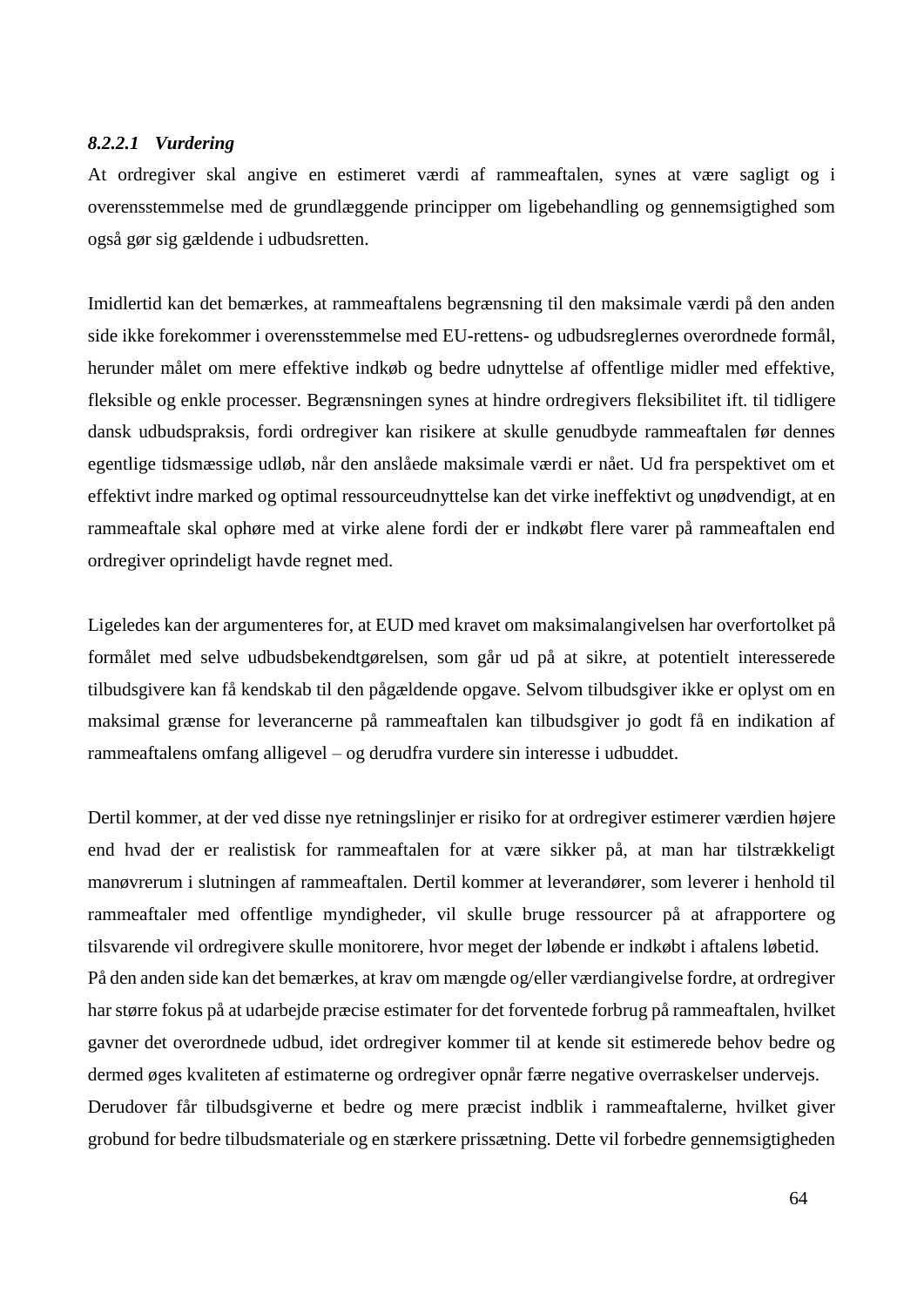og tilliden til rammeaftaler som indkøbsmetode, hvilket muligvis har været et tiltrængt behov, idet der i den nuværende udbudspraksis kan siges at være et uhensigtsmæssigt misforhold mellem rammeaftalens parter. Misforholdet kan siges at bestå i, at ordregiver ikke har haft nogle forpligtelser til at indkøbe en bestemt mængde og/eller værdi, men har i vidt omfang, undervejs i kontraktperioden, kunne tilpasse sin volumen til mere eller mindre end estimeret alt efter indkøbsbehovet. Leverandøren på rammeaftalen har derimod været forpligtet i hele kontraktperioden, således at denne er tvunget til at opfylde ordregivers indkøbsbehov uanset om dette ligger væsentligt over eller under den estimerede volumen. For leverandøren betyder dette eksempelvis, at virksomheden skal have et vist personalemæssigt beredskab eller en tilpas stor lagerbeholdning til at leveringsforpligtelserne kan sikres opfyldt.

Når der ikke er angivet en maksimal grænse, betyder det at ordregiver har ubegrænsede muligheder for at bruge rammeaftalen uden at skulle genudbyde. Dermed kan det skærpede krav til ordregivers estimat af den forventede maksimale værdi være med til at beskytte den vindende tilbudsgiver, som muligvis ikke vil have kapacitet til at levere udover den anslåede maksimale ramme og risikerer at komme i kontraktlig misligholdelse. Dette vil særligt have betydning for SMV'er der generelt må forventes at have vanskeligere ved at levere en højere kapacitet, end hvad virksomheden oprindeligt bød ind på.

Det skærpede krav til den maksimale værdi synes også at fremme konkurrencen, idet en rammeaftale med ubegrænsede træk vil begrænse mulighederne for de tilbudsgivere, som ikke er en del af rammeaftalen.

Endeligt må det konstateres, at fleksibiliteten i rammeaftaler ikke er uden grænser. Ligesom rammeaftalen har en tidsmæssig begrænsning, har den også en værdi- og/eller mængdebegrænsning, som på sin vis ikke er anderledes en den tidsmæssige begrænsning. Når den 4-årige periode er udløbet kan rammeaftalen som udgangspunkt ikke længere benyttes til at afløfte udbudspligten – på samme måde gælder det ved den omfangsmæssige begrænsning.

På baggrund af ovenstående er det min vurdering, at EUDs krav om ordregivers angivelse af en den maksimale værdi for rammeaftalen er en forudsætning for at kunne sikre overholdelse af de grundlæggende principper i udbudsretten.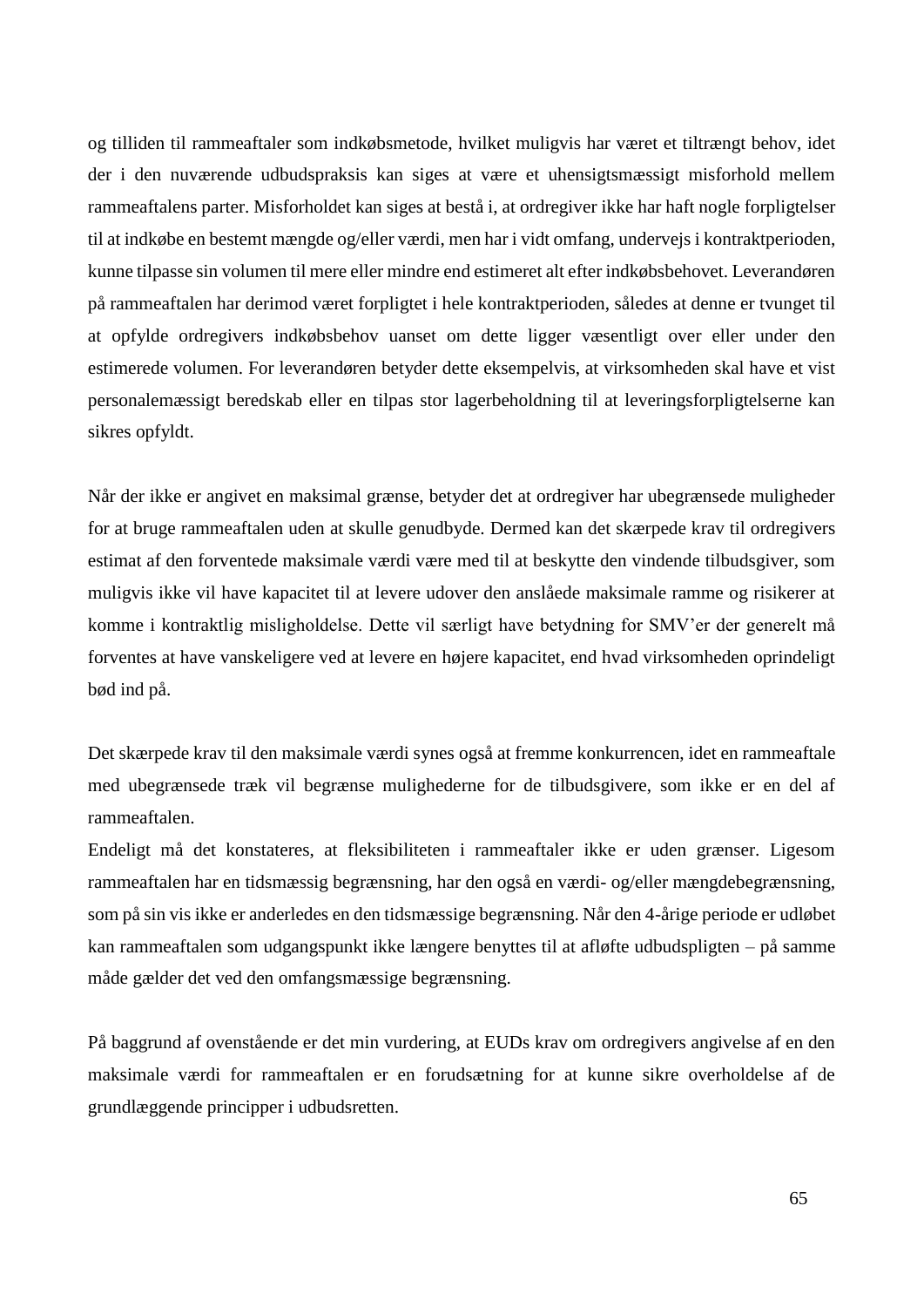#### *8.2.2.2 Præcisering af rammeaftalen som begreb*

EUD udtaler i Autorità, at det er udelukket, at ordregivende myndigheder ikke fastlægger mængden af de ydelser, der skal leveres i henhold til rammeaftalen, da dette vil være i strid med gennemsigtigheds- og ligebehandlingsprincippet<sup>172</sup>. I Simonsen & Weel udtaler Domstolen tilsvarende, at ordregiver i overensstemmelse med ligebehandlings- og gennemsigtighedsprincippet skal angive den anslåede- og maksimale værdi<sup>173</sup>. Disse udtalelser vidner om, at EUD anser fleksibiliteten for rammeaftaler anderledes end, hvordan det hovedsageligt har været opfattet og praktiseret i Danmark.

Som yderligere bidrag til klarlægningen udtaler KFU i kendelsen i Simonsen og Weel:

*"Selv om rammeaftaler for de ordregivende myndigheder angår en særlig fremgangsmåde ved bestilling og levering af anskaffelser, skal ordregivende myndigheder således være bekendt med deres behov, inden en rammeaftale indgås. Dette adskiller sig ikke fra andre udbud.*

*Rammeaftalens fleksible karakter angår dermed fremgangsmåden ved de konkrete anskaffelser på baggrund af rammeaftalen, men ikke rammeaftalens overordnede karakter."<sup>174</sup>*

Således er rammeaftaler for så vidt angår fremgangsmåden ved den efterfølgende tildeling særlig karakteristisk for rammeaftaler, men for så vidt angår fastsættelsen af en værdi, er rammeaftaler ikke anderledes end en almindelig offentlig kontrakt, hvor ordregiver skal fastlægge sit indkøbsbehov og oplyse om dette på forhånd. Rammeaftalens fleksibilitet angår dermed ikke omfanget af rammeaftalens værdi, men derimod i fremgangsmåden ved de efterfølgende konkrete afskaffelser på baggrund af rammeaftalen.<sup>175</sup> Denne bemærkning synes særdeles bemærkelsesværdig, idet den på sin vis bidrager til yderligere klarhed af ikke bare værdiangivelsen, men af selve rammeaftalen som begreb og anvendelsesområde.

<sup>172</sup> Sag C-216/17, Autorità, pr. 70

<sup>173</sup> Sag C-23/20, Simonsen & Weel, pr. 74

<sup>174</sup> KFU kendelse af 9. november 2021, Simonsen & Weel, s. 30

<sup>175</sup> KFU kendelse af 9. november 2021, Simonsen & Weel, s. 30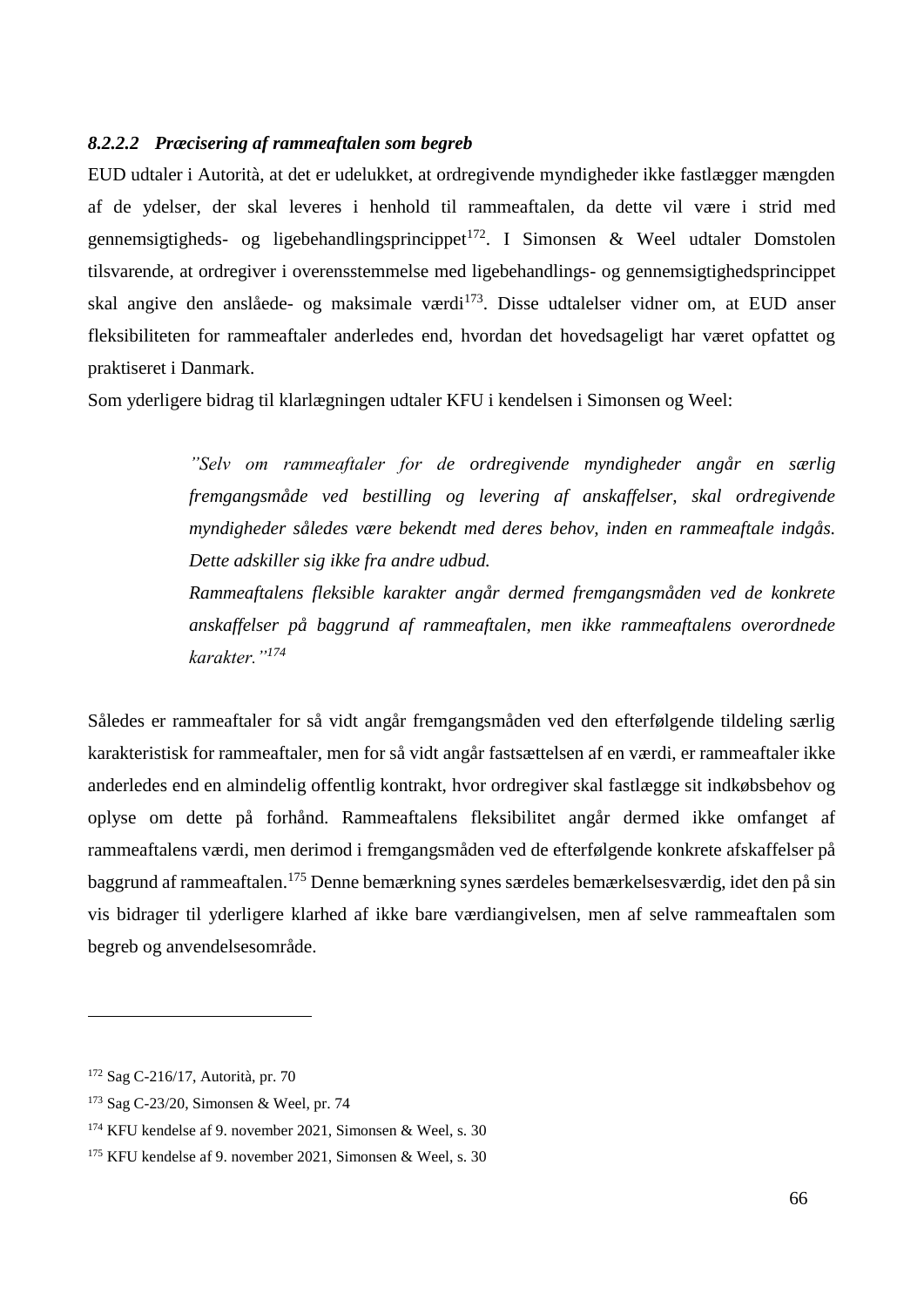Fastsættelsen af rammeaftalens værdier har i høj grad påvirket måden man har anskuet rammeaftalers fleksible karakter på hidtil, særligt i Danmark. Der har i denne forbindelse hidtil været bred enighed i litteraturen og blandt praktikere om, at eventuelle fejl i estimatet af rammeaftalen ikke skulle have konsekvenser, da estimatet ikke var udtryk for en endeligt fastsat værdi.<sup>176</sup> Denne opfattelse synes dog at have fået en ende i KFUs kendelse i Simonsen & Weel.

Både EUD og KFU præciserer, at fleksibiliteten ved rammeaftaler kommer til udtryk ved udbudslovens ændringsregler, herunder muligheden for at foretage kvantitative udvidelser af rammeaftalen, såfremt denne udvidelse udgør en ændring i overensstemmelse med UBL §§ 178 ff.<sup>177</sup>

### **8.2.3 Hvordan skal den maksimale værdi fastsættes?**

Udover at fastsætte den anslåede værdi af rammeaftalen, hvori ordregiver giver sit bedste skøn på, hvad der forventes indkøbt på rammeaftalen, skal ordregiver også angive rammeaftalens maksimale værdi, dvs. det loft som ordregiver skal holde under i rammeaftalens levetid.

Imidlertid fremgår det ikke direkte af EUDs afgørelser i hverken Autorità eller Simonsen & Weel, hvordan den maksimale værdi skal fastsættes.

EUD udelukkede dog i Autorità, med henvisning til gennemsigtighedsprincippet, at ordregiver i sin angivelse af mængden henviste til et sædvanligt behov.<sup>178</sup> Domstolen forklarer dog ikke, hvad formuleringen "sædvanligt behov" dækker over, hvorfor det synes nødvendigt at undersøge, hvordan den maksimale mængde og/eller værdi skal præciseres for at være tilstrækkelig i sin beregning.

Det fremgår af Generaladvokatens forslag til afgørelse i Autorità, at det er Generaladvokatens opfattelse, at der som udgangspunkt ikke er noget til hinder for at henvise til ordregivers sædvanlige behov, så længe behovet er klart og præcist defineret i rammeaftalen eller i udbudsbetingelserne. Behovene skal således kunne forstås af alle potentielt interesserede parter.<sup>179</sup>

Hertil anførte Generaladvokaten, at det sædvanlige behov kunne være de behov som omfatter købsmængden fra tidligere år. Dog argumenterede Generaladvokaten for, at en henvisning til det

<sup>176</sup> Carina Risvig Hamer, Grundlæggende udbudsret (2016), s. 160

<sup>177</sup> KFU kendelse af 9. november 2021, Simonsen & Weel, s. 30 og C-23/20, Simonsen & Weel, pr. 70

<sup>178</sup> Sag C-216/17, Autoritá, pr. 67-68

<sup>179</sup> Generaladvokatens udtalelse i generaladvokatens forslag til afgørelse i Autorità, pr. 80 og 81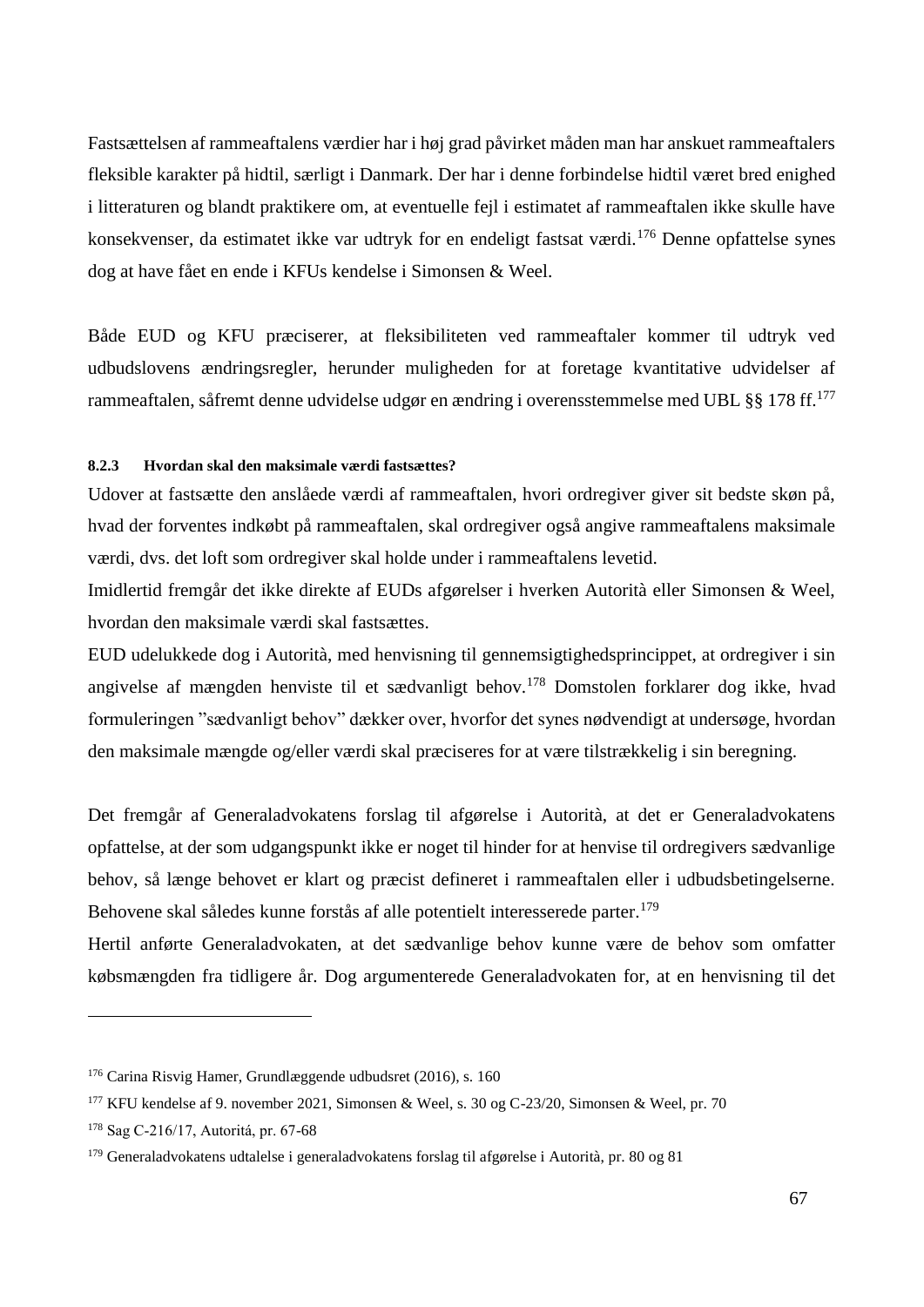sædvanlige behov, som fremsættes uanmeldt i løbet af rammeaftalens løbetid og uden det historiske grundlag, ikke vil være tilstrækkeligt, da dette ville skabe ubestemte anvendelsesområder i strid med de grundlæggende principper.<sup>180</sup>

EUD indtog imidlertid en mere restriktiv fortolkning end Generaladvokaten, idet Domstolen argumenterede for, at selvom en henvisning til det sædvanlige behov muligvis var en tilstrækkelig gennemsigtig information for nationale ordregivere, var det det ikke nødvendigvis for udenlandske leverandører og dermed i strid med ligebehandlings- og gennemsigtighedsprincippet.<sup>181</sup> Hertil bemærkede EUD, at når det sædvanlige behov er velkendt bør det ikke være vanskeligt at

angive det i rammeaftalen eller i udbudsbetingelserne og derved sikre overholdelse af de grundlæggende principper.<sup>182</sup>

Det kan af ovenstående udledes, at EUD har forsøgt at fastsætte et ret absolut krav til konkretiseringen af den maksimale mængde og/eller værdi, hvor omfanget af rammeaftalen udtrykkes i klare og præcise enheder, hvad enten dette gælder pris, mængde eller volumen.

Ved den reelle fastsættelse af den maksimale værdi fremfører KFST i sin vurdering af Autorità, at det kan være vanskeligt for ordregivere at fastsætte denne, idet ordregivere netop ofte bruger rammeaftaler i de tilfælde, hvor behovet er svært at afklare. Det kan især være svært for indkøbscentraler at estimere den maksimale værdi præcist, fordi de indgår rammeaftaler for en lang række ordregivere, som alle har forskellige behov og disse behov er ikke nødvendigvis kendt af indkøbscentralen.<sup>183</sup>

For at imødekomme dette udtaler KFST, at ordregivere har "et betydeligt skøn ved fastsættelsen af rammeaftalens maksimale værdi". På den måde kan ordregiver i sin skønsmæssige vurdering tage hensyn til, at der ikke er en fuldstændige sikkerhed for, at den værdi, der fastsættes på ét tidspunkt reelt afspejler virkeligheden på et senere tidspunkt. Den maksimale værdi kan således anskues som

<sup>180</sup> Generaladvokatens udtalelse i generaladvokatens forslag til afgørelse i Autorità, pr. 82

<sup>181</sup> Sag C-216/17, Autoritá, pr. 67

<sup>182</sup> Ibid., pr. 68

<sup>183</sup> KFST notat om vurdering af EUDs dom af 19. december 2018 i sagen 216/17 (2019), s. 12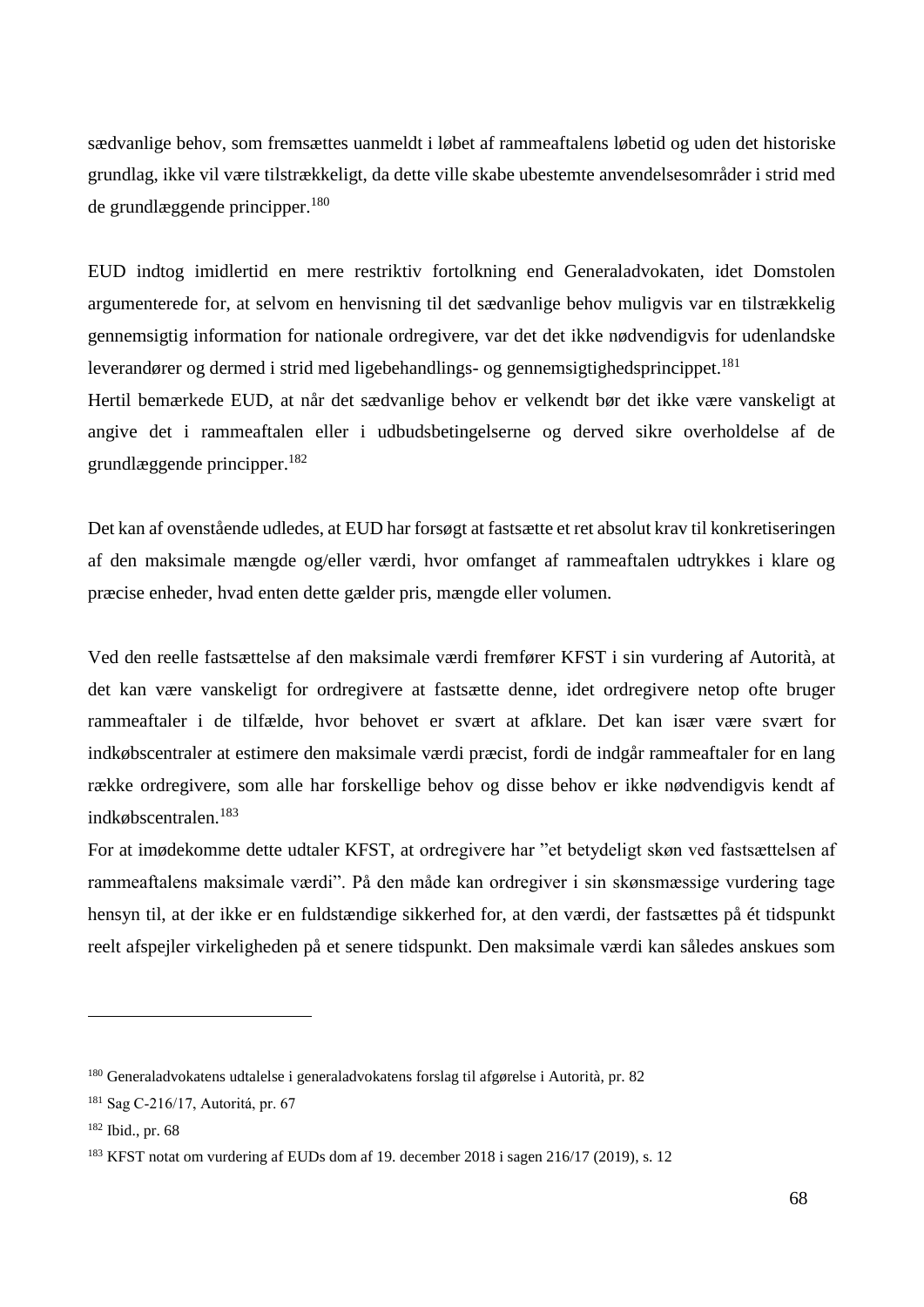en buffer til den anslåede værdi, som kan korrigere for de tilfælde, hvor ordregivers estimat ikke holder stik.

KFST pointerer dog også, at skønnet skal være sagligt begrundet, hvorfor det vil være i strid med proportionalitets- og gennemsigtighedsprincippet, hvis ordregiverne fastsætter den maksimale værdi kunstigt højt.<sup>184</sup> Med kunstigt højt menes, at ordregiver sætter værdien væsentligt højere end, hvad der reelt var behov for alene for at skabe mere fleksibilitet ved at skabe et unaturligt højt udbudsretligt manøvrerum samt undgå at rammeaftalen udtømmer sin virkning før tid.

En kunstig høj værdiangivelse vil således både være i strid med udbudsreglerne, men kan også gøre det sværere for tilbudsgivere at vurdere den sande værdi af rammeaftalen, hvilket øger risikoen for at leverandørerne på rammeaftalen ikke udnytter deres kapacitet til fulde og dermed fremover vil være mindre tilbøjelige til at tilbyde skarpe priser.

Dertil bemærker KFST, at ordregivers saglige skøn kan være baseret på ordregivers tidligere købshistorik, udsigter for fremtiden eller den budgetmæssige ramme.

På baggrund af ovenstående kan det syntes uklart, hvornår ordregivers saglige skøn ligger for højt og dermed vanskeligt for ordregiver at balancere på den ene side beregningen af rammeaftalens omfangsmæssige potentiale under hensyn til at rammeaftalen ikke risikere at udtømme sin virkning og på den anden side kravet om et sagligt skøn og dermed ikke at fastsætte værdien for højt. I forhold til tidligere udbudspraksis vil det kræve en del mere af ordregiver både at forholde sig til- og beskrive sit reelle indkøbsbehov, men også løbende at føre kontrol med rammeaftalerne.

Dette kan synes særlig ressourcetungt for indkøbscentralerne, da der naturligt er mange ordregivere med forskellige behov tilknyttet disse rammeaftaler.

I praksis bør ordregiver derfor sikre sig mod at værdiangivelsen bliver vurderet som værende usaglig ved at føre fyldestgørende dokumentation for det saglige skøn og de undersøgelser, der er foretaget i forbindelse med udøvelsen af skønnet, evt. i form af et notat om, hvordan ordregiver har forholdt sig til den angivne værdi.

Ikke desto mindre må det vurderes, at hensynene der søges beskyttet i de grundlæggende principper er tilstrækkeligt tungtvejende til, at det er nødvendigt at forpligte ordregiver til at fastsætte den maksimale værdi på et sagligt og virkelighedsnært grundlag.

<sup>184</sup> KFST notat om vurdering af EUDs dom af 19. december 2018 i sagen 216/17 (2019), s. 12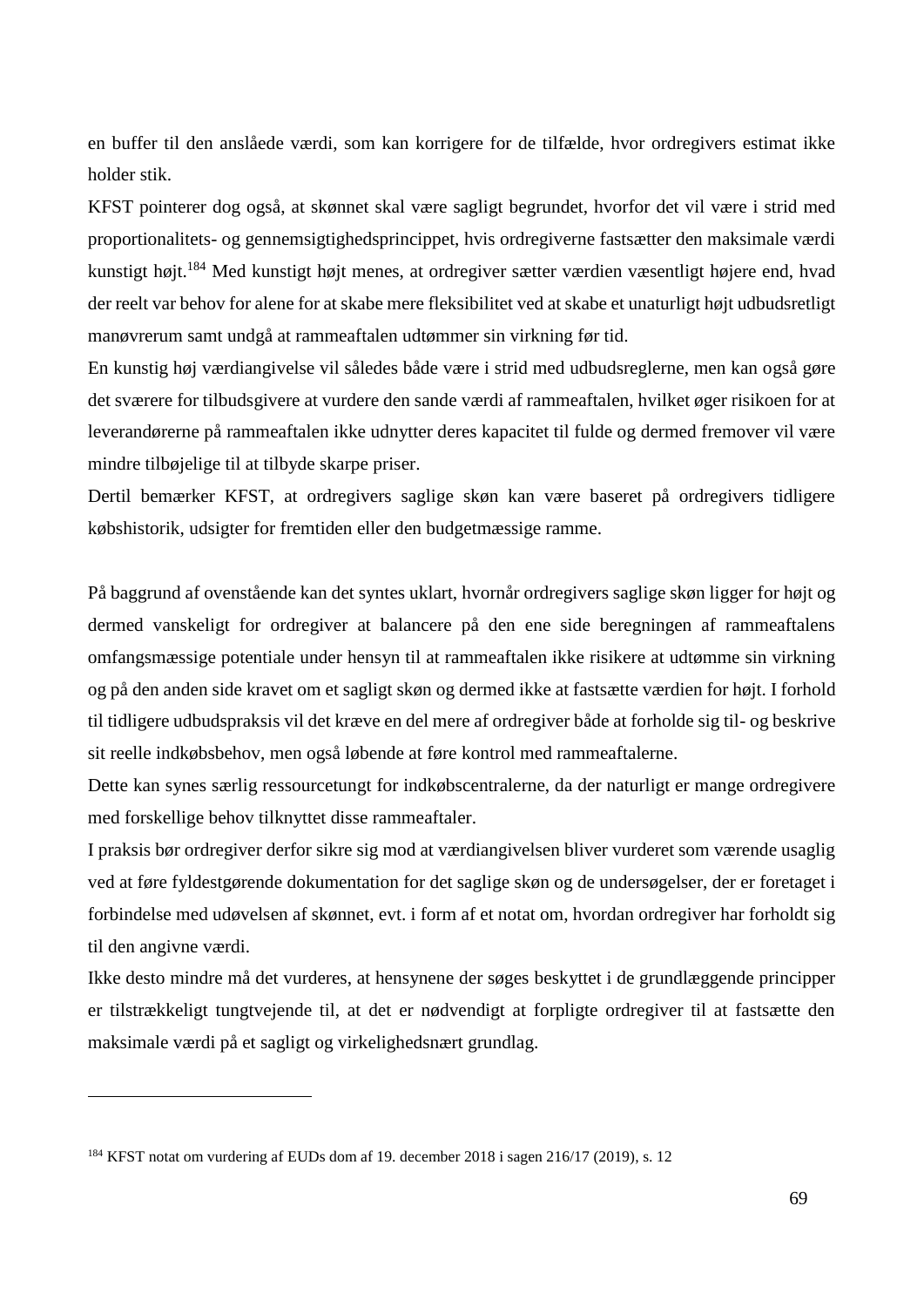#### **8.2.4 Hvor skal den maksimale værdi fremgå?**

Hvad angår spørgsmålet om, hvor i udbudsmaterialet den maksimale værdi skal angives, fremhæver EUD i Autorità, at såfremt ordregiver ikke var forpligtet til fra begyndelsen at angive den maksimale værdi af ydelserne omfattet af rammeaftalen vil dette kunne betyde omgåelse af tærskelværdierne i strid med UBD-2004.<sup>185</sup> På baggrund af denne udtalelse kan det tolkes, at EUD allerede ved offentliggørelsen af udbuddet forpligter ordregiver til at angive den maksimale værdi, idet udbuddets offentliggørelse må være udbuddets begyndelse.

Imidlertid synes EUD i en senere præmis at godtage, at den maksimale værdi af rammeaftalen først angives i selve rammeaftalen i forbindelse med ordregivers bekendtgørelsen om tildeling af kontrakt. EUD anfører således:

> *"Såfremt den samlede mængde ydelser (…) er notorisk, bør der ikke være nogen vanskeligheder med at anføre den i selve rammeaftalen eller i et andet offentliggjort dokument såsom udbudsbetingelserne og herved sikre en fuldstændig overholdelse af gennemsigtighedsprincippet og ligebehandlingsprincippet.*<sup>186</sup>

EUD er således tvetydig i sin afgørelse i Autorità for så vidt angår placeringen af den maksimale værdi af rammeaftalen, hvilket resulterede i, at KFU søgte afklaring på spørgsmålet i forelæggelsessagen i Simonsen & Weel.

Imidlertid synes det også i EUDs besvarelse af de præjudicielle spørgsmål vanskeligt at gennemskue præcist, hvor EUD mener, at den maksimale værdi skal placeres. Dette kan delvist skyldes, at EUD har omstruktureret spørgsmålene fra KFU således, at spørgsmålet vedrørende angivelsen af henholdsvis den anslåede værdi og den maksimale værdi er blevet sammenskrevet og ikke holdt adskilt som KFUs spørgsmål oprindeligt lagde op til. Sammenskrivningen kan have bidraget til en smule begrebsforvirring undervejs, når EUD forsøger at afklare, hvor i udbudsmaterialet de forskellige værdier skal angives.

Under alle omstændigheder nævner EUD i præmis 74, at bl.a. art. 49, art. 33 og art. 18 i UBD-2014 *"skal fortolkes således, at der i udbudsbekendtgørelsen skal angives den anslåede mængde og/eller* 

<sup>185</sup> Sag C-2016/17, Autorità, pr. 66

<sup>186</sup> Ibid., pr. 68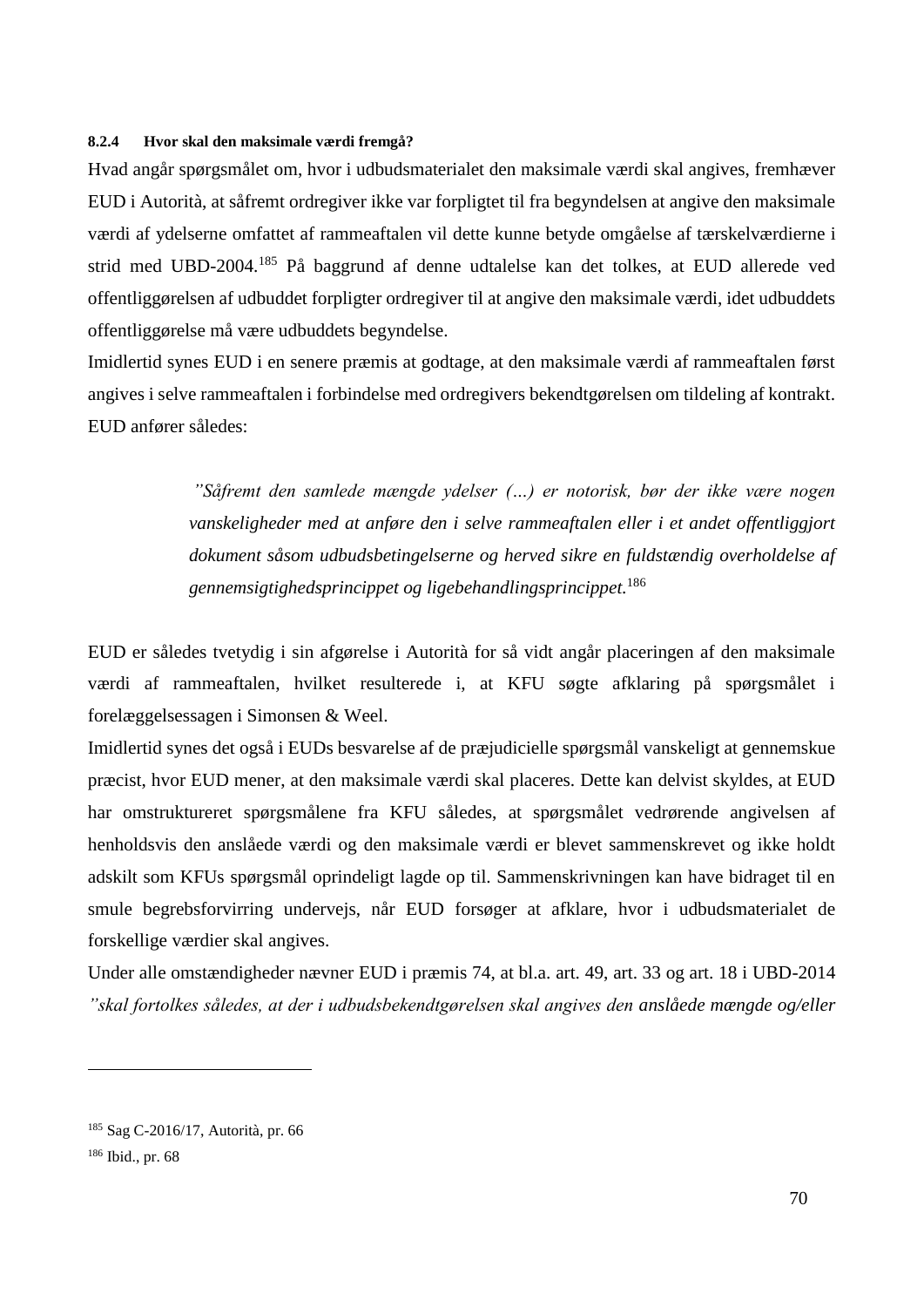*den anslåede værdi samt en maksimale mængde og/eller en maksimale værdi af de varer, der skal leveres i henhold til en rammeaftale (…)."*<sup>187</sup> Tilsvarende anfører EUD i adskillige andre præmisser, at den maksimale værdi skal angives eksplicit i udbudsbekendtgørelsen.<sup>188</sup> Imidlertid nævner EUD i en enkelt præmis:

> *"For det andet kan angivelsen af den maksimale mængde eller maksimale værdi af de varer, der skal leveres i henhold til en rammeaftale, fremgå enten af udbudsbekendtgørelsen eller af udbudsbetingelserne (…). "*<sup>189</sup>

Således anfører EUD, at angivelsen af den maksimale værdi af varer ikke nødvendigvis behøver at fremgå af udbudsbekendtgørelsen, men kan fremgå af udbudsbetingelserne. Forud for denne præmis bemærker EUD desuden, at dette er en *"supplerende præcisering"*<sup>190</sup>. Dette kan på den ene side tolkes som værende en modifikation til uklarhederne vedrørende placeringen af den maksimale værdi i Domstolens afgørelse i Autorità, således at EUD nu med denne supplerende præcisering har taget endelige stilling til, hvor i udbudsmaterialet den maksimale værdi skal angives. Hertil skal det bemærkes, at en forudsætning for, at ordregiver kan angive værdien i udbudsbetingelserne og ikke i selve udbudsbekendtgørelsen er, at alle potentielle tilbudsgivere har fri adgang til udbudsbetingelserne i overensstemmelse med UBL § 132.

På den anden side kan EUDs inkonsistens i sin anvendelse af begreberne siges at udgøre et væsentligt usikkerhedsmoment og det er uklart, om præmis 71 i Simonsen & Weel reelt er udtryk for Domstolens endegyldige holdning, særligt fordi det af afgørelsens afsluttende præmis fremgår, at det alene er udbudsbekendtgørelsen, der skal indeholde den maksimale værdi.

Det skal hertil bemærkes, at det er min vurdering, at der ud fra et gennemsigtigheds- og ligebehandlingshensyn er vægtige argumenter for, at den maksimale værdi angives i udbudsbekendtgørelsen. Dette skyldes at tilbudsgiver får de bedst mulige forudsætninger for at

<sup>187</sup> Sag C-23/20, Simonsen & Weel, pr. 74

<sup>188</sup> Ibid., pr. 59, 76 og 77

<sup>189</sup> Ibid., pr. 71

<sup>190</sup> Ibid., pr. 69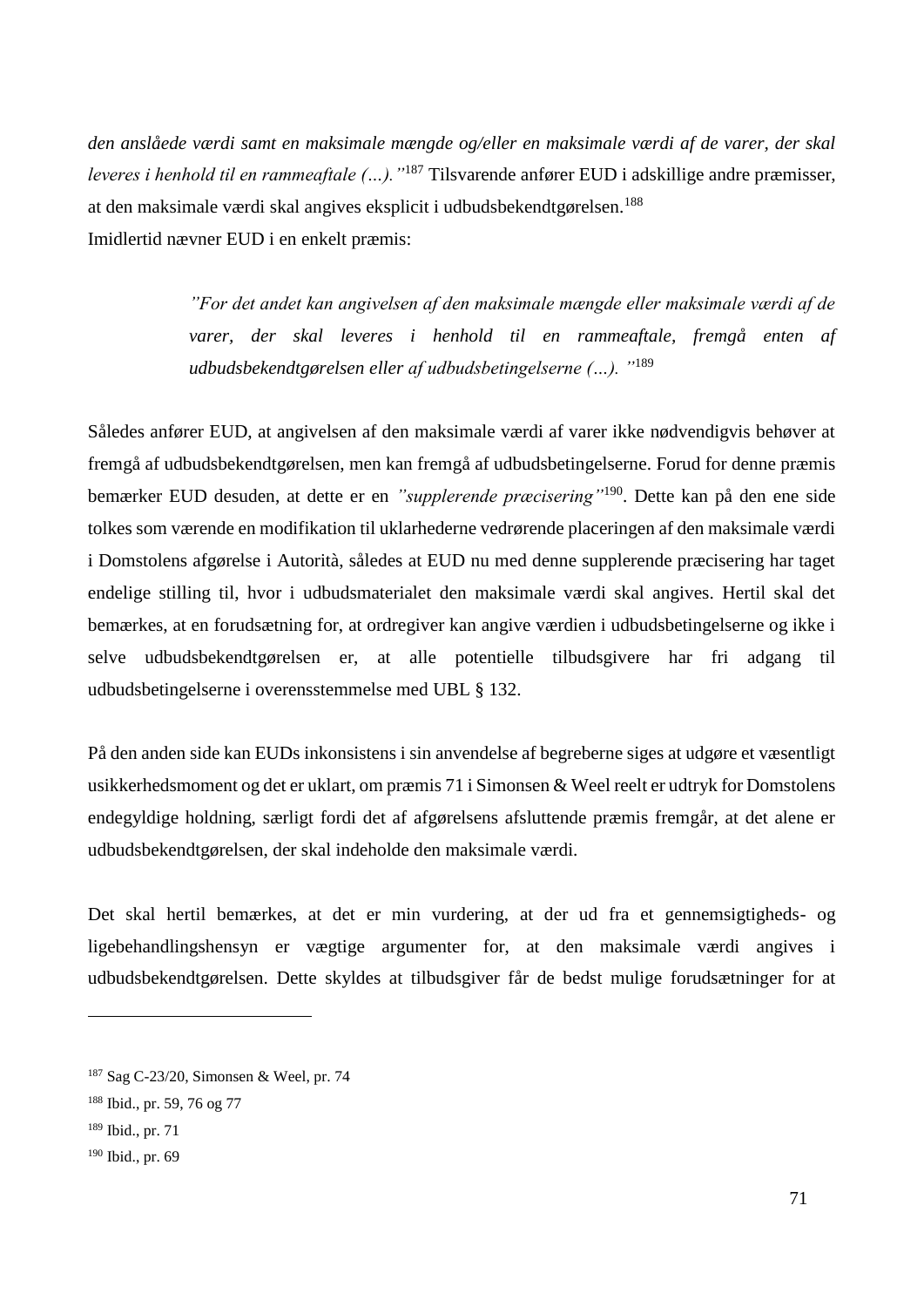vurdere, hvorvidt virksomheden har den nødvendige kapacitet til at løfte den udbudte opgave, hvis tilbudsgiver allerede ved udbuddets begyndelse får indsigt i den maksimale værdi som rammeaftalen kan have. Det må således forekomme mest naturligt at ordregiver skal angive den maksimale værdi i udbudsbekendtgørelsen.

Til støtte for denne vurdering bemærkes det, ligesom i afsnit 8.1.4 om placeringen af den anslåede værdi, at oplysningerne i udbudsbekendtgørelsen ofte udarbejdes på engelsk<sup>191</sup> og i resumeret form på alle de øvrige EU-medlemsstaters officielle sprog. Imidlertid gælder dette ikke for det øvrige udbudsmateriale, hvorfor udbudsbetingelserne oftest vil være på den ordregivende myndigheds eget sprog. $^{192}$ 

Såfremt ordregiver alene fastsætter den maksimale værdi i udbudsbetingelserne, vil dette betyde, at potentielle tilbudsgivere fra andre medlemsstater end den ordregivendes medlemsstat, ikke kan orientere sig om rammeaftalens maksimale værdi uden at skulle bruge ressourcer på at oversætte det øvrige udbudsmateriale, hver eneste gang tilbudsgiver ønsker at vurdere et potentielt attraktivt udbud. Dette forekommer umiddelbart ikke som en enkelt og let tilgængelig måde for tilbudsgivere at orientere sig om udbud på, som ellers synes at være formålet med udbudsbekendtgørelsen.

Derimod synes det at være en unødvendig brug af ressourcer for tilbudsgiverne særligt henset til, at når den maksimale værdi er angivet i det øvrige udbudsmateriale, kan ordregiver lige så godt også angive den i udbudsbetingelserne uden nogle større ressourcemæssige omkostninger eller komplikationer for ordregiver. Dette taler for, at den maksimale værdi skal angives i udbudsbekendtgørelsen således, at tilbudsgiverne skal kunne vurdere rammeaftalens omfang og værdi ud fra udbudsbekendtgørelsen og ikke skal ned i udbudsmaterialet for at vurdere, om de vil investere tid og økonomi i at udarbejde det pågældende tilbud.

På baggrund af ovenstående er det ikke lykkedes EUD endeligt at afklare spørgsmålet, hvorvidt den maksimale værdi skal angives i udbudsbekendtgørelsen eller i det øvrige udbudsmateriale. Tvivlsspørgsmålet synes dog endeligt at være blevet afklaret i KFUs kendelse i Simonsen & Weel af 9. november 2021, hvor KFU udtalte:

<sup>191</sup> Jesper Fabricius, Offentlige indkøb i praksis (2017), side 347

<sup>192</sup> KFST, Vejledning om udbudsreglerne (2016), s. 155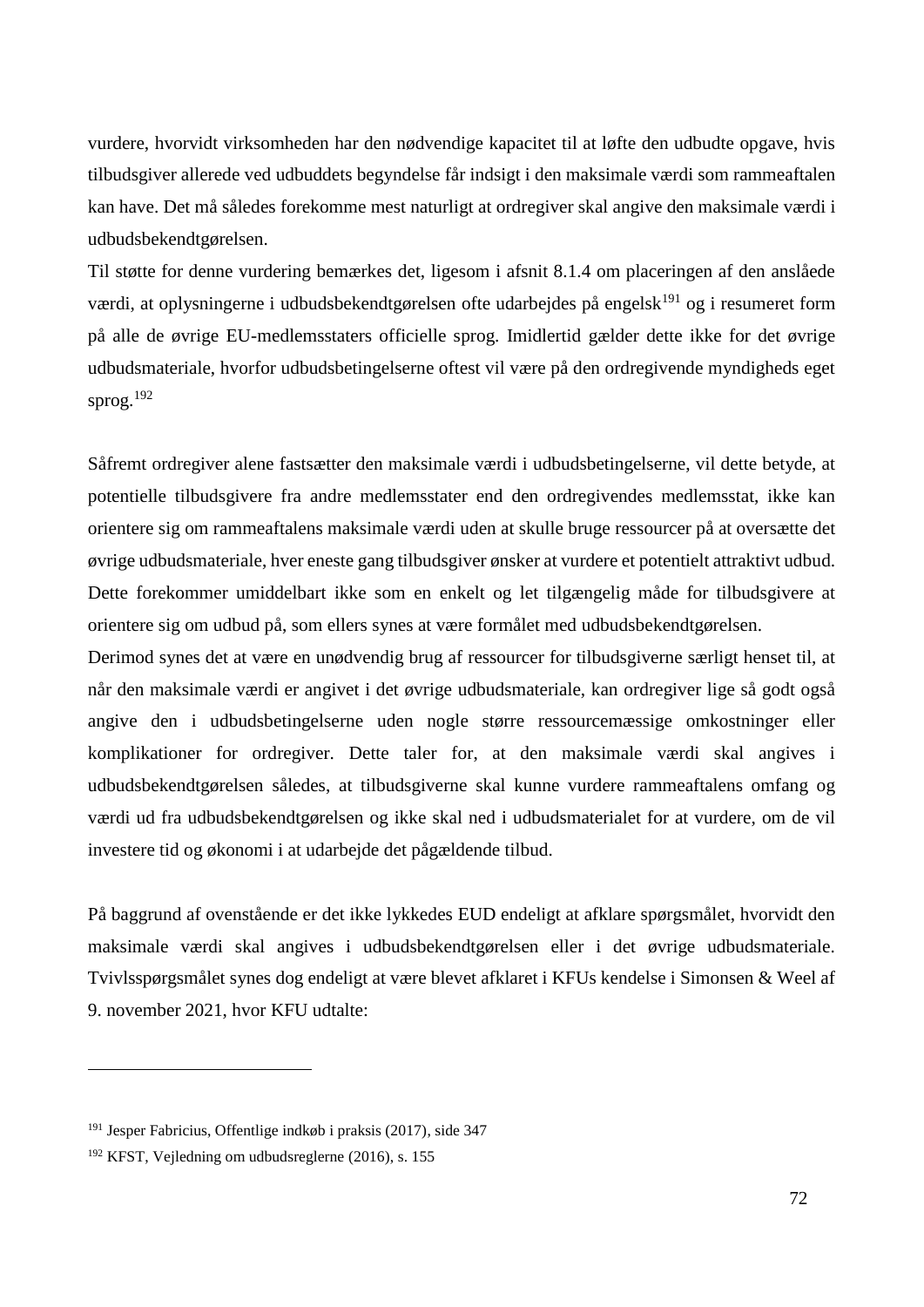*"Efter EUDs besvarelse af klagenævnets spørgsmål er det fastslået, at retsstillingen er, (…) at den ordregivende myndighed i udbudsbekendtgørelsen eller i det øvrige udbudsmateriale tillige skal angive en maksimal mængde eller maksimal samlet værdi af de varer, der skal leveres i henhold til den udbudte rammeaftale."*<sup>193</sup>

KFU har dermed endeligt fastslået, at den maksimale værdi eller mængde af en rammeaftale kan fremgå af enten udbudsbekendtgørelsen eller af udbudsbetingelserne. Dermed har KFU valgt at lægge sig fast på det mindst vidtgående synspunkt i forhold til EUDs afgørelse i samme sag.

Ud fra ovenstående gennemgang og egne betragtninger kan der stilles spørgsmålstegn ved fornuften af KFUs beslutning på dette punkt. Hertil er det min vurdering, at det synes vanskeligt at fremsætte gode argumenter for, hvorfor der ikke skulle gælde et krav om angivelse af den maksimale værdi i udbudsbekendtgørelsen. Særligt henset til både EUDs og KFUs endelige konklusion om, at ordregiver under alle omstændigheder er forpligtet til at angive den maksimale værdi, synes det at være en ren formalitet og en mindre indgribende manøvre for ordregiver, at fastsætte værdien i udbudsbekendtgørelsen, hvor den umiddelbart hører til.

Ikke desto mindre er der ud fra KFUs kendelse i Simonsen & Weel ikke længere tvivl om, at KFU anser gennemsigtighedsprincippet og ligebehandlingsprincippet som værende opfyldt, hvad enten ordregiver fastlægger den maksimale værdi i udbudsbekendtgørelsen eller udbudsbetingelserne.

Det bliver dog interessant at se, hvorledes leverandørmarkedet reagerer på kendelsen, da man godt kan forestille sig, at en eventuel forbigået tilbudsgiver vil forsøge at få afklaret, om EUD i virkeligheden mente, at den maksimale værdi eller mængde kan angives i enten udbudsbekendtgørelsen eller i det øvrige udbudsmateriale og dermed få prøvet, hvorvidt KFU nu har taget fejl i sin fortolkning af svarene på de præjudicielle spørgsmål.

### **8.3 Krav om angivelse af samlet værdi eller værdi pr. ordregiver**

I kølvandet på Autorità og klagenævnssagen i Simonsen & Weel opstod tvivl om, hvorvidt den anslåede- eller maksimale værdi af rammeaftalen skulle angives samlet for hele rammeaftalen

<sup>193</sup> KFU kendelse af 9. november 2021, Simonsen & Weel, s. 28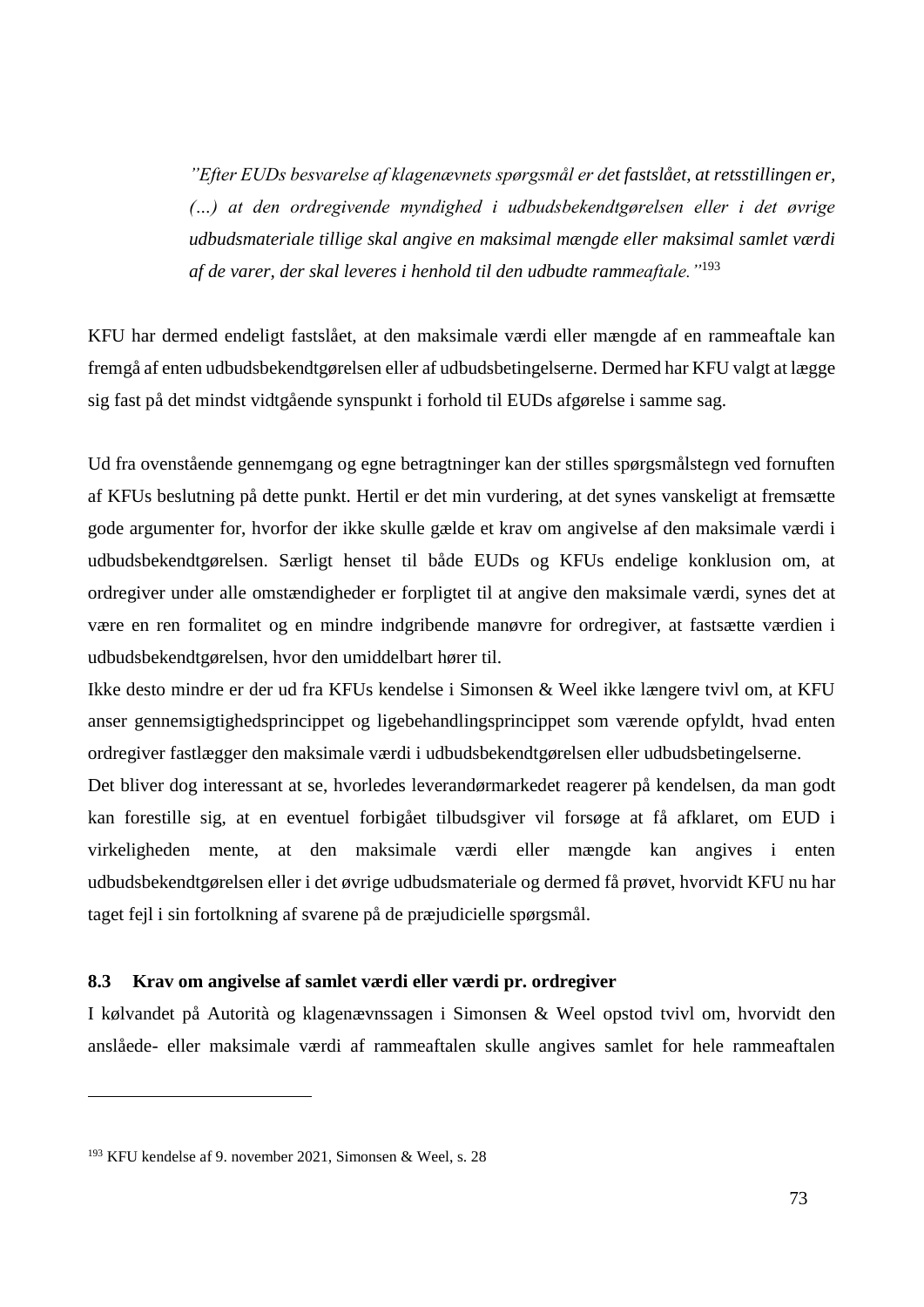inklusiv alle ordregivere, der potentielt vil kunne tildele ordrer, eller om værdi i stedet skulle angives pr. individuel ordregiver, som kan tiltræde rammeaftalen. Tvivlen opstod især idet udbudsmaterialet til rammeaftalen i sagen Autorità indeholdt en udvidelsesklausul, hvorved aftalen kunne udvides med en række tiltrædende ordregivere.

Tilsvarende var det tilfældet i klagenævnssagen i Simonsen & Weel, hvor udbuddet var iværksat af to regioner, Region Nordjylland og Region Syddanmark, hvoraf den ene, Region Syddanmark, alene deltog på option. Klagenævnssagen resulterede i, at KFU i det første præjudicielle spørgsmål, litra b, og det andet præjudicielle spørgsmål, litra b, søgte afklaret om henholdsvis den anslåede værdi og den maksimale værdi af rammeaftalen skulle angives 1) samlet for alle relevante ordregivere, 2) kun for den oprindelige ordregiver eller 3) kun for den tiltrædende ordregiver.

I sin besvarelse af det første og andet præjudicielle spørgsmål, litra b, behandlede EUD disse samlet og skelnede for så vidt ikke mellem om angivelsen af den anslåede værdi og angivelsen af den maksimale værdi skulle fastlægges samlet eller pr. ordregiver. Da der ikke synes at være noget til hinder for, at behandlingen af den anslåede- og maksimale værdi i denne henseende bør adskilles og det i øvrigt synes meningsfuldt at behandle værdierne samlet, følger nedenstående undersøgelse dermed EUDs struktur.

I Autorità anvender EUD betegnelsen "den samlede mængde" i flere præmisser, når Domstolen omtaler værdiangivelserne<sup>194</sup>, herunder anføres det i præmis 60, at den oprindelige ordregiver skal *"(…) præcisere den samlede mængde, som kan blive genstand for efterfølgende kontrakter."* Dette kan tolkes som en indikation på, at rammeaftalens værdi skal angives som en samlet mængde og ikke nødvendigvis en mængde pr. ordregiver.

Imidlertid fastsatte EUD i en senere præmis, at det er udelukket at tiltrædende ordregivere, dvs. de ordregivere der deltager på option *"ikke fastlægger mængden af de ydelser, der kan bestilles, når de indgår kontrakter i henhold til rammeaftalen"*. <sup>195</sup> Dette kan muligvis tolkes som en pligt til at angive en samlet mængde pr. tiltrædende ordregiver. På den anden side fremstår præmissen ikke som en direkte indikation på, at rammeaftalens værdi skal angives pr. ordregiver og EUD nævner ingen steder

1

<sup>194</sup> Sag C-2016/17, Autorità, pr. 60, 64 og 68

<sup>195</sup> Ibid., pr. 71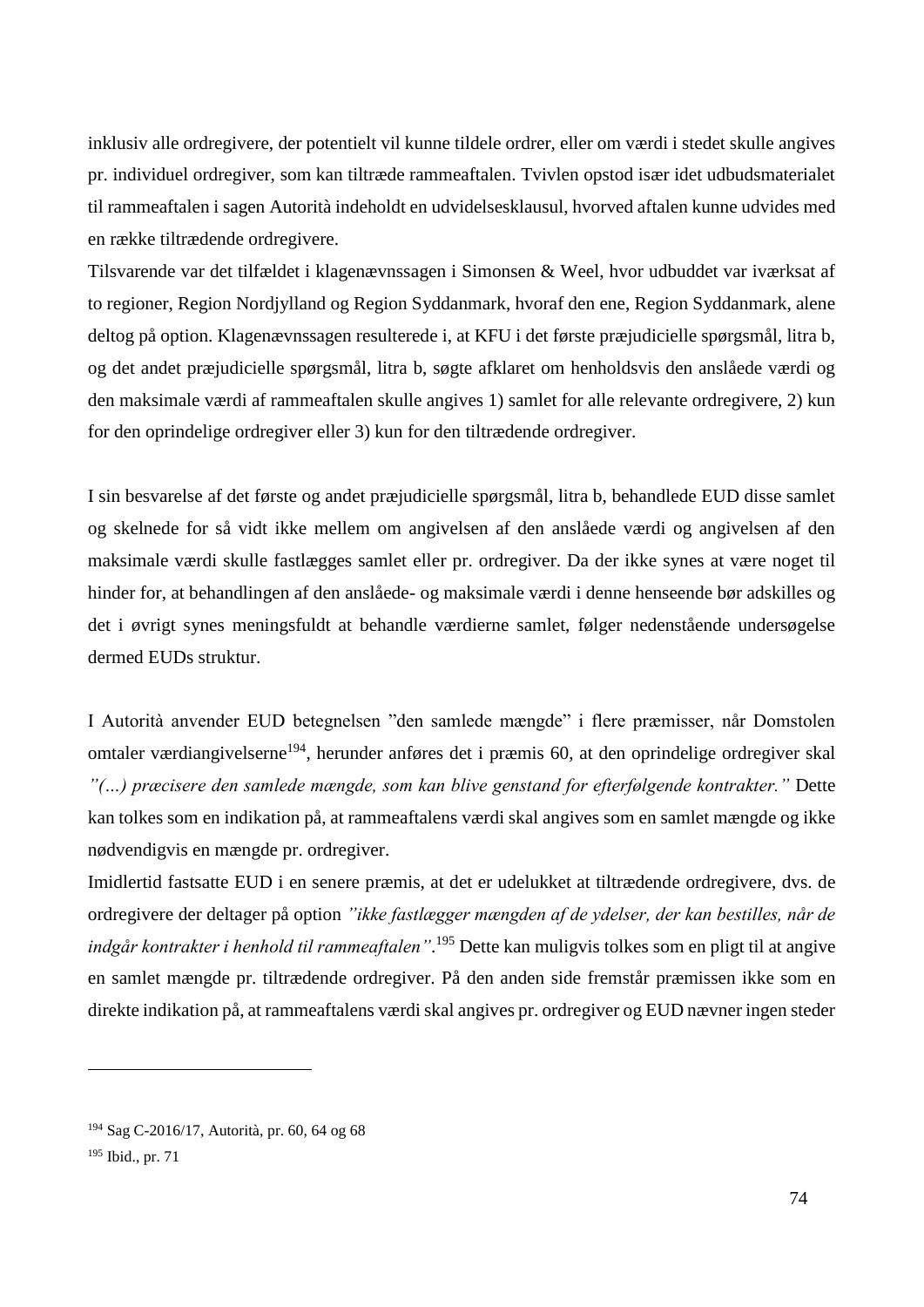i dommen, at værdien af rammeaftalen absolut skal fastsættes pr. tiltrædende ordregiver. Såfremt dette havde været EUDs intention, kunne de have fastslået dette i en separat præmis således, at Domstolens pointe fremstod klar og utvetydig.

I sin vurdering af Autorità udtaler Konkurrence- og Forbrugerstyrelsen, at det må være tilstrækkeligt med en angivelse af den samlede mængde eller værdi af de ydelser, som er omfattet af rammeaftalen, således at den oprindelige ordregiver skal angive den samlede værdi for hele rammeaftalen.<sup>196</sup>

I Autorità tog EUD dog ikke endegyldigt stilling til om værdierne skal angives samlet eller pr. ordregiver, hvorfor dette blev forsøgt afklaret i Simonsen & Weel-sagen. I denne forbindelse konstaterede EUD i Simonsen & Weel:

> *"(…) gennemsigtigheds- og ligebehandlingsprincippet, der er fastsat i artikel 18, stk. 1, i direktiv 2014/24, er til hinder for, at en ordregivende myndighed begrænser sig til at meddele delvise oplysninger om genstanden for og omfanget af en rammeaftale på det kvantitative og/eller finansielle plan".<sup>197</sup>*

I forlængelse heraf udtalte EUD, at angivelsen af den anslåede værdi *"kan fremgå samlet i udbudsbekendtgørelsen, da en sådan angivelse er tilstrækkelig til at sikre overholdelsen af gennemsigtighedsog ligebehandlingsprincippet."<sup>198</sup>*

Imidlertid fremhævede Domstolen:

*"Der er imidlertid intet til hinder for, at en ordregiver med henblik på at supplere oplysningerne til tilbudsgiverne og sætte dem i stand til bedst muligt at vurdere, om det er hensigtsmæssigt at afgive tilbud, fastsætter supplerende krav og underinddeler den samlede værdi af rammeaftalen."*<sup>199</sup>

*"Ligeledes kan en ordregivende myndighed særskilt angive den anslåede mængde og/eller den anslåede værdi samt en maksimal mængde og/eller en maksimal værdi af* 

<sup>196</sup> KFST notat om vurdering af EUDs dom af 19. december 2018 i sagen 216/17 (2019), s. 8

<sup>197</sup> Sag C-23/20, Simonsen & Weel, pr. 76

<sup>198</sup> Ibid., pr. 77

<sup>199</sup> Sag C-23/20, Simonsen & Weel, pr. 78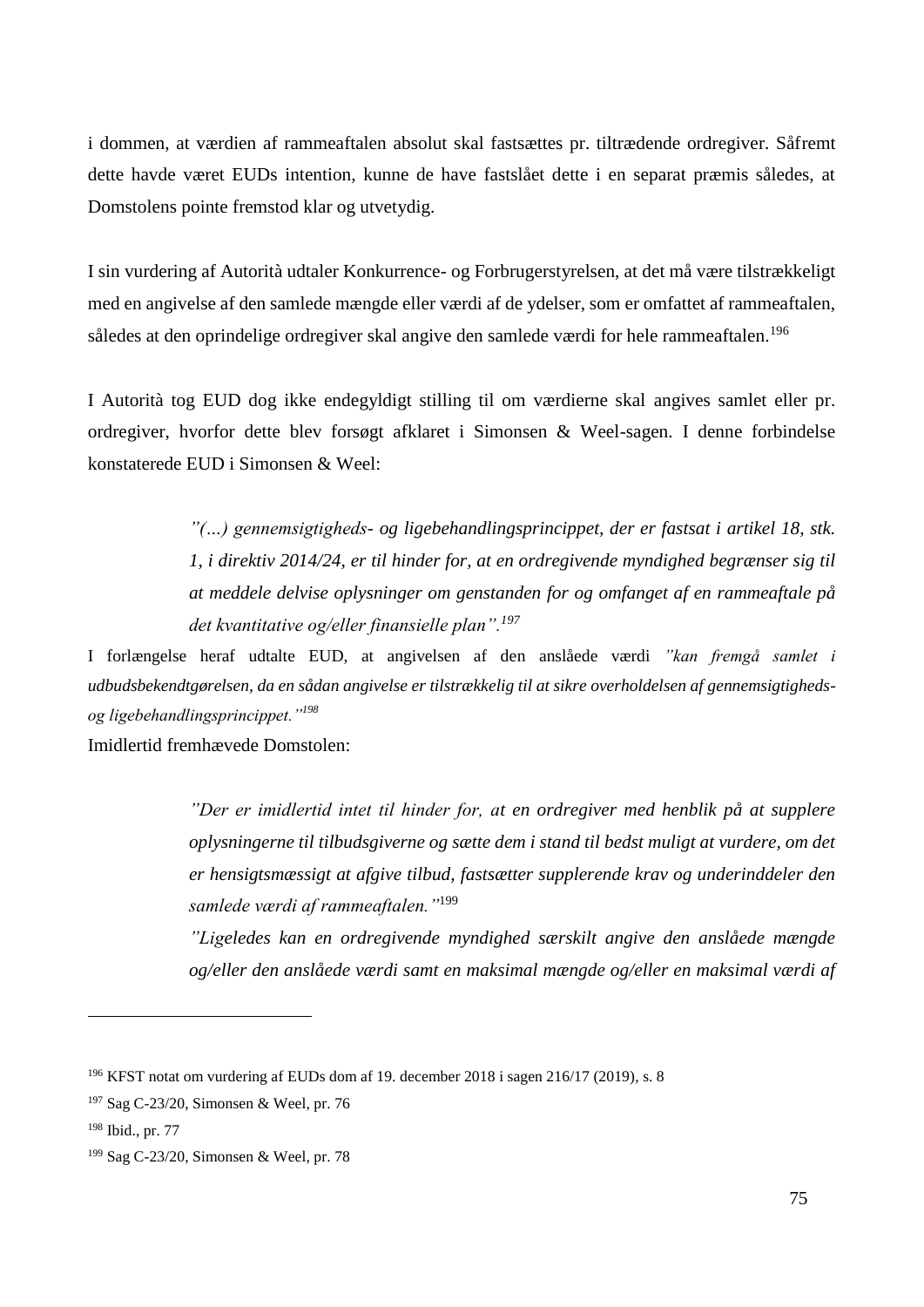*de varer, der skal leveres i henhold til en rammeaftale, for hver af de ordregivende myndigheder, uanset om disse har til hensigt at indgå rammeaftalen, eller om de har en option."<sup>200</sup>*

Herved kan ordregiver for så vidt angår den anslåede værdi opdele rammeaftalens samlede værdi, hvis dette giver tilbudsgiverne bedre forudsætninger for at kunne bedømme om rammeaftalen er attraktiv. Ligeledes kan ordregiver angive den anslåede- eller maksimale værdi særskilt for de individuelle ordregivere, hvad enten disse er tiltrædende- eller oprindelige ordregivere. Da EUD i både præmis 78 og 79 bruger verbet "kan", må præmisserne tolkes som værende udtryk for en mulighed og ikke en pligt for ordregiver.

Af ovennævnte præmisser må det dermed forstås, at henholdsvis den anslåede- og maksimale værdi af rammeaftalen som udgangspunkt skal angives som samlede værdier og at ordregiver derved ikke har en absolut pligt til at opdele værdierne på de enkelte ordregivere i tilfælde, hvor dette ellers kunne være relevant og hvis dette giver tilbudsgiverne bedre forudsætninger for at vurdere hensigtsmæssigheden i at afgive tilbud.

Det må dog alligevel bemærkes, at det henset til princippet om gennemsigtighed kan forekomme naturligt, såfremt ordregiver udbyder adskillige forskellige delaftaler på en rammeaftale, at ordregiver her opsplitter den samlede værdi i overensstemmelse hermed.

Ligeledes kan der argumenteres for, at behovet for tilbudsgivers indsigt i værdiangivelserne pr. ordregiver alt andet lige vil stige i takt med antallet af forskellige ordregivere på rammeaftalen, da opdelingen vil give tilbudsgiver bedre mulighed for at vurdere det omfang de forskellige ordregivere estimerer at anvende rammeaftalen.

Ydermere kan der opstå et praktisk problem i forhold til gennemsigtighed for tilbudsgivere i de tilfælde, hvor et udbud af en rammeaftale iværksættes af adskillige ordregivere med placering forskellige steder i landet, men hvor langt størstedelen af ordregiverne eksempelvis er placeret på Sydsjælland, men en enkelt ordregiver er placeret i Nordjylland. Hvis ordregiveren i Nordjylland på et tidligt tidspunkt i rammeaftalens levetid ender med at indkøbe for størstedelen af rammeaftalens værdi, således at ordregiverne på Sydsjælland ikke får mulighed for at trække på rammeaftalen i det omfang det oprindeligt var tiltænkt, vil det potentielt gøre rammeaftalen langt mindre attraktiv for en

<sup>200</sup> Sag C-23/20, Simonsen & Weel, pr. 79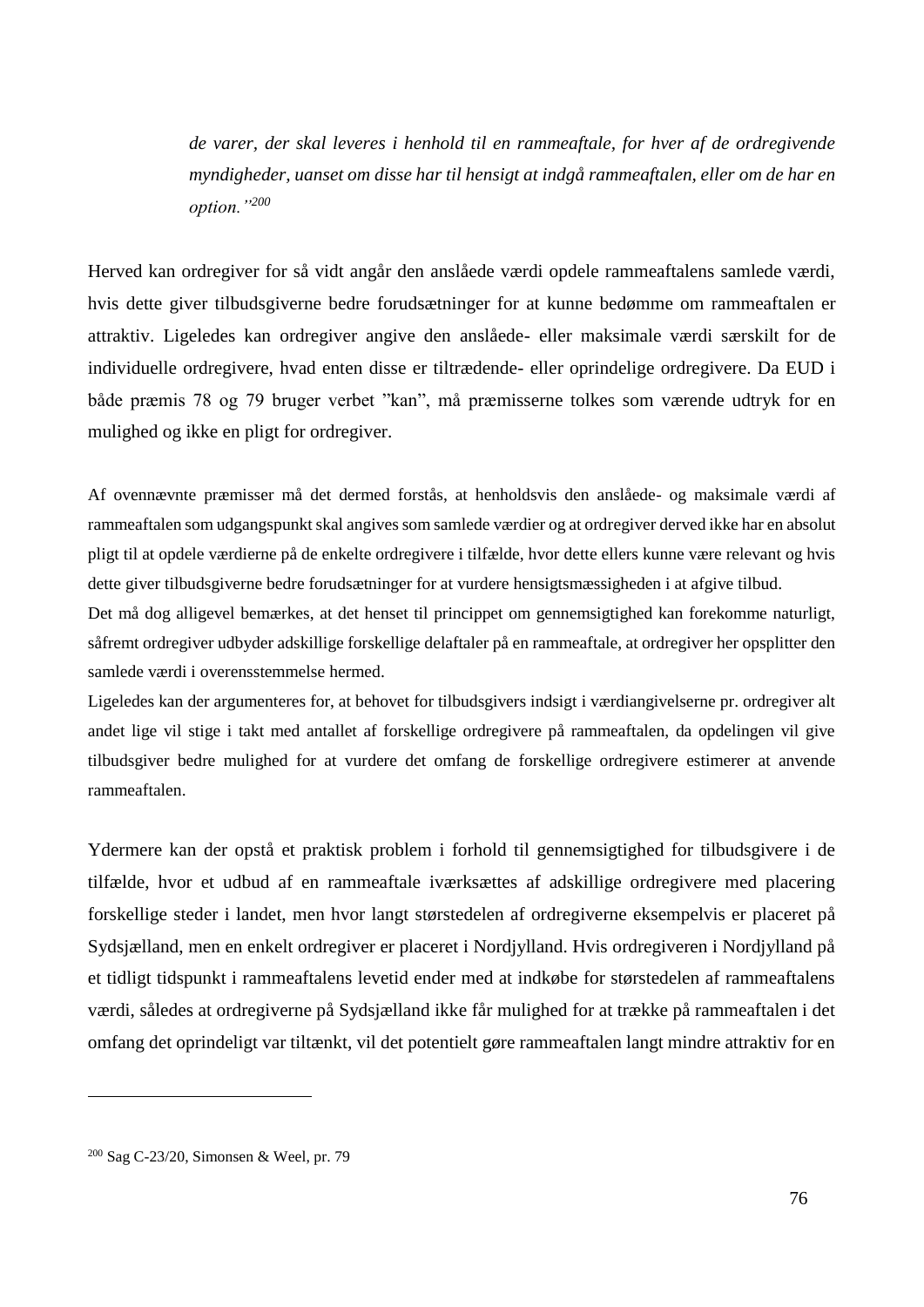leverandør på Sydsjælland. Dette skyldes, at leverandøren på Sydsjælland kan have vurderet rammeaftalen interessant under den forudsætning at ordregiverne på Sydsjælland netop ville have anvendt rammeaftalen i langt højere grad end det i dette tilfælde endte med at være muligt. I sådan et tilfælde vil tilbudsgiveren fra Sydsjælland ende med at have gennemgået en ressourcetung proces for at afgive tilbud på et udbud, som oprindeligt fremstod interessant, men som viste sig alligevel ikke at være det, fordi den attraktive del af rammeaftalen (forbruget for ordregiverne på Sydsjælland) ikke blev som forventet. Såfremt ordregiverne havde haft pligt til at fastsætte rammeaftalens værdi pr. ordregiver, kunne det have været undgået at ordregiveren fra Nordjylland havde opbrugt hele værdien og dermed have skabt et bedre indblik for tilbudsgiveren fra Sydsjælland, om rammeaftalen var attraktiv eller ej.

Imidlertid følger der ingen forpligtelsen for ordregiver til at aftage en bestemt volumen og ordregiver er derfor som udgangspunkt ikke påkrævet at købe ind efter rammeaftalen, hvis ordregiver eksempelvis ikke har et indkøbsbehov. Således kan den enkelte ordregivers forventede forbrug på rammeaftalen ikke være afgørende for tilbudsgivers vurdering af interessen i udbuddet, da tilbudsgiver under alle omstændigheder ikke er sikret at skulle levere det angivne omfang. I ovennævnte tilfælde var det under alle omstændigheder ikke sikkert at ordregiverne på Sydsjælland havde gjort brug af rammeaftalen alligevel.

Der kan også argumenteres for, at en værdiangivelse pr. ordregiver ville stride imod rammeaftalens grundlæggende fleksible karakter, da en sådan opdeling naturligt vil begrænse ordregiverne i at udnytte rammeaftalens fulde værdi, da det i princippet ville betyde, at ordregiverne alene kunne foretage indkøb inden for den værdi, som er angivet individuelt for de respektive ordregivere. Skulle en ordregiver opleve et øget indkøbsbehov i rammeaftalens løbetid vil det således ikke være muligt at "låne indkøbskapacitet" ved at trække på den værdi som en anden ordregiver ikke anvender. Dette må opfattes som et generelt ressourcespild samt en hindring af den fleksibilitet, der ligger i fremgangsmåden ved de konkrete indkøb og dermed selve grundlaget for anvendelsen af rammeaftaler.

På trods af ovenstående betragtninger må det afgørende for angivelsen af den samlede værdi ud fra gennemsigtighedsprincippet være, at udbuddet beskrives på en sådan måde, at de potentielle tilbudsgivere kan overskue, om de overordnet finder udbuddet attraktivt uanset fordelingen af tilknyttede ordregivere og deres forventede forbrug.

Tilsvarende fastslår KFU i sin kendelse af 9. november 2021 i Simonsen & Weel, i overensstemmelse med EUDs konklusioner i samme sag, at den anslåede- og maksimale værdi skal angives som samlede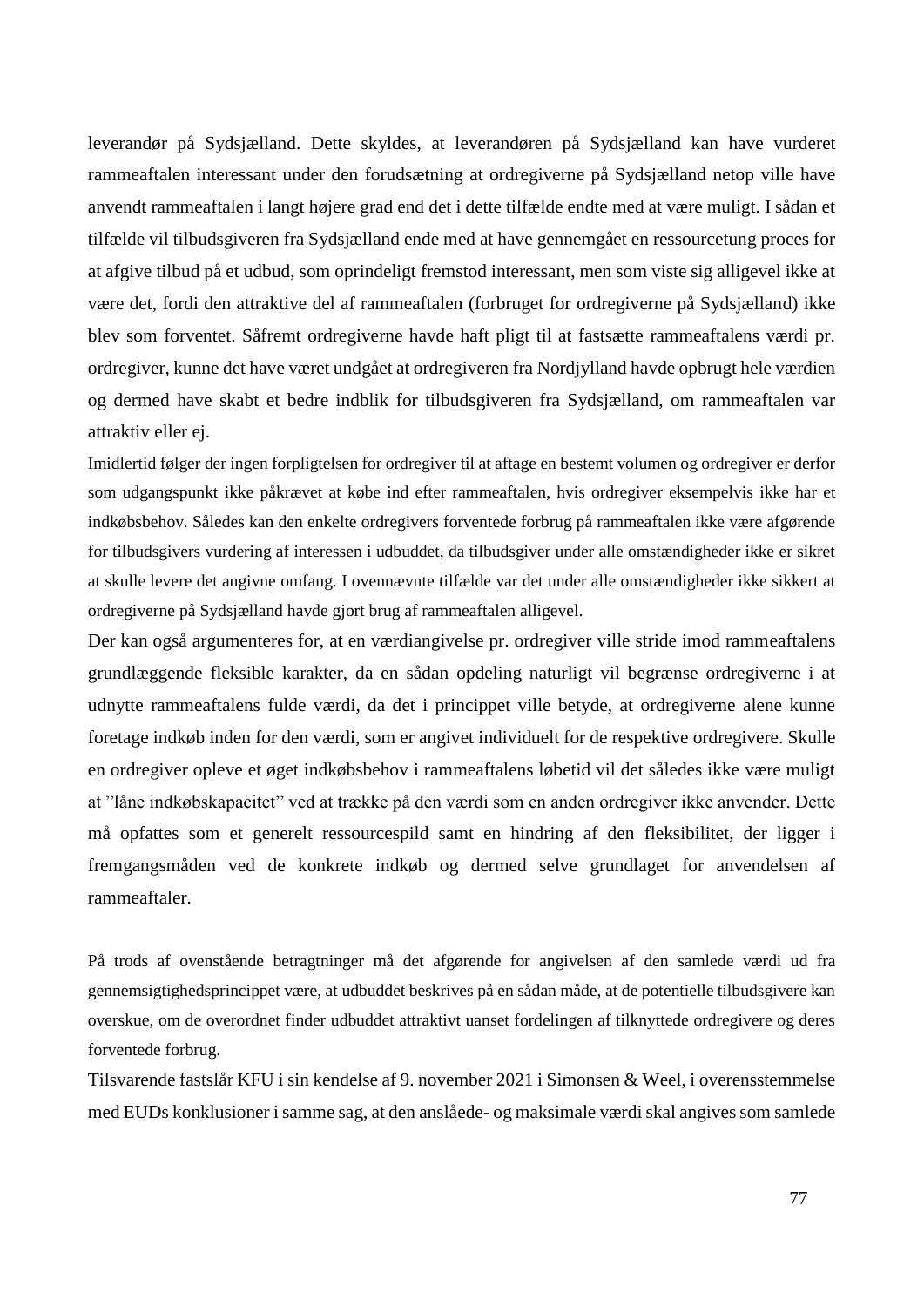værdier af de varer, der skal leveres i henhold til den udbudte rammeaftale.<sup>201</sup> KFUs afgørelse synes således at stemme overens med gennemsigtighedsprincippet samt rammeaftalens fleksible karakter.

## **8.4 Delkonklusion**

EUDs afgørelser i Autorità og Simonsen & Weel har gennem den seneste tid været genstand for en del debat og har affødt en række tvivlsspørgsmål vedrørende kravene til angivelsen af henholdsvis den anslåede- og maksimale værdi af rammeaftaler, herunder hvordan disse værdier skal fastsættes og ikke mindst, hvor de skal placeres i udbudsmaterialet. Tvivlsspørgsmålene synes særligt at optage danske udbudspraktikere, hvilket må begrundes med, at man i Danmark hidtil har haft en meget pragmatisk tilgang til rammeaftaler. Det har herved været bredt antaget blandt markedets aktører, at rammeaftalens omfang og værdi kunne anskues ud fra et lidt løsere perspektiv, hvor rammeaftalens værdi i højere grad var udtryk for et vejledende omfang end en absolut fastsat grænse.

Størstedelen af de centrale juridiske tvivlsspørgsmål må efter EUDs afgørelser i Autorità og Simonsen & Weel samt KFUs kendelse af 9. november 2018 dog siges at være endeligt klarlagt.

På den ene side lægger EUD i sin argumentation i begge afgørelser stor vægt på de grundlæggende EU-retlige principper, hvor særligt ligebehandlings- og gennemsigtighedsprincippet spiller en central rolle i kravet om, at alle potentielle tilbudsgivere skal have mulighed for at få indsigt i rammeaftalens væsentlige forhold, herunder den anslåede- og maksimale værdi af de kontrakter, der kunne forventes indfriet under rammeaftalen, uanset tilbudsgivers størrelse og fysiske placering.

Derudover fremhæves også hensynet til en effektiv konkurrence som et vægtigt forhold i argumentationen for, hvorfor ordregiver er påkrævet at fastsætte rammeaftalens værdi. Hertil er ordregivers præcisering af omfanget af de ydelser, som er omfattet af aftalen en konkretisering af forbuddet mod misbrug af rammeaftaler og dermed en sikring mod korruption, diskrimination og favorisering af ordregivere således at anvendelsen af rammeaftaler ikke sker på en måde, der begrænser konkurrencen.

<sup>201</sup> KFU kendelse Simonsen & Weel, 9. november 2021, s. 28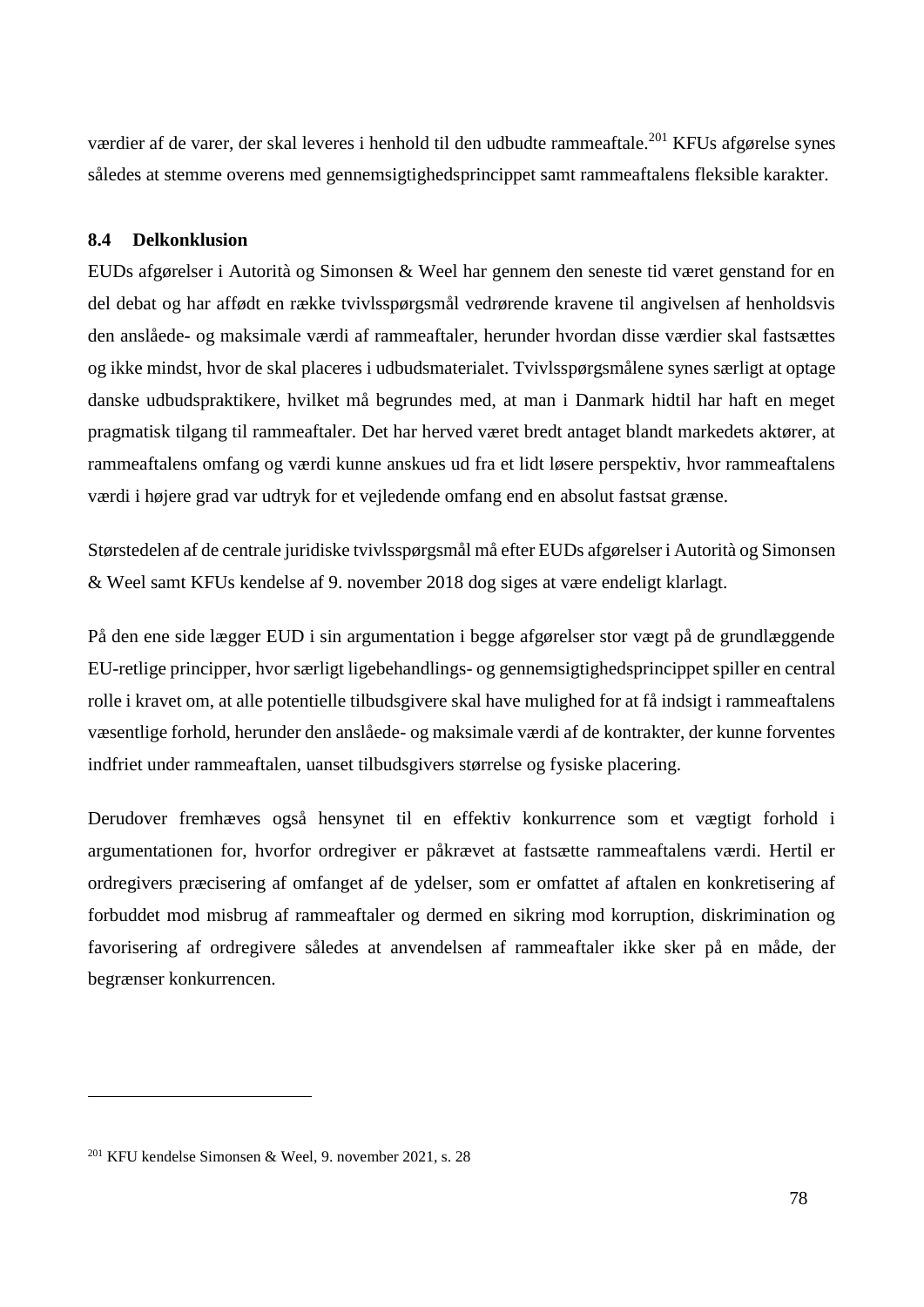På den anden side fremhæves hensynet til den udprægede fleksibilitet, som gør rammeaftalen til en særdeles attraktiv indkøbsmetode og som skal sikre et effektivt indre marked og optimal ressourceudnyttelse. Imidlertid står hensynet til fleksibiliteten ofte som modstykke til ovennævnte hensyn om gennemsigtighed og ligebehandling, hvorfor fleksibiliteten og de muligheder hensynet medfører, ikke er uden begrænsninger.

I forhold til ovenstående analyses første afsnit vedrørende den anslåede værdi, kan det konkluderes, at der gælder et krav om at ordregiver skal fastsætte den anslåede værdi af, hvad der forventes af forbrug på rammeaftalen i udbudsbekendtgørelsen. Kravet forekommer at være nødvendigt for at sikre overholdelse af ligebehandlings- og gennemsigtighedsprincippet, idet alle tilbudsgivere fra udbuddets offentliggørelse skal have mulighed for at vurdere, om virksomheden har kapacitet til at løfte opgaven samt om udbuddet er attraktivt for dem at byde på. På denne baggrund er det væsentligt, at udbudsbekendtgørelsen indeholder alle de oplysninger, der er nødvendige til brug for denne vurdering, hvilket må konkluderes også at gælde rammeaftalens værdi og/eller mængde.

Derudover kan det konkluderes, at rammeaftalens anslåede værdi skal være udtryk for ordregivers saglige skøn. Ordregivers saglighedsvurdering skal være foretaget på et tilstrækkeligt, realistisk og sammenligneligt grundlag og må ikke være et vejledende upræcist estimat, som ordregiver ikke bliver bundet af.

Hvad angår analysens andet afsnit vedrørende den maksimale værdi kan det konkluderes, at der gælder et krav om, at ordregiver skal angive den maksimale værdi i enten udbudsbekendtgørelsen eller i det øvrige udbudsmateriale. Ud fra afvejning af de relevante hensyn samt inddragelse af relevant praksis, synes det uundgåeligt at ordregiver i fremtidige udbud ikke fastlægger sit maksimale indkøbsbehov og angiver dette på forhånd. Konklusionen er særlig fordi KFU i deres kendelse i Simonsen & Weel d. 9. november 2021, skelsættende fastslår, at den fleksibilitet som tilbudsgivere og ordregivere ellers har arbejdet ud fra som et tungtvejende hensyn, der gjaldt generelt for anvendelsen af rammeaftaler nu kan konkluderes primært at gælde ved tildelingen af rammeaftaler. Den fleksibilitet der ligger i rammeaftalens karakter gælder dermed ikke for selve værdiangivelsen af rammeaftalen, men i det efterfølgende forløb, når rammeaftalen er indgået, hvor ordregiver således har en fleksibilitet i forhold til at kunne bruge rammeaftalen. På denne baggrund synes hensynet til fleksibiliteten at være blevet mærkbart begrænset i forhold til tidligere antagelser og kravet om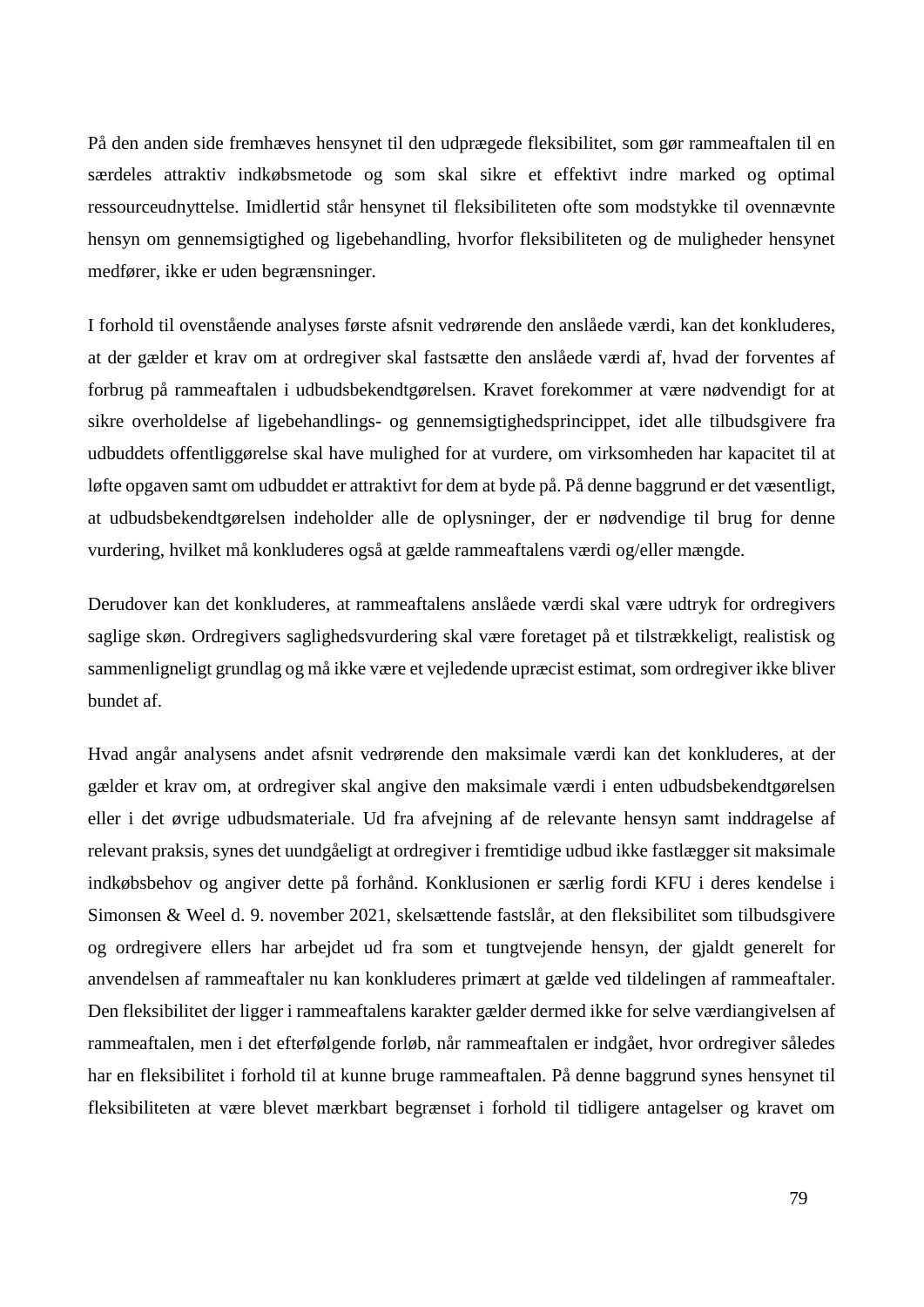ordregivers angivelse af den maksimale værdi af rammeaftalen synes at være en forudsætning for at kunne overholde de grundlæggende principper.

Ydermere skal det her fremhæves, at det på trods af det ovenfor anførte for så vidt angår placeringen af den maksimale værdi i enten udbudsbekendtgørelsen eller udbudsmaterialet fortsat foreligger en vis usikkerhed ift. om EUD, hvis direkte adspurgt ville nå samme konklusion som KFU. På den ene side synes angivelse af den maksimale værdi at stride mod rammeaftalens formål, herunder at hindre fleksibiliteten. På den anden side udgør de grundlæggende principper vægtige hensyn for at værdien angives i udbudsbekendtgørelsen, hvilket også er grunden til, at der i ovenstående afsnit stilles et undrende spørgsmålstegn ved, hvorfor værdien – når den nu alligevel skal angives i det øvrige udbudsmateriale – ikke påkræves angivet i udbudsbekendtgørelsen.

Endvidere kan det konkluderes, at rammeaftalens maksimale omfang skal være udtryk for ordregivers saglige skøn og skal udtrykkes i klare og præcise enheder, hvad enten dette angår rammeaftalens pris, mængde eller volumen. Den maksimale værdi kan således ikke alene fastsættes med en henvisning til ordregivers sædvanlige behov og må ikke fastsættes unaturligt højt, da dette vil være i strid med gennemsigtighedsprincippet. I forhold til tidligere udbudspraksis vurderes denne værdiangivelse at kræve nogle flere ressourcer af ordregiver, idet ordregiver skal kunne beskrive sit reelle maksimale indkøbsbehov samt efterfølgende monitorere rammeaftalerne, så de ikke risikerer at udtømme deres virkning.

Endeligt konkluderes det for så vidt angår angivelsen af den anslåede- og maksimale værdi per individuel ordregiver eller som en samlet værdi, at disse skal angives som samlede værdier af de varer, der kan indkøbes på rammeaftalen.

# **9 Konsekvensen ved ikke at angive de påkrævede værdier**

Det står nu klart, at det er i strid med de udbudsretlige principper i UBL § 2, når ordregiver ikke angiver en maksimal grænse i udbudsbekendtgørelsen eller i det øvrige udbudsmateriale. Imidlertid fremgik det ikke af EUDs afgørelse i Autorità, hvilke konsekvenser det ville have, såfremt ordregiver fortsat anvendte en rammeaftale, hvor den maksimale værdi var nået. EUD uddybede således ikke i sin udtalelse i præmis 61, hvad der gjaldt af retsvirkninger ved ordregivers manglende værdiangivelse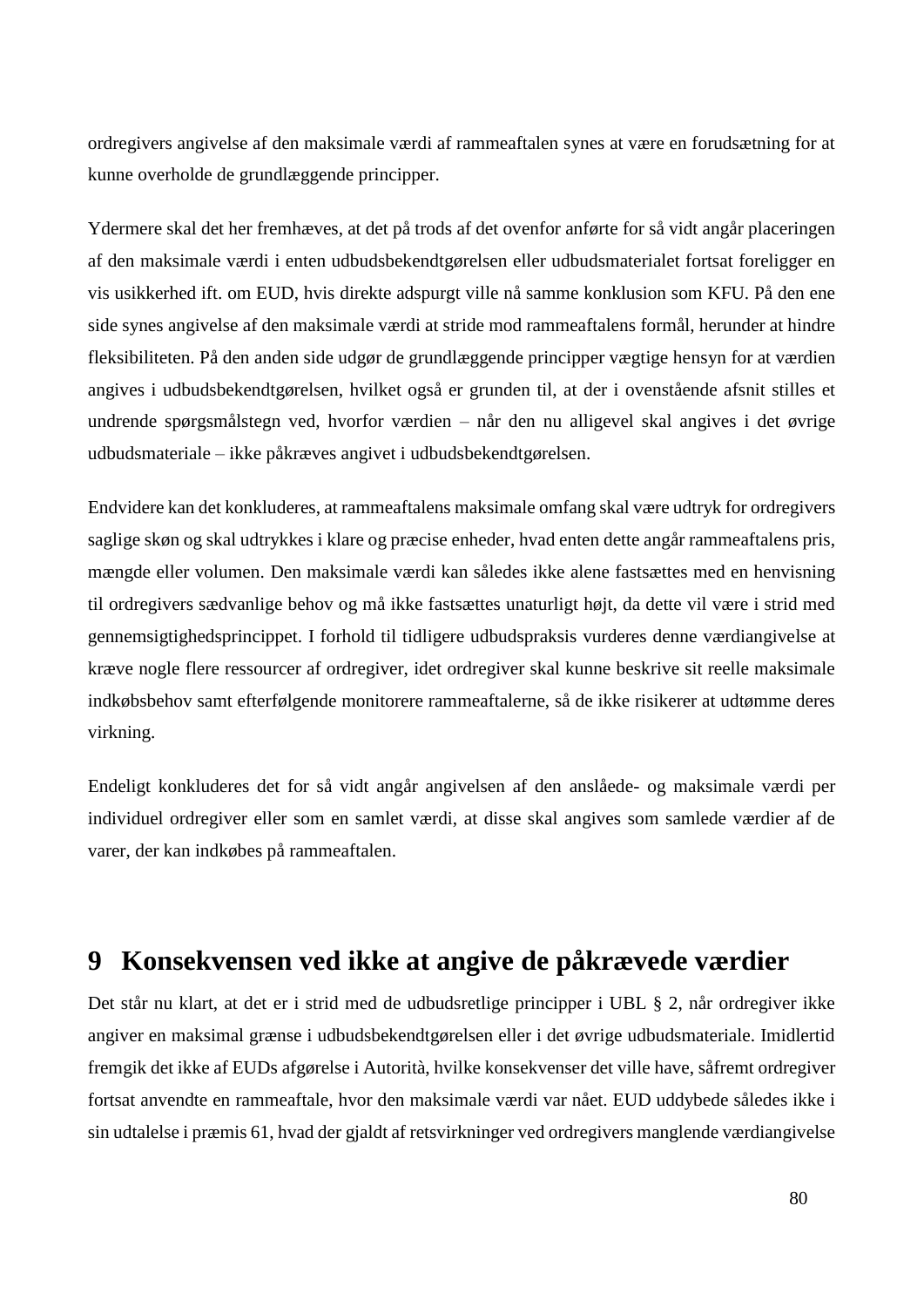af rammeaftalen, herunder hvorvidt dette kunne sidestilles med direkte tildeling samt om rammeaftalen derved kunne erklæres for uden virkning.

På den baggrund forelagde KFU det tredje præjudicielle spørgsmål, hvor dette tvivlsspørgsmål netop blev søgt afklaret, herunder om en tilsidesættelse af værdiangivelseskravene ville være omfattet af de sanktioner, der gælder ved direkte tildeling og om sanktionen 'uden virkning' kunne finde anvendelse i dette tilfælde.

Imidlertid skal det bemærkes, at klager, Simonsen & Weel, på baggrund af EUDs præjudicielle afgørelse i sagen har frafaldet påstanden om, at den indgåede rammeaftale skal erklæres for uden virkning og alene opretholdt påstanden om en annullation af tildelingsbeslutningen. Dette skyldes, at EU-Domstolen med henvisning til hensigten bag indførelse af kontroldirektivet og sanktionen uden virkning<sup>202</sup> fandt, at det ville være uforholdsmæssigt at udvide sanktionen uden virkning til også at omfatte den situation, hvor ordregiver har offentliggjort en udbudsbekendtgørelse, men undladt at angive den anslåede- og maksimale mængde og/eller værdi, der skulle leveres i henhold til rammeaftalen i udbudsbekendtgørelsen eller det øvrige udbudsmateriale.<sup>203</sup> I en situation som den omhandlede i Simonsen & Weel, konkluderede EUD således, at de manglende værdiangivelser i strid med udbudsdirektivet og de grundlæggende principper ikke var alvorlige nok til at udløse uden virkningssanktionen. Denne konklusion blev understøttet af følgende udtalelse fra EUD:

> *"Den ordregivende myndigheds tilsidesættelse af sin pligt til at angive omfanget af en rammeaftale er nemlig i et sådant tilfælde tilstrækkeligt synlig til, at den kan opdages af en økonomisk aktør, der agter at afgive et tilbud, og som derfor må anses for at være informeret."* 204

Sanktionen finder derfor alene anvendelse på de alvorligste tilsidesættelser af udbudsretten og ikke i den situation, hvor en udbudsbekendtgørelse er offentliggjort, da tilbudsgiver ved sin vurdering af udbuddet derved har været bekendt med, at den anslåede- og maksimale værdi ikke var angivet.<sup>205</sup>

<sup>202</sup> Simonsen og Weel, pr. 86

<sup>203</sup> Simonsen og Weel, pr. 87

<sup>204</sup> Ibid., pr. 89

<sup>205</sup> Ibid., pr. 90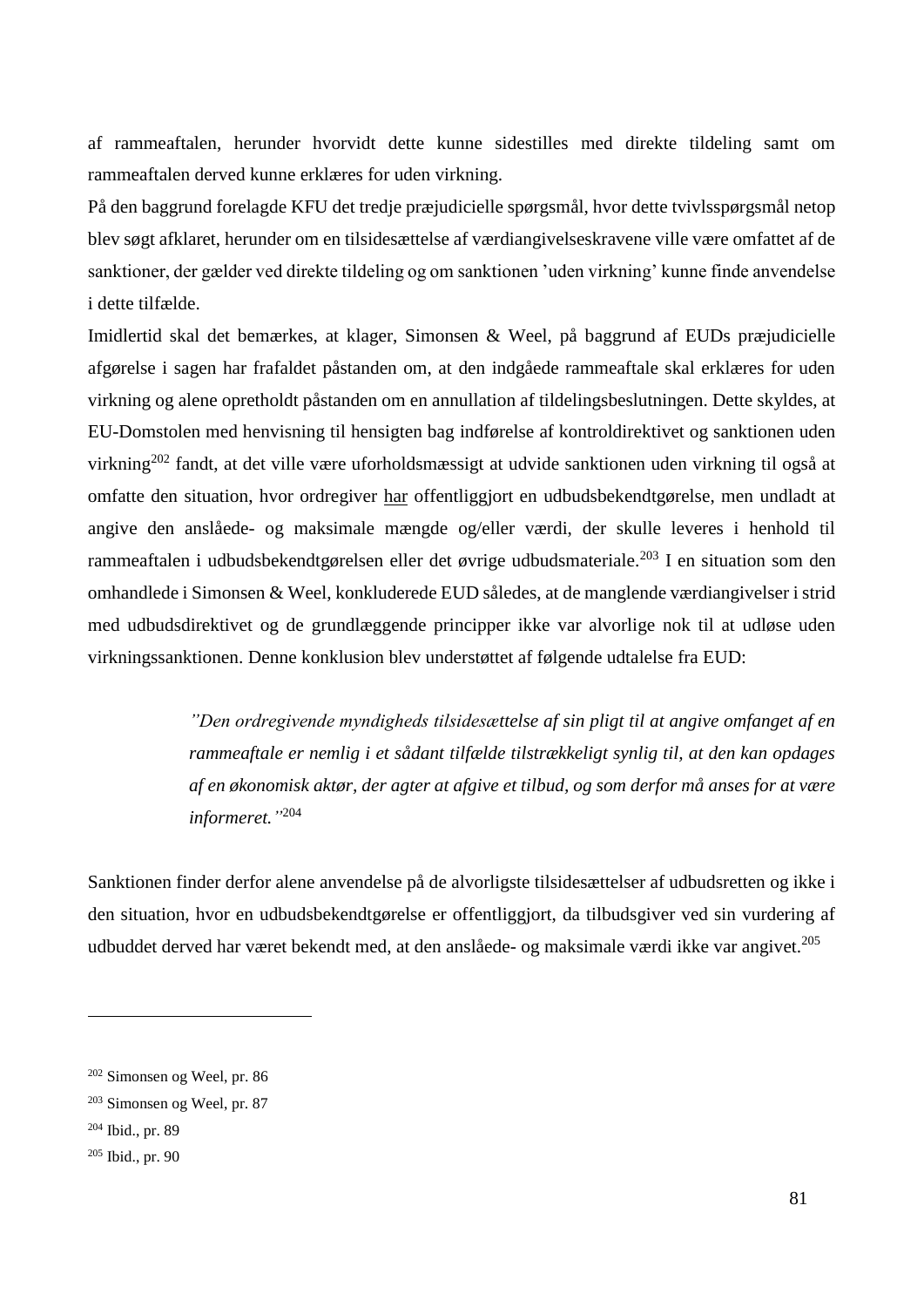Imidlertid tog EUD ikke videre stilling til de forskellige scenarier, denne konklusion medførte, herunder de situationer, hvor ordregiver eksempelvis ikke har angivet hverken en anslået værdi eller en maksimal værdi i udbudsgrundlaget eller, hvor ordregiver har angivet en anslået værdi, men ikke en maksimal værdi og hvad konsekvenserne i så fald skal være ved at foretage træk på en sådan rammeaftale. EUDs konklusion efterlader derved nogle tvivlsspørgsmål, som giver anledning til en diskussion, som dog ikke vil blive berørt yderligere i dette speciale.

På baggrund af klagers, Simonsen & Weel, frafald af påstanden om sanktionen uden virkning, tog KFU i kendelsen ikke stilling til denne sanktion og afklarede dermed heller ikke de tvivlsspørgsmål, der fortsat er ubesvarede.

Følgende afsnit vil derfor alene beskæftige sig med annullationssanktionen i vurderingen af konsekvensen ved ikke at angive de påkrævede værdier.

### **9.1 Annullation af tildelingsbeslutningen**

Det følger af klagenævnslovens § 13, stk. 1, nr. 2, at KFU kan annullere ordregivers ulovmæssige beslutninger eller udbudsforretning. KFU kan derved principielt annullere alle de typer af beslutninger, som ordregiver træffer i forbindelse med udbuddet, herunder beslutningen om ikke at foretage et EU-udbud, beslutningen om af afvise et tilbud, beslutningen om at ændre en kontrakt etc. I praksis er der dog muligheden for at annullere ordregivers tildelingsbeslutning, der har størst interesse, idet de fleste klager er indgivet i standstill-perioden og dermed efter ordregiver har truffet sin tildelingsbeslutning.<sup>206</sup>

Betingelserne for at KFU annullerer tildelingsbeslutningen er, at der er tale om 1) en retlig mangel, 2) manglen skal være væsentlig og 3) der må ikke foreligge særlige forhold, der taler afgørende imod en annullation. Derudover skal den retlige mangel have en vis grovhed for, at annullationssanktionen kan finde anvendelse samt have haft konkret indflydelse på afgørelsen af hvem, der har vundet kontrakten<sup>207</sup>

1

<sup>206</sup> Jakobsen, Peter Stig m.fl., EU Udbudsretten (2016), s. 635

<sup>207</sup> Carina Risvig Hamer, Grundlæggende Udbudsret (2016), s. 81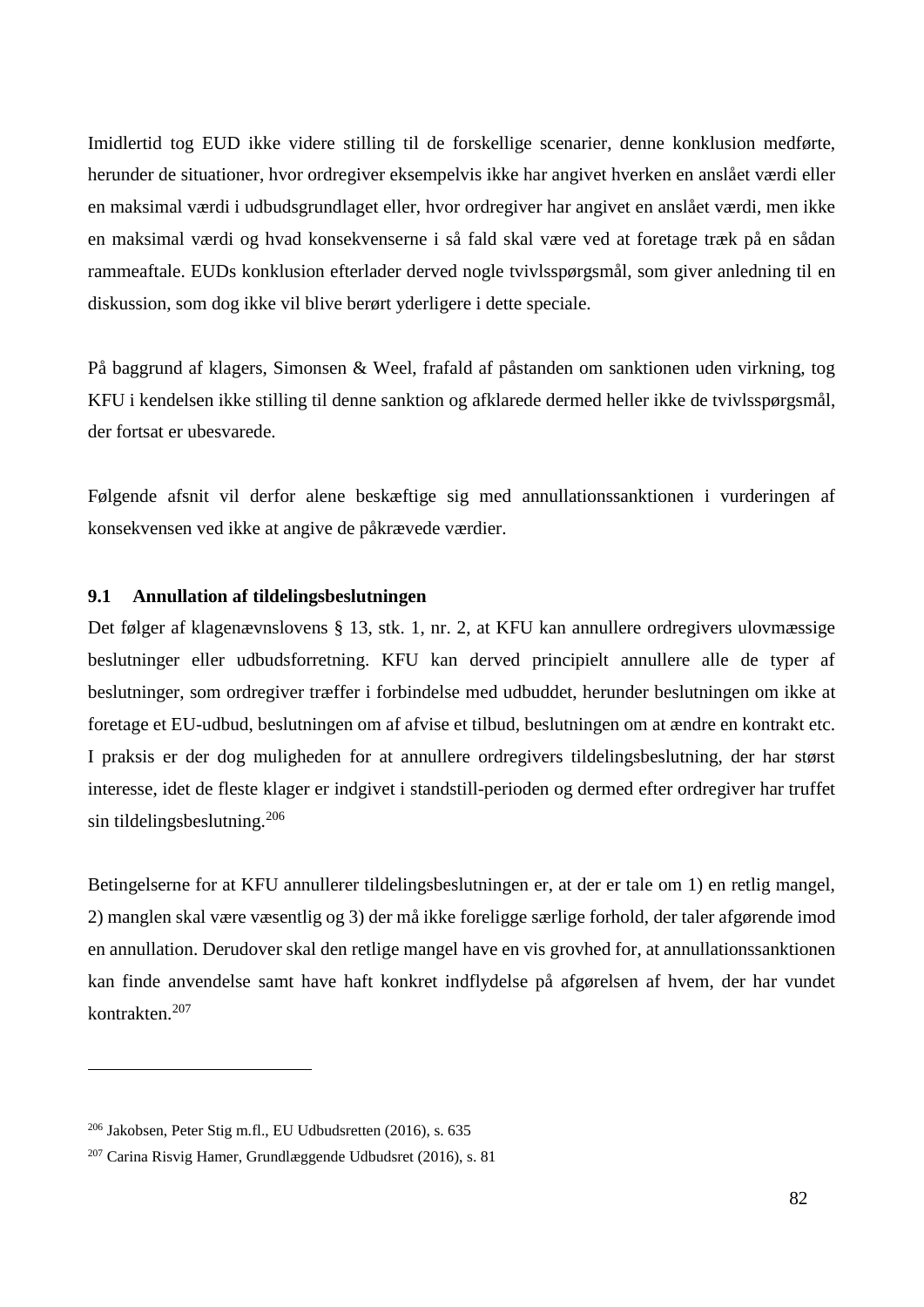Imidlertid fremgår det ikke af klagenævnsloven, hvilke konsekvenser det har, at ordregivers tildelingsbeslutning annulleres, idet KFUs kompetence ikke rækker længere end til ordregivers beslutning. KFUs beslutning om annullation af ordregivers ulovlige tildeling medfører dermed ikke automatisk ugyldighed. $208$ 

De nærmere konsekvenser for overtrædelse af udbudsreglerne følger af UBL 185, stk. 2, hvorved en ordregiver som udgangspunkt skal bringe en rammeaftale til ophør, når tildelingsbeslutningen annulleres ved endelig afgørelse eller dom. I de tilfælde hvor KFU eller domstolene har annulleret ordregivers tildelingsbeslutning skal rammeaftalen således ophøre.

Annullationssanktionen spiller således en væsentlig rolle i KFUs påbud om lovliggørelse af udbuddet og har derfor også betydning for gyldigheden af en indgået rammeaftale.<sup>209</sup>

I KFUs kendelse i Simonsen & Weel kommer KFU frem til, at der skal ske en annullation af tildelingsbeslutningen, hvorefter regionerne skal bringe rammeaftalen til ophør, jf. UBL § 185, stk. 2. I forlængelse heraf udtaler KFU, at der ikke er grundlag for at videreføre aftalen, da der ikke er nogle særlige samfundshensyn, som kan begrunde en videreførelse.<sup>210</sup> Kendelsen er ved sin annullation af regionernes tildelingsbeslutning således en skærpelse af EUDs dom, som alene fastslog, at sanktionen uden virkning var forbeholdt de grelleste overtrædelser af udbudsloven. KFU uddyber kort sin konklusion med bemærkningen:

> *"Regionerne har ikke løftet bevisbyrden for, at den manglende beskrivelse af rammeaftalens rammer ikke har bevirket, at potentielle tilbudsgivere har afholdt sig fra at afgive tilbud."*<sup>211</sup>

KFU konstaterer dermed, at regionerne ikke har kunne godtgøre, at overtrædelsen ved ikke at angive de påkrævede oplysninger, ikke har haft konkret betydning for de potentielle tilbudsgiveres muligheder for at afgive tilbud. Hvis udbudsbekendtgørelsen eller udbudsbetingelserne havde

<sup>208</sup> Carina Risvig Hamer, Grundlæggende Udbudsret (2016), s. 821

<sup>209</sup> Ibid., s. 636

<sup>210</sup> KFU kendelse af 9. november 2021, Simonsen & Weel, s. 30

<sup>211</sup> KFU kendelse af 9. november 2021, Simonsen & Weel, s. 30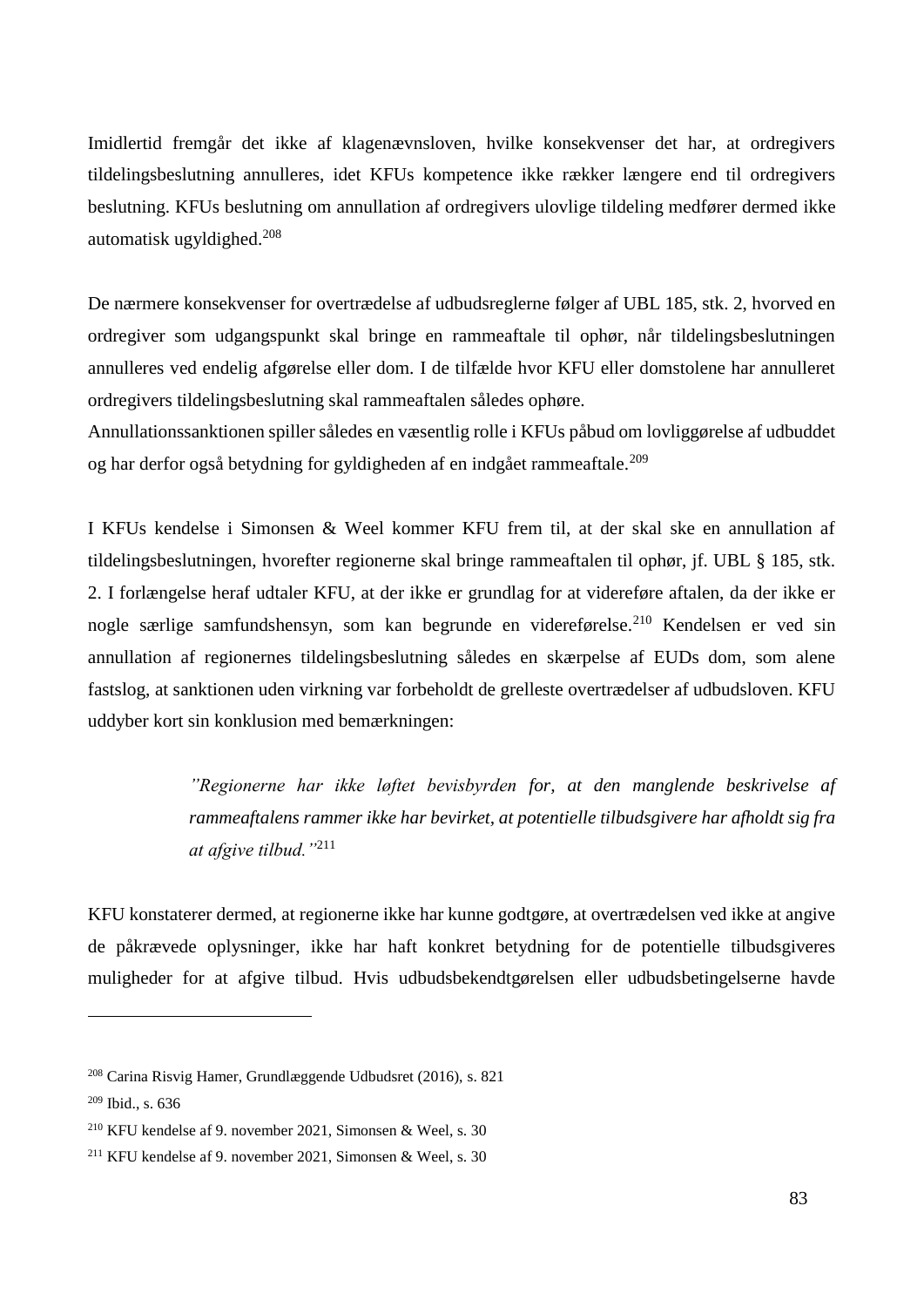indeholdt oplysninger om rammeaftalens værdier kunne andre tilbudsgivere potentielt have fundet rammeaftalen attraktiv og afgivet tilbud, hvilket kunne have påvirket ordregivers tildelingsbeslutning. Derudover henviser KFU blot til hensynene i sin besvarelse af påstand 1a og 1b, herunder de grundlæggende principper om ligebehandling og gennemsigtighed som tidligere gennemgået i dette speciale.

På baggrund af ovenstående har KFU endeligt slået fast, hvilke konsekvenser der gælder for ordregivers manglende angivelse af rammeaftalens omfang.

Det fortolkningsbidrag som kendelsen giver, er således at de manglende oplysninger vedrørende rammeaftalens omfang ikke alene udgør en formel overtrædelse af UBL §§ 56 og 128, stk. 2, men derimod en materiel overtrædelse af ligebehandlings- og gennemsigtighedsprincippet i UBL § 2 som har påvirket konkurrencen om udbuddet. Denne overtrædelse giver dermed grundlag for KFUs annullering af tildelingsbeslutningen.

I praktisk forlængelse heraf kan der blandt markedets økonomiske aktører dog være tvivl om, hvad der gælder for de rammeaftaler, der allerede blev udbudt inden Simonsen & Weel indgav klage til KFU, men hvor udbudsbekendtgørelsen ikke indeholdt en angivelse af eksempelvis den maksimale værdi. Denne tvivl vil kort blive behandlet i afsnittet nedenfor.

# **10 Retsstillingen for allerede indgåede rammeaftaler uden værdiangivelse**

Hvad angår den situation, hvor ordregiver har udbudt en rammeaftale og i denne forbindelse angivet en anslået værdi, men ikke en maksimal værdi, vil det være ukendt, hvad der reelt er rammeaftalens maksimalværdi. Såfremt ordregiver foretager træk på rammeaftalen, som overstiger den anslåede værdi vil det dermed være uklart, hvad konsekvenserne heraf vil være. Eftersom EUD i Simonsen & Weel udtalte, at sanktionen uden virkning alene kunne finde anvendelse i de mest alvorlige tilfælde af tilsidesættelse af EU-retten, kan en situation som denne næppe antages at være af så tilstrækkelig alvorlig karakter. Det synes derfor mest oplagt og tillige mest pragmatisk at anse den anslåede værdi og den maksimale værdi som værende sammenfaldende dvs., at den manglende værdiangivelse for den maksimale grænse vil være identisk med den anslåede værdi. Således vil rammeaftalen have udtømt sine virkninger på det tidspunkt, hvor den anslåede værdi er nået og vil herefter skulle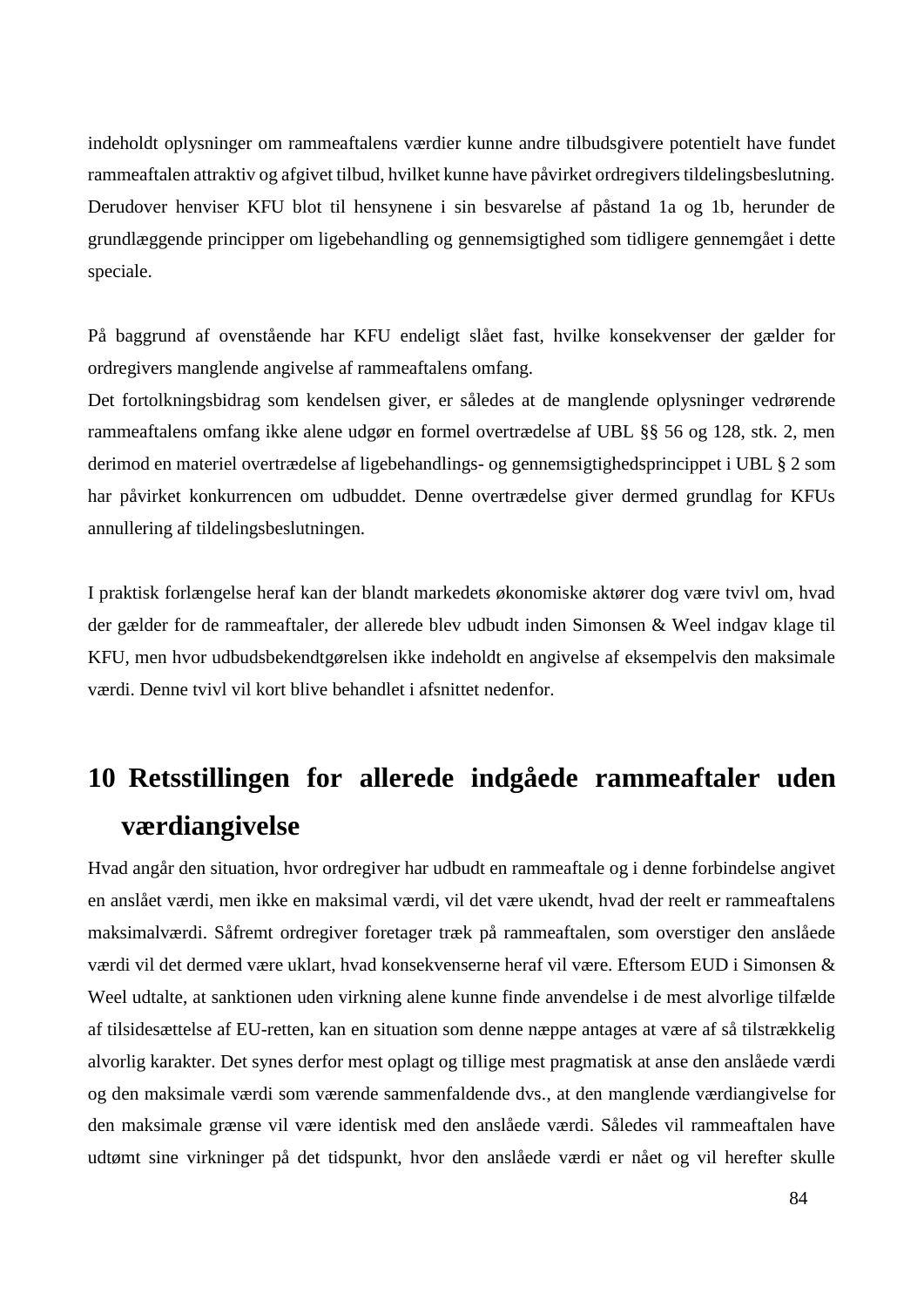genudbydes. Denne løsning synes også at være i overensstemmelse med udbudsrettens formål om effektive og agile indkøbsprocesser, idet rammeaftalen herved kan fortsætte indtil den anslåede værdi er nået. Ligeledes synes løsningen i overensstemmelse med de grundlæggende principper, idet alle tilbudsgiverne har fået oplyst den anslåede værdi ved udbuddets offentliggørelse.

Der synes således at være vægtige argumenter for, at disse eksisterende rammeaftaler vil kunne fortsætte, dog ikke i et omfang, der går udover den angivne værdi.

Dertil gælder der ifølge klagenævnslovens § 7, stk. 2, nr. 3 en klagefrist på 6 måneder såfremt en eventuel leverandør eller forbigået tilbudsgiver vil klage over tildelingsbeslutningen vedrørende rammeaftalen. For så vidt angår de udbudte rammeaftaler og dertilhørende udbudsbekendtgørelser, som ligger et halvt år forud for KFUs kendelse i Simonsen & Weel synes klagefristen på 6 måneder derfor at være sprunget.

Således er det min vurdering, at i det tilfælde, hvor der i udbudsbekendtgørelsen ikke er oplyst en maksimal værdi og hvor det er mere end 6 måneder siden, at ordregiver har tildelt, vil der ikke længere kunne klages over tildelingsbeslutningen.

Ovenstående scenarie har endnu ikke været prøvet af hverken EUD eller KFU, men der er nok ingen tvivl om at dette vil blive efterprøvet i fremtiden, da der må antages at eksistere mange rammeaftaler, hvor der ikke er angivet hverken en anslået eller maksimal værdi i udbudsbekendtgørelsen. Det bliver derfor spændende at følge, hvordan leverandørmarkedet reagerer herpå.

# **11 Konklusion**

Formålet med specialet har været at foretage en dybdegående analyse af udbudsreglernes bestemmelser om rammeaftalers estimerende værdier set i lyset af EU-Domstolens afgørelser C-216/17, Autorità og C-23/20, Simonsen & Weel.

Rammeaftaler kan bidrage til effektive og mere fleksible indkøb gennem et lavere ressourceforbrug, idet rammeaftalen afløfter udbudspligten for de enkelte ordregivere. Netop dette udgør nogle af de fordele, der er ved brugen af rammeaftaler.

Imidlertid er der også visse markedsmæssige udfordringer forbundet med rammeaftaler, særligt i de tilfælde hvor rammeaftalerne dækker store andele af omsætningen på markedet. I disse tilfælde er der risiko for at markedsadgangen begrænses for de virksomheder, som står uden for rammeaftalen.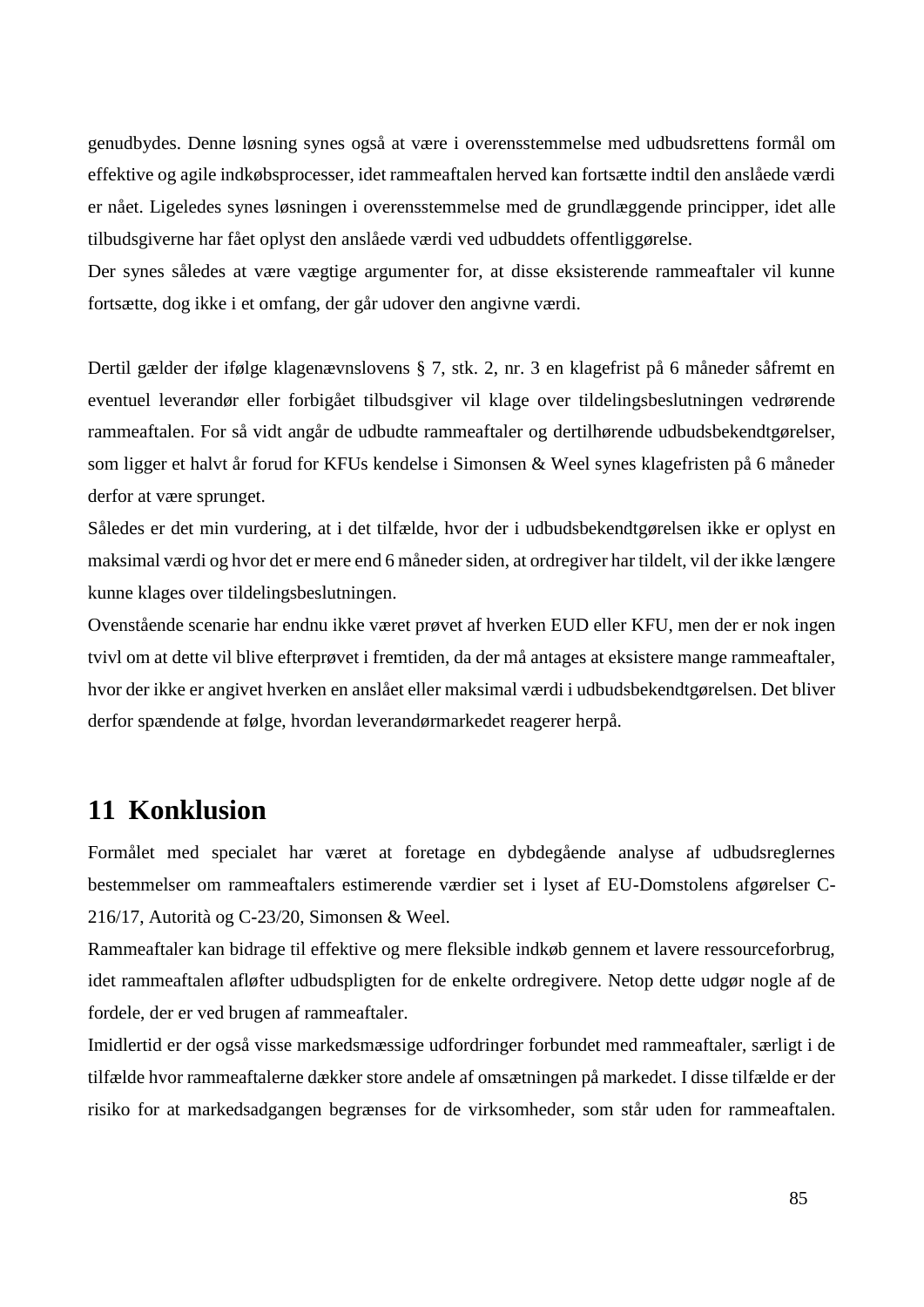Denne ulempe vil på længere sigt føre til hindret konkurrence, højere priser og dårligere løsninger for ordregiverne.

Derefter analyserer specialet, hvilke krav der gælder for ordregivere til angivelsen af rammeaftalens værdier når denne udbydes. Hertil kan det konkluderes, at størstedelen af de centrale juridiske tvivlsspørgsmål efter EUDs afgørelser i Autorità og Simonsen & Weel samt KFUs kendelse af 9. november 2018 i Simonsen & Weel er endelig klarlagt. Begge afgørelser er skelsættende for dansk udbudsret, men særligt kendelsen i Simonsen & Weel synes at bidrage til en anden måde at anskue rammeaftaler på. Således fastslog KFU, at den fleksibilitet som hidtil har været forbundet med rammeaftalernes omfang primært gælder ved tildelingen af kontrakter under rammeaftalen og ikke fastsættelsen af værdien. Fleksibiliteten omkring værdiansættelserne er dermed blevet indskrænket mærkbart for ordregiverne.

Hvad angår den anslåede værdi af rammeaftalen gælder der ud fra hensynet til de grundlæggende principper om ligebehandling og gennemsigtighed et krav for ordregiver om at angive den anslåede værdi i udbudsbekendtgørelsen. Den anslåede værdi skal fastsættes på baggrund af ordregivers saglige skøn, som skal foretages på et tilstrækkeligt og realistisk grundlag og må ikke alene være udtryk for et vejledende og ikke bindende estimat.

For så vidt angår den maksimale værdi gælder der ligeledes ud fra hensynet til de grundlæggende princippet et krav om, at værdien skal angives i enten udbudsbekendtgørelsen eller i det øvrige udbudsmateriale. Den maksimale værdi skal fastsættes ud fra en saglighedsvurdering og må ikke fastsættes unaturligt højt.

Begge værdier skal angives som samlede værdier af de varer, der skal leveres i henhold til den udbudte rammeaftale og således ikke pr. ordregiver.

Såfremt ordregiver ikke overholder kravene til angivelsen af de pågældende værdier vil dette være en overtrædelse af UBL samt de grundlæggende principper, hvilket KFU har fastslået skal sanktioneres med annullation af tildelingsbeslutningen.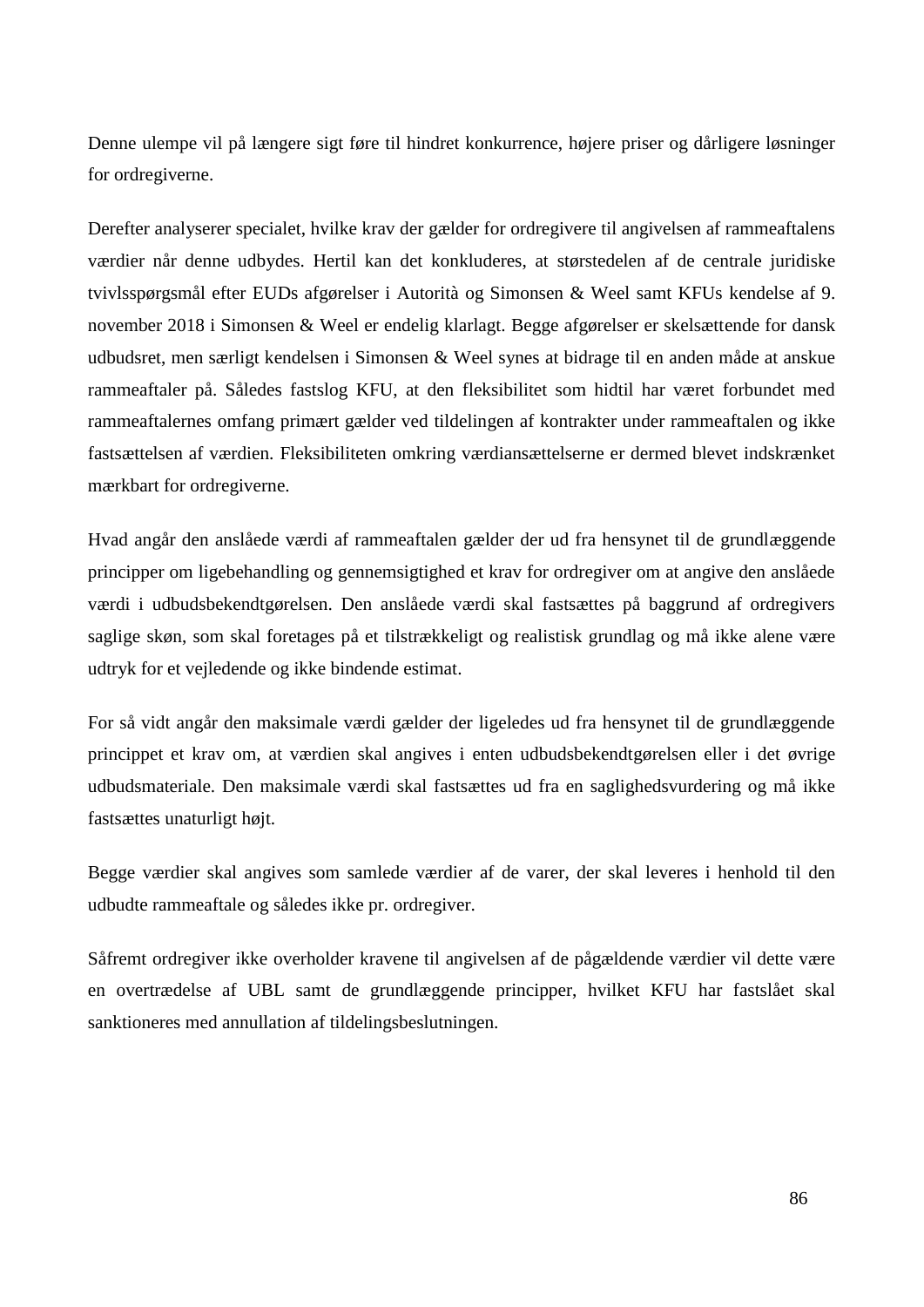# **Litteraturliste**

# **Lovgivning**

# **EU-lovgivning:**

Udbudsdirektivet 2004 (UBD-2004): Europa-Parlamentets og Rådets direktiv 2004/18/EF af 31. marts 2004 Udbudsdirektivet 2014 (UBD-2014): Europa-Parlamentets og Rådets direktiv 2014/24/EU af 26. februar 2014 Kontroldirektiverne: Europa-Parlamentets og Rådets direktiv 89/665/EØF og direktiv 92/13/EØF som ændret ved 2007/66/EU Traktaten om den Europæiske Unions Funktionsmåde (TEUF)

# **Dansklovgivning:**

Udbudsloven: Lov nr. 1564 af 15. december 2015 Forslag til Udbudsloven: Lovforslag nr. L 19 fremsat den 7. oktober 2015 af erhvervs- og vækstministeren Troels Lund Poulsen Lov om Klagenævnet for Udbud: Lbk nr. 593 af 2. juni 2016 Lov om håndhævelse af udbudsreglerne: Lkb nr. 593 af 2. juni 2016

# **Forarbejder**

Europa-Kommissionens grønbog om modernisering af EU's politik for offentlige indkøb – KOM(2011) 15 endelig af 27. januar 2011 Lovforslag nr. L 19, Folketinget 2015-16

### **Vejledninger, rapporter, meddelelser og notater**

Konkurrence- og Forbrugerstyrelsen, Udbudsloven Vejledning om udbudsreglerne, 2016 Konkurrence- og Forbrugerstyrelsen notat, 13. november 2019, Vurdering af EU-domstolens dom af 19. december 2018 i sagen 216/17, Autorità garante della Concorrenza e del Mercato – Antirtrust, Coppservice Soc. Coop arl mod Azienda Socio-Sanitaria Territoriale della Vallecamonica – Sebino (ASST) m.fl. Konkurrence- og Forbrugerstyrelsen, Status for offentlig konkurrence 2020, 2021 Konkurrence- og Forbrugerstyrelsen rapport, Offentlige indkøb via centrale rammeaftaler, 2015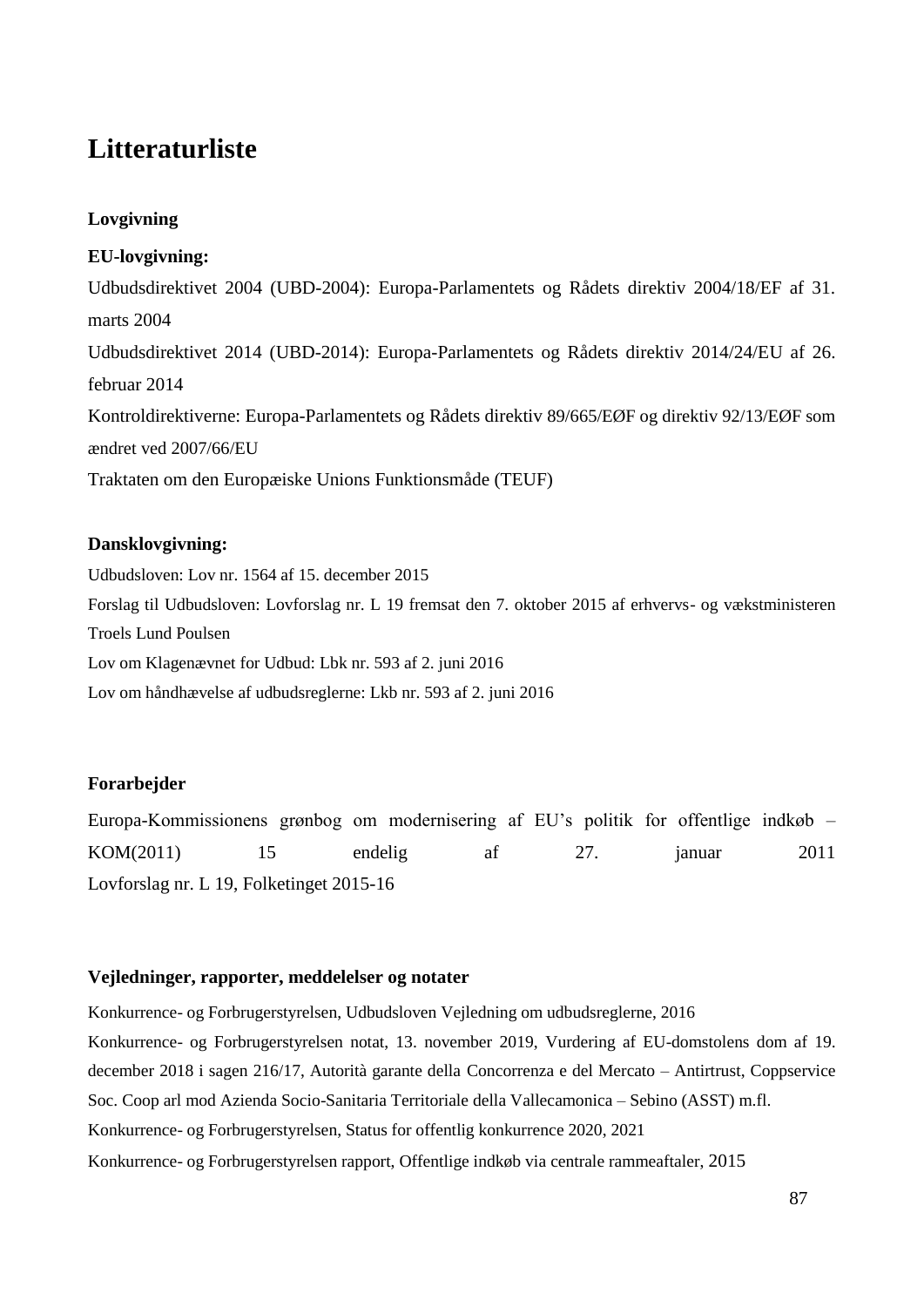Erhvervsministeriets notat af 27. maj 2020: Notat til Folketingets Europaudvalg og Folketingets Erhvervsudvalg om afgivelse af indlæg ved EU-Domstolen i sag C-23/20, Simonsen &Weel A/S mod Region Nordjylland og Region Syddanmark, EUU Alm. del Bilag 682, Offentliggjort på <https://www.ft.dk/samling/20191/almdel/EUU/bilag/682/2199812/index.htm>

Undersøgelse udarbejdet for Kommissionen af PwC, London Economics And Ecorys "procurement in Europe – cost and efficiency", marts 2011

#### **Afgørelsesregister**

#### **EU-Domstolen**

EUD dom af 15. juli 1964, sag C-6/64, Costa mod Enel

EUD dom af 13. juli 1989, sag C-215/88, Casa Fleischhandels-GmbH mod Bundesanstalt

EUD dom af 22. juni 1993, sag C-243/89, Kommissionen mod Danmark

EUD dom af 5. oktober 2000, sag C-16/98, Kommissionen mod Frankrig

EUD dom af 3. marts 2005, C-34/03, Fabricom SA mod État belge

EUD dom af 19. juni 2008, sag C-454/06, Pressetext Nachrichtenagentur GmbH mod Republik Österreich

EUD dom af 12. december 2012, sag C-470/99, Universale-Bau AG mod Entsorgungsbetriebe Simmering GmbH

EUD dom af 19. december 2018, sag C-216/17, Autorità Garante della Concorrenza e del Mercato – Antitrust,Coopservice Soc. coop. Arl mod Azienda Socio-Sanitaria Territoriale della Vallecamonica – Sebino (ASST) m.fl.

Generaladvokat M. Campos Sánchez-Bordona, forslag til afgørelse, sag C-216/17, Autoritá Garante

#### **Klagenævnet for Udbud**

KFU kendelse af 16. december 2003, Bilhuset Randers A/S mod Sønderhald Kommune

KFU kendelse af 27. juli 2009, Alfa Laval Nordic A/S mod Odense Vandselskab A/S

KFU kendelse af 28. marts 2012, Merrild Coffee Systems ApS mod Region Sjælland

KFU kendelse af 8. maj 2014, Abena A/S mod Slagelse Kommune

KFU kendelse af 28. september 2018, Bayer A/S mod Banedanmark

KFU kendelse af 24. juli 2018, Albertslund Tømrer og Snedker A/S mod Hillerød Kommune

KFU kendelse af 5. april 2019, Dansk Erhverv mod Holstebro, Lemvig og Struer Kommune

KFU delkendelse af 16. januar 2020, Simonsen & Weel A/S mod Region Nordjylland og Region Syddanmark

KFU kendelse af 7. oktober 2020, Remondis A/S mod Hedensted Kommune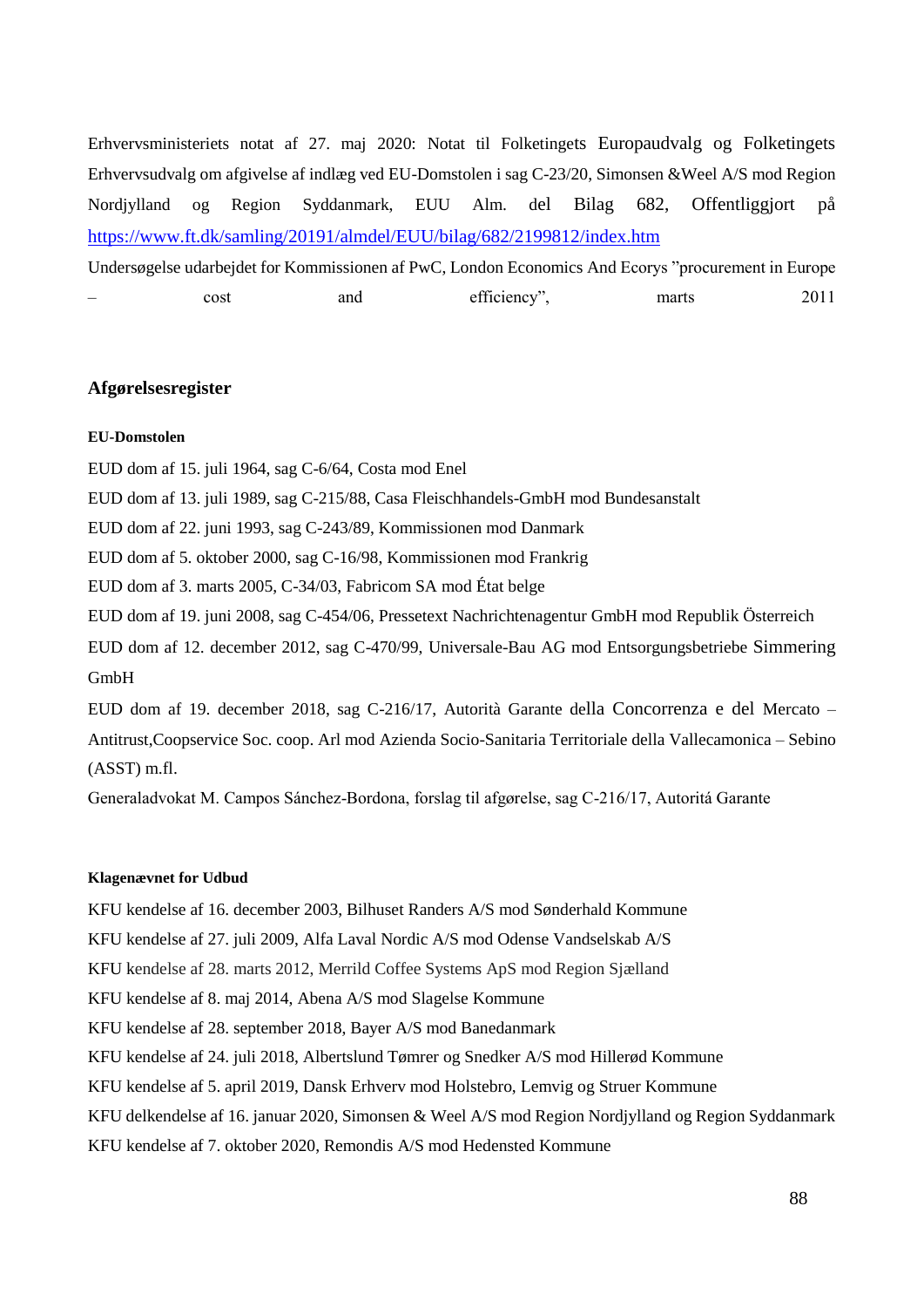KFU kendelse af 9. november 2021, Simonsen & Weel A/S mod Region Nordjylland og Region Syddanmark

#### **Bøger**

Sue Arrowsmith, The Law of Public and Utilities Procurement: Regulation in the EU and UK, 3rd edition, 2014, Sweet  $\&$  Maxwell. Karsten Hagel-Sørensen, Aktuel udbudsret II, 1. udgave, 2016, Jurist- og Økonomforbundets forlag Carina Risvig Hamer, Grundlæggende Udbudsret, 1. udgave, 2016, Jurist- og Økonomforbundets forlag Carina Risvig Hamer, Udbudsret, 1. udgave, 2021, Djøf forlag Karsten Engsig Sørensen, Poul Runge Nielsen & Jens Hartig Danielsen, EU-Retten, 7. udgave, 2019, Juristog Økonomforbundets Forlag Nielsen, Ruth og Ølykke, Grith Skovgaard, EU's Udbudsregler – i dansk kontekst, 2. udgave, 2017, Jurist- og Økonomforbundets forlag Sune Troels Poulsen, Peter Stig Jakobsen, Simon Evers Kalsmose-Hjelmborg, EU Udbudsretten, 3. udgave, 2016, Jurist- og Økonomforbundets forlag Michael Steinicke og Lise Groesmeyer, EU's udbudsdirektiver med kommentarer, 2. udgave, 2008, Jurist- og Økonomforbundets forlag Michael Steinicke og Bent Ole Gram Mortensen, Dansk markedsret, 4. udgave, 2015, Jurist- og Økonomforbundets forlag Steen Treumer, Udbudsloven, 1. udgave, 2016, Ex Tuto Publishing Mads Bryde Andersen, Ret og Metode, 1. udgave, 2002, Gjellerup Peter Blume, Retssystemet og juridisk metode, 2. udgave, 2014, Jurist- og økonomiforbundets forlag Jesper Fabricius, Offentlige indkøb i praksis, Karnov Group, 4. udgave, 2017 Ulla Neergaard & Ruth Nielsen, EU Ret – Fri bevægelighed, 3. udgave, 2018, Karnov Group Steen Treumer (red.), Udbudsretten, 1. udgave, 2019, Ex Tuto publishing Dorthe Kristensen Balshøj, Public Procurement and Framework Agreements, 1. udgave, 2018, Jurist- og økonomiforbundets forlag

#### **Juridiske artikler**

Carina Risvig Hamer og Rasmus Horskjær Nielsen, Er lov bemærkningerne til udbudsloven til at stole på?, U.2020B.114, 2020, Ugeskrift for Retsvæsen

Marta Andrecka, Framework agreements, EU procurement law and the practice, 2015, URT Upphandlingsrättslig Tidskrift / Procurement Law Journal, No. 2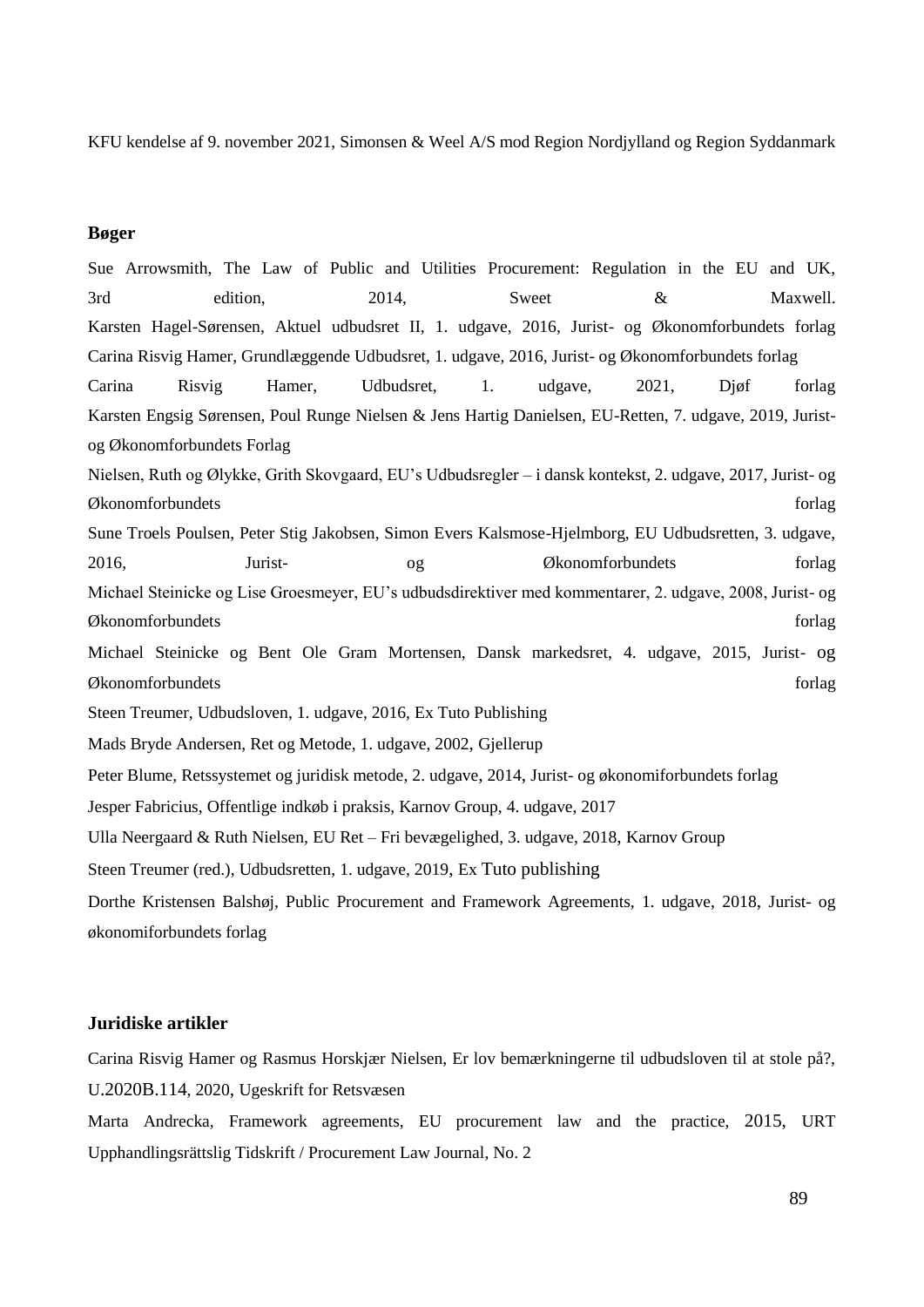Marta Andrecka, Framework agreements: Transparency in the Call of Award Proces, 5. juni 2015, European Procurement & Public Private Partnership Law Review, Vol. 10(4), 227 -230

#### **Internetkilder mv.**

Michael Steincke og Anders Nørdgaard Jensen, *Rammeaftaler og værdiopgørelse. Føljeton* (2019). Offentliggjort på <http://www.publicure.dk/da/articles/201901/rammeaftaler-og-vaerdiopgoerelse-foeljeton> Besøgt d. 18. december 2021

Mikala Berg Dueholm og Trine Louise Larsen, *Betydningen af EU-Domstolens dom af 19. december 2018: Rammeaftalen er opbrugt, når der er anskaffet for den estimerede værdi,* 23. august 2019. Offentliggjort på [https://denmark.dlapiper.com/da/nyhed/betydningen-af-eu-domstolens-dom-af-19-december-2018](https://denmark.dlapiper.com/da/nyhed/betydningen-af-eu-domstolens-dom-af-19-december-2018-rammeaftalen-er-opbrugt-nar-der?fbclid=IwAR11GbGNExooRzCZ_hsOisINcE3qDt-HVxTVNspn5_kgibLVXPJcBJVHV-98) [rammeaftalen-er-opbrugt-nar-der?fbclid=IwAR11GbGNExooRzCZ\\_hsOisINcE3qDt-](https://denmark.dlapiper.com/da/nyhed/betydningen-af-eu-domstolens-dom-af-19-december-2018-rammeaftalen-er-opbrugt-nar-der?fbclid=IwAR11GbGNExooRzCZ_hsOisINcE3qDt-HVxTVNspn5_kgibLVXPJcBJVHV-98)[HVxTVNspn5\\_kgibLVXPJcBJVHV-98](https://denmark.dlapiper.com/da/nyhed/betydningen-af-eu-domstolens-dom-af-19-december-2018-rammeaftalen-er-opbrugt-nar-der?fbclid=IwAR11GbGNExooRzCZ_hsOisINcE3qDt-HVxTVNspn5_kgibLVXPJcBJVHV-98) Besøgt d. 18 december 2021

Mikkel Taanum og Frederik Haugsted, *Sjælden forelæggelse fra klagenævnet for udbud af præjudicielle spørgsmål for EU-domstolen*, januar 2020. Offentliggjort på [https://www.twobirds.com/da/news/articles/2020/denmark/sjaelden-forelaeggelse-fra-klagenaevnet-for](https://www.twobirds.com/da/news/articles/2020/denmark/sjaelden-forelaeggelse-fra-klagenaevnet-for-udbud?fbclid=IwAR0BAQHpd_H9EokkEEaTgdz1RsddnG3Ir-gTip_XuIXenmq-kUPBHBDA6bYA)[udbud?fbclid=IwAR0BAQHpd\\_H9EokkEEaTgdz1RsddnG3Ir-gTip\\_XuIXenmq-kUPBHBDA6bYA](https://www.twobirds.com/da/news/articles/2020/denmark/sjaelden-forelaeggelse-fra-klagenaevnet-for-udbud?fbclid=IwAR0BAQHpd_H9EokkEEaTgdz1RsddnG3Ir-gTip_XuIXenmq-kUPBHBDA6bYA) Besøgt d. 18. december 2021

Thomas Larsen og Sofie Kaae Antonisen, Konkurrence- og Forbrugerstyrelsen fortolker på begrænsninger i omfanget af rammeaftaler, september 2019. Offentliggjort på <https://www.twobirds.com/da/news/articles/2019/denmark/konkurrence-og-forbrugerstyrelsen-fortolker> Besøgt d. 18. december 2021

Cecilie Hald og Frederik Haugsted Jensen, Ordregiver skal nøje overveje rammeaftalens anslåede værdi, januar 2019. Offentliggjort på [https://www.twobirds.com/da/news/articles/2019/denmark/ordregiver-skal](https://www.twobirds.com/da/news/articles/2019/denmark/ordregiver-skal-noeje-overveje-rammeaftalens-anslaaede-vaerdi)[noeje-overveje-rammeaftalens-anslaaede-vaerdi](https://www.twobirds.com/da/news/articles/2019/denmark/ordregiver-skal-noeje-overveje-rammeaftalens-anslaaede-vaerdi) Besøgt d. 18. december 2021

Grith Skovgaard Ølykke og Mikkel Kurtzmann Hansen, Hvilke regler gælder for ordregivers angivelse af rammeaftalens omfang?, december 2019. Offentliggjort på [https://kammeradvokaten.dk/nyheder](https://kammeradvokaten.dk/nyheder-viden/nyheder/2021/12/hvilke-regler-gaelder-for-ordregivers-angivelse-af-rammeaftalens-omfang)[viden/nyheder/2021/12/hvilke-regler-gaelder-for-ordregivers-angivelse-af-rammeaftalens-omfang](https://kammeradvokaten.dk/nyheder-viden/nyheder/2021/12/hvilke-regler-gaelder-for-ordregivers-angivelse-af-rammeaftalens-omfang) Besøgt d. 18. december 2021